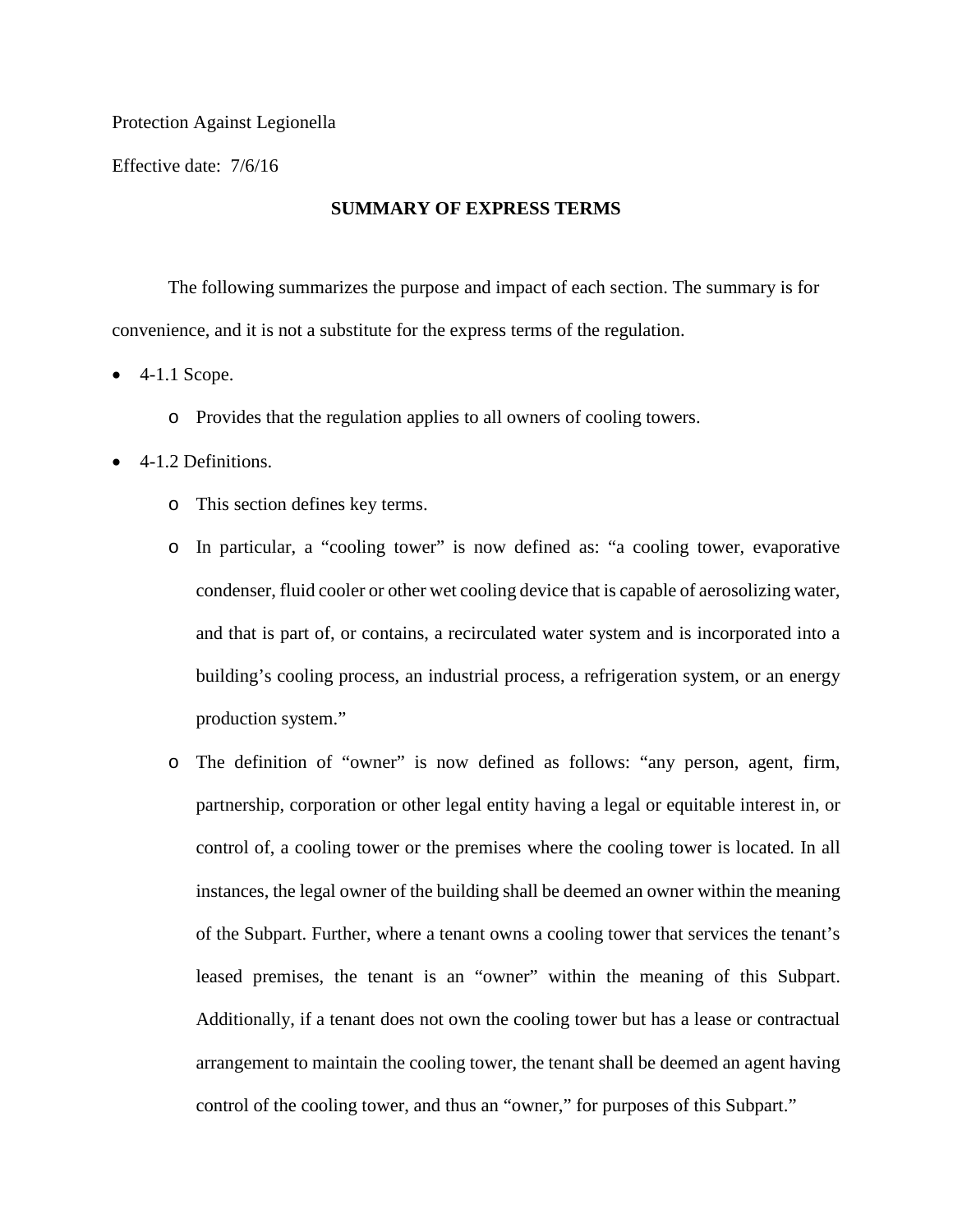- 4-1.3 Electronic registration and reporting.
	- o Requires owners of cooling towers to register such towers with the Department using a statewide electronic system. Required registration fields have been slightly revised.
	- o Establishes a schedule for routine *Legionella* culture sampling and analysis, which includes reporting intervals not exceeding 90 days.
	- o Requires reporting of certain events, including:
		- **last bacteriological culture sample collection date and result;**
		- **last** *Legionella* culture sample collection date and result;
		- date of any required remedial action;
		- last inspection date;
		- last certification date;
		- date of removal or permanent discontinued use of a cooling tower; and
		- cooling tower system volume (including any piping, basin, and sump).
	- o The proposed regulations generally require reporting of certain events every 90 days. This is a change from the emergency regulations, which required reporting within 10 days.
	- o Affords public access to the statewide electronic system, as appropriate, and requires such system to be accessible and searchable to local health departments.
	- o Clarifies that where both a landlord and a tenant are considered "owners" of a cooling tower pursuant to Section 4-1.2, then either the owner or the tenant shall register the cooling tower. Both parties, however, are obligated to ensure that registration and reporting are completed.
- 4-1.4 Maintenance program and plan.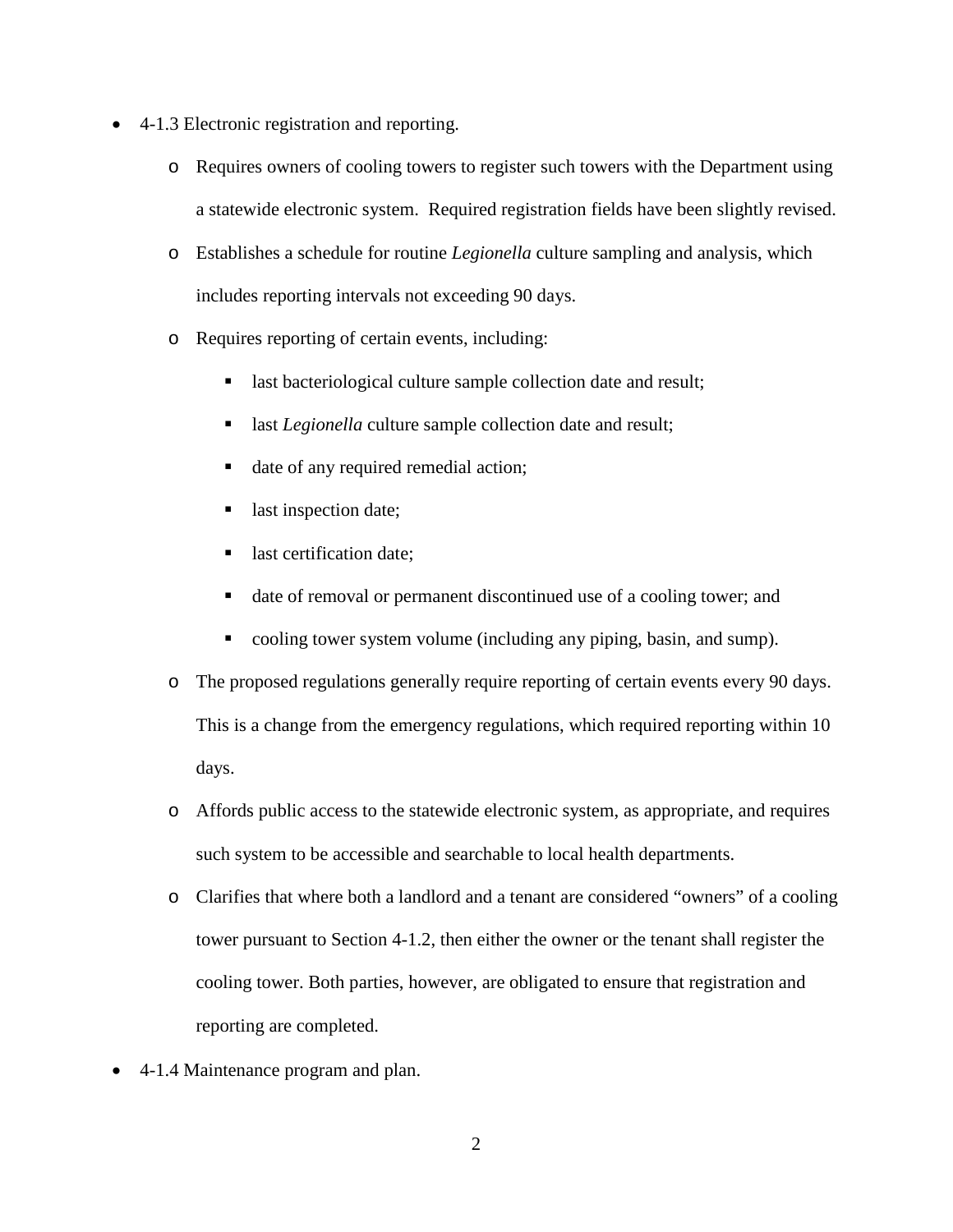- o Requires owners to obtain or update the maintenance program and plan for all operational cooling towers by September 1, 2016, and prior to the startup of newly installed cooling towers. The plan must include the following elements:
	- A schedule for routine bacteriological culture sampling and analysis to assess microbiological activity. The proposed regulation establishes a new, minimum sampling requirement, in which such sampling and analysis must be conducted: (1) at intervals not to exceed 30 days while the cooling tower is in use; and (2) at additional times, as needed, to validate process adjustments. The component that specifies a minimum sampling interval is a new requirement.
	- The emergency regulation contained a requirement for a schedule of routine *Legionella* culture sampling and analysis. The new regulation requires sampling within two weeks of seasonal start-up and thereafter at intervals not to exceed 90 days. In addition, the new regulation requires that year-round use towers be sampled at intervals not to exceed 90 days and within two weeks after start-up following maintenance. These are new requirements.
	- Provisions for immediate *Legionella* culture sampling and analysis following specified conditions, such as power failure, loss of biocide of sufficient duration to allow for the growth of bacteria, and if the State or local health department determines that one or more cases of legionellosis is or may be associated with the tower. In addition to the conditions above, the proposed regulation describes conditions whereby the department or local health department may require sampling.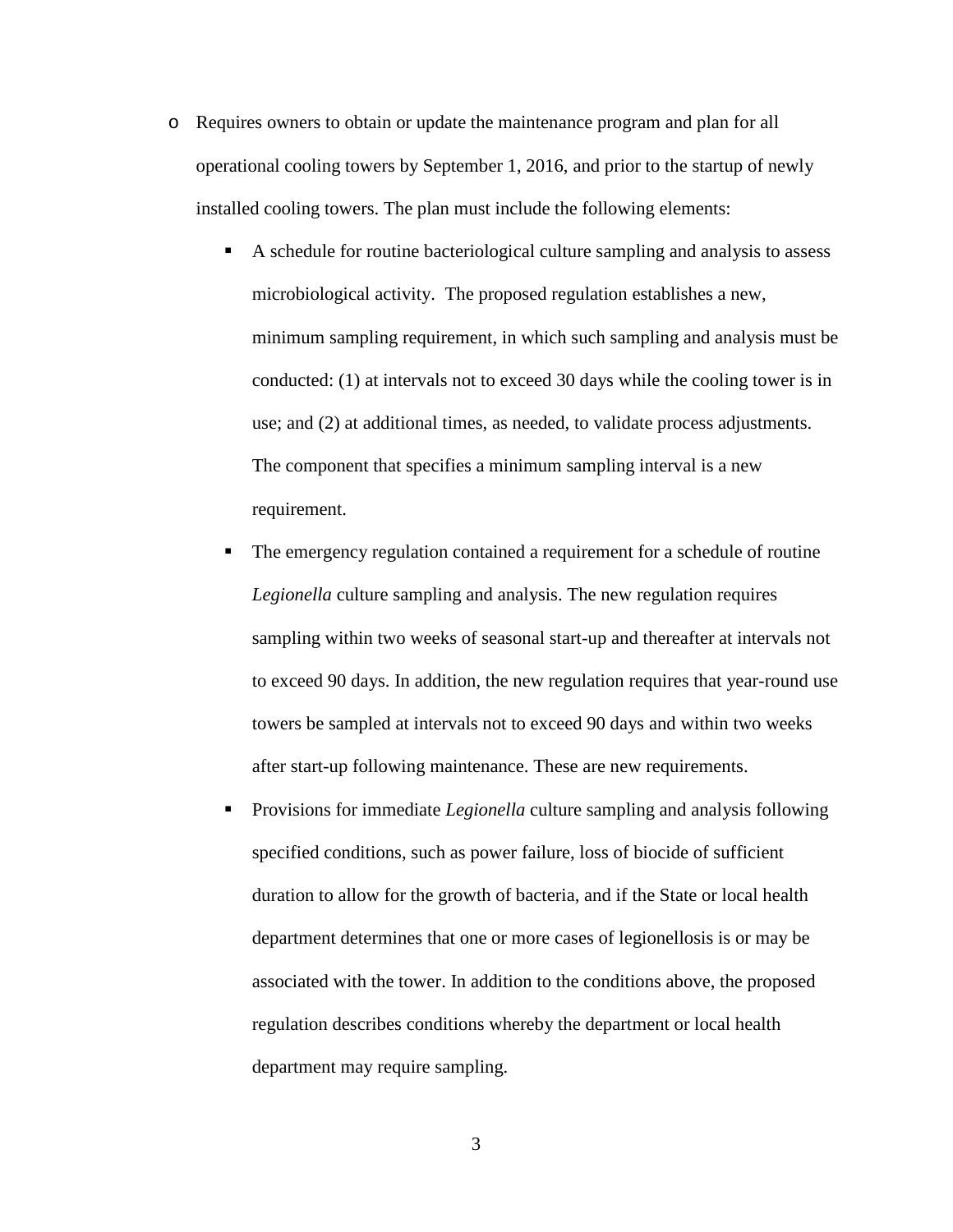- Provisions requiring immediate and appropriate action, including any necessary remedial action, in response to bacteriological and *Legionella*  culture analyses.
- Provisions requiring that any and all *Legionella* culture analysis must be performed in accordance with Section 4-1.5. This is a new requirement.
- Provisions for shutdown and for removing or permanently discontinuing use of a cooling tower. These are new requirements.
- Provisions requiring appropriate actions during idle conditions. This is a new requirement.
- Provisions requiring cleaning and disinfection of a cooling tower that has been shut down without treatment for more than five days. This is a new requirement.
- 4-1.5 *Legionella* culture analysis.
	- o Requires that *Legionella* culture analysis be performed by a laboratory that is approved to perform such analysis by the New York State Environmental Laboratory Approval Program (ELAP). This is a new requirement.
- 4-1.6 Notification.
	- o Requires an owner of a cooling tower to notify the local health department within 24 hours of receipt of a *Legionella* culture sample result that exceeds 1,000 colony forming units per milliliter (CFU/mL). The owner must also notify the public of the test result in a manner determined by the local health department or by the department, if the department elects to determine the manner of public notification. This is a new requirement.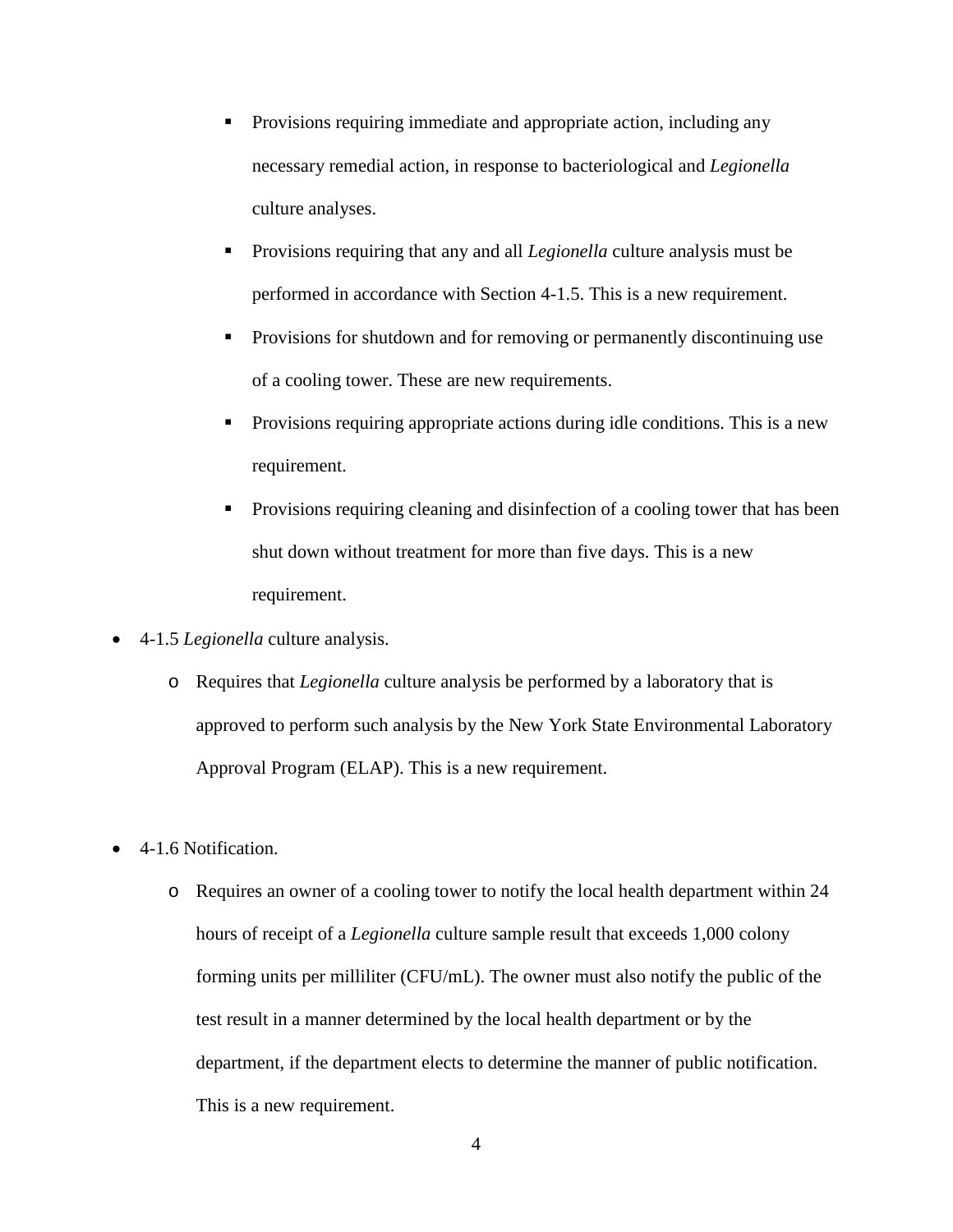- 4-1.7 Disinfection.
	- o Establishes qualifications of persons who may disinfect a cooling tower.
	- o Requires that the name and certification number of the applicator or the business name and registration number of the company providing the disinfection be maintained on-site in accordance with Section 4-1.9. This is a new requirement.
	- o Permits only biocide products registered by the New York State Department of Environmental Conservation for use in cooling towers or pesticidal devices in a USEPA registered establishment to be used in disinfection.
	- o Clarifies the terms "disinfect" and "disinfection" to mean the control of microorganisms or microbial growth. The term "disinfection" is also clarified to exclude the cleaning of a cooling tower through application of detergents, penetrants, brushes or other tools, high-powered water, or any other method that does not involve the use of a pesticide, as defined in 6 NYCRR Part 325.
- 4-1.8 Inspection and certification.
	- o Inspection.
		- Requires that all owners of cooling towers ensure that such towers are inspected prior to seasonal start up and at intervals not exceeding every 90 days while in use. Year-round towers shall be inspected at intervals not exceeding every 90 days and prior to start up following maintenance. The inspection requirement prior to start up is new.
	- o Certification.
		- By November 1, 2016, and by November 1st of each year thereafter, the owner of a cooling tower must obtain a certification that the cooling tower has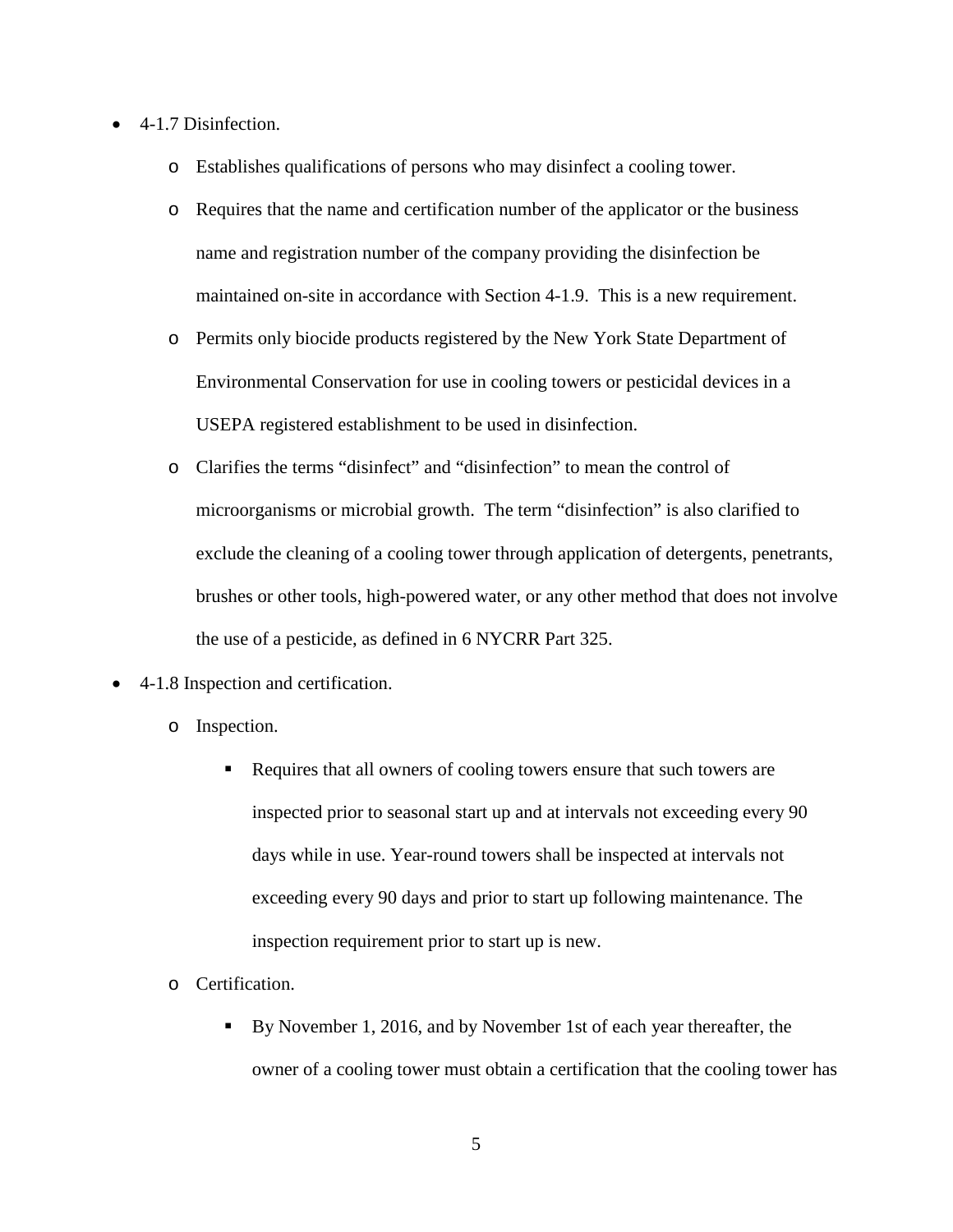a maintenance program and plan, and that all activities within that plan or required by this Subpart were implemented.

- o Reporting.
	- All inspection findings, deficiencies, and corrective actions, and all certifications, must be reported to the owner. This section is new to the regulation.
- 4-1.9 Recordkeeping.
	- o Describes the records and documentation that the owner must maintain onsite for at least three years. Such records must be made available to the department or local health department upon request.
- 4-1.10 Enforcement.
	- o Provides that the department or local health department may require any owner to conduct *Legionella* culture sampling and analysis, following a determination, based upon epidemiologic or laboratory testing, that one or more cases of legionellosis are or may be associated with a cooling tower. This is a new provision.
	- o Permits an officer or employee of the department or local health department to enter onto any property to inspect a cooling tower for compliance with the requirements of this Subpart. The proposed regulation clarifies that such officers or employees may take water samples.
	- o Provides that a violation of any provision in this Subpart is subject to all civil and criminal penalties as provided for by law. Further, every day that an owner remains in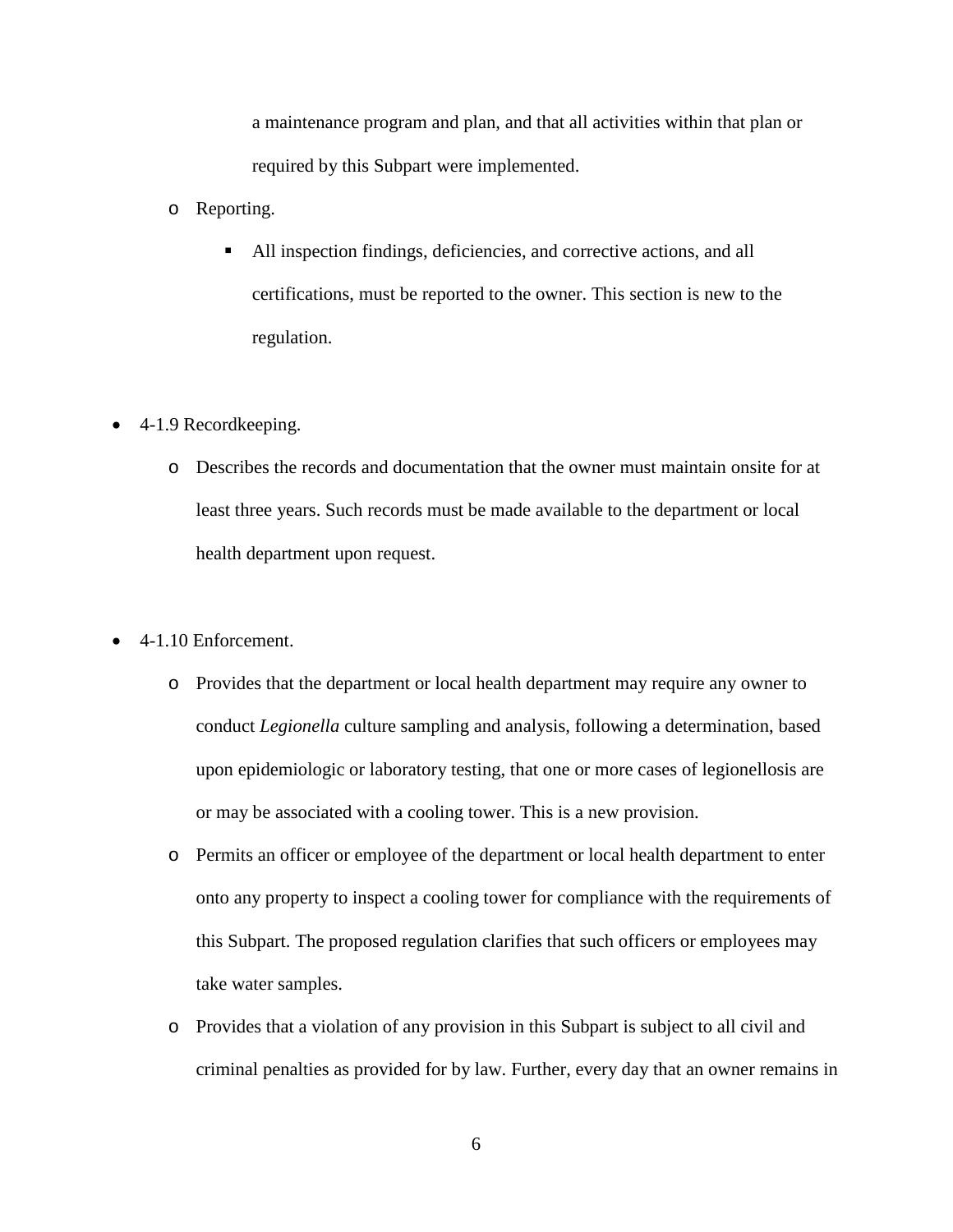violation of any provision constitutes a separate and distinct violation of such provision.

- 4-1.11 Variances and waivers.
	- o Grants local health departments authority to issue variances from this regulation, upon approval of the New York State Department of Health. The local and State health department must be satisfied that the variance will not present a danger to public health.
	- o The department may also grant general or specific waivers where it is satisfied that a waiver will not present a danger to public health.
- 4-1.12 Severability.
	- o Standard severability clause is included.
- Appendix 4-A
	- o This Appendix describes required responsive actions for *Legionella* culture test results. As compared to the emergency regulations, these regulations raise the threshold level for detecting *Legionella* in laboratory culture analyses, from  $\geq 10$ colony forming units per milliliter (CFU/mL) to  $\geq 20$  CFU/mL.
	- o Responsive actions have been updated and clarified. The term "acceptable improvement" was changed to an actual quantitative target of "< 20 CFU/mL." Also, where an owner receives a laboratory *Legionella* culture analyses result  $\geq 1000$  CFU /mL, the owner must provide appropriate notifications per section 4-1.6.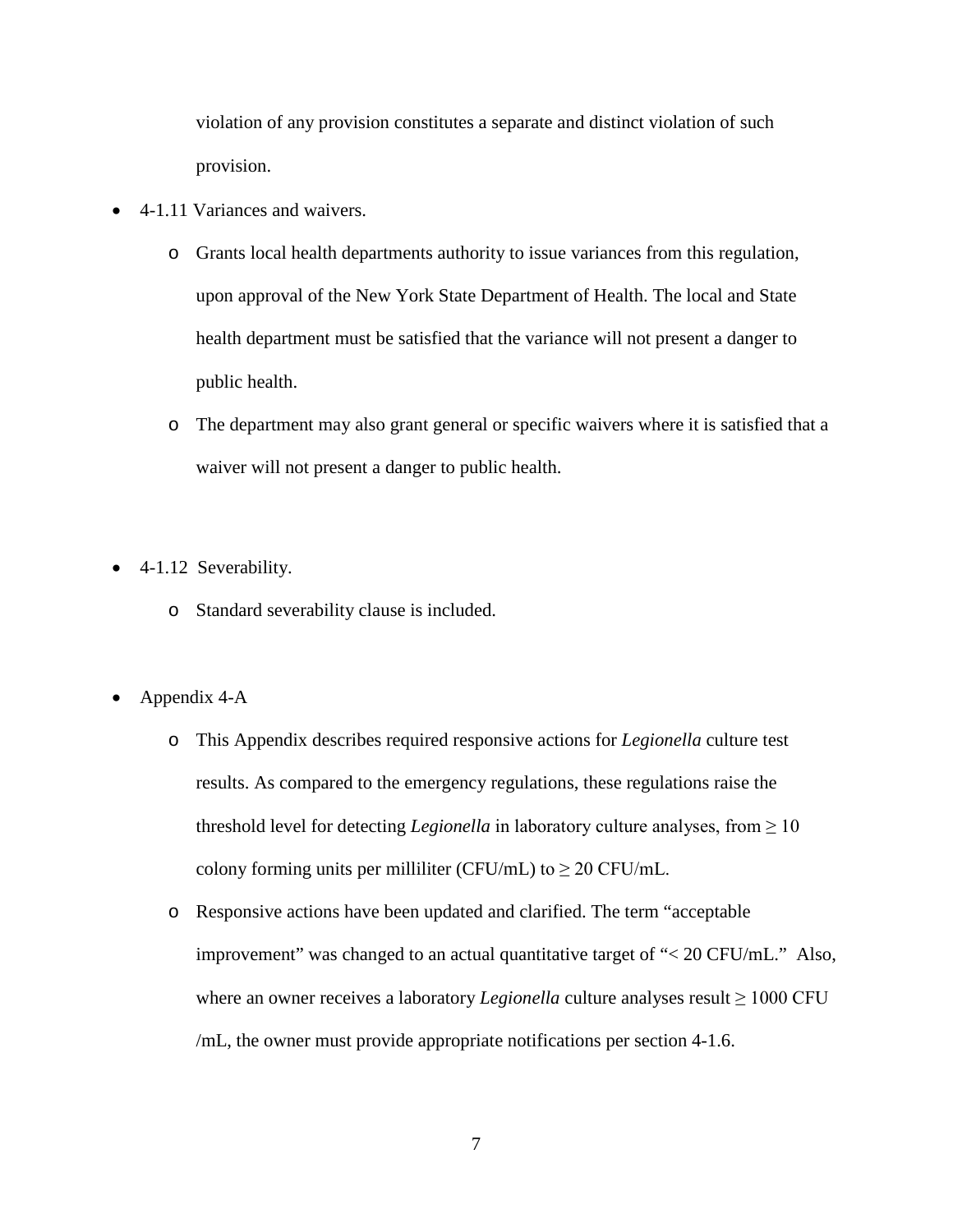o The footnotes for *on-line decontamination* and *system decontamination* were modified to allow the use of a halogen-based compounds (chlorine or bromine).

# SUBPART 4-2 Covered Facilities

- $\bullet$  4-2.1 Scope.
	- o This Subpart addresses *Legionella* exposure in general hospitals and residential health care facilities (collectively, "covered facilities"). This area was addressed through section 4.11 of the emergency regulation.
- 4-2.2 Definitions.
	- o Defines key terms.
- 4-2.3 Environmental assessment
	- o Requires covered facilities to perform an environmental assessment of the facility, using forms provided or approved by the department, no later than September 1, 2016, unless an environmental assessment was performed on or after September 1, 2015.
	- o Requires an annual update of the environmental assessment, and in specified conditions.
	- o Requires that copies of the completed environmental assessment form be retained in accordance with Section 4-2.6.
	- 4-2.4 Sampling and Management Plan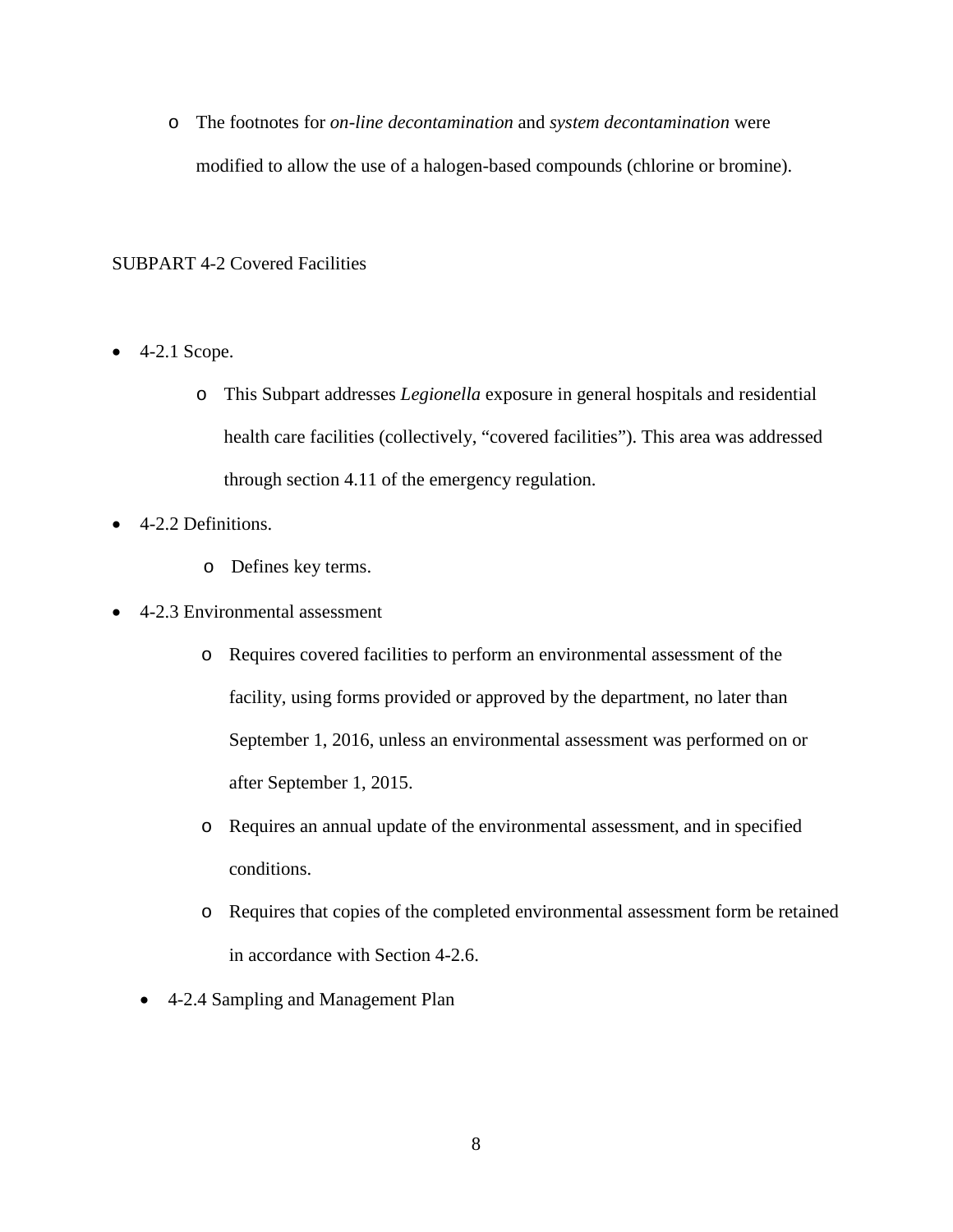- o Requires that all covered facilities adopt and implement a sampling and management plan for their potable water systems by December 1, 2016, and that new covered facilities must adopt such plan prior to providing services.
- o In addition to any sampling required by the sampling plan, *Legionella* culture sampling and analysis of the potable water system must occur immediately, as directed by the department, where (1) the department determines that one or more cases of legionellosis are, or may be, associated with the facility; and (2) under any other condition specified by the department.
- o The sampling and management plan must be reviewed and updated annually, and in specified conditions.
- o The proposed regulation requires that the sampling and management plan and sampling results be retained in accordance with Section 4-2.6 of this Subpart.
- 4-2.5 *Legionella* culture analysis.
	- o *Legionella* culture analyses must be performed by a laboratory approved to perform such analyses by the New York State Environmental Laboratory Program (ELAP).
- 4-2.6 Recordkeeping.
	- o Specifies that all records related to the environmental assessment, sampling and management plan, and associated sampling results must be retained for three years and must be made available immediately to the department upon request.
- 4-2.7 Enforcement.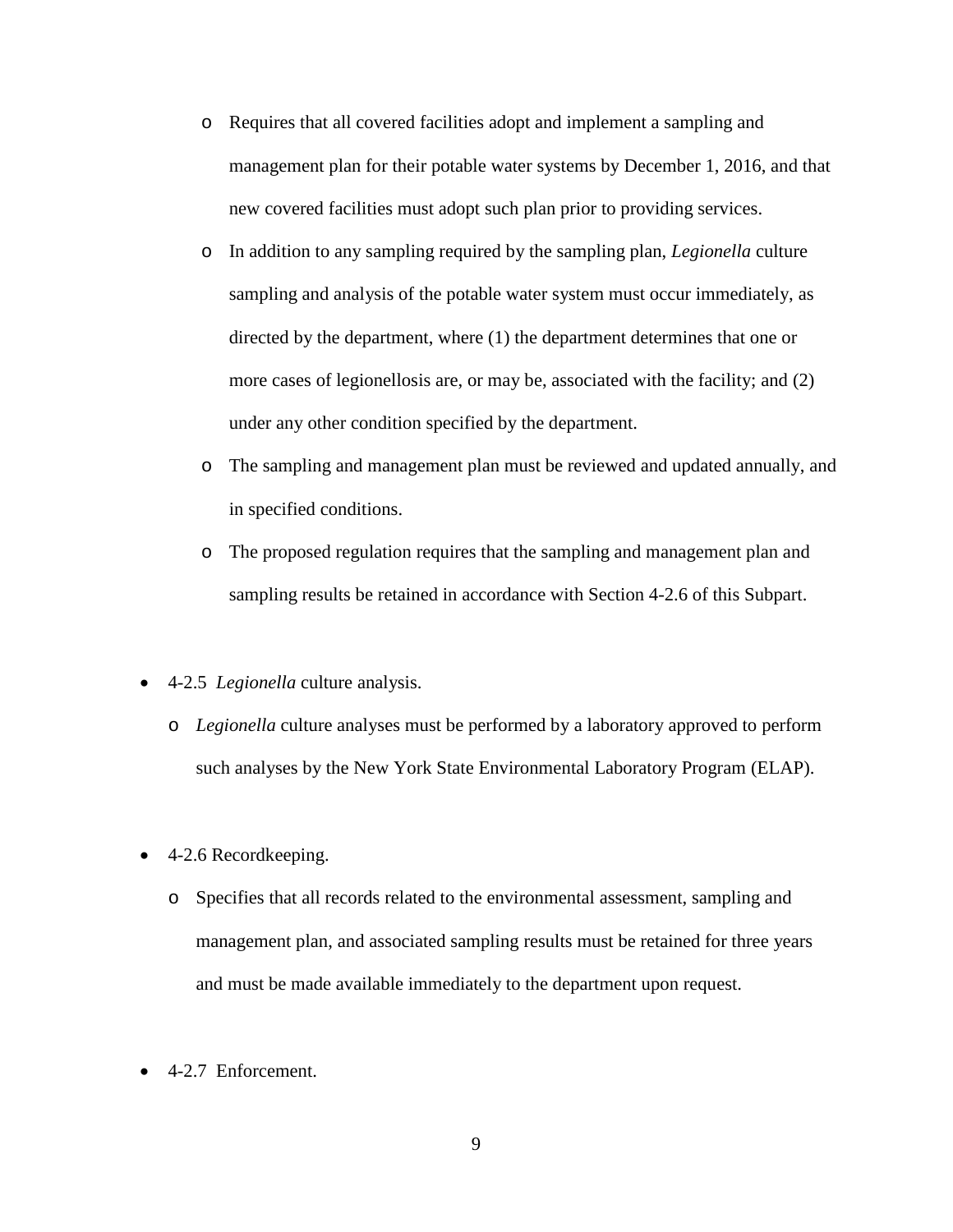- o Authorizes the department to conduct an assessment and/or a *Legionella* culture sampling and analysis of the potable water system at any time.
- o Provides that where an owner of a covered facility does not comply with any provision contained within this Subpart, the department may determine that such condition constitutes a violation and may take such action as authorized by law. Further, each day an owner is in violation of a provision constitutes a separate and distinct violation.
- 4-2.8 Variances and waivers.
	- o Grants the department authority to issue variances and waivers from this regulation, subject to specified conditions.
- 4-2.9 Severability.
	- o Standard severability clause is included.
- Appendix 4-B
	- o This new appendix contains a table with comparison thresholds for routine *Legionella*  culture sampling results. However, in the event that one or more cases of legionellosis are, or may be, associated with the facility, the sampling interpretation shall be in accordance with the direction of a qualified professional and the department.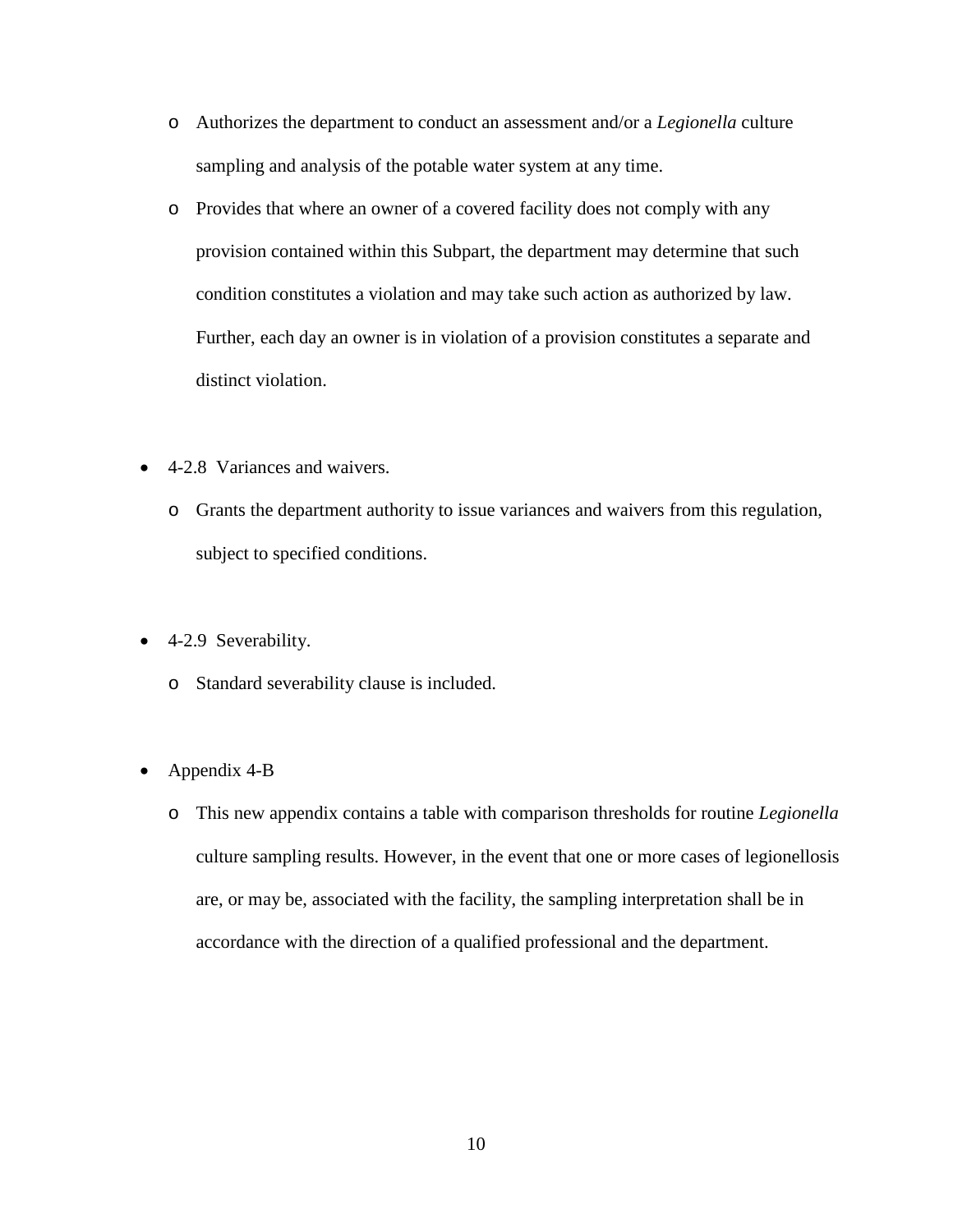Pursuant to the authority vested in the Public Health and Health Planning Council and the Commissioner of Health by section 225(5)(a) of the Public Health Law, Part 4 of Title 10 (Health) of the Official Compilation of Codes, Rules and Regulations of the State of New York is added, to be effective upon publication of a Notice of Adoption in the State Register, to read as follows:

PART 4: Protection Against *Legionella*

SUBPART 4-1 Cooling Towers

#### **§ 4-1.1 Scope.**

All owners of cooling towers shall comply with this Subpart.

### **§ 4-1.2 Definitions.**

As used in this Subpart, the following terms shall have the following meanings:

(a) *Bacteriologic culture sampling and analysis.* The term *bacteriologic culture sampling and analysis* means the collection of a water sample for the measurement of live culture growth of the aerobic bacterial populations by heterotrophic plate count (HPC), dip slides, or similar method used by the industry and according to the manufacturer's directions.

(b) *Building.* The term *building* means any structure used or intended for supporting or sheltering any use or occupancy. The term shall be construed as if followed by the phrase "structure, premises, lot or part thereof" unless otherwise indicated by the text.

(c) *Cooling Tower.* The term *cooling tower* means a cooling tower, evaporative condenser, fluid cooler or other wet cooling device that is capable of aerosolizing water, and that is part of, or contains, a recirculated water system and is incorporated into a building's cooling process, an industrial process, a refrigeration system, or an energy production system.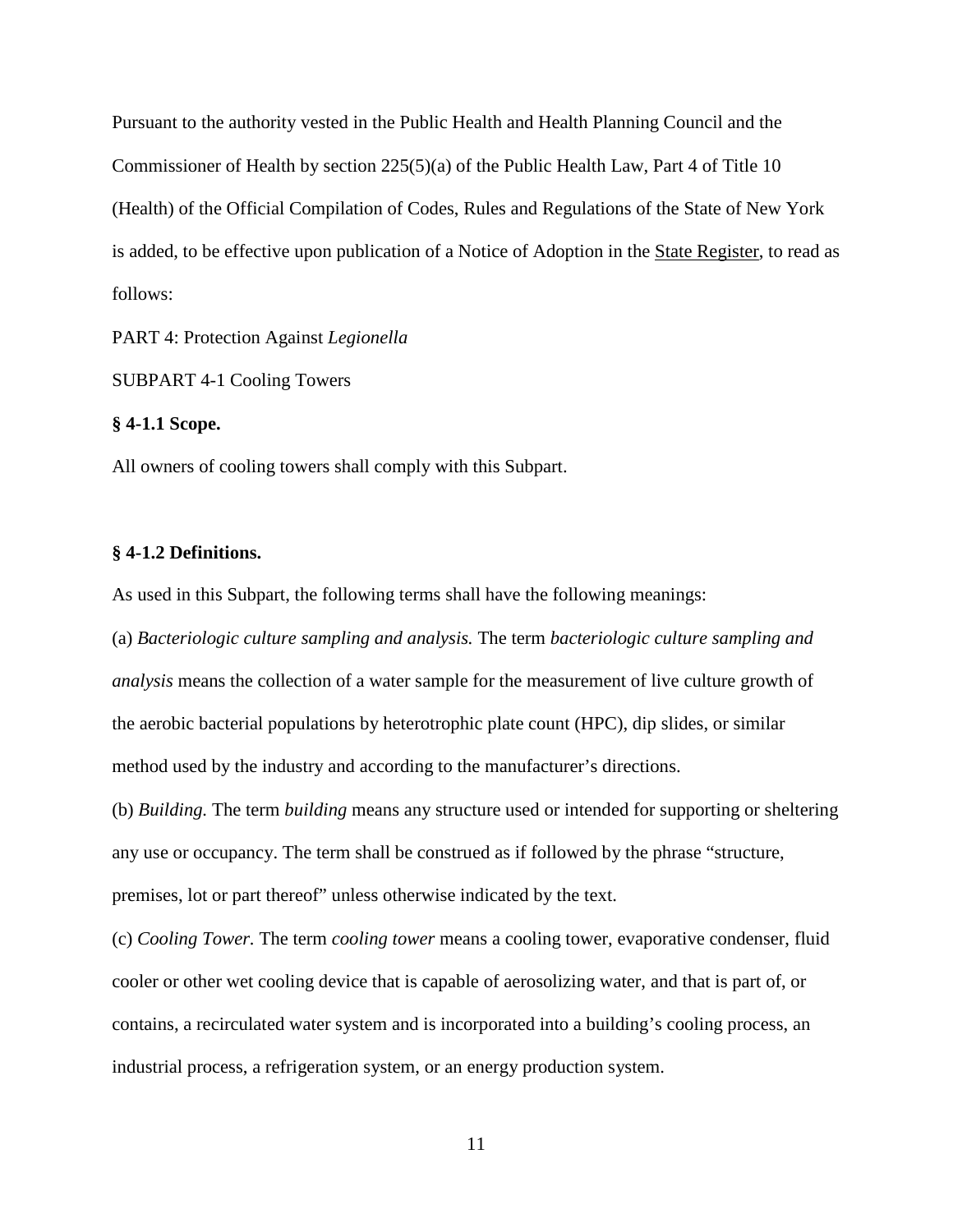(d) *Legionella culture sampling and analysis.* The term *Legionella culture sampling and analysis*  means the collection of a water sample for the measurement of the live culture of *Legionella* involving the use of specialized media and laboratory methods for growth to determine the species and serogroup.

(e) *Owner.* The term *owner* means any person, agent, firm, partnership, corporation or other legal entity having a legal or equitable interest in, or control of, a cooling tower or the premises where the cooling tower is located. In all instances, the legal owner of the building shall be deemed an owner within the meaning of the Subpart. Further, where a tenant owns a cooling tower that services the tenant's leased premises, the tenant is an "owner" within the meaning of this Subpart. Additionally, if a tenant does not own the cooling tower but has a lease or contractual arrangement to maintain the cooling tower, the tenant shall be deemed an agent having control of the cooling tower, and thus an "owner," for purposes of this Subpart.

#### **§ 4-1.3 Electronic registration and reporting.**

(a) *Registration.* All owners of cooling towers shall register such towers with the department, using a statewide electronic system designated by the department, prior to initial operation, and whenever any owner of the cooling tower changes. Such registration shall include, at a minimum, the following information:

- (1) street address of the building at which the cooling tower is located, with building identification number, if any;
- (2) name(s), addresses(es), telephone number(s), and email address(es) of the owner(s) of the cooling tower;
- (3) name of the manufacturer of the cooling tower;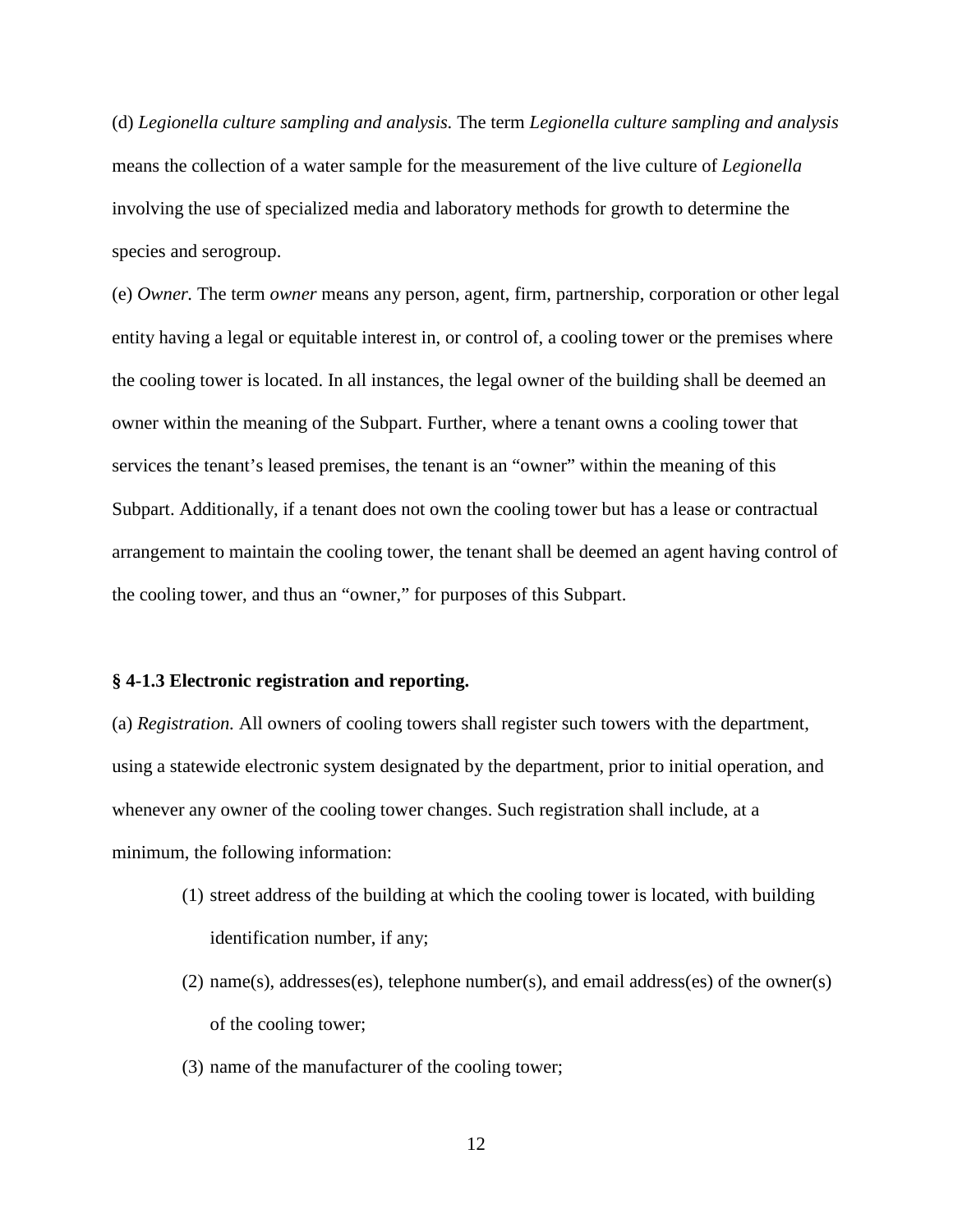- (4) model number of the cooling tower;
- (5) specific unit serial number of the cooling tower, if available;
- (6) cooling capacity of the cooling tower;
- (7) cooling tower system volume, inclusive of all piping, basin(s), and sump;
- (8) intended use of the cooling tower;
- (9) whether the cooling tower operates year-round or seasonally and, if seasonally, start and end date of operation;
- (10) whether systematic disinfection in accordance with section 4-1.7 of this Subpart is maintained manually, through timed injection, or through continuous delivery;
- (11) whether maintenance is performed by in-house personnel, by a contractor, or by other parties; and
- (12) year the cooling tower was placed into service.

(b) *Reporting.* Effective upon adoption of the regulation, at intervals of no more than 90 days while a cooling tower is in use, the owner of the cooling tower shall report to the department using the statewide electronic system:

- (1) date of last bacteriological culture sample collection, the analysis result(s), and date of any required remedial action, pursuant to section  $4-1.4(b)(1)$  of this Subpart;
- (2) date of last *Legionella* culture sample collection, the analysis result(s), and date of any required remedial action, pursuant to section  $4-1.4(b)(2) - (4)$  of this Subpart;
- (3) date of last inspection, pursuant to section 4-1.8 of this Subpart;
- (4) date of last certification, pursuant to section 4-1.8 of this Subpart;
- (5) date of removal or permanent discontinued use of the cooling tower, if applicable; and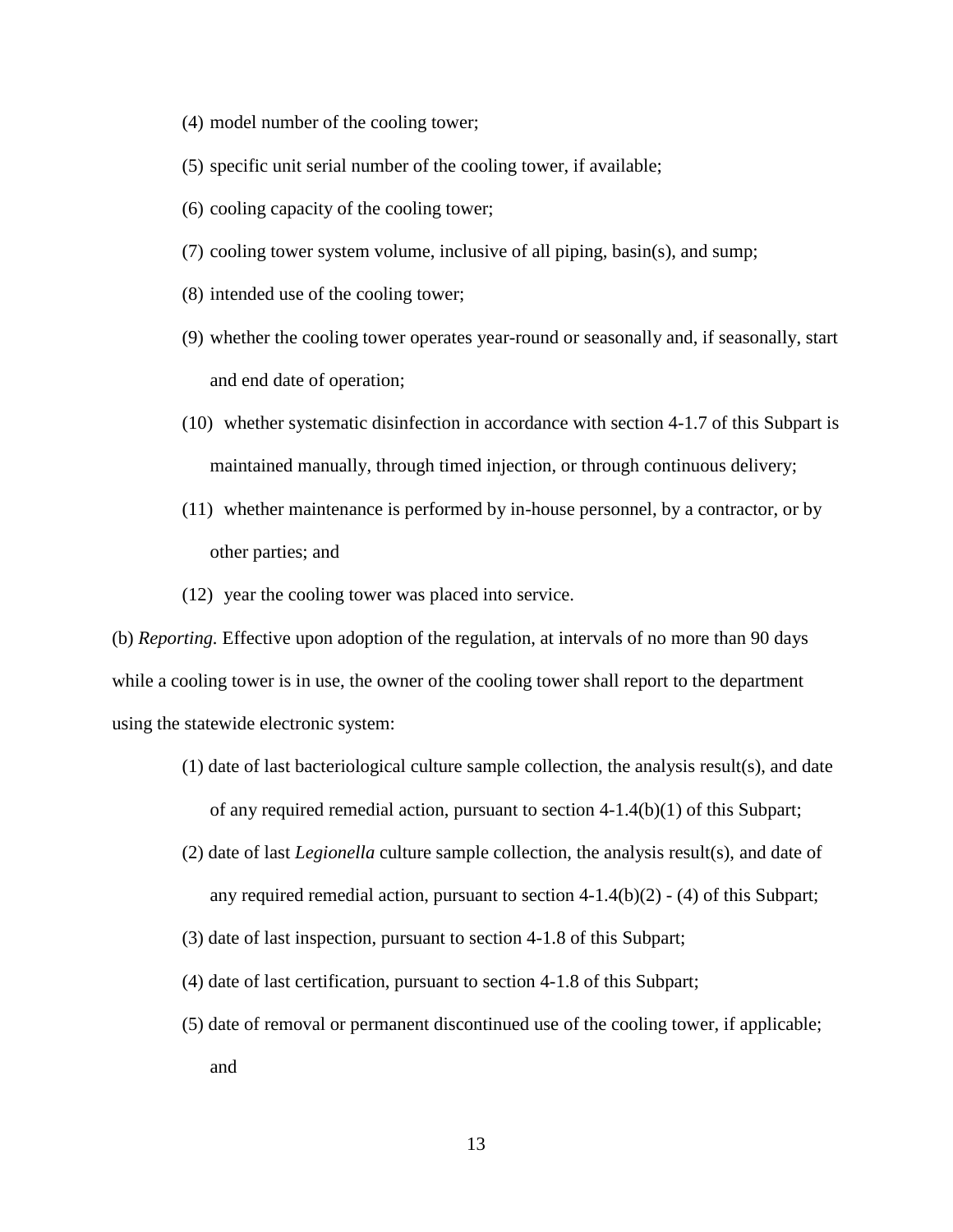(6) such other information as shall be determined by the department.

(c) The department shall make data in the statewide electronic system publicly available, as appropriate. The statewide electronic system shall be made fully accessible and searchable to any local health department. Nothing in this Subpart shall preclude a local health department from requiring registration and reporting with a local system or collecting fees associated with the administration of such system.

(d) Where both a landlord and a tenant are considered "owners" of a cooling tower pursuant to Section 4-1.2 of this Subpart, either the owner or the tenant shall register the cooling tower. However, both parties are obligated to ensure that registration and reporting are completed as required by this Subpart.

#### **§ 4-1.4 Maintenance program and plan**.

(a) By September 1, 2016, and thereafter prior to initial start-up of a newly installed cooling tower, the owner shall obtain or update a maintenance program and plan for each cooling tower, developed in accordance with section 7.2 of Legionellosis: Risk Management for Building Water Systems (ANSI/ASHRAE 188-2015), 2015 edition with final approval date of June 26, 2015, at pages 7-8, incorporated herein by reference. The latest edition of ASHRAE 188-2015 may be purchased from the ASHRAE website (www.ashrae.org) or from ASHRAE Customer Service, 1791 Tullie Circle, NE, Atlanta, GA 30329-2305. E-mail: orders@ashrae.org. Fax: 678-539- 2129. Telephone: 404-636-8400, or toll free 1-800-527-4723. Copies are available for inspection and copying at: Center for Environmental Health, Corning Tower Room 1619, Empire State Plaza, Albany, NY 12237.

(b) In addition, the maintenance program and plan shall include the following elements: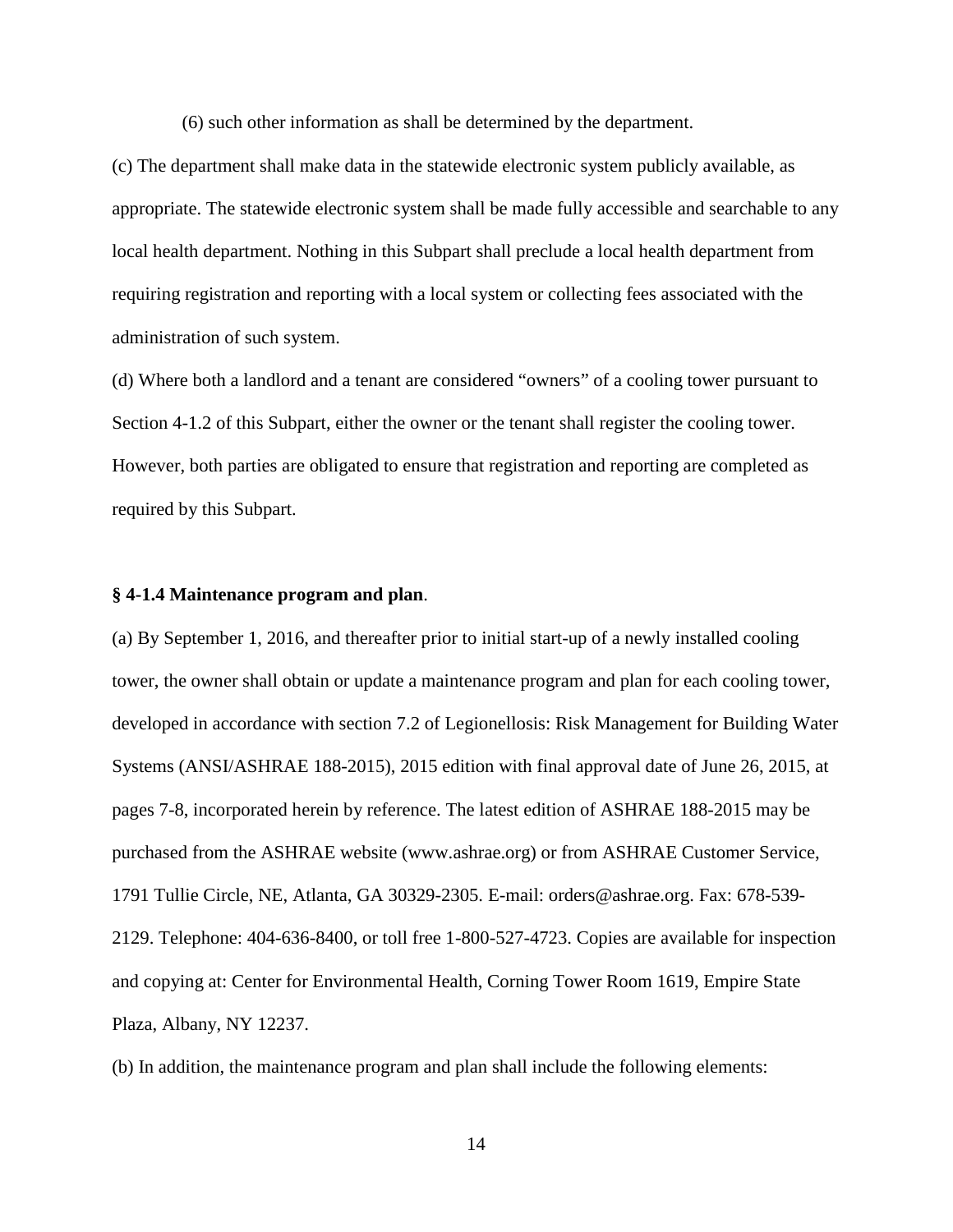(1) a schedule for routine bacteriological culture sampling and analysis to assess microbiological activity at intervals not to exceed 30 days while the cooling tower is in use, and that requires additional bacteriological culture sampling and analysis, as needed, to validate process adjustments;

(2) a schedule for routine *Legionella* culture sampling and analysis within 14 days of seasonal start-up and, thereafter, at intervals not to exceed 90 days while the cooling tower is in use. Cooling towers in use year-round must sample at intervals not to exceed 90 days, and within two weeks after start-up following maintenance;

(3) in addition to the routine *Legionella* culture sampling and analysis required by paragraph (2) of this subdivision, conditions that require immediate *Legionella* culture sampling and analysis, which shall include, but are not limited to:

(i) power failure of sufficient duration to allow for the growth of bacteria;

(ii) loss of biocide treatment of sufficient duration to allow for the growth of bacteria;

(iii) failure of conductivity control, or any other control methods, to maintain proper cycles of concentration;

(iv) a determination by the department or local health department that one or more cases of legionellosis is or may be associated with the cooling tower, based upon epidemiologic data or laboratory testing; and

(v) any other conditions specified by the department or local health department. (4) provisions requiring immediate and appropriate action, including remedial action, in response to bacteriological and *Legionella* culture analyses. For *Legionella* culture analyses, such provisions shall include, but not be limited to, taking all responsive actions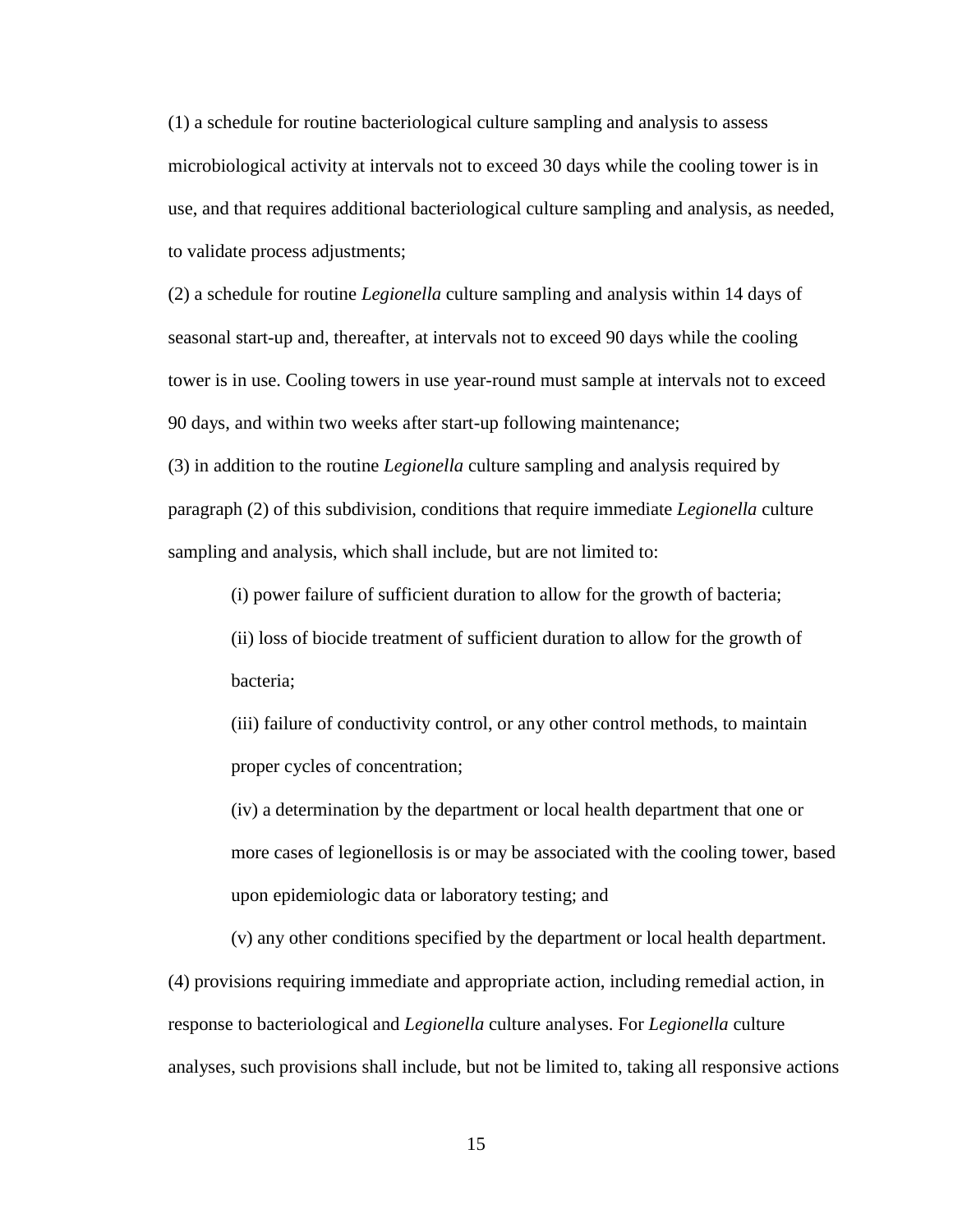required by Appendix 4-A, including contacting the local health department within 24 hours pursuant to the conditions specified in section 4-1.6 of this Subpart;

(5) provisions requiring that any and all *Legionella* culture analyses must be performed in accordance with section 4-1.5 of this Subpart;

(6) a shutdown and disinfection plan for removing or permanently discontinuing use of a cooling tower;

(7) provisions requiring treatment and manual or automated flushing of any piping, basin, sump, or wetted surface during idle conditions; and

(8) provisions requiring cleaning and disinfection prior to startup of a stagnant cooling tower that has been shut down without treatment and recirculation for more than five consecutive days.

## **§ 4-1.5** *Legionella* **culture analysis.**

All *Legionella* culture analyses must be performed by a laboratory that is approved to perform such analysis by the New York State Environmental Laboratory Approval Program (ELAP).

## **§ 4-1.6 Notification.**

(a) The owner of a cooling tower shall notify the local health department within 24 hours of receipt of a *Legionella* culture sample result that exceeds 1,000 colony forming units per milliliter (CFU/mL). The local health department shall notify the state department of health with 24 hours of receipt of such a report.

(b) The owner shall notify the public of such test results in a manner determined by the local health department or, in the event that the department elects to determine the manner of public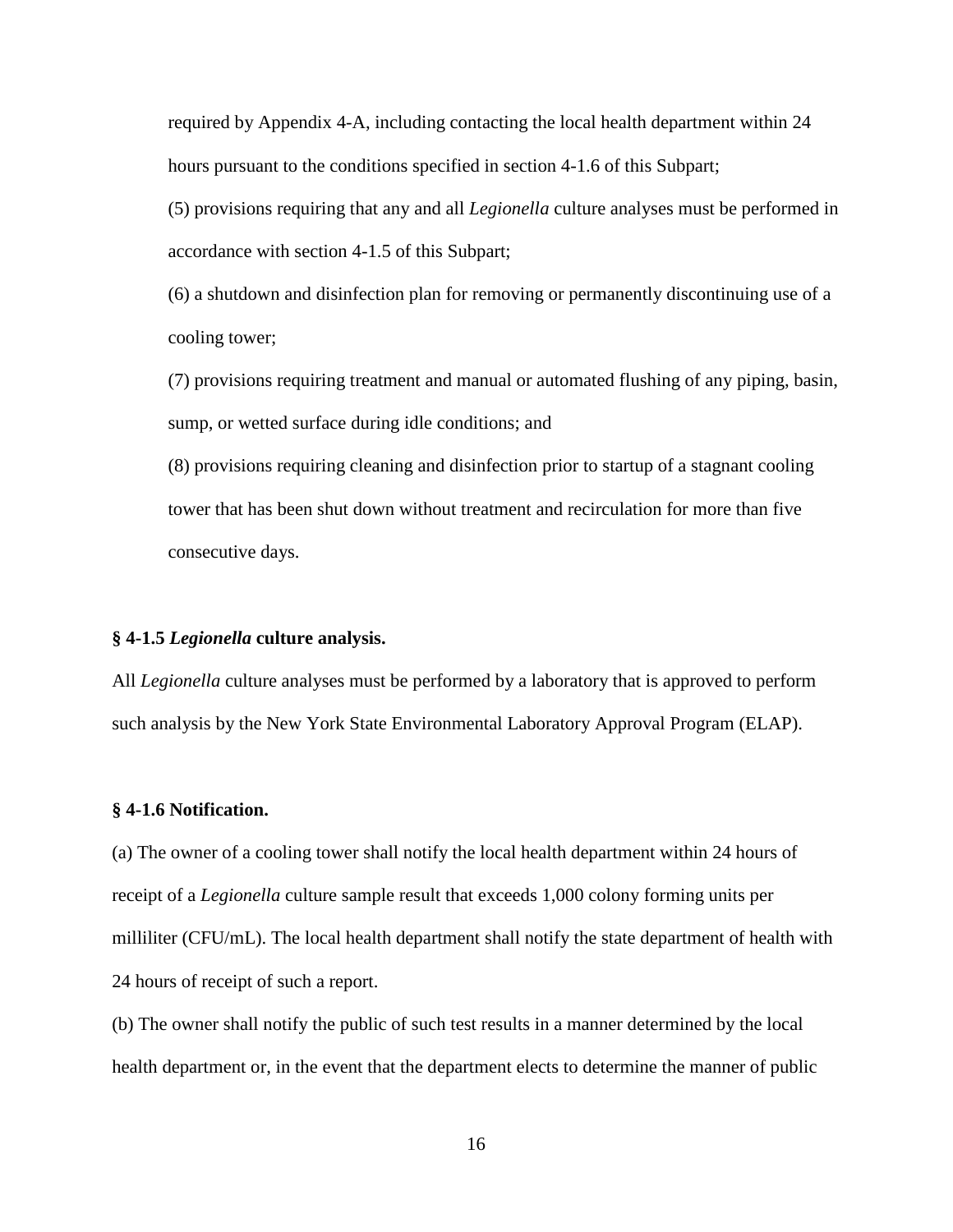notification, by the department.

### **§ 4-1.7 Disinfection.**

(a) Any person who disinfects a cooling tower shall be a commercial pesticide applicator or pesticide technician who is qualified to apply biocide in a cooling tower and certified in accordance with the requirements of Article 33 of the Environmental Conservation Law and 6 NYCRR Part 325, or a pesticide apprentice under the supervision of a certified applicator. (b) The name and certification number of the applicator or the business name and registration number of the company providing the disinfection shall be maintained on-site in accordance with section 4-1.9 of this subpart.

(c) Only biocide products registered by the New York State Department of Environmental Conservation for use in cooling towers or pesticidal devices produced in a USEPA registered establishment may be used in disinfection.

(d) The terms "disinfect" and "disinfection" in this Part means the control of microorganisms or microbial growth. The term "disinfection" shall not include the cleaning of a cooling tower through application of detergents, penetrants, brushes or other tools, high-powered water, or any other method that does not involve the use of a pesticide, as defined in 6 NYCRR Part 325.

#### **§ 4-1.8 Inspection and certification.**

(a) Inspection.

(1) All owners of cooling towers shall ensure that such towers are inspected prior to seasonal start-up and at intervals not exceeding every 90 days while in use. Yearround towers shall be inspected at intervals not exceeding every 90 days and prior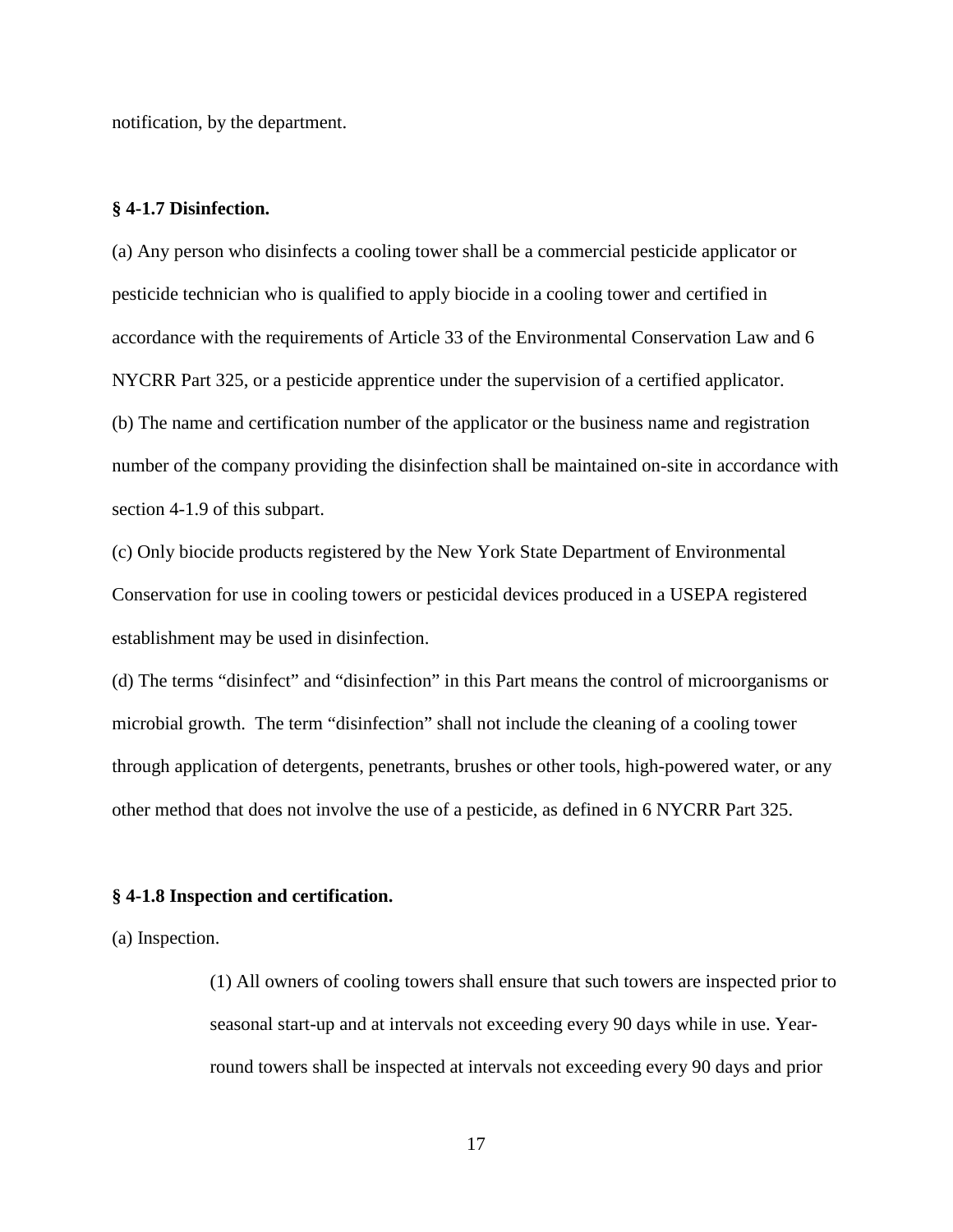to start-up, following maintenance.

(2) All inspections shall be performed by a: New York State licensed professional engineer; certified industrial hygienist; certified water technologist; environmental consultant or water treatment professional with training and experience performing inspections in accordance with current standard industry protocols including, but not limited to ASHRAE 188-2015, as incorporated by section 4-1.4 of this Subpart. (3) Each inspection shall include an evaluation of the:

(i) cooling tower and associated equipment for the presence of organic material, biofilm, algae, debris and other visible contaminants; (ii) general condition of the cooling tower basin, remote sump, packing

material, and drift eliminators;

(iii) water make-up connections and control, including backflow protection and/or airgaps as needed;

(iv) proper functioning of the conductivity control; and

(v) proper functioning of all water treatment equipment, including, but not limited to, pumps, timers, valves, and strain gauges.

(4) Any deficiencies found during inspection shall be reported to the owner for immediate corrective action. A person qualified to inspect pursuant to subdivision (a) of this section shall document all deficiencies, and all completed corrective actions.

(b) *Certification.* By November 1, 2016, and by November 1st of each year thereafter, the owner of a cooling tower shall obtain a certification from a person identified in subdivsion (a) of this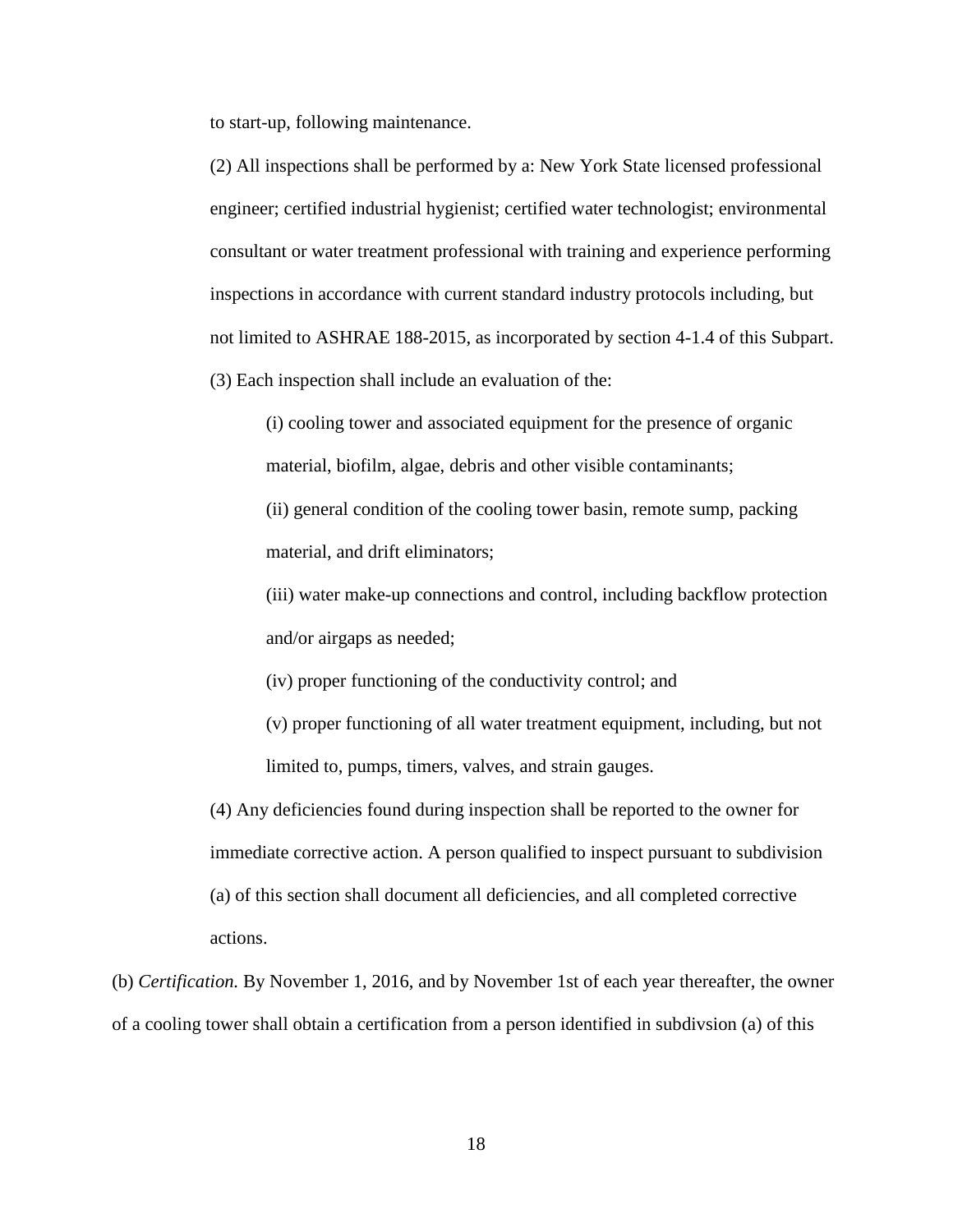section, that such cooling tower has a maintenance program and plan, and that all activities within that plan or required by this Subpart were implemented, including but not limited to:

(1) all bacteriological culture sampling and analysis;

(2) all *Legionella* culture sampling and analysis, including any immediate *Legionella* culture sampling and analysis performed pursuant to paragraphs  $(b)(3)$  and  $(b)(4)$  of section 4-1.4 of this Subpart;

- (3) any disinfection performed pursuant to section 4-1.7 of this Subpart; and
- (4) all inspections performed pursuant subdivision (a) of this section.

(c) *Reporting.* All inspection findings, deficiencies, and corrective actions, and all certifications, shall be reported to the owner, who shall retain such information, in accordance with section 4- 1.9 of this Subpart.

## **§ 4-1.9 Recordkeeping.**

The owner of a cooling tower shall maintain records for at least three years of all sampling and analyses; disinfection schedules and applications; inspection findings, deficiencies, and corrective actions; and certifications. An owner shall maintain a copy of the maintenance program and plan required by this Subpart on the premises where a cooling tower is located. Such records and plan shall be made available to the department or local health department immediately upon request.

#### **§ 4-1.10 Enforcement.**

(a) The department or local health department may require any owner to conduct *Legionella* culture sampling and analysis, following a determination, based upon epidemiologic data or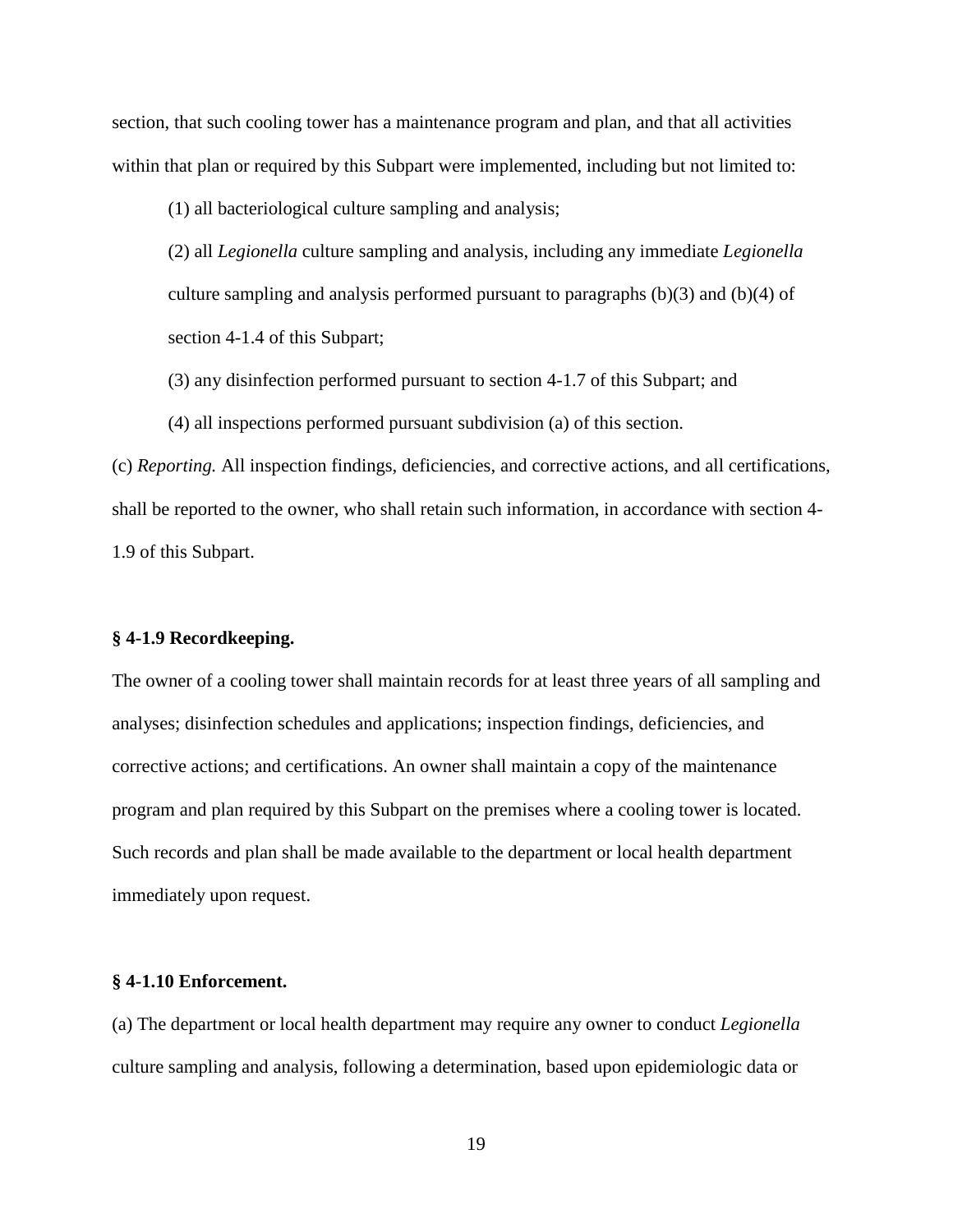laboratory testing, that one or more cases of legionellosis are or may be associated with a cooling tower.

(b) An officer or employee of the department or local health department may enter onto any property to inspect a cooling tower for compliance with the requirements of this Subpart, in accordance with applicable law, and may take water samples as part of such inspections. (c) Where an owner does not register, have a maintenance program and plan, obtain certification, disinfect, perform or obtain culture sampling and analysis, or inspect a cooling tower within the time and manner set forth in this Subpart, the department or local health department may determine that such condition constitutes a nuisance and may take such action as authorized by law. The department or local health department may also take any other action authorized by law.

(d) A violation of any provision of this Subpart is subject to all civil and criminal penalties as provided for by law. Each day that an owner remains in violation of any provision of this Subpart shall constitute a separate and distinct violation of each such provision.

### **§ 4-1.11 Variances and waivers.**

(a) Variances. In order to allow time for compliance with this Subpart, an owner may submit a written application to a local health department for a variance from any provision of this Subpart, for a period not exceeding 90 days, accompanied by an explanation of why such variance will not present a danger to public health. With the approval of the department, the local health department may approve such application for a variance in writing, subject to any conditions that the department or local health department may deem appropriate to protect public health. The local health department or department may revoke such variance upon a determination that the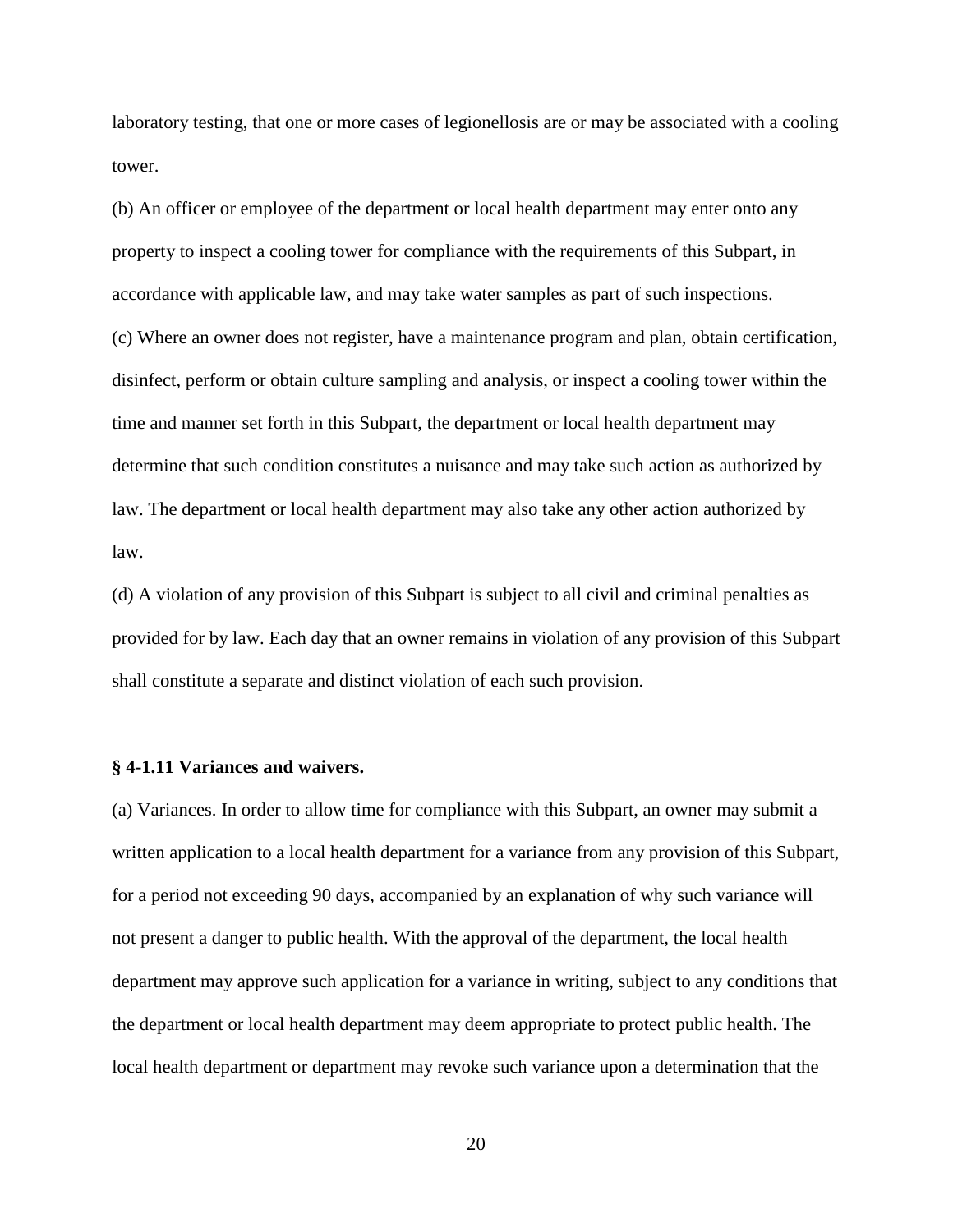variance may present a danger to public health.

(b) Waivers. The department may issue a written general or specific waiver with respect to any provision of this Subpart, subject to any conditions the department may deem appropriate, where the department is satisfied that such waiver will not present a danger to public health. The department may revoke such waiver upon a determination that the waiver may present a danger to public health.

## **§ 4-1.12 Severability.**

If any provisions of this Subpart or the application thereof to any person or entity or circumstance is adjudged invalid by a court of competent jurisdiction, such judgment shall not affect or impair the validity of the other provisions of this Subpart or the application thereof to other persons, entities, and circumstances.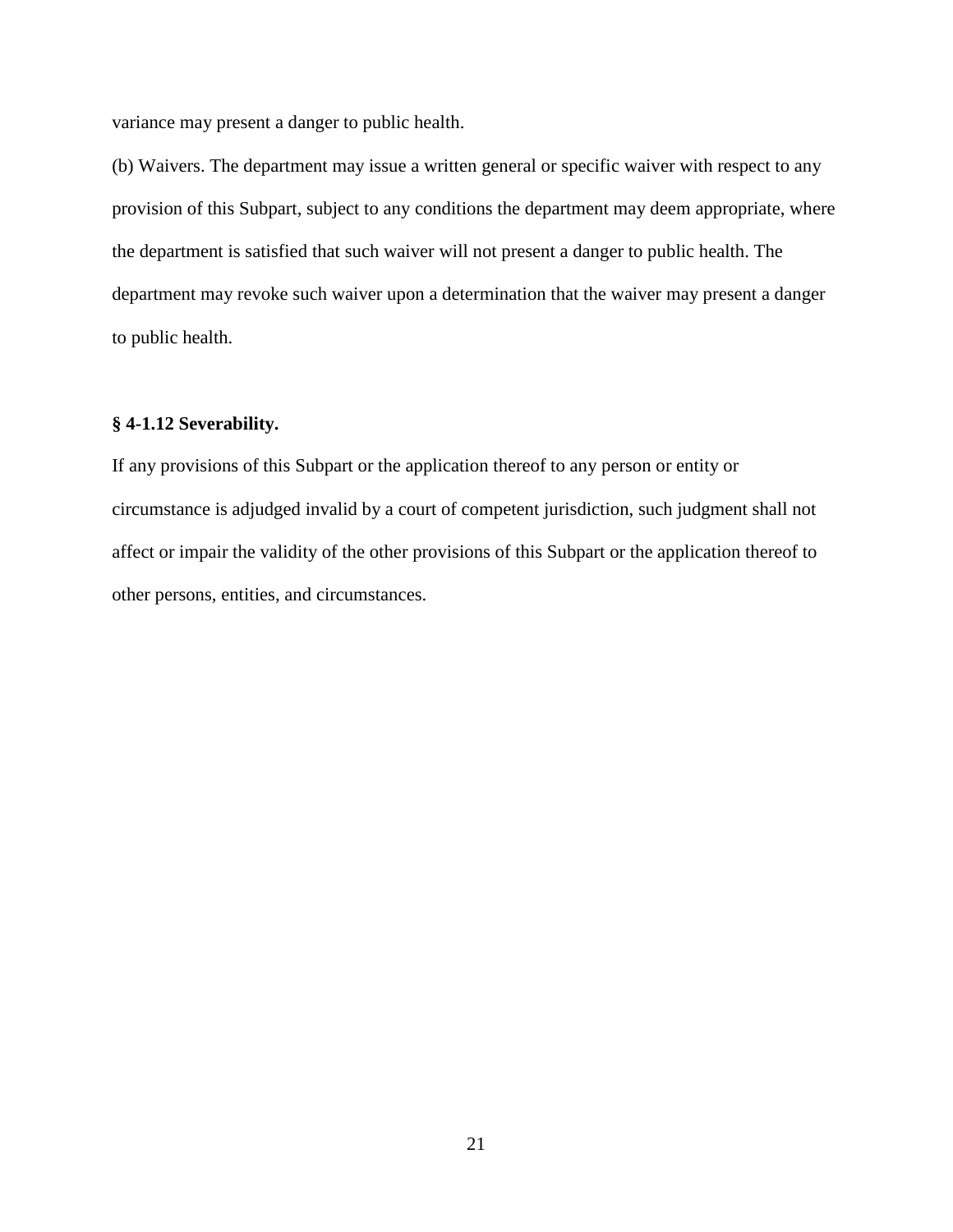| Appendix 4-A |  |
|--------------|--|
|              |  |

| <b>Interpretation of Legionella Culture Results from Cooling Towers</b> |                                                                                       |  |
|-------------------------------------------------------------------------|---------------------------------------------------------------------------------------|--|
| Legionella Test                                                         | Response                                                                              |  |
| Results in CFU/mL <sup>1</sup>                                          |                                                                                       |  |
| No detection $(< 20$                                                    | Maintain treatment program and Legionella monitoring in accordance                    |  |
| CFU/mL)                                                                 | with the maintenance program and plan.                                                |  |
| For levels at $\geq 20$                                                 | Review treatment program.<br>$\circ$                                                  |  |
| $CFU/mL$ but $< 1000$                                                   | Institute immediate <i>online disinfection</i> <sup>2</sup> to help with control<br>O |  |
| CFU/mL perform the                                                      | Retest the water in $3 - 7$ days.<br>O                                                |  |
| following:                                                              | Continue to retest at the same time interval until one sample<br>٠                    |  |
|                                                                         | retest result is $<$ 20 CFU/mL. With receipt of result $<$ 20                         |  |
|                                                                         | CFU/mL, resume routine maintenance program and plan.                                  |  |
|                                                                         | If retest is $\geq$ 20 CFU/mL but < 100 CFU/mL, repeat <i>online</i><br>п             |  |
|                                                                         | <i>disinfection</i> <sup>2</sup> and retest until < 20 CFU/mL attained.               |  |
|                                                                         | If retest is $\geq$ 100 CFU/mL but < 1000 CFU/mL, further<br>п                        |  |
|                                                                         | investigate the water treatment program and immediately                               |  |
|                                                                         | perform <i>online disinfection</i> . <sup>2</sup> Retest and repeat attempts at       |  |
|                                                                         | control strategy until $<$ 20 CFU/mL attained.                                        |  |
|                                                                         | If retest is $\geq 1000$ CFU/mL, undertake control strategy as noted<br>$\circ$       |  |
|                                                                         | below.                                                                                |  |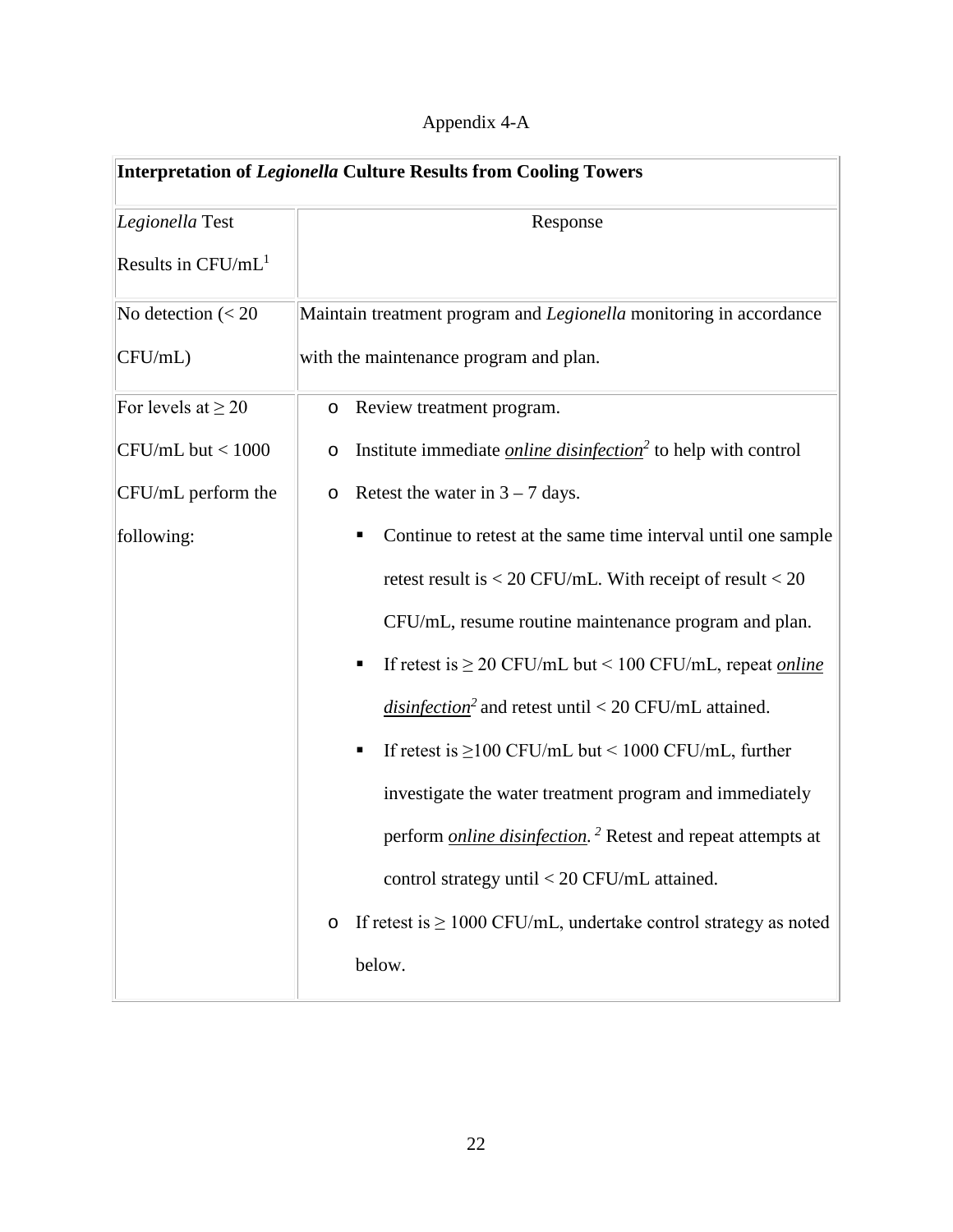| For levels $\geq 1000$ | O | Review the treatment program and provide appropriate                             |  |
|------------------------|---|----------------------------------------------------------------------------------|--|
| CFU/mL perform the     |   | notifications per section 4-1.6 of this Subpart.                                 |  |
| following:             | O | Institute immediate <i>online decontamination</i> <sup>3</sup> to help with      |  |
|                        |   | control                                                                          |  |
|                        | O | Retest the water in $3 - 7$ days.                                                |  |
|                        |   | Continue to retest at the same time interval until one sample<br>٠               |  |
|                        |   | retest result is $<$ 20 CFU/mL. With receipt of result $<$ 20                    |  |
|                        |   | CFU/mL, resume routine maintenance program and plan.                             |  |
|                        |   | If any retest is $\geq$ 20 CFU/mL but < 100 CFU/mL, repeat                       |  |
|                        |   | <i>online disinfection</i> <sup>2</sup> and retest until < 20 CFU/mL attained.   |  |
|                        |   | If any retest is $\geq 100$ CFU/mL but < 1000 CFU/mL, further<br>٠               |  |
|                        |   | investigate the water treatment program and immediately                          |  |
|                        |   | perform <i>online disinfection</i> . <sup>2</sup> Re-test and repeat attempts at |  |
|                        |   | control strategy until < 20 CFU/mL attained.                                     |  |
|                        |   | If any retest is $\geq 1000$ CFU/mL:<br>٠                                        |  |
|                        |   | carry out <i>system decontamination</i> <sup>4</sup> .                           |  |

<sup>1</sup> Colony forming units per milliliter.

<sup>2</sup> Online disinfection means – Dose the cooling tower water system with either a different biocide or a similar biocide at an increased concentration than currently used.

 $\frac{3}{3}$  Online decontamination means – Dose the recirculation water with a halogen-based compound (chlorine or bromine) equivalent to at least 5 milligrams per liter (mg/L) or parts per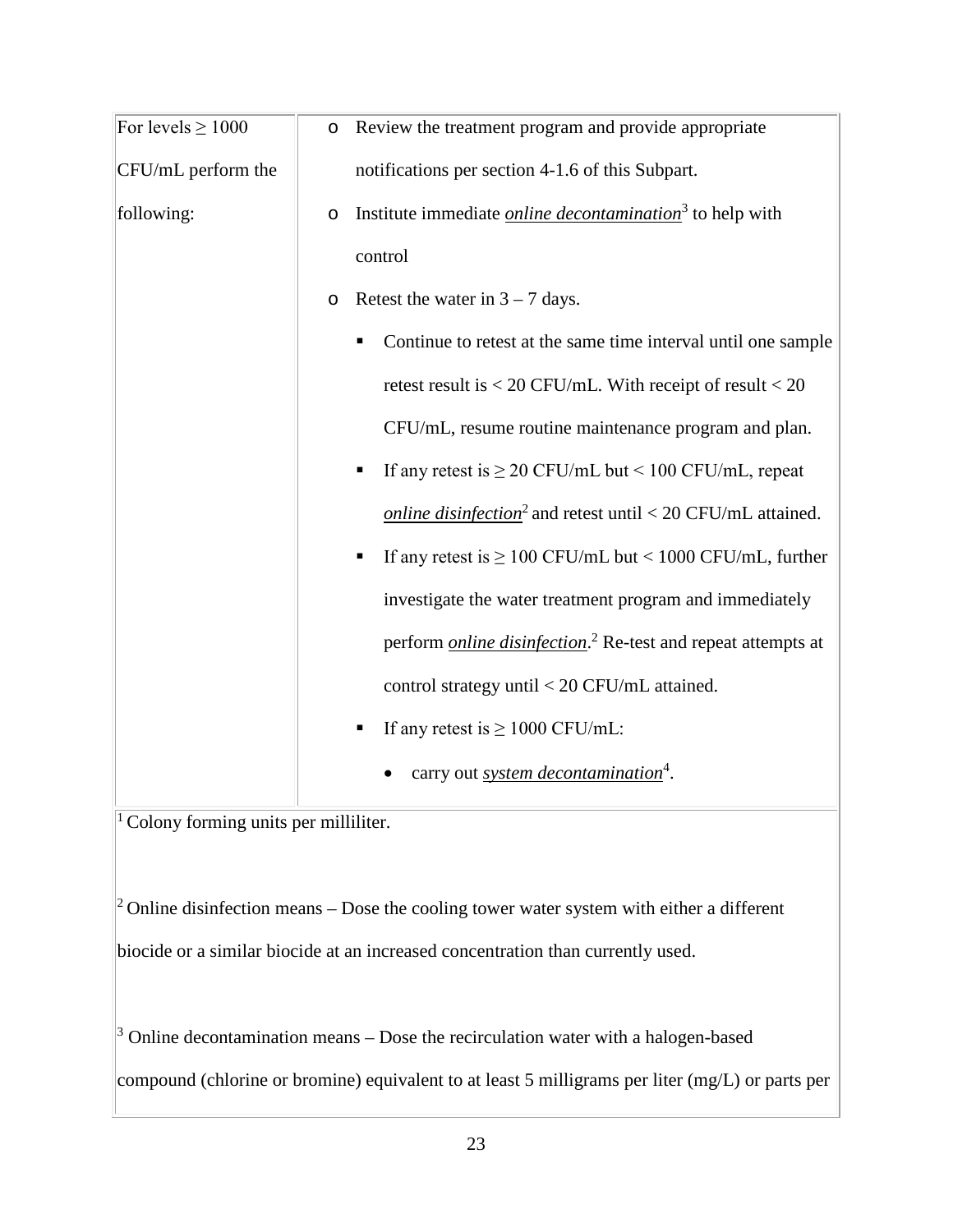million (ppm) free residual halogen for at least one hour.

<sup>4</sup> System decontamination means – Maintain between 5 to 10 mg/L (ppm) free residual halogen for a minimum of one hour; drain and flush with disinfected water; clean wetted surface; refill and dose to  $1 - 5$  mg/L (ppm) of free residual halogen and circulate for 30 minutes. Refill, reestablish treatment and retest for verification of treatment.

For chlorine treatment the pH range should be 7.0 to 7.6; for bromine treatment the pH range should be 7.0 to 8.7. At higher pH values the treatment times may need to be extended.

NOTE: Stabilized halogen products should not be used for online decontamination or system decontamination as defined in this Appendix per footnotes 3 and 4.

# SUBPART 4-2 Health Care Facilities

# **§ 4-2.1 Scope.**

All general hospitals and residential health care facilities as defined in Article 28 of the Public Health Law (collectively, "covered facilities") shall comply with this Subpart.

# **§ 4-2.2 Definitions.**

(a) *Covered facilities*. The term *covered facilities* means all general hospitals and residential health care facilities as defined in Article 28 of the Public Health Law.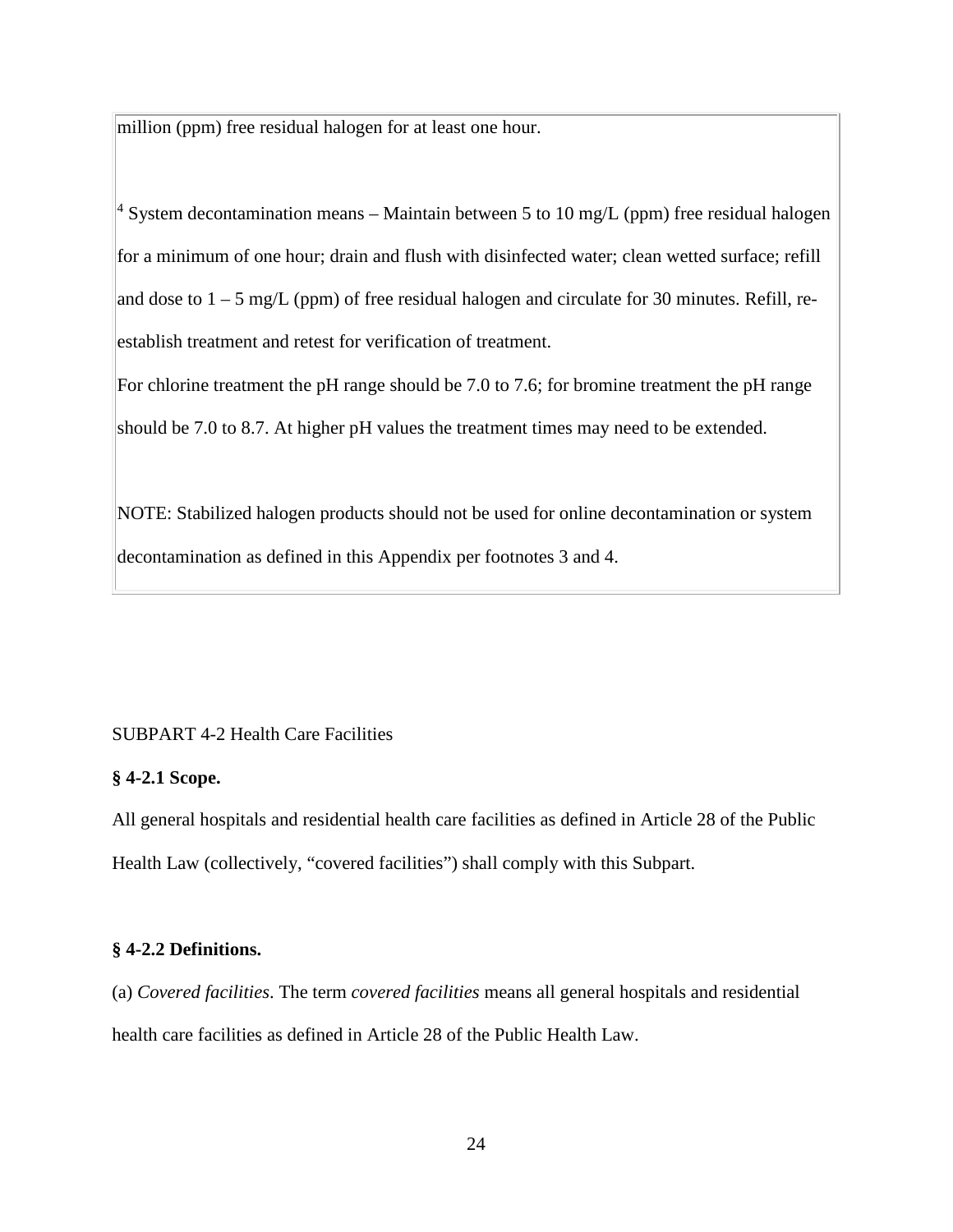(b) *Legionella culture sampling and analysis.* The term *Legionella culture sampling and analysis* means the collection of a water sample for the measurement of the live culture of *Legionella* involving the use of specialized media and laboratory methods for growth to determine the species and serogroup.

(c) *Potable water system.* The term *potable water system* means a building water distribution system that provides water intended for human contact or consumption.

#### **§ 4-2.3 Environmental Assessment.**

(a) By September 1, 2016, all covered facilities must perform an environmental assessment of the facility using forms provided or approved by the department, unless an environmental assessment was performed on or after September 1, 2015.

(b) Environmental assessments shall be updated annually and under the following conditions:

(1) in the event that one or more cases of legionellosis are, or may be, associated with the facility;

(2) upon completion of any construction, modification, or repair activities that may affect the potable water system;

(3) expansion or relocation of a facility's hematopoietic stem cell transplant and solid organ transplant units; or

(4) any other conditions specified by the department.

(c) The facility shall retain copies of the completed environmental assessment form in accordance with section 4-2.6 of this Subpart.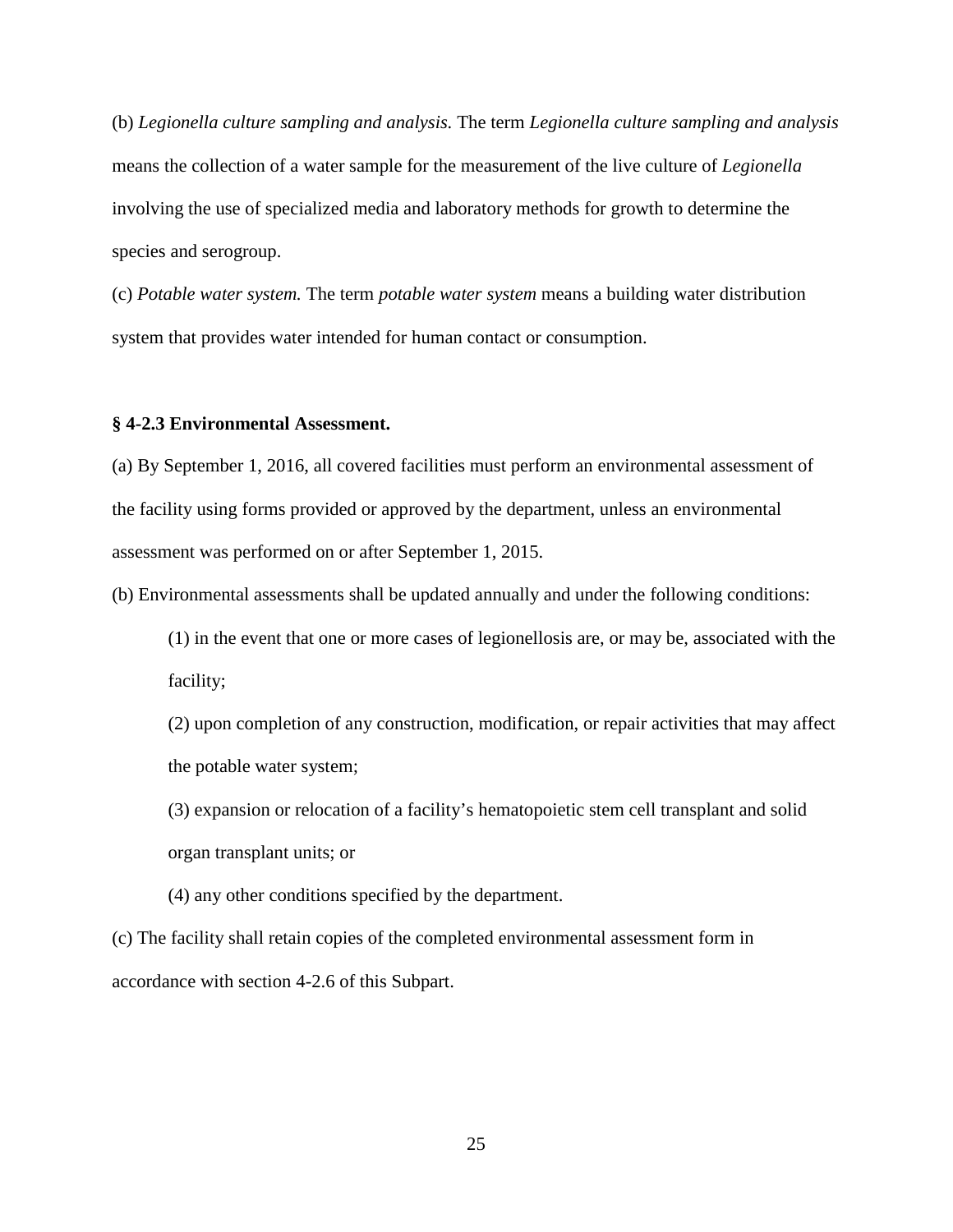### **§ 4-2.4 Sampling and Management Plan.**

(a) By December 1, 2016, all covered facilities shall adopt and implement a *Legionella* culture sampling and management plan for their potable water systems. New covered facilities shall adopt such a plan prior to providing services. The sampling and management plan must include at a minimum:

(1) *Legionella* culture sampling sites as determined by the environmental assessment; (2) provisions requiring *Legionella* culture sampling and analysis at intervals not to exceed 90 days for the first year following adoption of the sampling and management plan. Thereafter, the plan shall include provisions for annual *Legionella* culture sampling and analysis; provided that the plan shall further require that those portions of any potable water system that serve hematopoietic stem cell transplant or solid organ transplant patients shall continue to be sampled and analyzed at intervals not to exceed 90 days; (3) provisions requiring actions in response to *Legionella* culture analysis results, including all responsive actions required by Appendix 4-B, and specific time frames for such actions.

(b) In addition to the sampling required by the facility's sampling and management plan, a covered facility shall conduct *Legionella* culture sampling and analysis of the potable water system in a timeframe to be determined by the department upon:

(1) a determination by the department that one or more cases of legionellosis are, or may be, associated with the facility, or

(2) any other conditions specified by the department.

(c) A covered facility shall review its sampling and management plan annually and under the following conditions: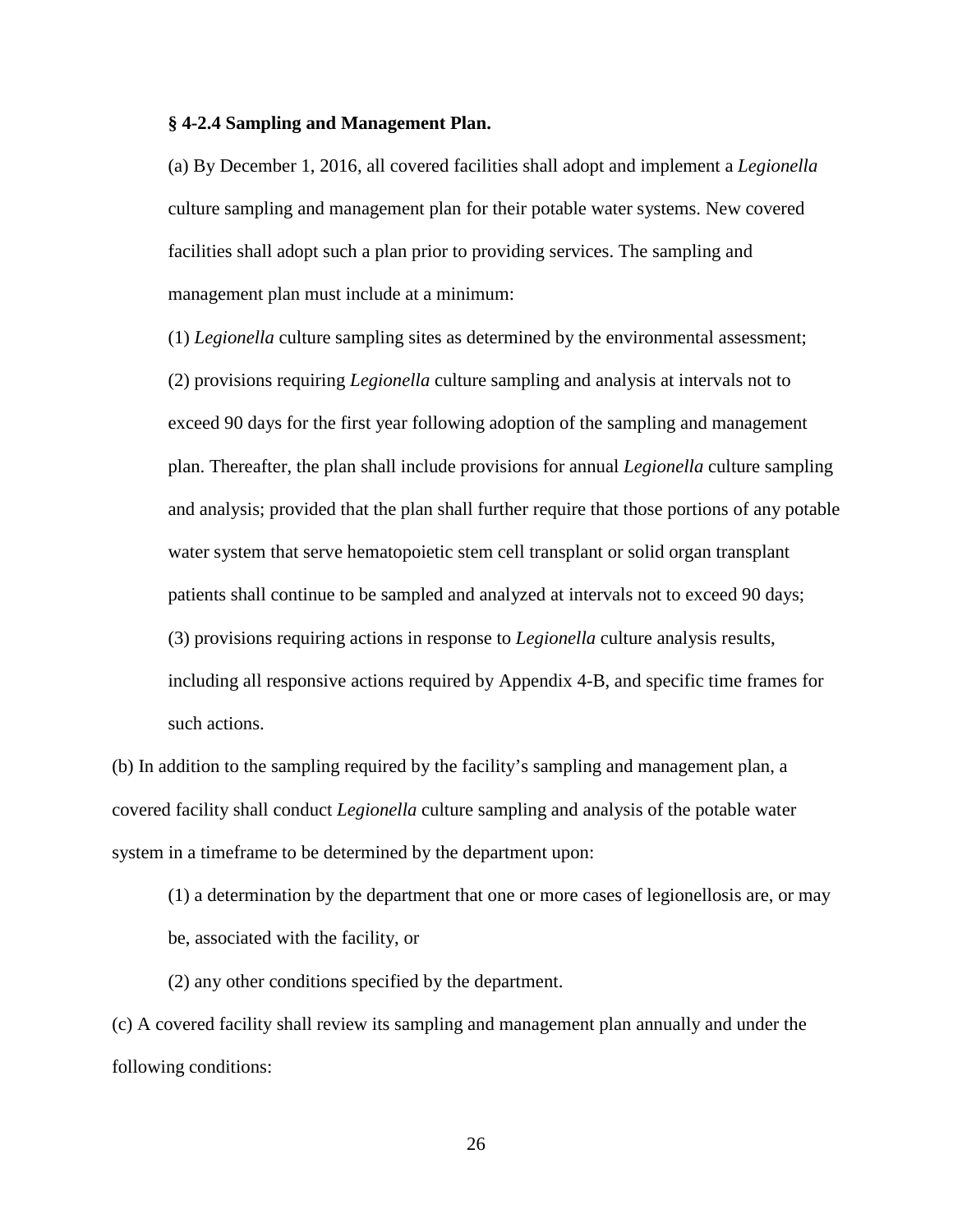(1) in the event that one or more cases of legionellosis are, or may be, associated with the facility;

(2) upon completion of any construction, modification, or repair activities that may affect the potable water system;

(3) upon expansion or relocation of a facility's hematopoietic stem cell transplant and solid organ transplant units; or

(4) any other conditions specified by the department.

(d) A copy of the sampling and management plan and sampling results shall be retained in accordance with section 4-2.6 of this Subpart.

# **§ 4-2.5** *Legionella* **culture analysis.**

All *Legionella* culture analyses must be performed by a laboratory that is approved to perform such analysis by the New York State Environmental Laboratory Approval Program (ELAP).

# **§ 4-2.6 Recordkeeping.**

A covered facility shall maintain the environmental assessment required by section 4-2.3 and the sampling and management plan required by section 4-2.4 of this Subpart, and any associated sampling results, on the facility premises for at least three years. Such records shall be made available to the department immediately upon request.

#### **§ 4-2.7 Enforcement.**

(a) The department may conduct an assessment and/or *Legionella* culture sampling and analysis of the potable water system at any time.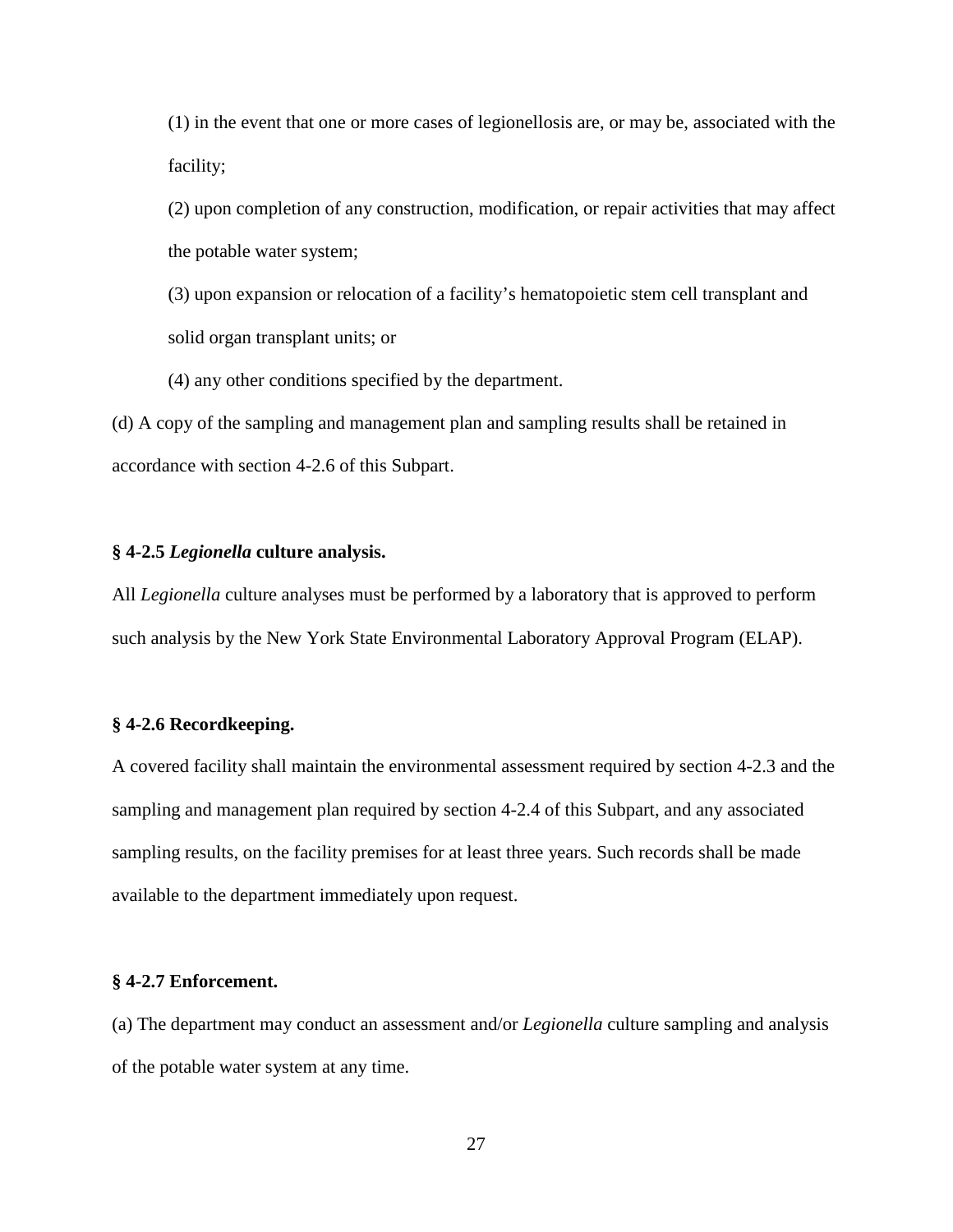(b) A violation of any provision of this Subpart is subject to all civil and criminal penalties as provided for by law. Each day that an owner remains in violation of any provision of this Subpart shall constitute a separate and distinct violation of each such provision.

#### **§ 4-2.8 Variances and waivers.**

(a) *Variances.* In order to allow time for compliance with this Subpart, a facility may submit a written application to the department for a variance from any provision of this Subpart, for a period not exceeding 90 days, accompanied by an explanation of why such variance will not present a danger to public health. The department may approve such application for a variance in writing, subject to any conditions that it may deem appropriate to protect public health. The department may revoke such variance upon a determination that the variance may present a danger to public health.

(b) *Waivers.* The department may issue a written general or specific waiver with respect to any provision of this Subpart, subject to any conditions the department may deem appropriate, where the department is satisfied that such waiver will not present a danger to public health. The department may revoke such waiver upon a determination that the waiver may present a danger to public health.

#### **§ 4-2.9 Severability.**

If any provisions of this Subpart or the application thereof to any person or entity or circumstance is adjudged invalid by a court of competent jurisdiction, such judgment shall not affect or impair the validity of the other provisions of this Subpart or the application thereof to other persons, entities, and circumstances.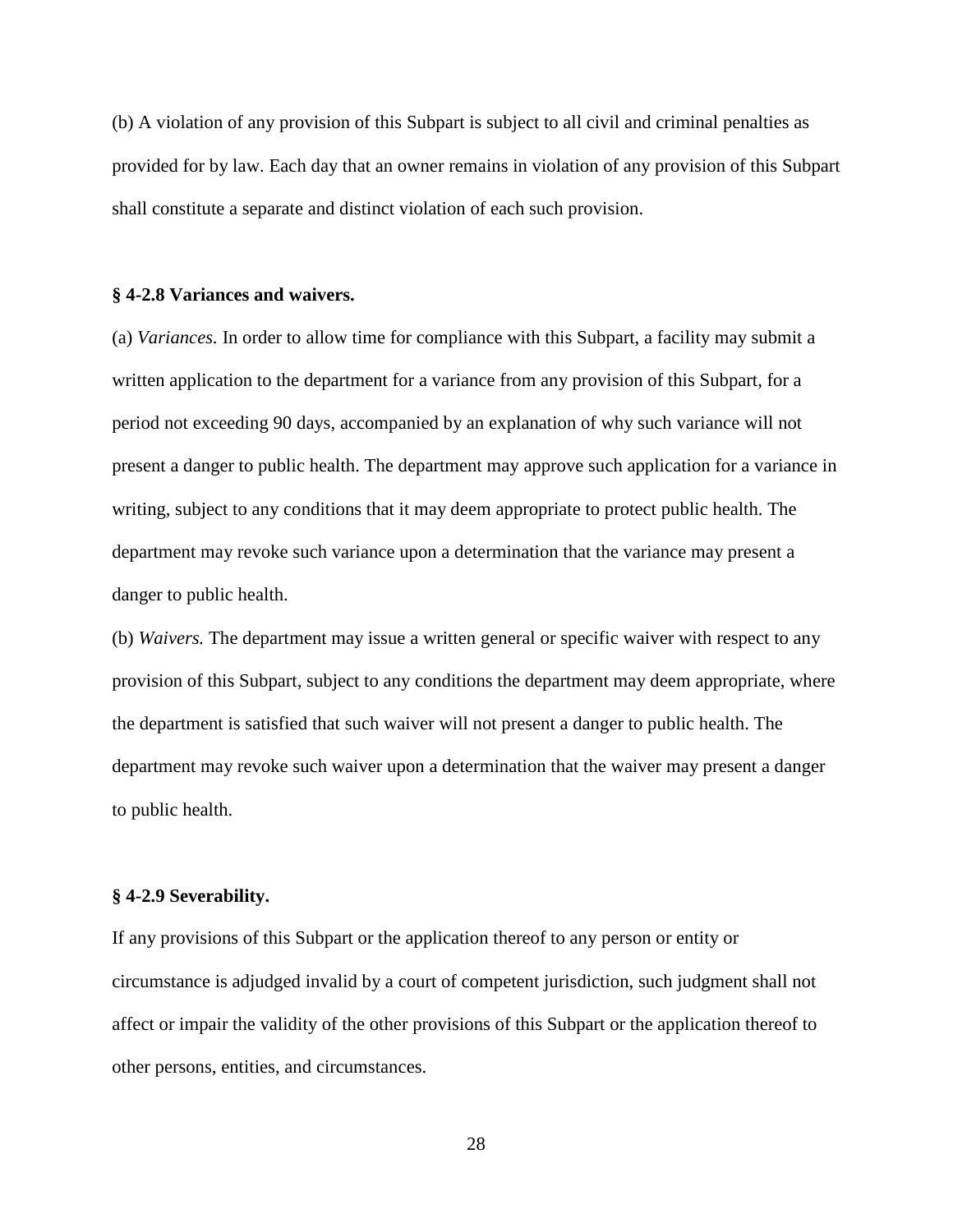| Appendix 4-B |
|--------------|
|--------------|

| Interpretation of Routine <sup>1</sup> Legionella Culture Results from Covered Facilities |                                                                                                                     |  |
|-------------------------------------------------------------------------------------------|---------------------------------------------------------------------------------------------------------------------|--|
| Percentage of Positive                                                                    | Response                                                                                                            |  |
| Legionella Test Sites                                                                     |                                                                                                                     |  |
| $< 30\%$                                                                                  | Maintain environmental assessment and Legionella monitoring in<br>accordance with the sampling and management plan. |  |
|                                                                                           |                                                                                                                     |  |
| $\geq 30\%$                                                                               | Immediately institute short-term control measures <sup>2</sup> in<br>$\circ$                                        |  |
|                                                                                           | accordance with the direction of a qualified professional, <sup>3</sup> and                                         |  |
|                                                                                           | notify the department.                                                                                              |  |
|                                                                                           | The water system shall be re-sampled no sooner than 7 days<br>O                                                     |  |
|                                                                                           | and no later than 4 weeks after disinfection to determine the                                                       |  |
|                                                                                           | efficacy of the treatment.                                                                                          |  |
|                                                                                           | Retreat and retest. If retest is $\geq 30\%$ positive, repeat<br>٠                                                  |  |
|                                                                                           | short-term control measures. <sup>2</sup>                                                                           |  |
|                                                                                           | With receipt of results $<$ 30% positive <sup>4</sup> , resume<br>Ξ                                                 |  |
|                                                                                           | monitoring in accordance with the sampling and                                                                      |  |
|                                                                                           | management plan.                                                                                                    |  |
|                                                                                           | For persistent results, as determined by the department,<br>O                                                       |  |
|                                                                                           | showing $\geq 30\%$ positive sites, long-term control measures <sup>5</sup>                                         |  |
|                                                                                           | shall be implemented in accordance with the direction of a                                                          |  |
|                                                                                           | qualified professional <sup>3</sup> and the department.                                                             |  |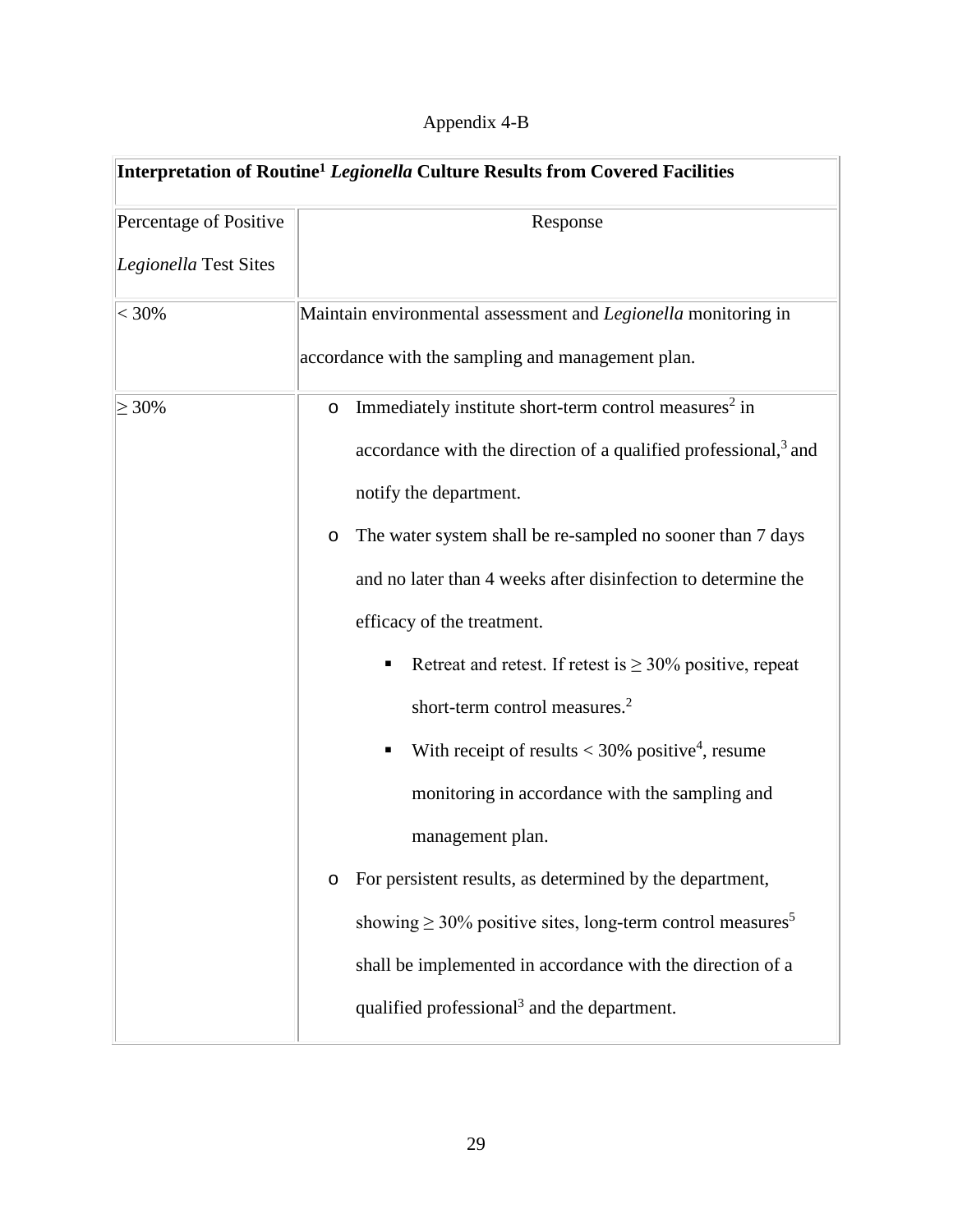$<sup>1</sup>$  In the event that one or more cases of legionellosis are, or may be, associated with the facility,</sup> the sampling interpretation shall be in accordance with the direction of a qualified professional and the department.

<sup>2</sup> Short-term control measures are temporary interventions that may include, but are not limited to, heating and flushing the water system, hyperchlorination, or the temporary installation of treatment such as copper silver ionization (CSI).

 $3$  Control measures shall be conducted in accordance with the direction of a qualified professional. A qualified professional is a New York State licensed professional engineer; certified industrial hygienist; certified water technologist; environmental consultant or water treatment professional with training and experience performing assessments and sampling in accordance with current standard industry protocols.

 $4$  Positive samples should be minimized.

 $\frac{5}{5}$  Long-term control measures may include supplemental disinfection treatments.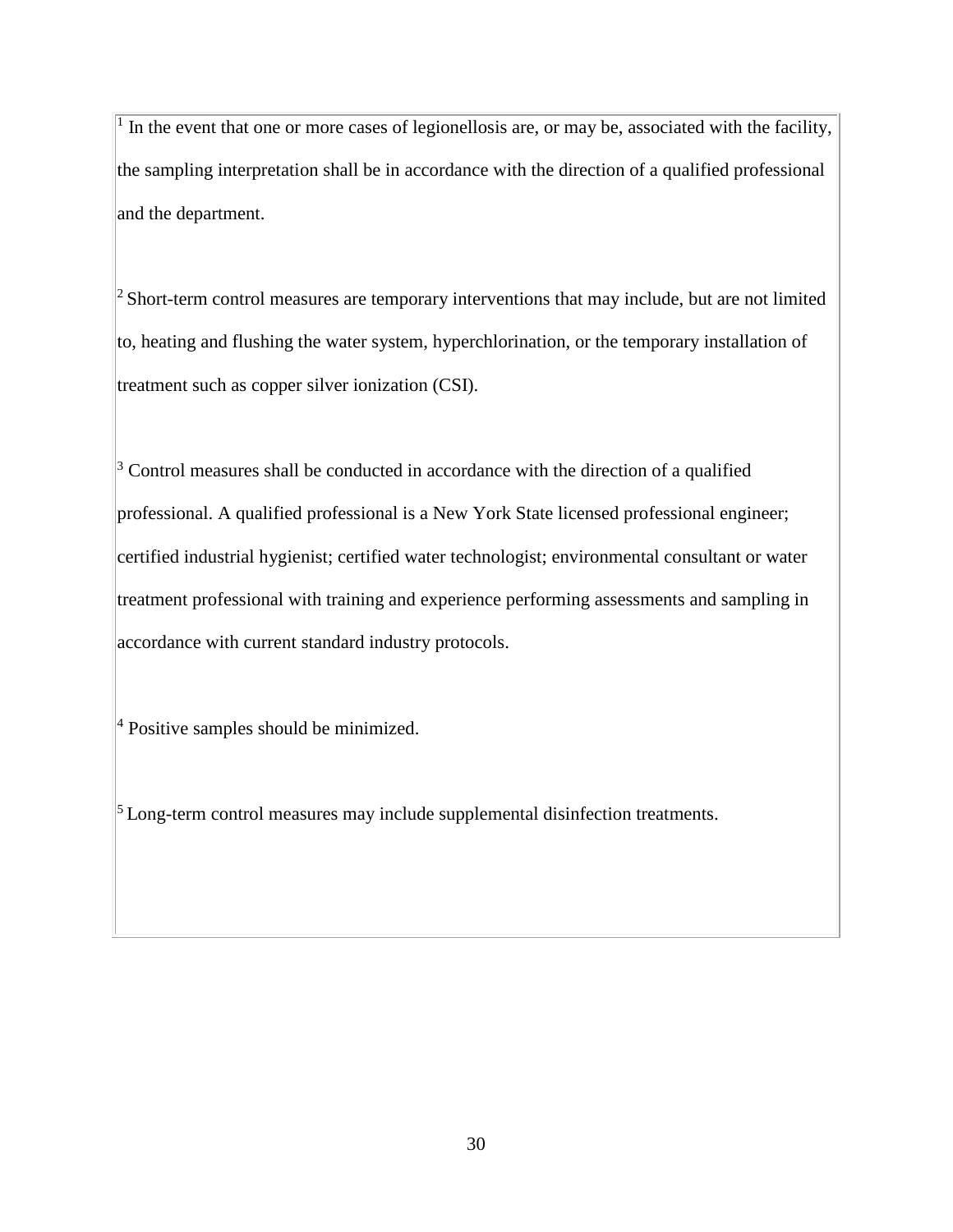### **SUMMARY OF REGULATORY IMPACT STATEMENT**

# **Needs and Benefits:**

Legionellosis describes any illness caused by exposure to *Legionella* bacteria, including Legionnaire's Disease and Pontiac Fever. Potential sources of exposure to *Legionella* bacteria include water in the home, workplace, healthcare facilities or aerosol-producing devices in public places. Improper maintenance of cooling towers can contribute to the growth and dissemination of *Legionella* bacteria. Inadequate surveillance for *Legionella* bacteria in the potable water systems at general hospitals and residential health care facilities can also increase the risk of legionellosis.

Symptoms of legionellosis may include cough, shortness of breath, high fever, muscle aches, and headaches, and can result in pneumonia. Hospitalization is often required, and between 5 and 30% of cases are fatal. People at highest risk are those 50 years of age or older; current or former smokers; those with chronic lung diseases; those with weakened immune systems from diseases like cancer, diabetes, or kidney failure; and those who take drugs to suppress the immune system during chemotherapy or after an organ transplant. The number of cases of legionellosis reported in New York State between 2005 and 2014 increased 323%, compared to those reported in the previous ten-year period.

Outbreaks of legionellosis have been associated with cooling towers, as well as with the potable water systems of general hospitals and residential health care facilities. Subpart 4-1 of these regulations establish requirements for cooling towers relating to: registration, reporting and recordkeeping; testing; disinfection; maintenance; inspection; and certification of compliance. Subpart 4-2 of these regulations require general hospitals and residential health care facilities to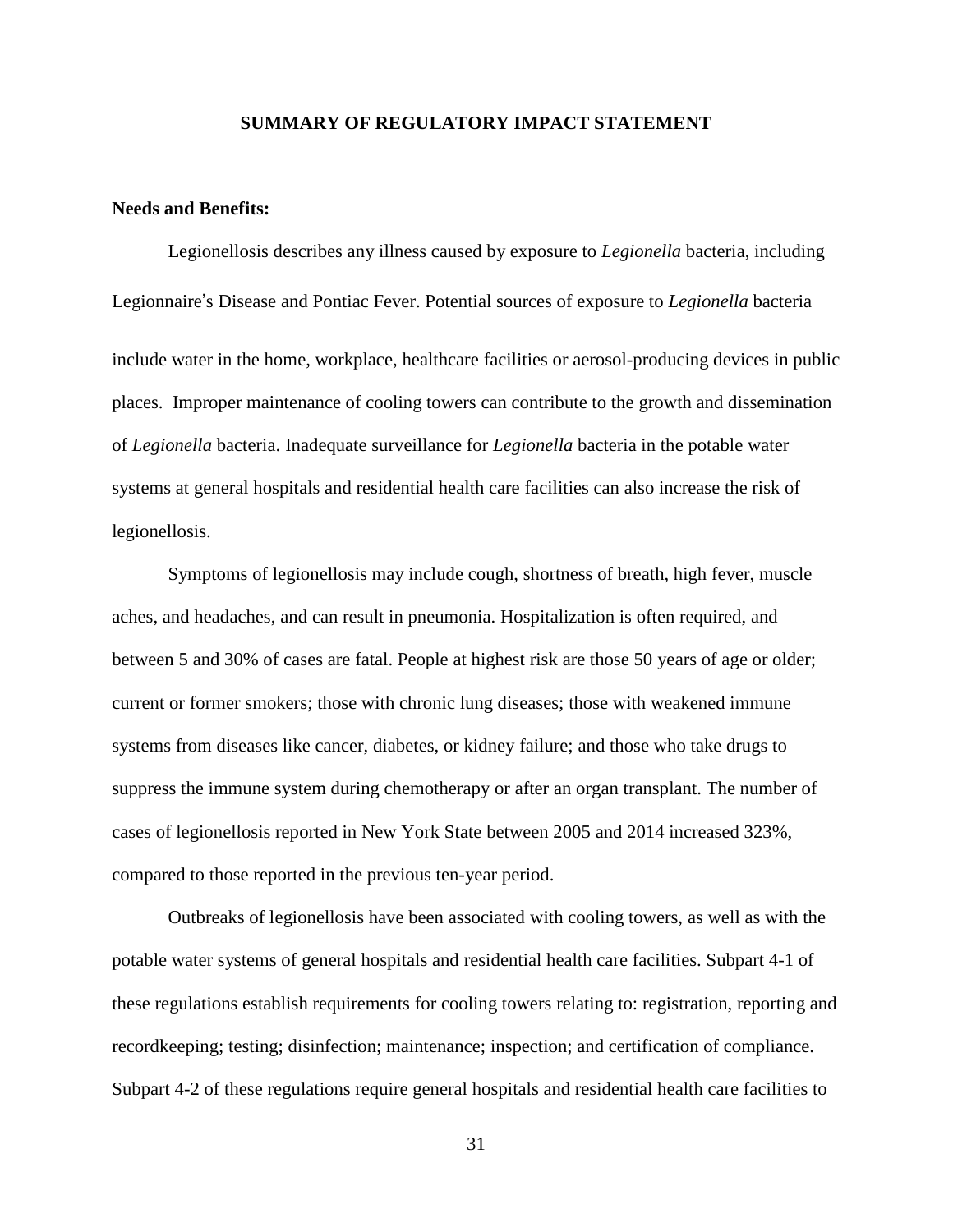implement an environmental assessment and *Legionella* sampling and management plan for their potable water systems and take necessary responsive actions.

These proposed regulations incorporate important clarifications and revisions from the emergency regulations initially adopted by the Public Health and Health Planning Council on August 17, 2015. In general, the Department organized and streamlined the language for concision and clarity. Certain sections were renumbered and related provisions consolidated. Further, the proposed regulations have been divided into two Subparts.

# **Costs:**

# *Subpart 4-1*

Building owners already incur costs for routine operation and maintenance of cooling towers. There will be some increased costs associated with sampling, inspection, and certification of cooling towers. These costs are detailed in the Regulatory Impact Statement.

State and local governments will incur costs for administration, implementation, and enforcement. Exact costs cannot be predicted at this time. However, some local costs may be offset through the collection of fees, fines and penalties authorized pursuant to this Part. Costs to State and local governments may be offset further by a reduction in the need to respond to community legionellosis outbreaks.

### *Subpart 4-2*

General hospitals and residential healthcare facilities already incur costs associated with running infection control programs. The regulations would incur new costs for those facilities that are not already conducting annual environmental assessments, and would require all such facilities to adopt and implement a *Legionella* sampling and management plan. In many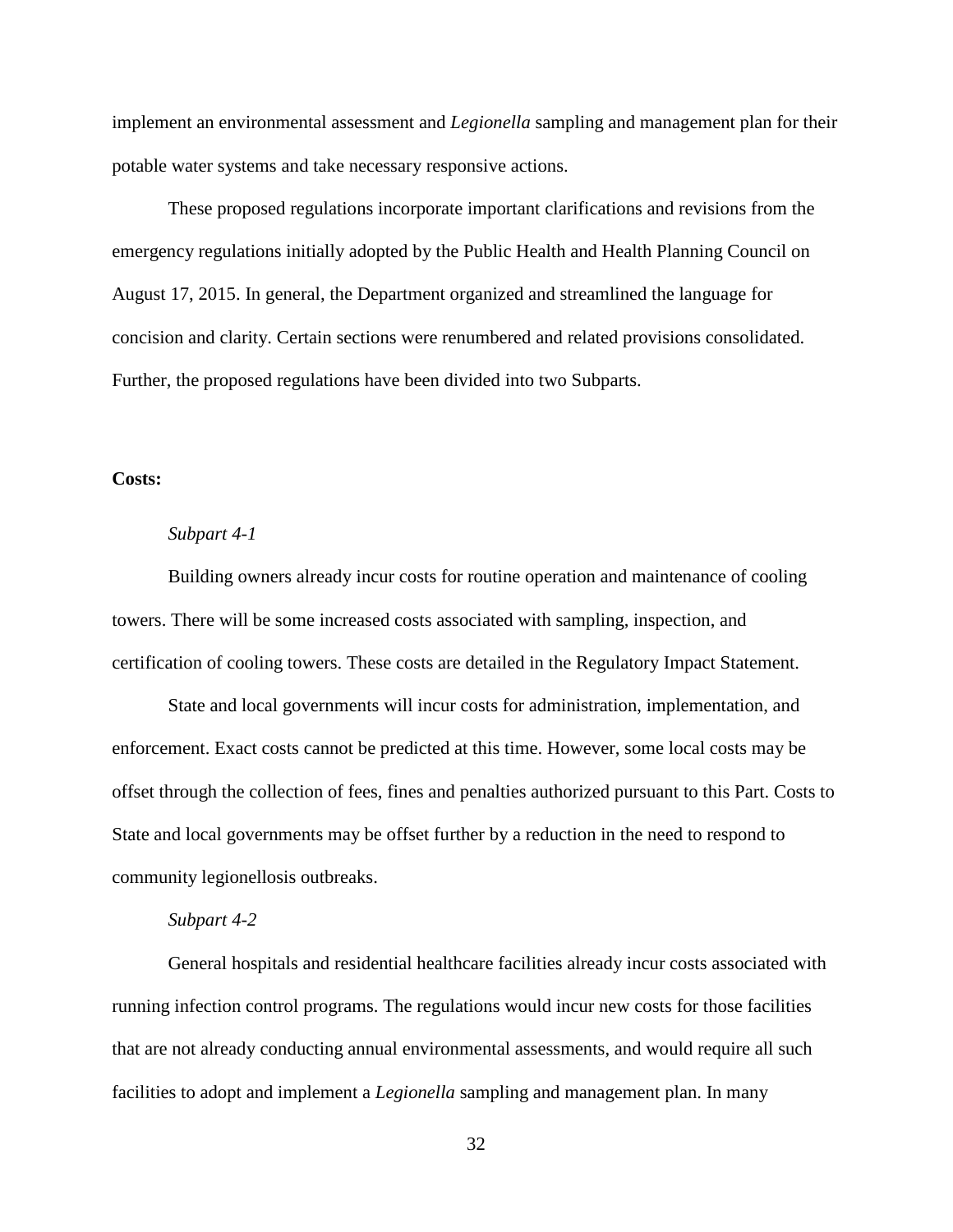instances, facilities can complete the environmental assessment using existing hospital staff

(maintenance, operations, and nursing staff). The cost of these requirements is expected to be

offset by the reduced risk of Legionellosis in such facilities.

# **Contact Person:**

Katherine E. Ceroalo New York State Department of Health Bureau of House Counsel, Regulatory Affairs Unit Corning Tower Building, Room 2438 Empire State Plaza Albany, New York 12237 (518) 473-7488 (518) 473-2019 (FAX) [REGSQNA@health.ny.gov](mailto:REGSQNA@health.ny.gov)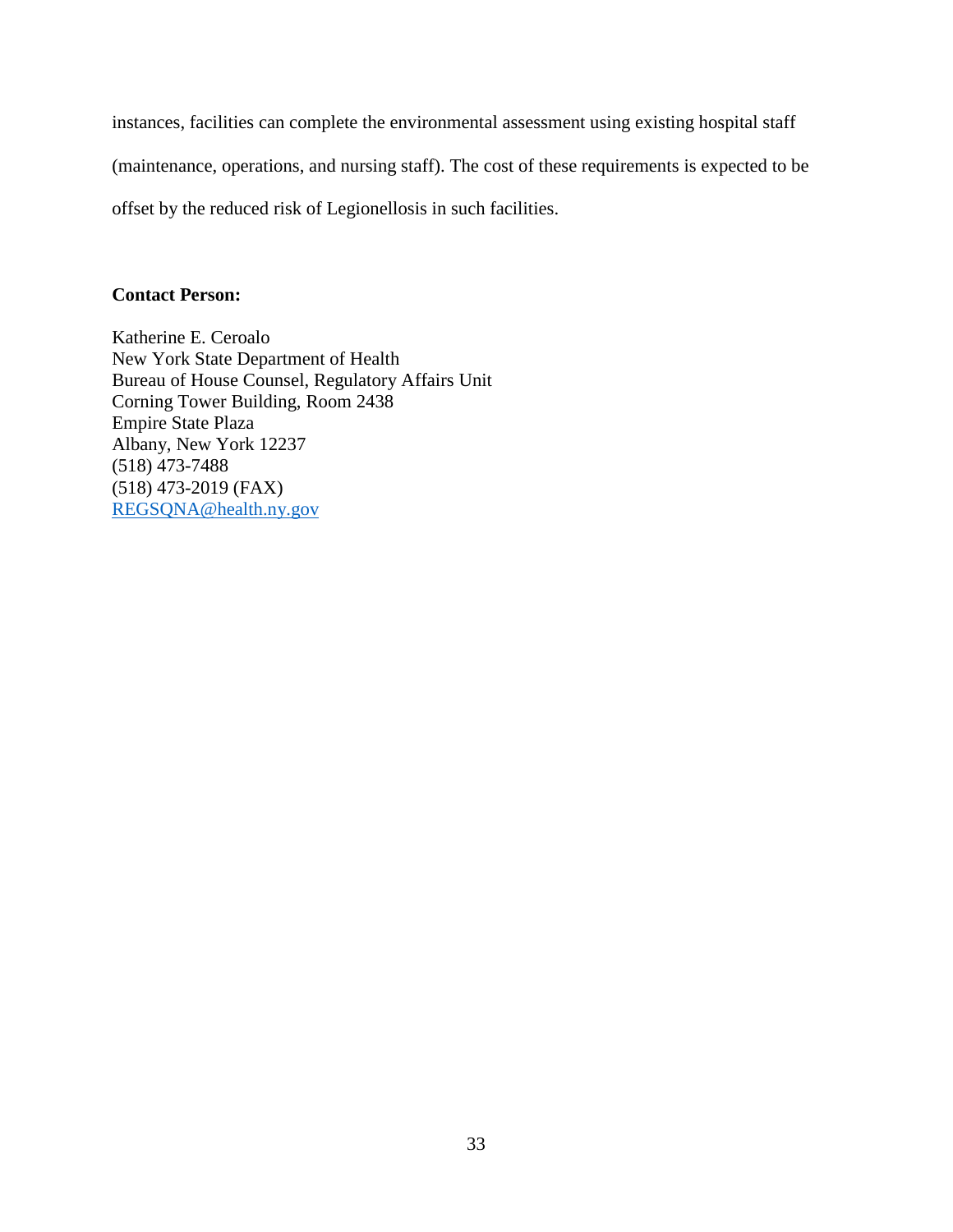### **Regulatory Impact Statement**

#### **Statutory Authority:**

The Public Health and Health Planning Council (PHHPC) is authorized by Section 225 of the Public Health Law (PHL) to establish, amend and repeal sanitary regulations to be known as the State Sanitary Code (SSC), subject to the approval of the Commissioner of Health. PHL Section 225(5)(a) provides that the SSC may deal with any matter affecting the security of life or health, or the preservation or improvement of public health, in the state of New York.

### **Legislative Objectives:**

This rulemaking is in accordance with the legislative objective of PHL Section 225 authorizing PHHPC, in conjunction with the Commissioner of Health, to protect public health and safety by amending the SSC to address issues that jeopardize such health and safety. Subpart 4-1 establishes requirements for cooling towers relating to: registration, reporting and recordkeeping; testing; disinfection; maintenance; inspection; and certification of compliance. Subpart 4-2 establishes requirements for potable water systems for general hospitals and residential health care facilities.

#### **Needs and Benefits:**

Legionellosis describes any illness caused by exposure to *Legionella* bacteria, including Legionnaire's Disease and Pontiac Fever. Symptoms of legionellosis may include cough, shortness of breath, high fever, muscle aches, and headaches, and can result in pneumonia. People at highest risk are those 50 years of age or older; current or former smokers; those with chronic lung diseases; those with weakened immune systems from diseases like cancer, diabetes,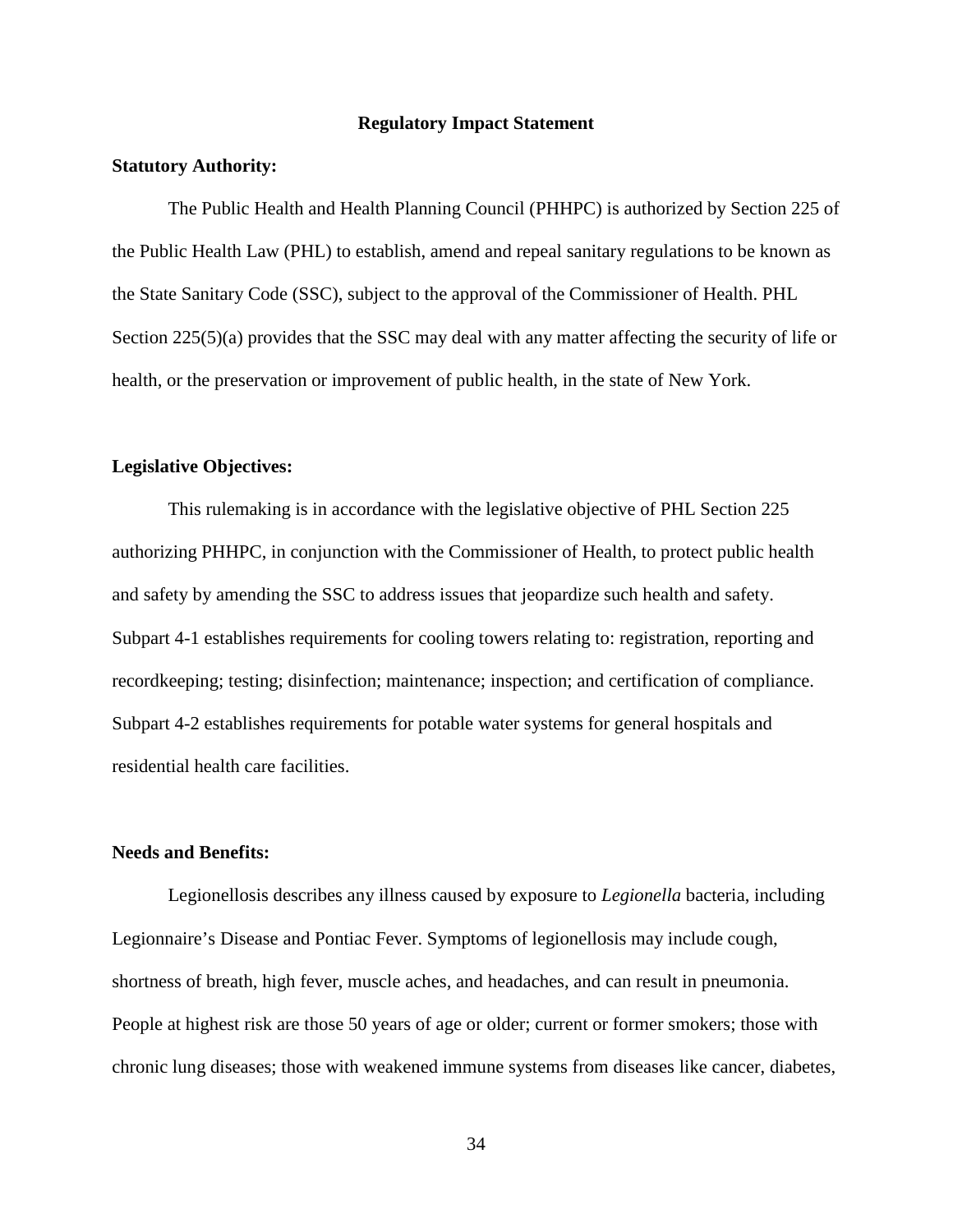or kidney failure; and those who take drugs to suppress the immune system during chemotherapy or after an organ transplant. The number of cases of legionellosis reported in New York State between 2005 and 2014 increased 323%, compared to those reported in the previous ten-year period.

Illnesses caused by the *Legionella* bacteria are a serious public health threat, as these cases often require hospitalization, and between 5 and 30% of cases are fatal. Optimal conditions for *Legionella* growth include warm water that is high in nutrients and protected from light. People are exposed to *Legionella* through inhalation of aerosolized water containing the bacteria. Outbreaks of legionellosis have been associated with cooling towers, as well as with the potable water systems of hospitals and residential health care facilities.

The proposed regulations govern operation and maintenance of cooling towers, as well as potable water systems for general hospitals and residential healthcare facilities. These proposed regulations incorporate important clarifications and revisions, as compared to the emergency regulations adopted by PHHPC on August 17, 2015. In general, the Department has organized and streamlined the language for concision and clarity. Certain sections were renumbered and related provisions consolidated. Further, the proposed regulations have been divided into two Subparts: the first regulates cooling towers, and the second regulates potable water systems of general hospitals and residential health care facilities.

#### *Subpart 4-1*

Improper maintenance of cooling towers can contribute to the occurrence of *Legionella*. A cooling tower is an evaporative device that is part of a recirculated water system incorporated into a building's cooling, industrial process, refrigeration, or energy production system. Water is part of the process of heat transfer, and these devices require disinfectant to kill or inhibit the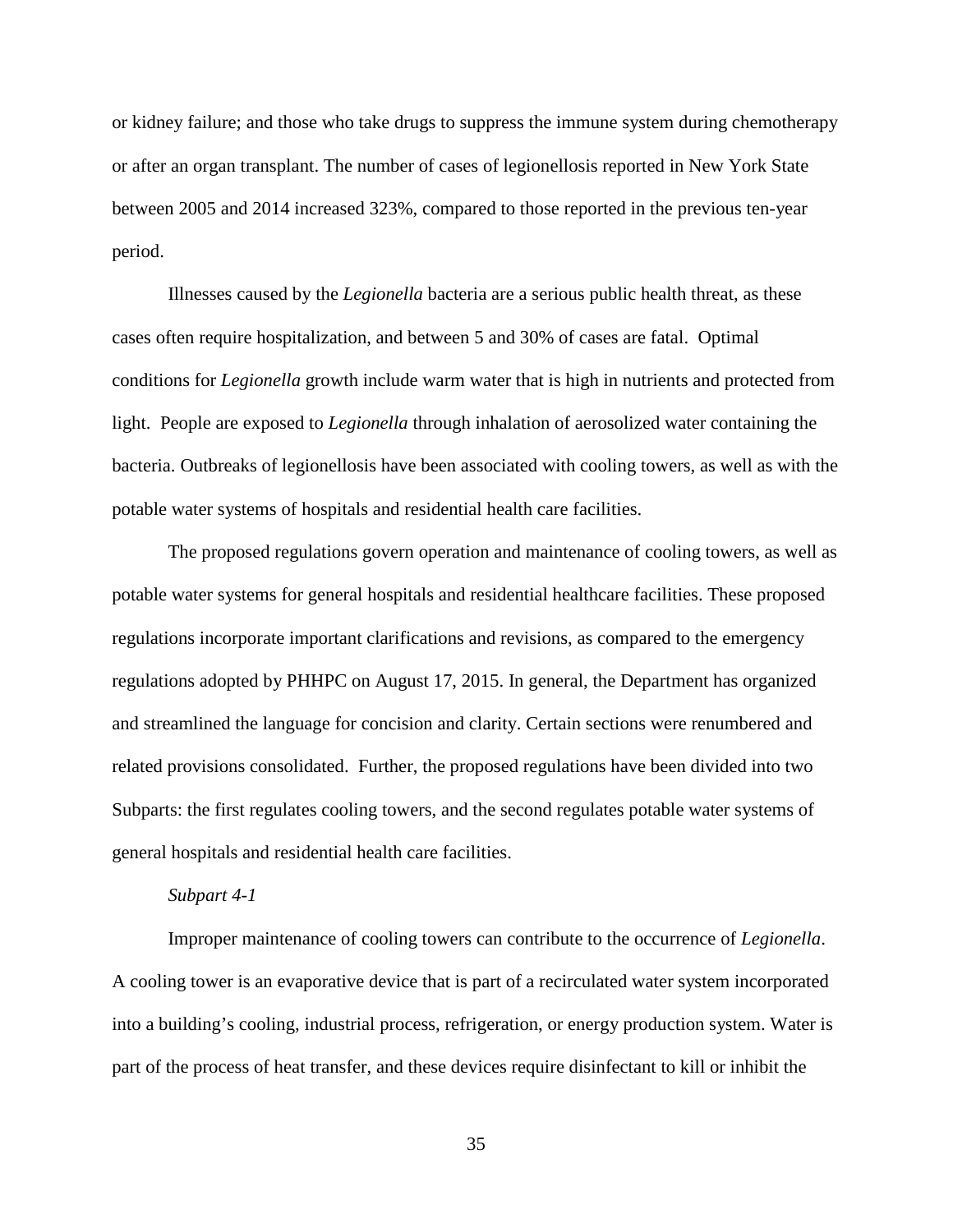growth of bacteria (including *Legionella*) in such water. The mists normally aerosolized from the tower contain any bacteria growing in this water, including *Legionella*.

Notably, cooling tower manuals typically contain warnings that *Legionella* and other bacteria may be amplified and disseminated if the cooling tower is not properly maintained. Manuals typically recommend that the cooling tower be located at a distance and direction that avoids contaminated discharge from being drawn into fresh air intakes.

In 2005, a cooling tower located at ground level adjacent to a hospital in New Rochelle, Westchester County resulted in a cluster of 19 cases of legionellosis and multiple fatalities. Most of the individuals were either dialysis patients, or companions escorting patients to their dialysis session. The cooling tower was found to have insufficient chemical treatment to control bacterial overgrowth. The tower was ultimately replaced by the manufacturer in order to maintain cooling for the hospital and to protect public health.

Additionally, in June and July of 2008, 12 cases of legionellosis, including one fatality, were attributed to a small cooling tower in Syracuse, New York. After an investigation, it was determined that the unit was not operating properly, resulting in the growth of microorganisms in the unit. No new cases were detected after emergency biocide treatment was initiated and proper treatment was maintained.

Recently, 133 cases of legionellosis, which included 16 fatalities, occurred in the Bronx, New York (July-August, 2015). Epidemiologic, environmental, and laboratory investigations of the Legionnaires' disease outbreak in the South Bronx identified a hotel cooling tower as the source of this outbreak. The investigation included a DNA comparison of isolates cultured from cooling towers in the South Bronx and case-patients who lived, worked or visited the area. DNA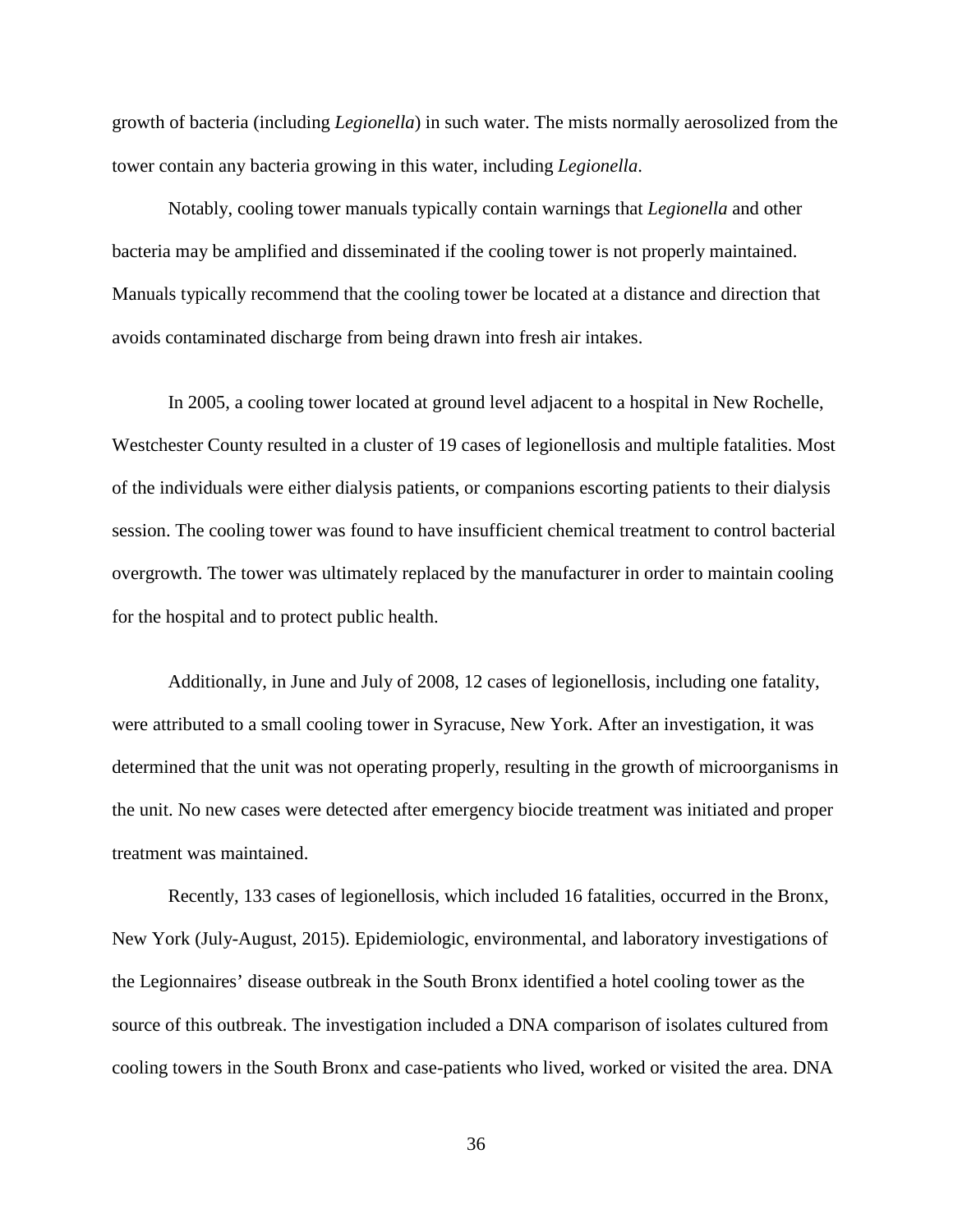from the hotel cooling tower isolates and the outbreak-associated cases were indistinguishable.

In both situations, emergency disinfection of compromised cooling towers helped curtail these outbreaks. These outbreaks highlight the need for proper operation, monitoring, on-going treatment and maintenance of cooling towers. Prior to the issuance of the emergency regulation in August 2015, cooling towers were unregulated in New York State.

The heating, ventilation, and air-conditioning (HVAC) industry has issued guidelines on how to: seasonally start a cooling tower; treat it with biocides and other chemicals needed to protect the components from scale and corrosion; set cycles of operations that determine when fresh water is needed; and shut down the tower at the end of the cooling season. The American Society of Heating, Refrigerating and Air-Conditioning Engineers (ASHRAE) has recently released a new Standard entitled *Legionellosis: Risk Management for Building Water Systems* (ANSI/ASHRAE Standard 188-2015). Section 7.2 of that document outlines components of the operations and management plan for cooling towers. The industry also relies on other guidance for specific treatment chemicals, emergency disinfection or decontamination procedures, and other requirements.

Absent regulation, however, this industry guidance is not obligatory. Consequently, maintenance deficiencies, such as poor practice in operation and management, can result in bacterial overgrowth and mist emissions that contain pathogenic *Legionella* bacteria. This regulation requires that all owners of cooling towers ensure that such towers are properly maintained, to protect the public and address this public health threat.

*Subpart 4-2*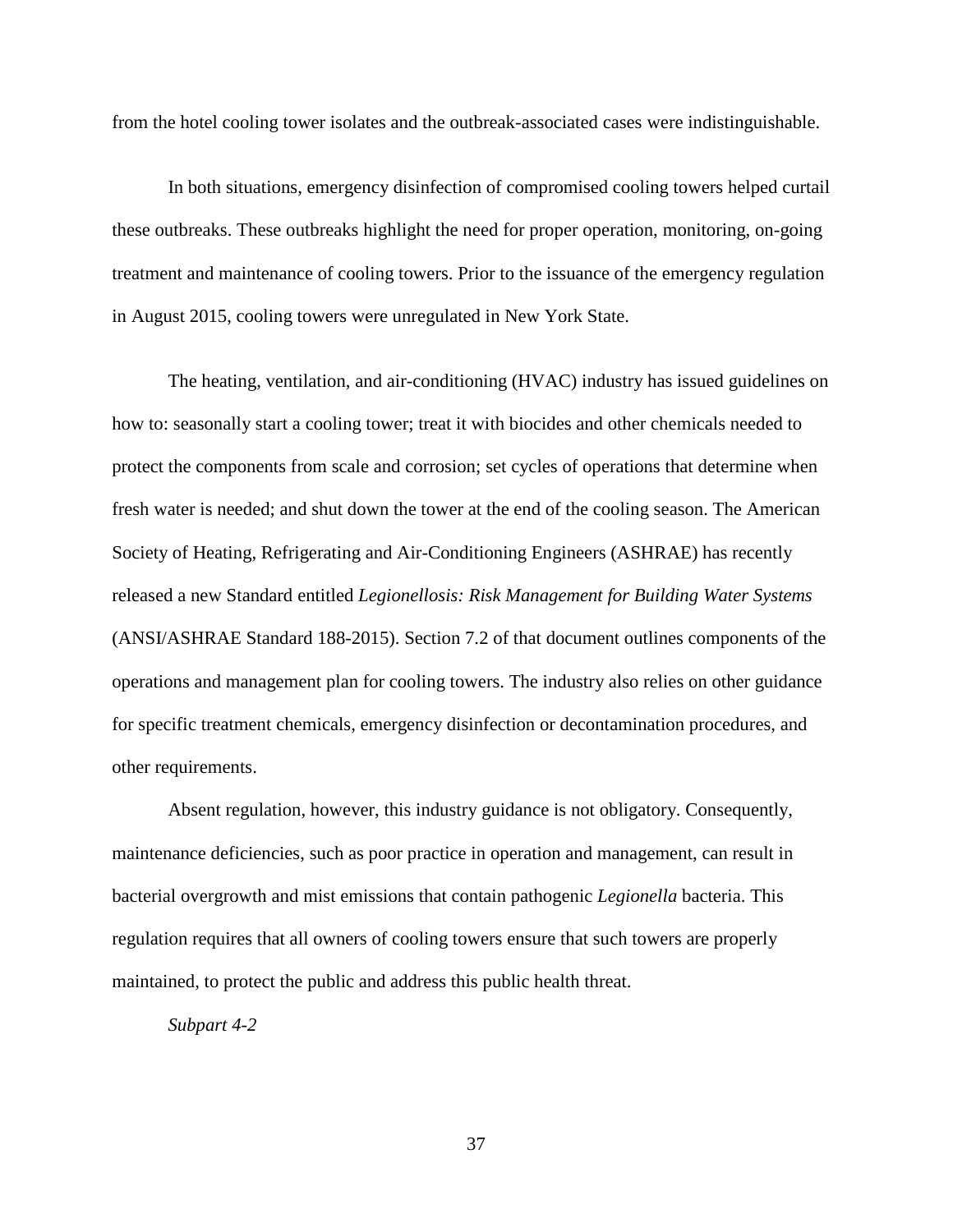The proposed regulations require that all general hospitals and residential healthcare facilities perform an environmental assessment of their facility. The facilities must also adopt a *Legionella* sampling and managment plan for their potable water system, report the results, and take necessary actions to protect the safety of their patients and/or residents. Additionally, facilities must perform immediate *Legionella* culture sampling and analysis of potable water systems, in a manner directed by the Department, where the Department determines that one or more cases of legionellosis are, or may be, associated with the facility. The Department may also require immediate sampling and analysis based upon any other conditions it specifies.

Most healthy people do not get Legionnaires' disease after being exposed to *Legionella*. In both general hospitals and nursing homes, the risk for disease increases in people who are: over 50 years of age; receiving chemotherapy; undergoing or who have undergone transplants; or receiving immunosuppressive therapy for other conditions. Hospitals will often group these patients together due to the requirements for special precautions. General hospitals who have patients within hematopoietic stem-cell transplant (HSCT) and solid organ transplant units are especially at risk. Accordingly, the potable water systems serving such patients require more frequent sampling under the regulations.

Additionally, people with chronic lung disease are at increased risk for acquiring Legionnaires' disease. Many residents of nursing homes are at risk for legionellosis, as the risk increases with increasing age, especially in the presence of underlying chronic disease.

From 2007 to date, the Department has been involved with the environmental assessment or investigation of 230 legionellosis events that involved one or more cases, located in 173 hospitals and nursing homes. These cases have demonstrated the need for general hospitals and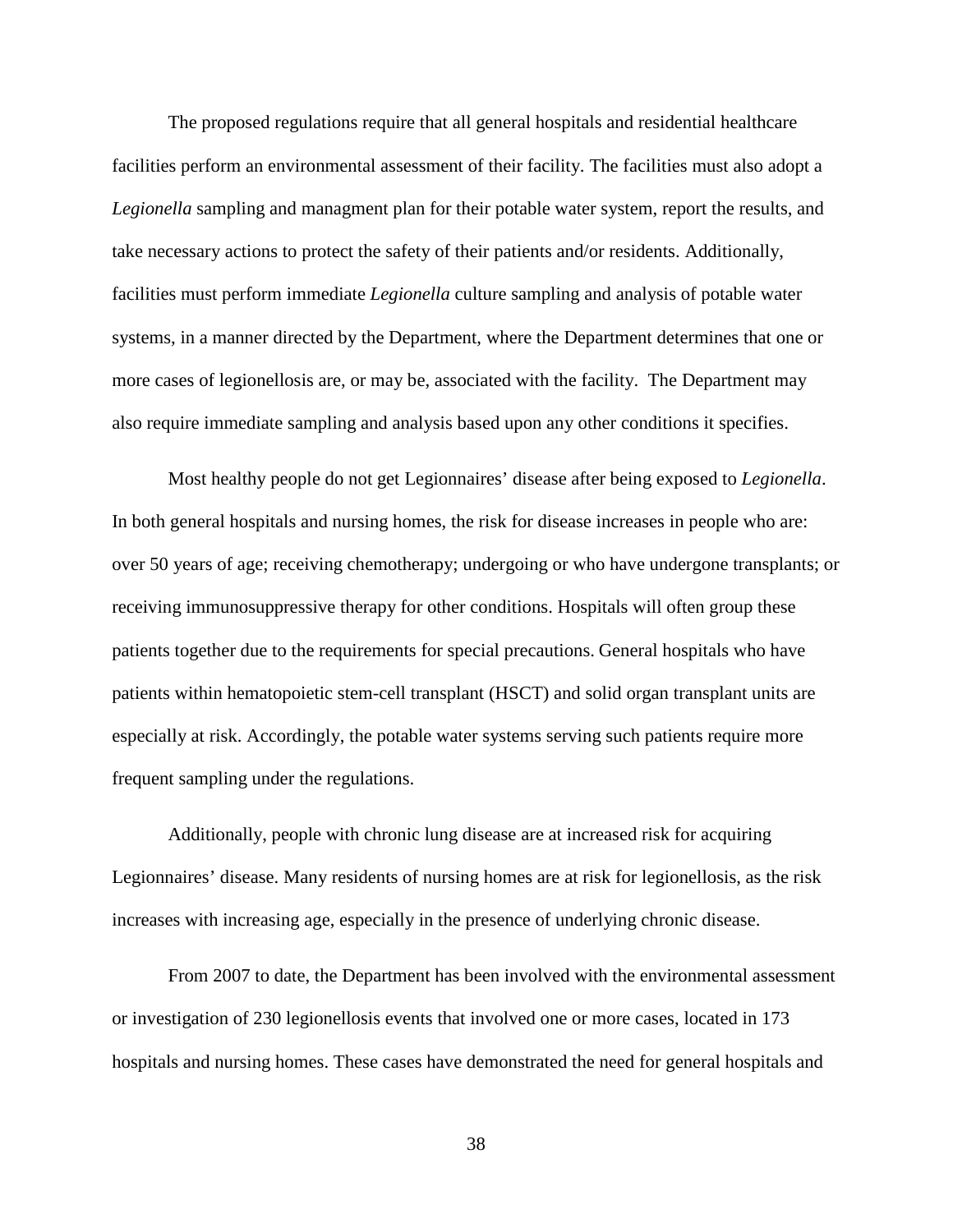nursing homes to conduct regular environmental assessments, implement a sampling and management plan for the potable water systems, and to take necessary responsive action.

## **Costs:**

#### **Costs to Private Regulated Parties:**

## *Subpart 4-1*

Building owners already incur costs for routine operation and maintenance of cooling towers. The proposed regulation, however, establishes certain requirements that have associated costs, to the extent these actions are not already being performed.

- *Routine Bacteriological Culture Sampling and Analysis.* The regulations require routine bacteriological sampling and analysis using dip slides or heterotrophic plate counts (HPC).
	- o The cost per dip-slide test is \$3.50. Assuming these tests are performed once each month, this would result in an annual cost of \$42 for year-round towers. For seasonal towers, the approximate cost for this sampling is \$24.50.
	- o The cost per HPC test would average \$20. Assuming HPC is performed once each month, this would result in an annual cost of \$240 for year-round cooling towers. For seasonal towers, the approximate cost would be \$140.
- *Routine and Immediate Legionella Culture Sampling and Analysis.* Owners of cooling towers are required to conduct *Legionella* culture sampling and analysis at intervals not to exceed every 90 days while the cooling tower is in use, and immediately in the event of disruption of normal operations. The average cost of each sample analysis is estimated to be approximately \$125. If four samples are collected per year for a year-round cooling tower, the approximate cost is \$500. In the case of a seasonal tower, if three samples are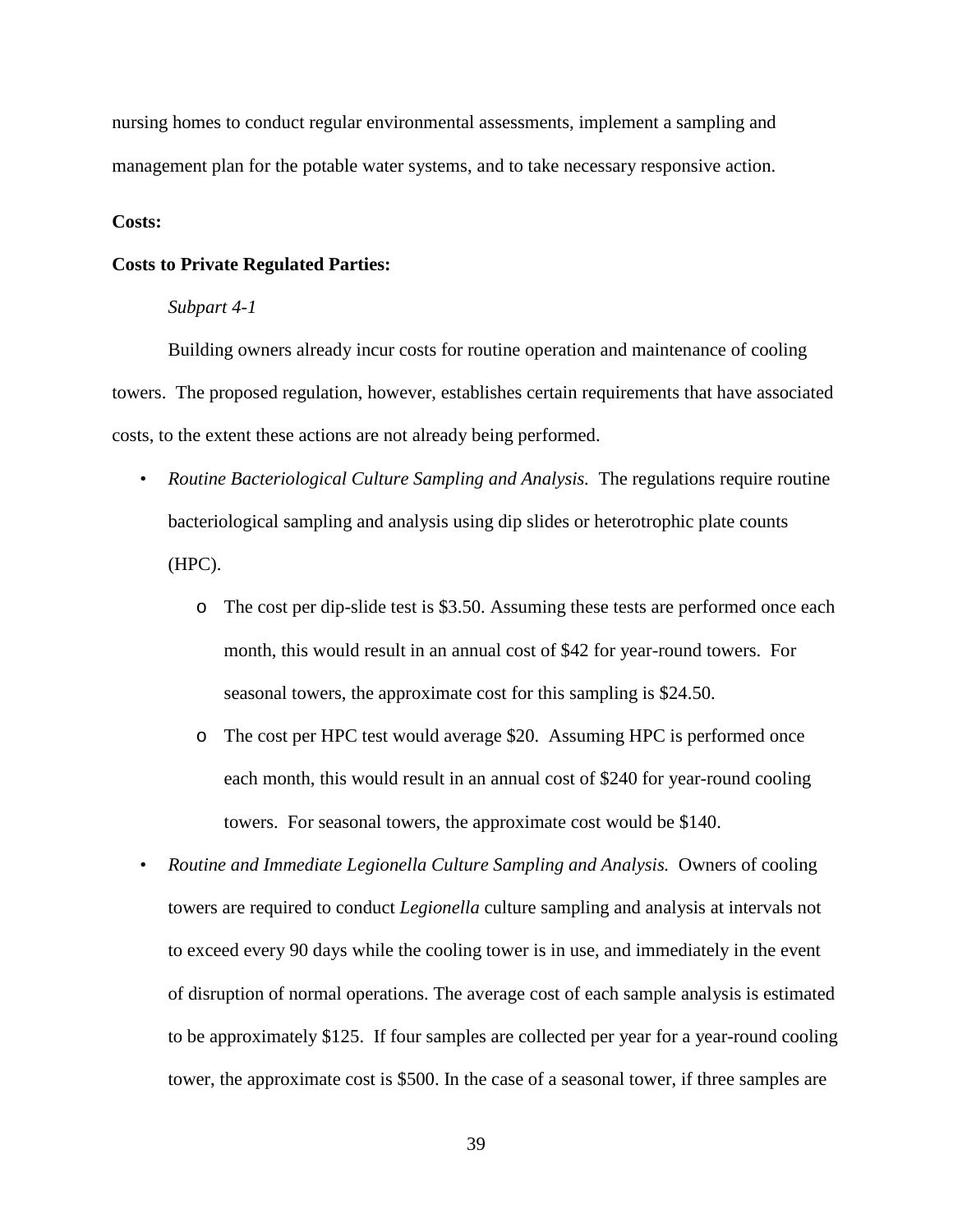collected per year, the approximate annual cost is \$375.

- *Inspection*. Owners of cooling towers shall obtain the services of a professional engineer (P.E.), certified industrial hygienist (C.I.H.), certified water technologist, or environmental consultant or water treatment professional with training and experience performing inspections in accordance with current standard industry protocols including, but not limited to ASHRAE 188-2015; for inspection of the cooling towers at intervals not exceeding once every 90 days while the cooling towers are in use. The cost of such services is estimated to be approximately \$150 per hour and estimated to take approximately eight (8) hours. For year-round towers, the approximate annual cost of inspection is \$4,800, and for seasonal towers, the approximate annual cost of inspection is \$3,600.
- *Annual Certification.* The same persons qualified to perform inspections are qualified to perform annual certifications. The cost of such services is estimated to be approximately \$150 per hour and is estimated to take approximately four (4) hours. The approximate cost of annual certification for both year-round and seasonal towers is \$600.
- *Disinfection.* If disinfection is required, owners of cooling towers are required to obtain the services of a certified commercial pesticide applicator or pesticide technician who is qualified to apply biocide in a cooling tower, or a pesticide apprentice under the supervision of a certified applicator. The cost of such services is estimated to be approximately \$5,000 for labor, plus the cost of materials.
- *Recordkeeping and Electronic Reporting.* Owners of cooling towers are required to maintain certain specified records and to electronically report certain specified information. The costs of these administrative activities are predicted to be minimal.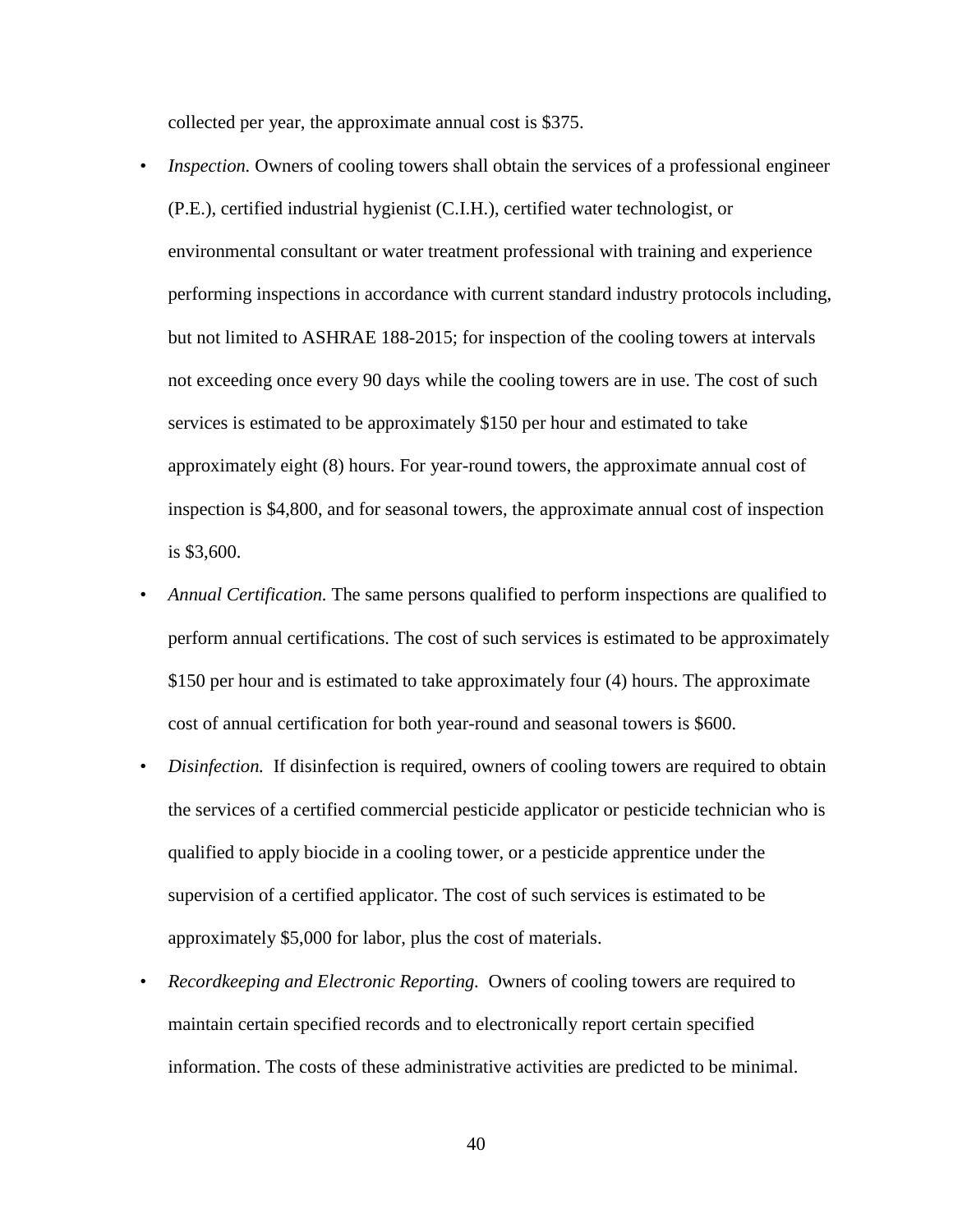- The formulation of a cooling tower maintenance program and plan is estimated to require 4 to 8 hours at \$150 per hour (\$600 to \$1200). The range represents the cost for reviewing and modifying an existing plan versus the preparation of a new plan.
- Where power producers and industrial facilities disinfect a cooling tower using halogenation, they may be required to dehalogenate discharge streams from cooling towers to meet State Pollutant Discharge Elimination permit System (SPDES) permit conditions. Piping, and attendant monitoring equipment (e.g., conductivity probes, continuous halogen monitors), may require design and capital expenditures in accordance with the unique operating conditions of the tower.

#### *Subpart 4-2*

General hospitals and residential healthcare facilities already incur costs for routine operation and maintenance of infection control programs. This regulation establishes the following requirements, which have associated costs:

- *Annual Environmental Assessment.* In many instances, physical facilities staff can complete the environmental assessment in cooperation with other hospital staff (maintenance, operations, and nursing staff). The work can normally be completed in 2 to 3 hours. In the event that a consultant is used, these costs range between \$300 and \$450.
- *Sampling and Management Plan.* If the facility already has a sampling and management plan and maintains proper maintenance records, but requires a consultant to determine compliance with these new requirements, the associated cost would be 6.5 hours at \$150 per hour (\$975). Without a prior plan, and with poor maintenance documentation, the associated cost would be 13 hours, or more, at \$150 per hour (approximately \$1,950). In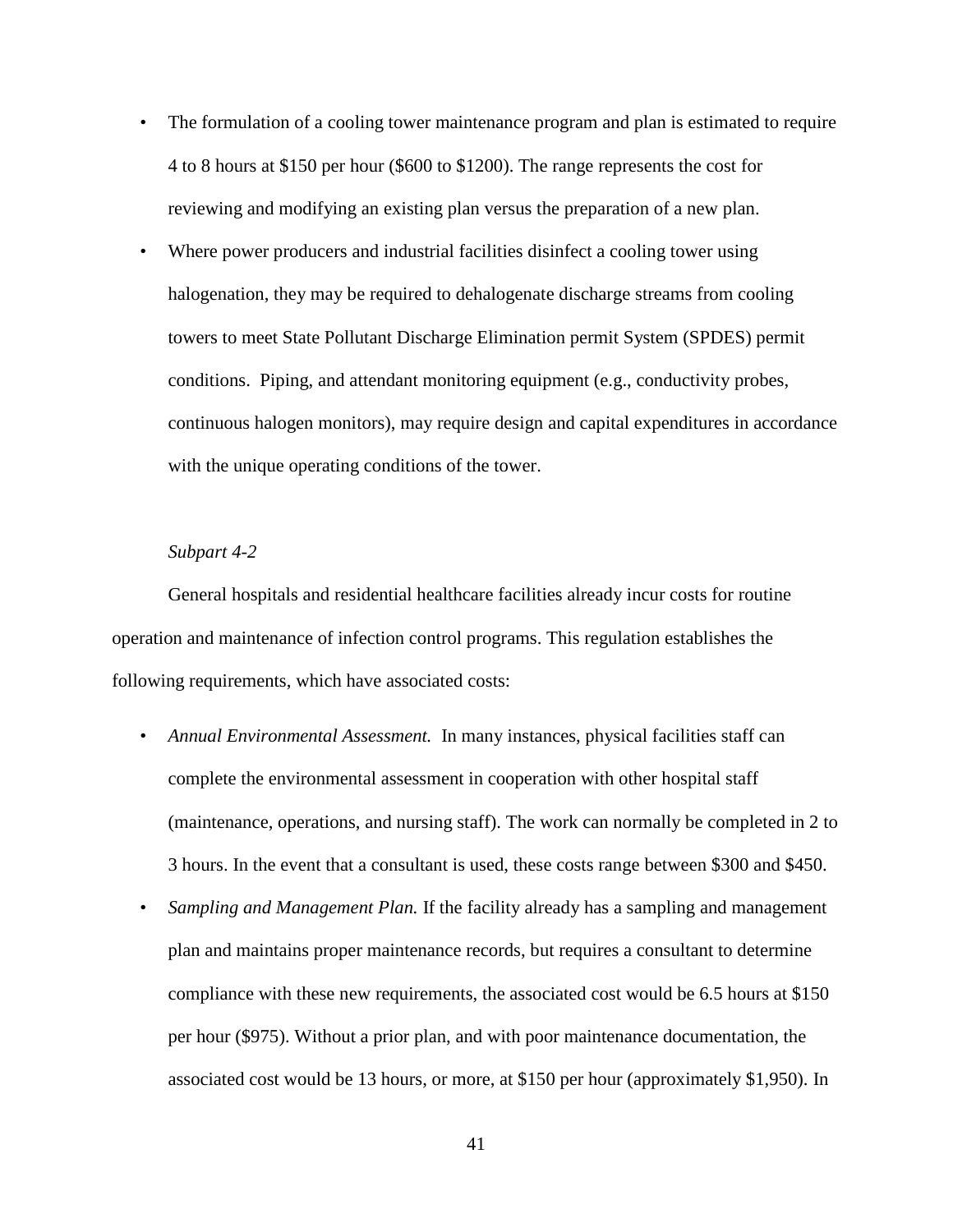some cases, facilities may be able to develop a sampling and management plan using existing staff. Further, these costs will have already been realized by those facilities following the department's guidance documents issued prior to the emergency regulations.

• *Routine and Immediate Legionella Culture Sampling and Analysis.* Covered facilities are expected to sample at intervals not to exceed every 90 days for the first year after adoption of the sampling and management plan. If ten samples were to be collected during each sampling round, and the cost of each sample analysis is estimated to be approximately \$125.00, the total cost per year of such sampling is estimated to be \$5,000. This would be an annual cost for facilities with hematopoietic stem-cell transplant (HSCT) and solid organ transplant units. For facilities without such units, the annual cost of sampling is estimated to be \$1,250, as sampling may be performed on an annual basis.

#### **Costs to State Government and Local Government:**

State and local governments will incur costs for administration, implementation, and enforcement of Subpart 4-1. Exact costs cannot be predicted at this time. However, some local costs may be offset through the collection of fees, fines and penalties authorized pursuant to this Part. Costs to State and local governments may be offset further by a reduction in the need to respond to community legionellosis outbreaks.

State government will incur costs for enforcement of Subpart 4-2 for general hospitals and residential healthcare facilities. However, the cost is expected to be outweighed by the benefit of reduced cases of legionellosis at these facilities.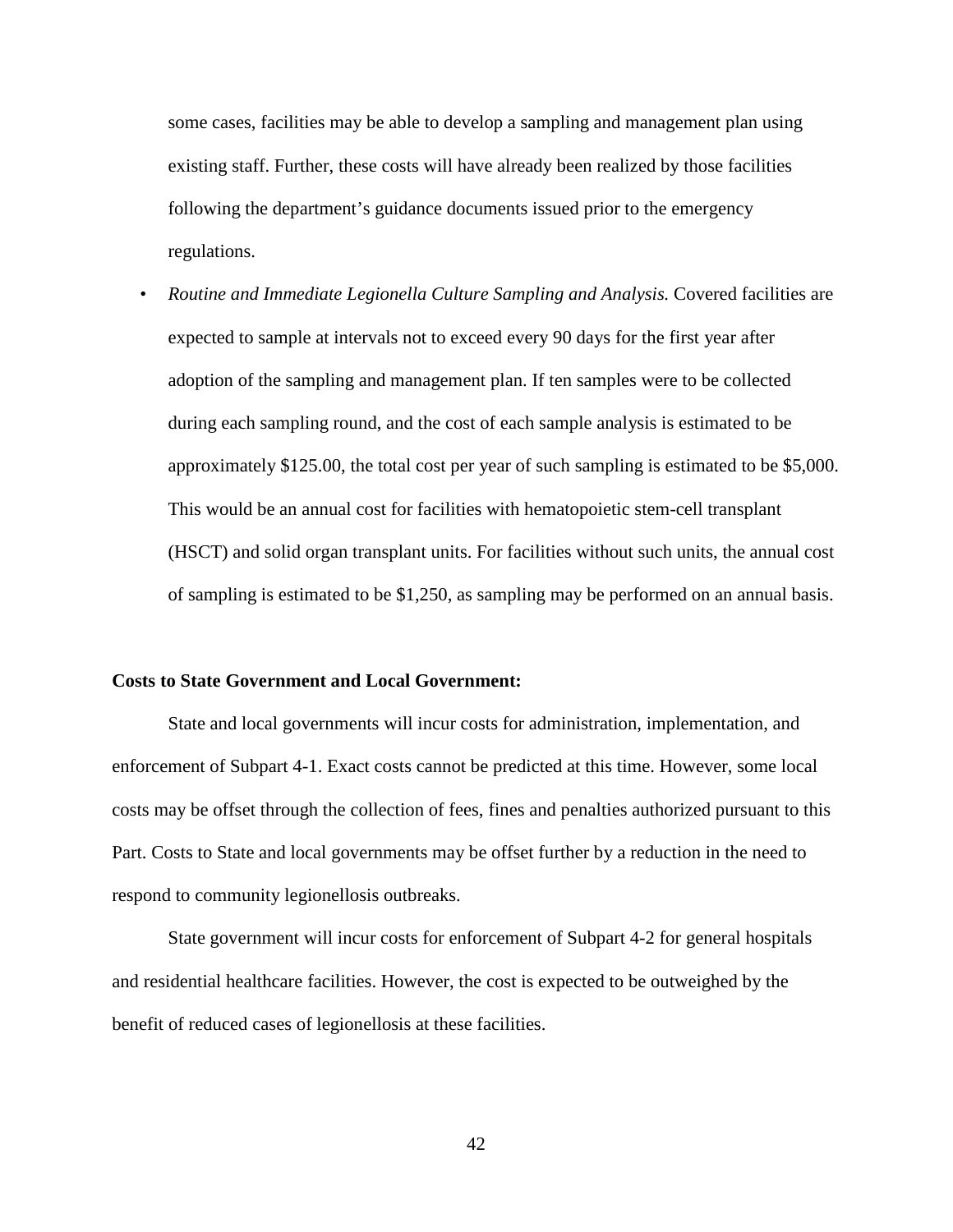## **Local Government Mandates:**

The SSC establishes a minimum standard for regulation of health and sanitation. Local governments can, and often do, establish more restrictive requirements that are consistent with the SSC through a local sanitary code. PHL § 228. Local governments have the power to enforce the provisions of the State Sanitary Code, including Subpart 4-1, utilizing both civil and criminal options available. PHL §§ 228, 229, 309(1)(f) and 324(1)(e). With respect to Subpart 4-2, the Department, rather than local governments, will conduct enforcement.

## **Paperwork:**

The regulation imposes new registration, reporting and recordkeeping requirements for owners of cooling towers. Additionally, general hospitals and residential healthcare facilities will be required to perform periodic environmental assessments and to adopt and implement a *Legionella* sampling and management plan. The regulation imposes new recordkeeping requirements for general hospitals and residential healthcare facilities related to the environmental assessment, the sampling and management plan and sample results.

## **Duplication:**

This regulation does not duplicate any state requirements.

## **Alternatives:**

No alternatives were considered, as promulgating this regulation was determined to be necessary to address the public health threat.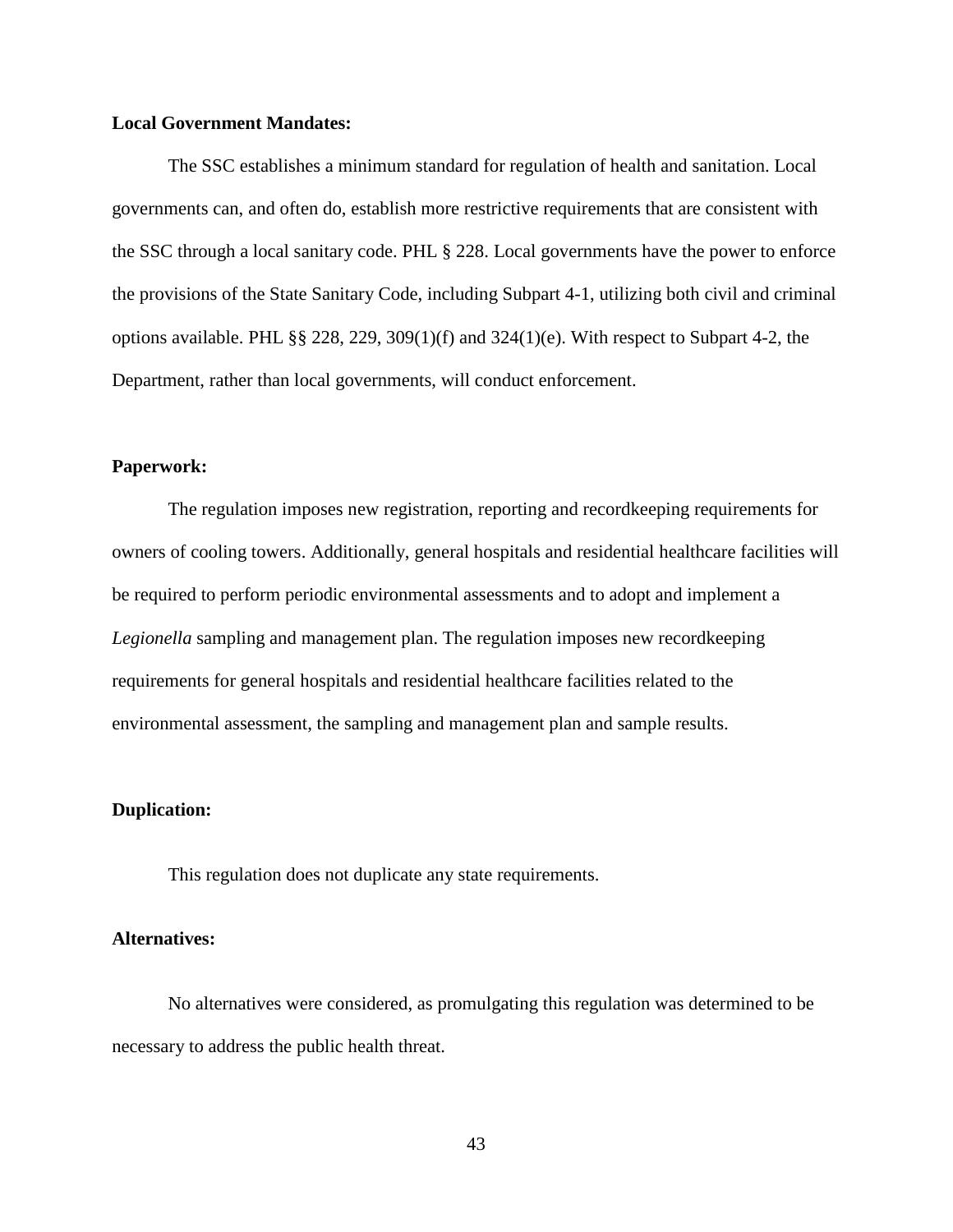## **Federal Standards:**

There are no federal standards or regulations pertaining to registration, maintenance, operation, testing, and inspection for cooling towers, or to *Legionella* sampling of potable water systems for general hospitals or residential healthcare facilities.

## **Compliance Schedule:**

These permanent regulations, which incorporate revisions to the emergency regulations currently in effect, will be effective upon publication of a Notice of Adoption in the State Register.

#### *Subpart 4-1*

All owners of existing cooling towers should already be complying with the current emergency regulations. By September 1, 2016, all owners of existing cooling towers must begin routine bacteriological sampling analysis every 30 days while the tower is in use, and *Legionella* culture sampling and analysis every 90 days while the tower is in use. As in the emergency regulations, owners of cooling towers must obtain a certification that regulatory requirements have been met by November 1, 2016, with subsequent annual certifications by November  $1<sup>st</sup>$  of each year.

Owners must register cooling towers and report certain actions, using a statewide electronic system. Reportable events include dates of sample collection; dates of disinfection; date of last inspection; date of last certification; and date of discontinued use. Reporting must be made through the electronic registry in intervals not exceeding 90 days.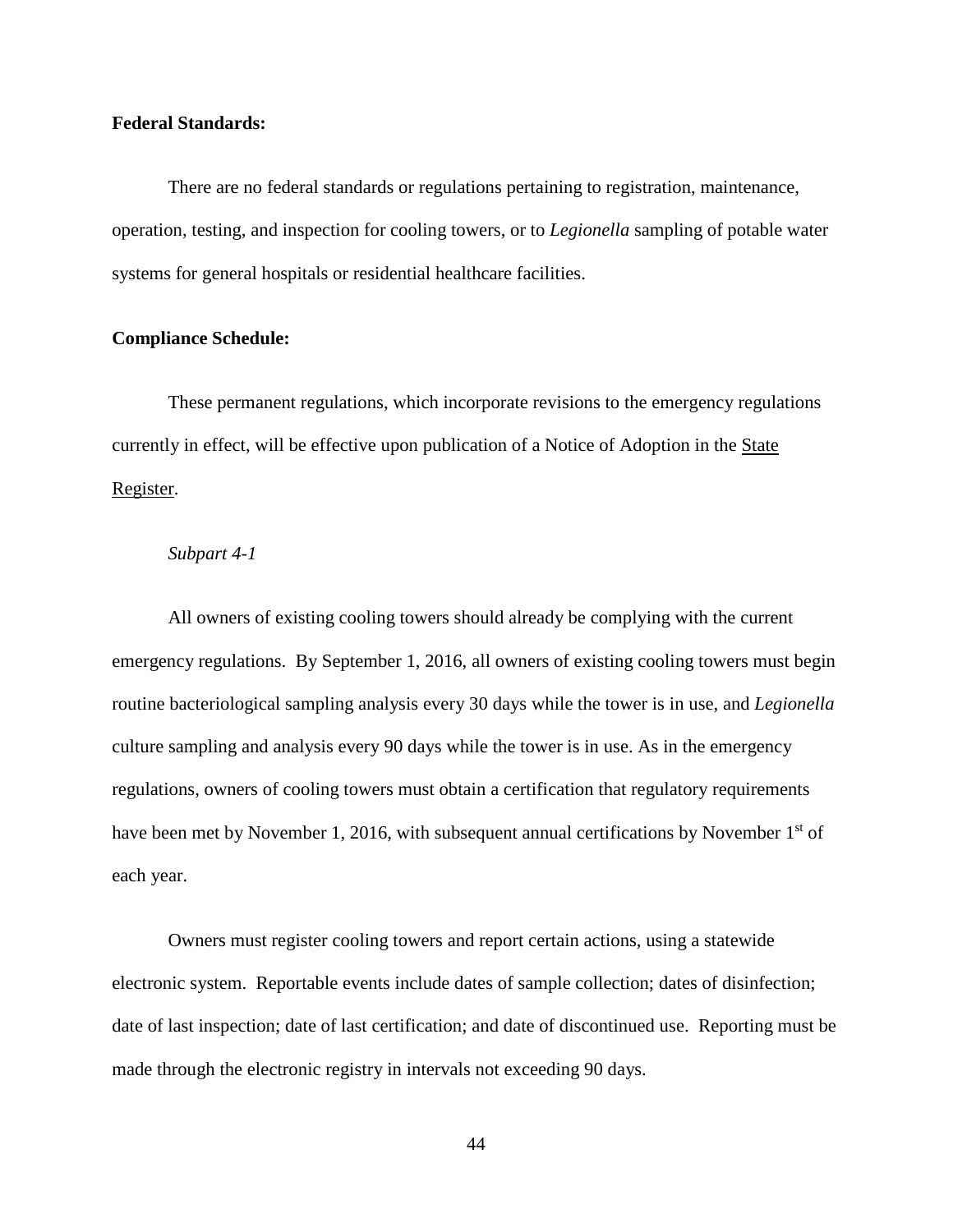## *Subpart 4-2*

By September 1, 2016, all covered facilities must perform an environmental assessment of the facility using forms provided, or approved, by the department, unless an environmental assessment was performed on or after September 1, 2015. The assessment shall be updated annually and updated in the event of a case of facility-acquired legionellosis, facility repair, new construction, changes in the potable water system, and upon any other conditions specified by the department.

Additionally, all covered facilities must adopt and implement a *Legionella* sampling and management plan for the facilities' potable water system by December 1, 2016. The plan must include *Legionella* culture sampling and analysis at intervals not to exceed 90 days for the first year after the adoption of the sampling and management plan. Thereafter, sampling is to be performed annually, at a minimum, provided that general hospitals with hematopoietic stem cell and solid organ transplant units must continue to sample at intervals not to exceed 90 days. The sampling and management plan must be reviewed annually and updated in the event of a case of facility-acquired legionellosis, significant construction, repair work, or changes to the potable water system and/or facilities' use that may affect hematopoietic stem cell and solid organ transplant units, and any other conditions specified by the department.

In addition to the sampling required by a facility's sampling and management plan, immediate *Legionella* culture sampling and analysis of the potable water system must occur, at the direction of the department, when (1) a determination is made by the department that one or more cases of legionellosis are, or may be, associated with the facility; or (2) any other conditions specified by the department.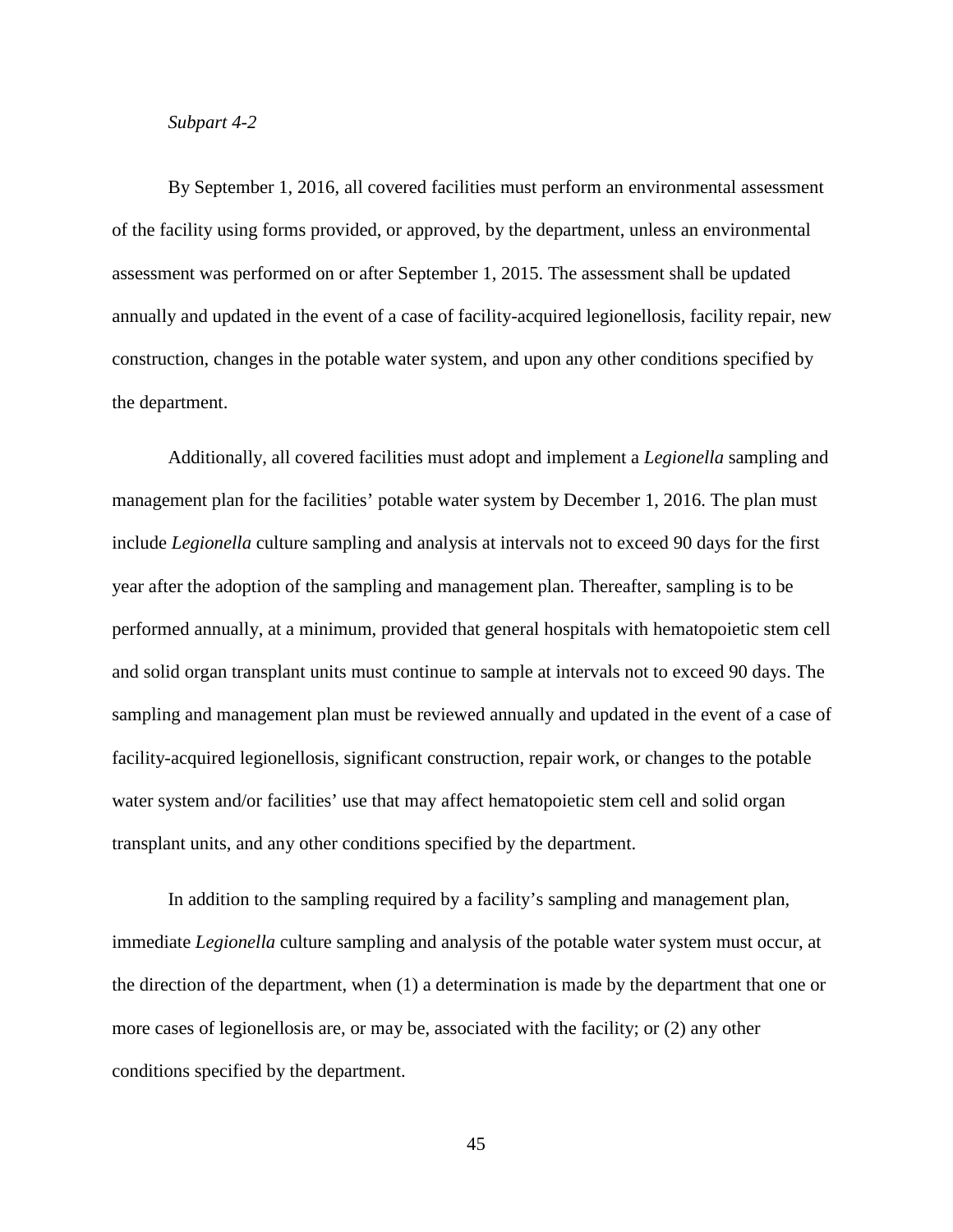# **Contact Person:**

Katherine E. Ceroalo New York State Department of Health Bureau of House Counsel, Regulatory Affairs Unit Corning Tower Building, Room 2438 Empire State Plaza Albany, New York 12237 (518) 473-7488 (518) 473-2019 (FAX) [REGSQNA@health.ny.gov](mailto:REGSQNA@health.ny.gov)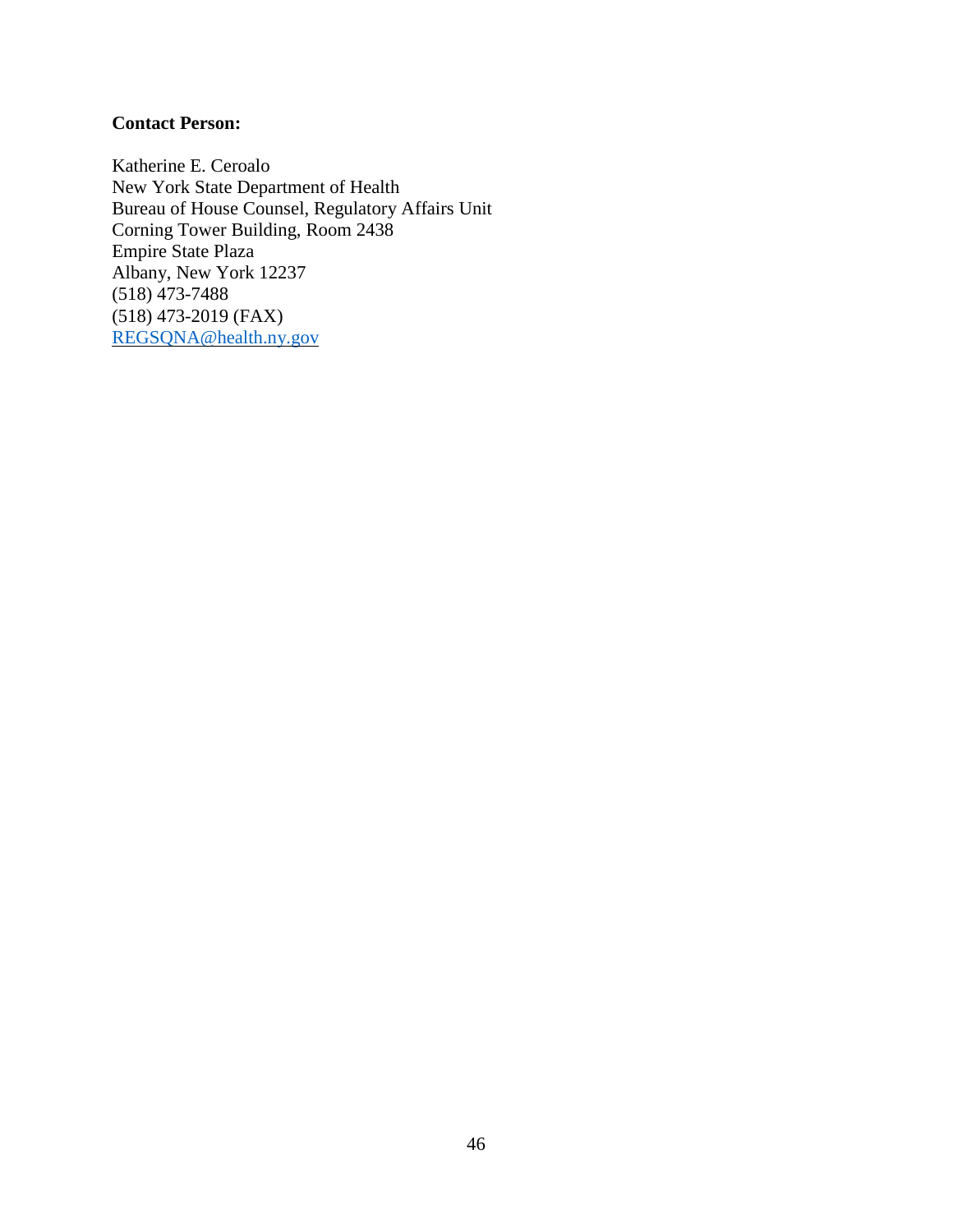# **REGULATORY FLEXIBILITY ANALYSIS FOR SMALL BUSINESS AND LOCAL GOVERNMENTS**

# **Effect of Rule:**

The rule will affect the owner of any building with a cooling tower, as those terms are defined in the regulation, which could include small businesses and local governments. Any general hospitals and residential health care facilities owned or operated by a local government or that qualifies as a small business will be required to complete an environmental assessment, adopt and implement a *Legionella* sampling and management plan for the facilities' potable water system, and take appropriate responsive actions. At this time, it is not possible to determine the number of small businesses or local governments affected.

Local governments must also enforce Subpart 4-1, relating to regulation of cooling towers. Local governments have the power to enforce the provisions of the State Sanitary Code, including this new Part. PHL §§ 228, 229, 309(1)(f) and 324(1)(e).

#### **Compliance Requirements:**

Compliance requirement for small businesses and local governments are the same as those requirements set forth in the Regulatory Impact Statement.

# **Professional Services:**

To comply with inspection and certification requirements with respect to cooling towers, small businesses and local governments will need to obtain services of a P.E., C.I.H., certified water technologist, or environmental consultant with training and experience performing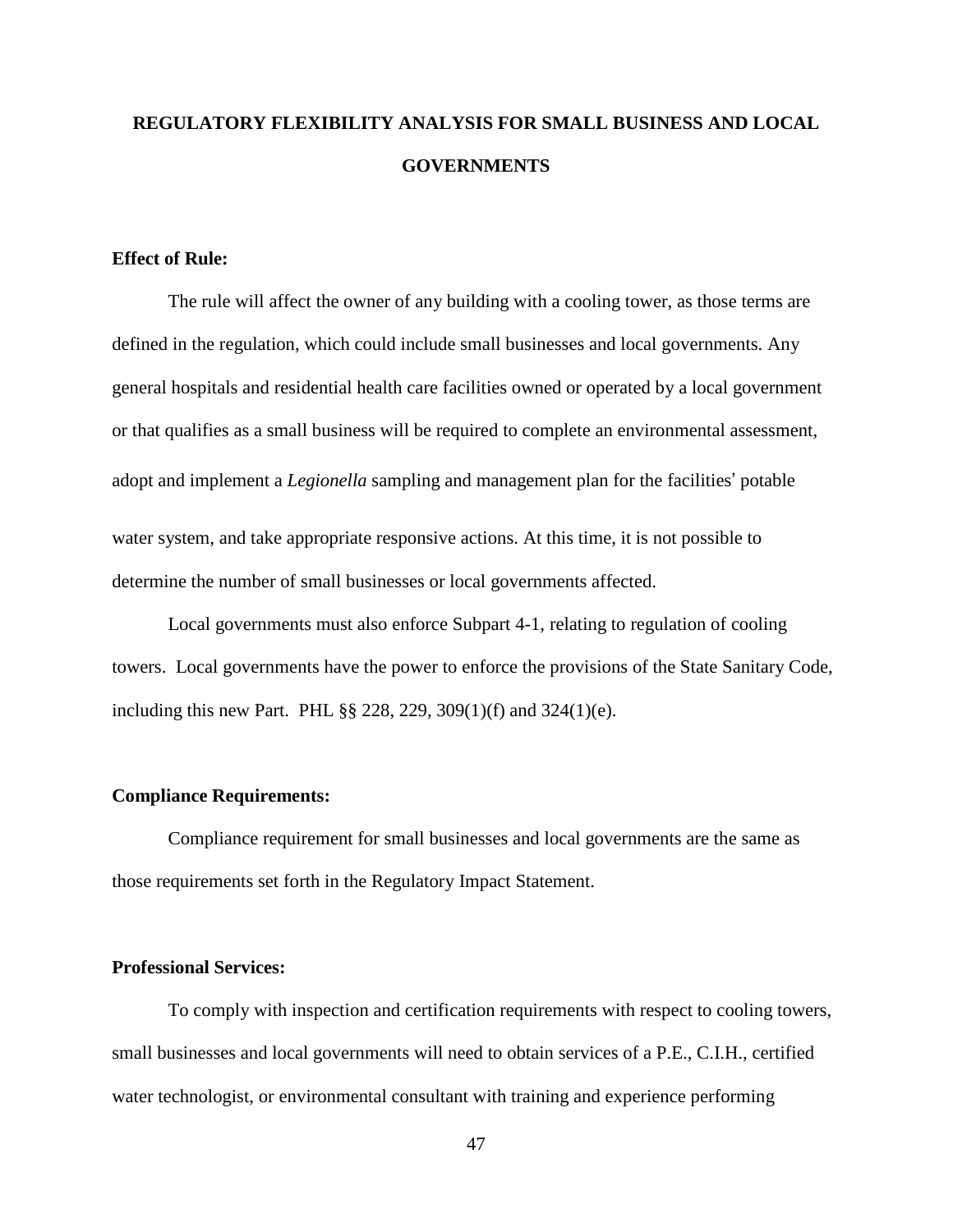inspections in accordance with current standard industry protocols including, but not limited to ASHRAE 188-2015. Small businesses and local governments will need to secure laboratory services for *Legionella* culture analysis. To comply with disinfection requirements with respect to cooling towers, small businesses and local governments will need to obtain the services of a commercial pesticide applicator or pesticide technician, or pesticide apprentice under supervision of a commercial pesticide applicator.

Compliance with the provisions that apply to general hospitals and healthcare facilities may require expertise in areas such engineering, physical facility management, water treatment methods, and monitoring of the environmental conditions of their potable water distribution systems.

# **Compliance Costs:**

Compliance costs for small business and local government are consistent with the costs outlined in the Regulatory Impact Statement.

#### **Economic and Technological Feasibility:**

Although there will be an impact on building owners, including small businesses and local governments, compliance with the regulation is considered economically and technologically feasible, in part because the requirements are consistent industry best practices. This regulation is also necessary to protect public health, and it is expected to reduce cases of legionellosis in communities around cooling towers, as well as for patients and residents in general hospitals and residential healthcare facilities. Accordingly, the benefits to public health are anticipated to outweigh any costs.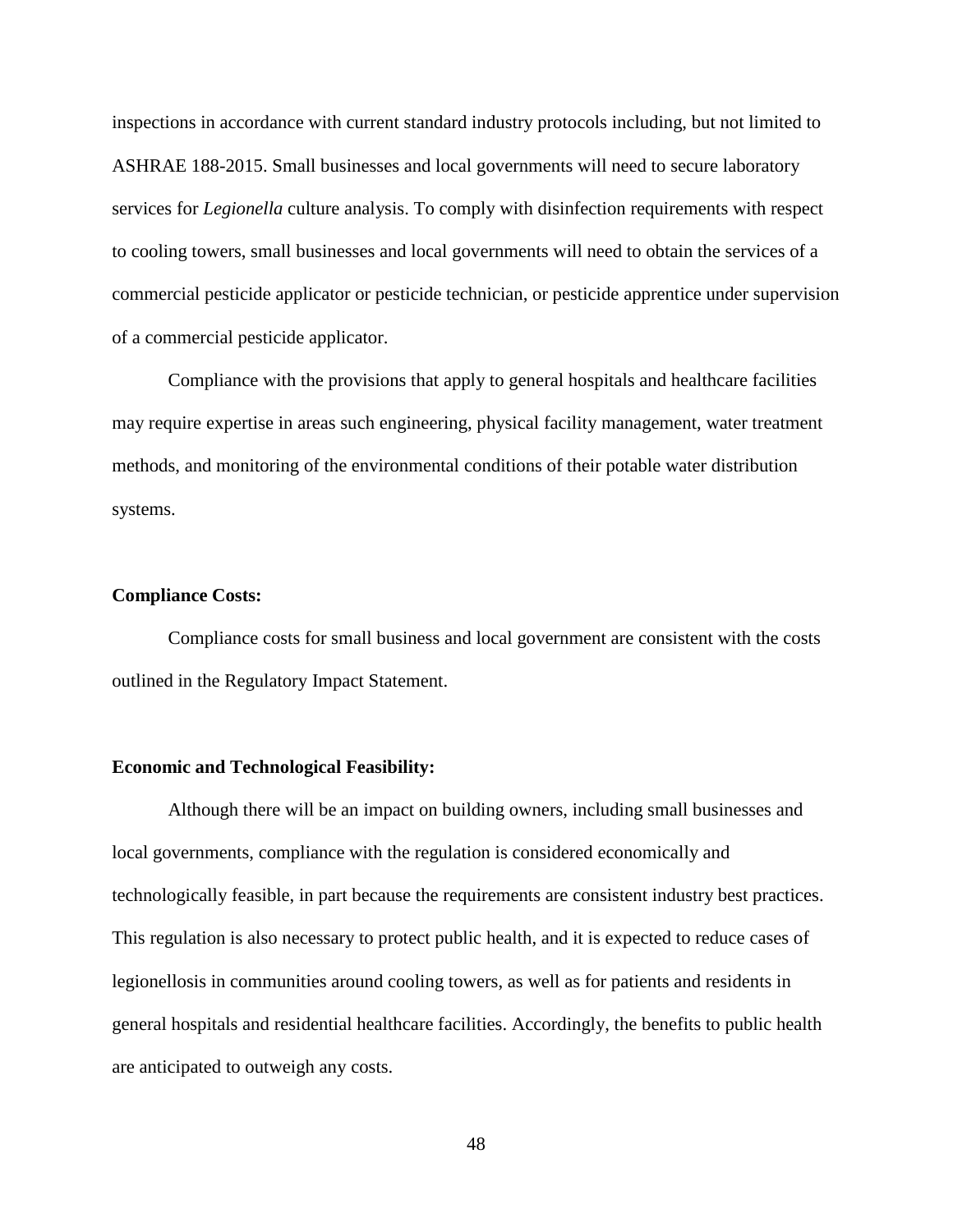## **Minimizing Adverse Impact:**

The Department provides a cooling tower registry, technical consultation, coordination, and information and updates. In addition, the Department has issued guidance for general hospitals and cooling towers, which is consistent with the proposed regulations. Covered facilities that have followed the guidance will already be in compliance with most of the new regulations.

# **Small Business and Local Government Participation:**

Development of the emergency regulations, upon which these regulations were based, was coordinated with New York City.

## **Cure Period:**

Violation of this regulation can result in civil and criminal penalties. However, the regulations allow for time to adopt plans and performed required actions. Accordingly, and in light of the magnitude of the public health threat posed by *Legionella*, no cure period is warranted.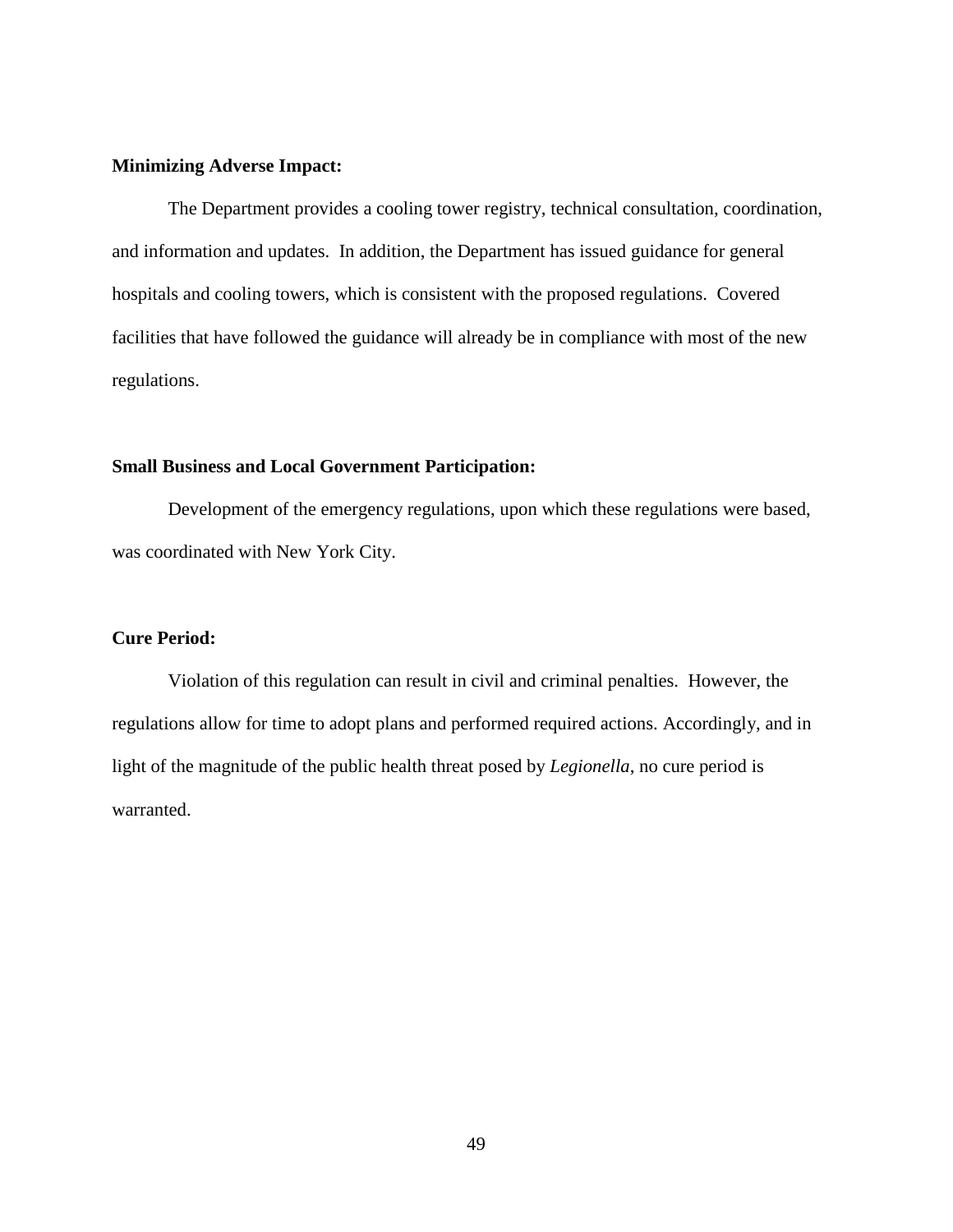# **RURAL AREA FLEXIBILITY ANALYSIS**

Pursuant to Section 202-bb of the State Administrative Procedure Act (SAPA), a rural area flexibility analysis is not required. These provisions apply uniformly throughout New York State, including all rural areas. The proposed rule will not impose an adverse economic impact on rural areas, nor will it impose any disproportionate reporting, recordkeeping or other compliance requirements on public or private entities in rural areas.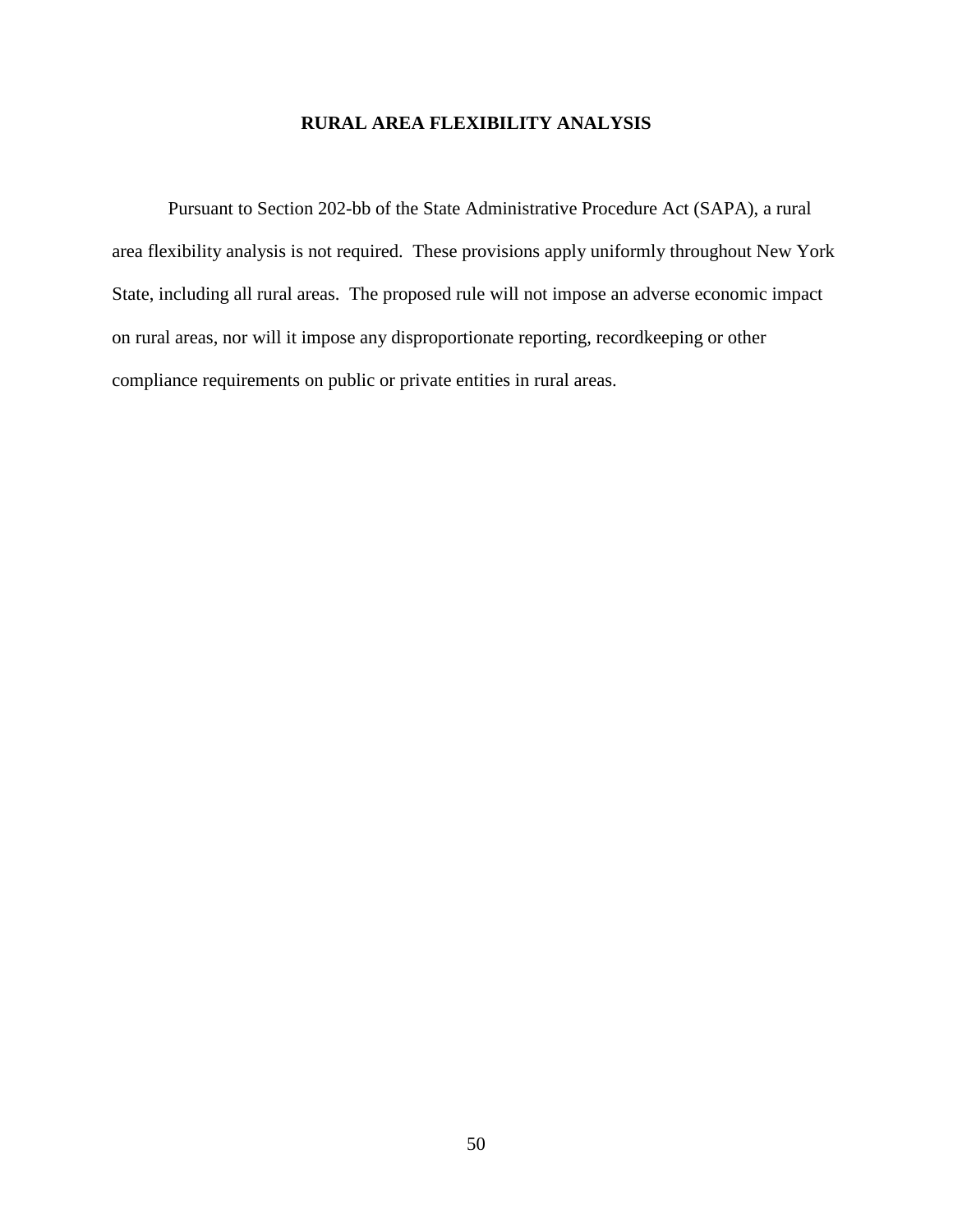# **JOB IMPACT STATEMENT**

# **Nature of the Impact:**

The New York State Department of Health (NYSDOH) expects there to be a positive impact on jobs or employment opportunities. The requirements in the regulation generally coincide with industry standards and manufacturers specification for the operation and maintenance of cooling towers. However, it is expected that a subset of owners have not adequately followed industry standards and will hire firms or individuals to assist them with compliance and to perform inspections and certifications.

## **Categories and Numbers Affected:**

The Department anticipates no negative impact on jobs or employment opportunities as a result of the proposed regulations.

## **Regions of Adverse Impact:**

The Department anticipates no negative impact on jobs or employment opportunities in any particular region of the state.

#### **Minimizing Adverse Impact:**

Not applicable.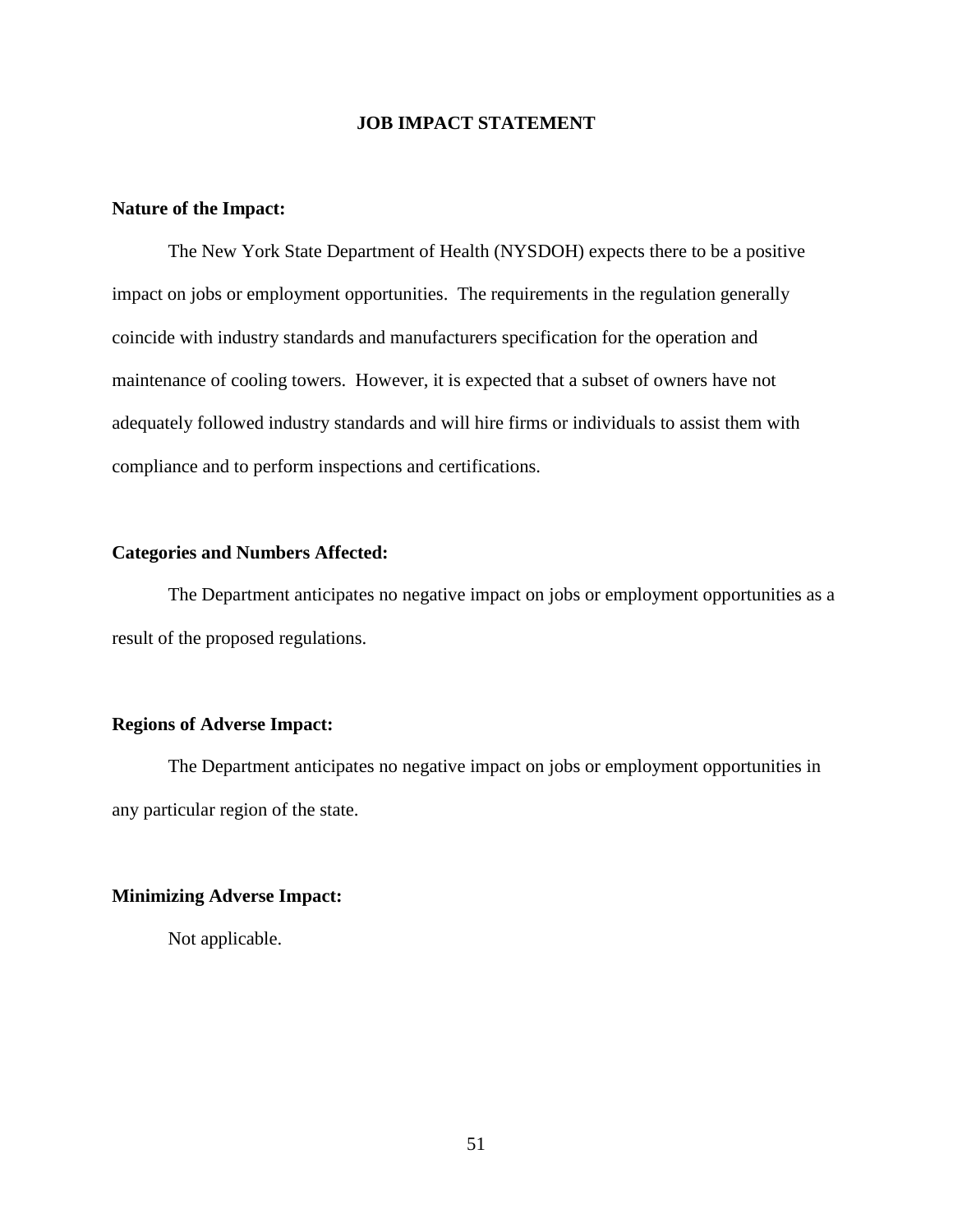#### **SUMMARY OF ASSESSMENT OF PUBLIC COMMENT**

This assessment summarizes and responds to the comments received on proposed regulations for Subparts 4-1 and 4-2 of Title 10 of the New York State Code of Rules and Regulations, which address protection against *Legionella* in cooling towers and in the potable water systems of general hospitals and residential health care facilities. The Notice of Proposed Rulemaking was published in the *State Register* on April 20, 2016. The public comment period for this proposal was open from April 20, 2016 until June 6, 2016.

The Department of Health ("DOH" or the "Department") received approximately 80, letters and emails, containing over 200 comments and questions from various stakeholders, including but not limited to, manufacturers of cooling towers, cooling tower operators, consultants, power production consortia, analytical laboratories, healthcare facilities and associations, local health departments, and other organizations representing the interests of the affected parties. While the Department processed every comment and each one received equal consideration, in providing responses, the Department grouped together similar comments. The Department made some technical revisions to the regulations in response to these comments, as further explained below. No substantive changes were made to the regulations.

The Assessment of Public Comment presents and responds to all of the comments; this serves as a summary of the most frequent comments and the Department's corresponding responses. The full text of the regulations, as well as the full Assessment of Public Comment, are available on the Department's website.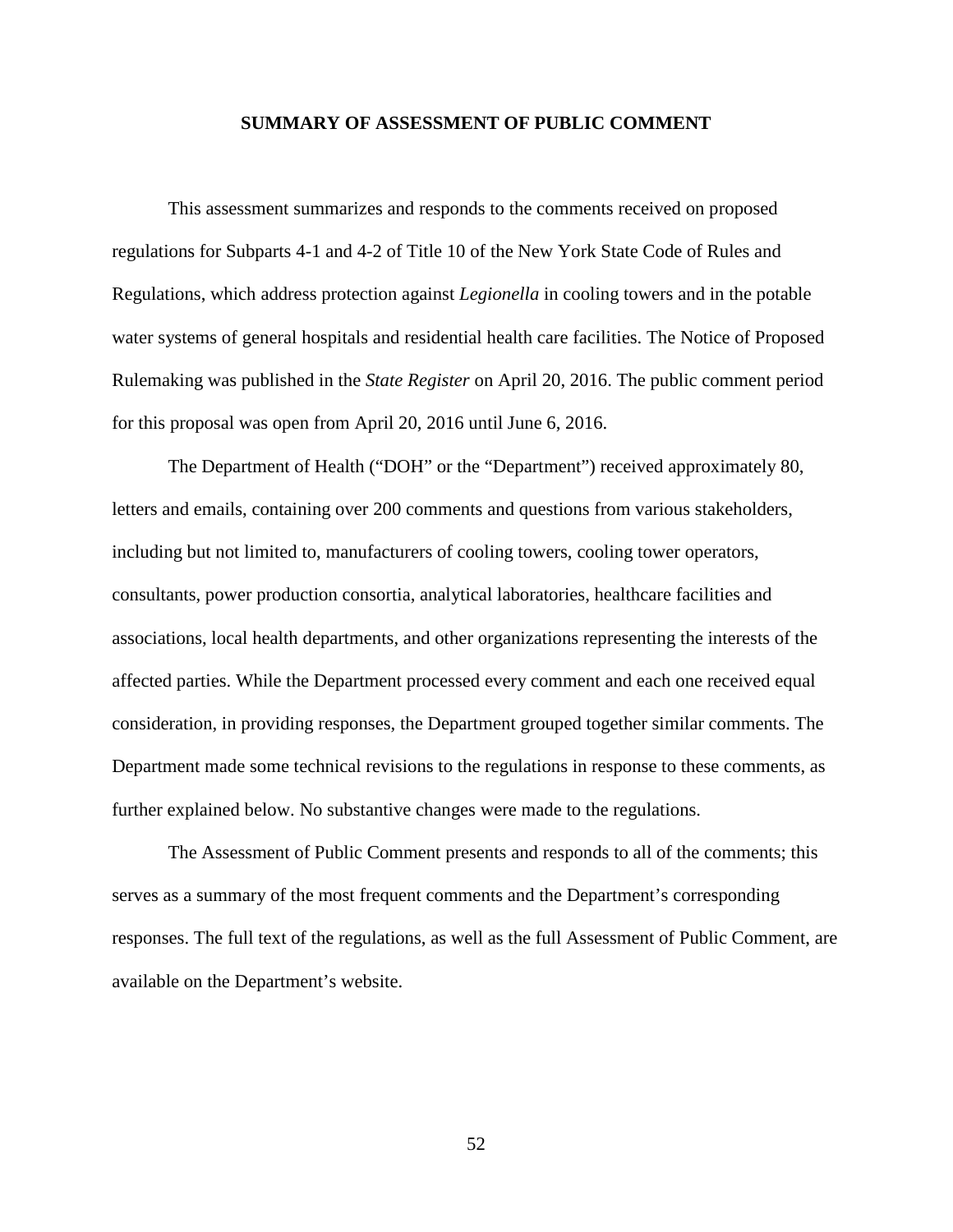#### *Scope of the Regulation*

Several comments recommended the Department broaden the scope of the regulations to include management of entire building water systems, through incorporation of the ANSI/ASHRAE Standard 188-2015. The commenters urged the Department to require the management of the entire building water system for "high-risk" buildings.

The Department acknowledges there are many potential sources of exposure to *Legionella* bacteria including water in the home, workplace, healthcare facilities or aerosolproducing devices in public places. Part 4 addresses two of those sources—cooling towers and potable water systems in general hospitals and residential health care facilities. Improper maintenance of cooling towers can contribute to the growth and dissemination of *Legionella* bacteria. Inadequate surveillance for *Legionella* bacteria in the potable water systems at general hospitals and residential health care facilities can increase the risk for exposure. Findings from a recent Centers for Disease Control and Prevention (CDC) review of legionellosis between 2000 and 2014 (CDC; *Morbidity and Mortality Weekly Report*, Vol. 65, June 7, 2016) support the Department's focus on cooling towers and potable water systems in health care facilities. The Department will continue to consider whether and how to regulate other sources of *Legionella* but does not intend to expand the regulation at this time. Dividing Part 4 into Subparts enables the Department to amend the regulations to address other sources.

#### *Cost of the Regulation*

The Department received several comments concerning the cost of the regulation associated with the requirements in both Subparts. The Department will work with local health departments as well as the regulated parties to identify methods to streamline implementation.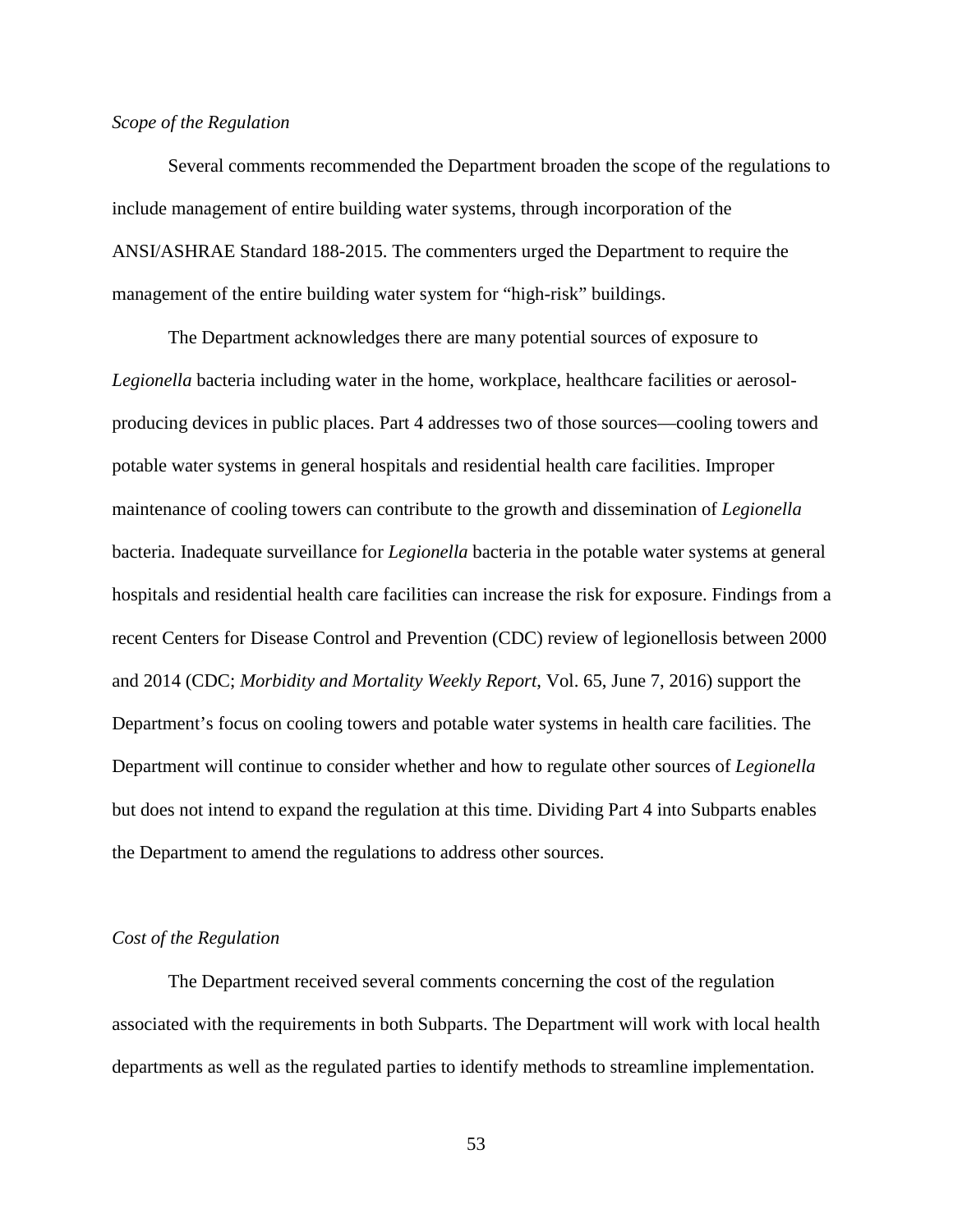Subpart 4-2 will be implemented by the Department and will not impact local health departments.

#### **SUBPART 4-1 Cooling Towers**

#### *Bacteriological and Legionella culture sampling and analysis*

The Department received several comments requesting additional specificity for the sampling methods and conditions describing when additional *Legionella* culture sampling and analysis must occur. The Department declined to add additional specificity to accommodate new sampling and analytical technologies, professional judgment, and differences between cooling towers and their conditions. No change was made to the regulation.

The Department also received several comments suggesting modification to the bacteriological and *Legionella* culture sampling and analysis frequency to provide more flexibility. The Department believes the sampling intervals are reasonable and attainable and no change was made to the regulation.

#### *Differences between power production plant cooling towers and those used by other industries*

The Department received several comments describing the differences between power production plant cooling towers and those used for other purposes. The Department has had substantial discussions with power production consortia and with the New York State Department of Environmental Conservation (DEC) to discuss the unique issues involving disinfection and discharge permits for power production plant cooling towers.

The Department will continue to address these concerns through guidance. No change was made to the regulation.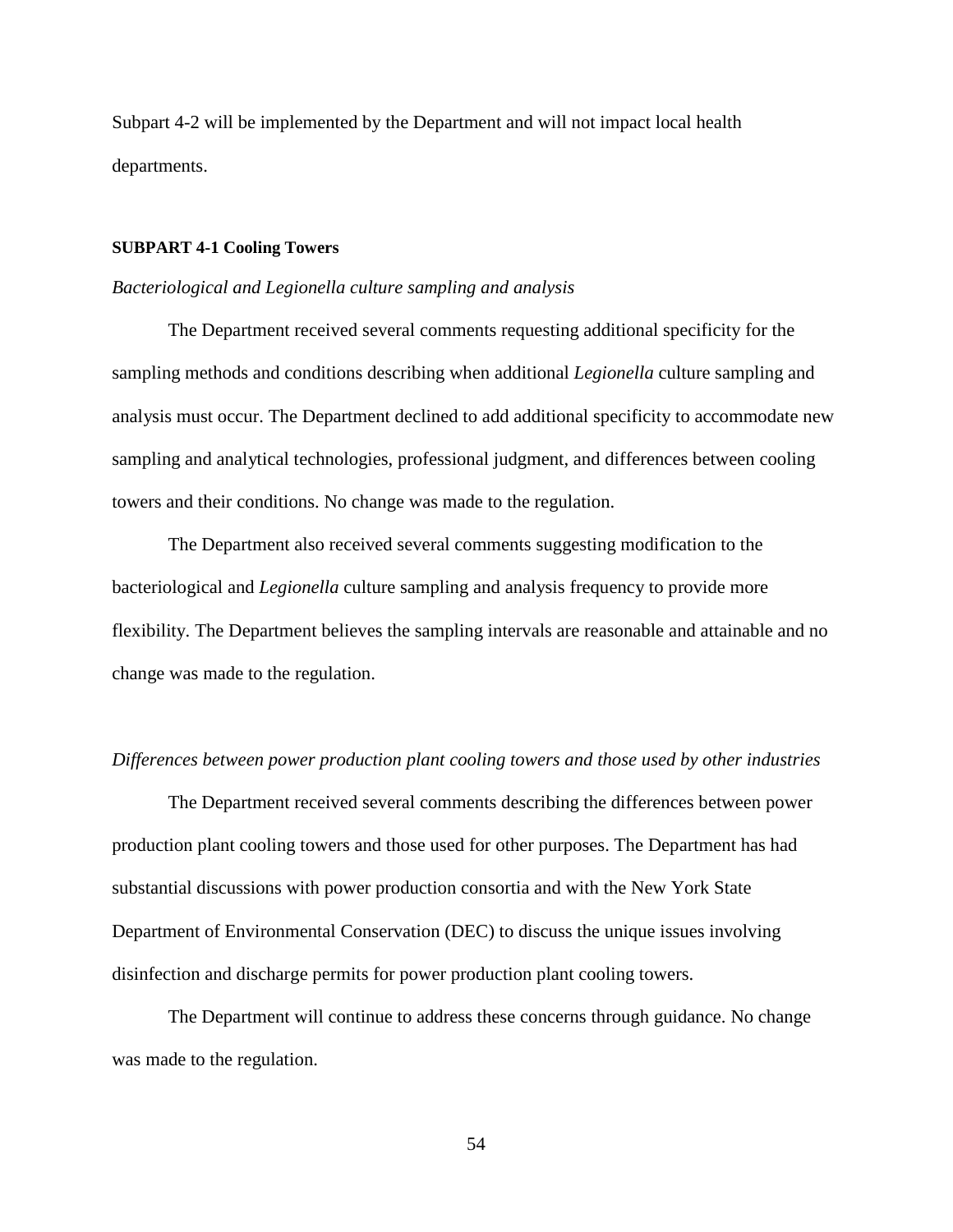# *Registry*

The Department received several comments regarding coordination with New York City Department of Health and Mental Hygiene (DOHMH), given the recently adopted DOHMH regulations pertaining to cooling towers. The Department continues to work with DOHMH to address reporting and data sharing. No change was made to the regulation.

## *Environmental Laboratory Approval Program (ELAP)*

The Department received comments concerning the requirement that *Legionella* culture analysis be performed by a New York State Environmental Laboratory Approval Program (ELAP) certified laboratory. On June 1, 2016, the Department made application materials available for laboratories to apply for certification for *Legionella* culture analysis and has begun receiving applications for laboratories. No change was made to the regulation.

#### *Public Notification*

The Department received comments concerning the public notification requirement, requesting clarification and a standard approach for notification. The Department will work with local health departments to ensure a standard approach for public notification.

#### *Disinfection*

One commenter raised a concern over the technical accuracy of the disinfection language in 10 NYCRR 4-1.7. The Department, in consultation with the DEC, made technical clarifications to the regulation to specify that the terms "disinfect" and "disinfection" mean the control of microorganisms or microbial growth. Further, the regulation permits only biocide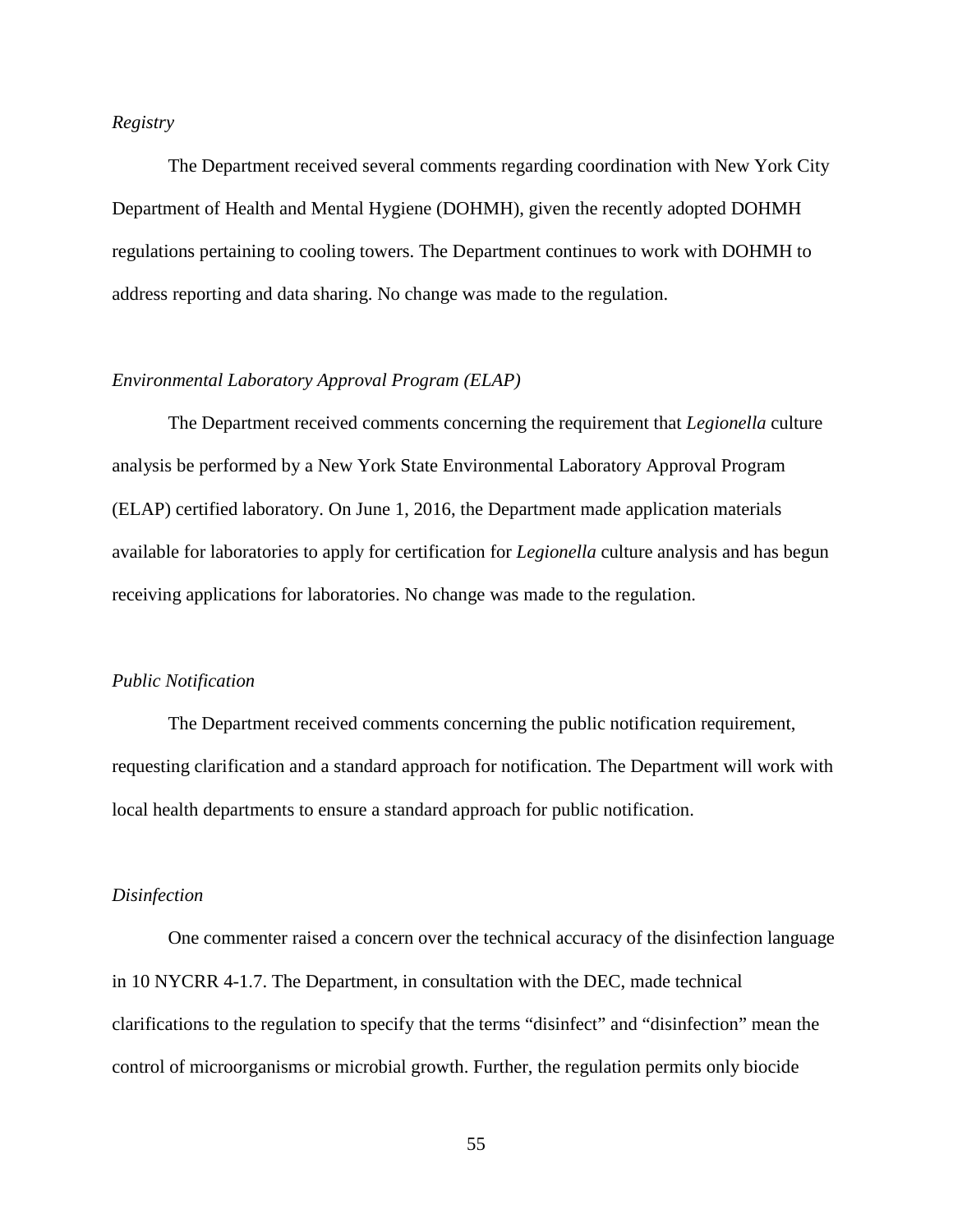products registered by the DEC for use in cooling towers or pesticidal devices in a US EPA registered establishment to be used in disinfection.

## *Inspection and Certification*

The Department received several comments and questions related to the inspections and certification requirements in 10 NYCRR 4-1.8. Several commenters requested changes to the inspection interval. The Department believes the inspection interval is reasonable and attainable, and no change was made to the regulation. Additional clarification was provided in the full Assessment of Public Comment. The Department will publish additional guidance as needed.

## *Appendix 4-A*

The Department received several comments recommending revisions to Appendix 4-A. In particular, commenters requested a revision to the language prohibiting the use of halogenbased compounds. In response, the Department provided a technical revision to a footnote to address that online disinfection may involve the use of stabilized halogens that are part of normal operations. In addition, the Department revised the second column heading in Appendix 4-A from "Approach" to "Response," as suggested.

#### **SUBPART 4-2 Health Care Facilities**

#### *Environmental Assessment*

The Department received several comments concerning the environmental assessment form, including how to access the form, who should prepare it, and when must it be updated. The forms are currently available to local health departments in the Health Commerce System and will be posted on the Department's website. Assessments should be completed by individuals, or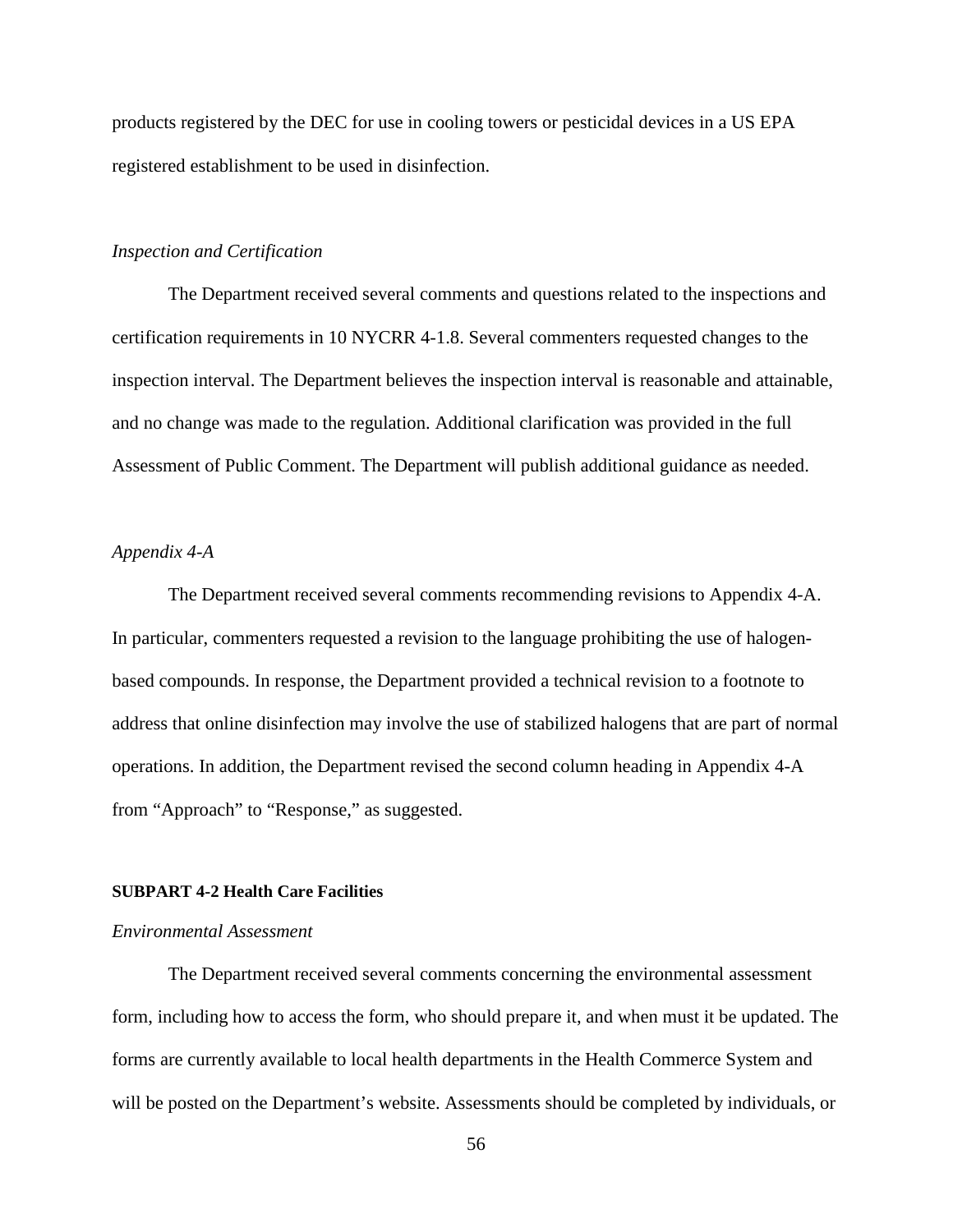members of an internal multi-disciplinary team, that have the knowledge related to the facility's components, operations, and contract services. As stated in the regulation, the environmental assessment needs to be updated annually or when major construction is conducted at the facility. This means that the environmental assessment must be revised whenever building or plumbing modifications occur that will affect the remainder of the potable water system. No changes were made to the regulation.

#### *Sampling and Management Plan*

The Department received comments stating that a comprehensive management program and plan is necessary for healthcare facilities. Specifically, some commenters requested that Subpart 4-2 incorporate ANSI/ASHRAE 188-2015, Annex A, by reference.

The Department did not make substantive amendments to 10 NYCRR 4-2.4 in response to these comments. Elements of Annex A are contained in Department guidance issued as a Health Advisory sent to Article 28 facilities on August 10, 2015 (Health Advisory). In addition, the Department clarified the regulation by changing the term "Sampling Plan" to "Sampling and Management Plan." Inclusion of "Management" in the title better represents the intent of the plan.

The Department also received several questions concerning when samples must be collected, from where, how many, and other details. Many of these answers are available in a Department's Health Advisory, and responsive details are provided in the full Assessment of Public Comment. In addition, the Department will issue updated guidance with additional information. No changes were made to the regulation in response to these comments.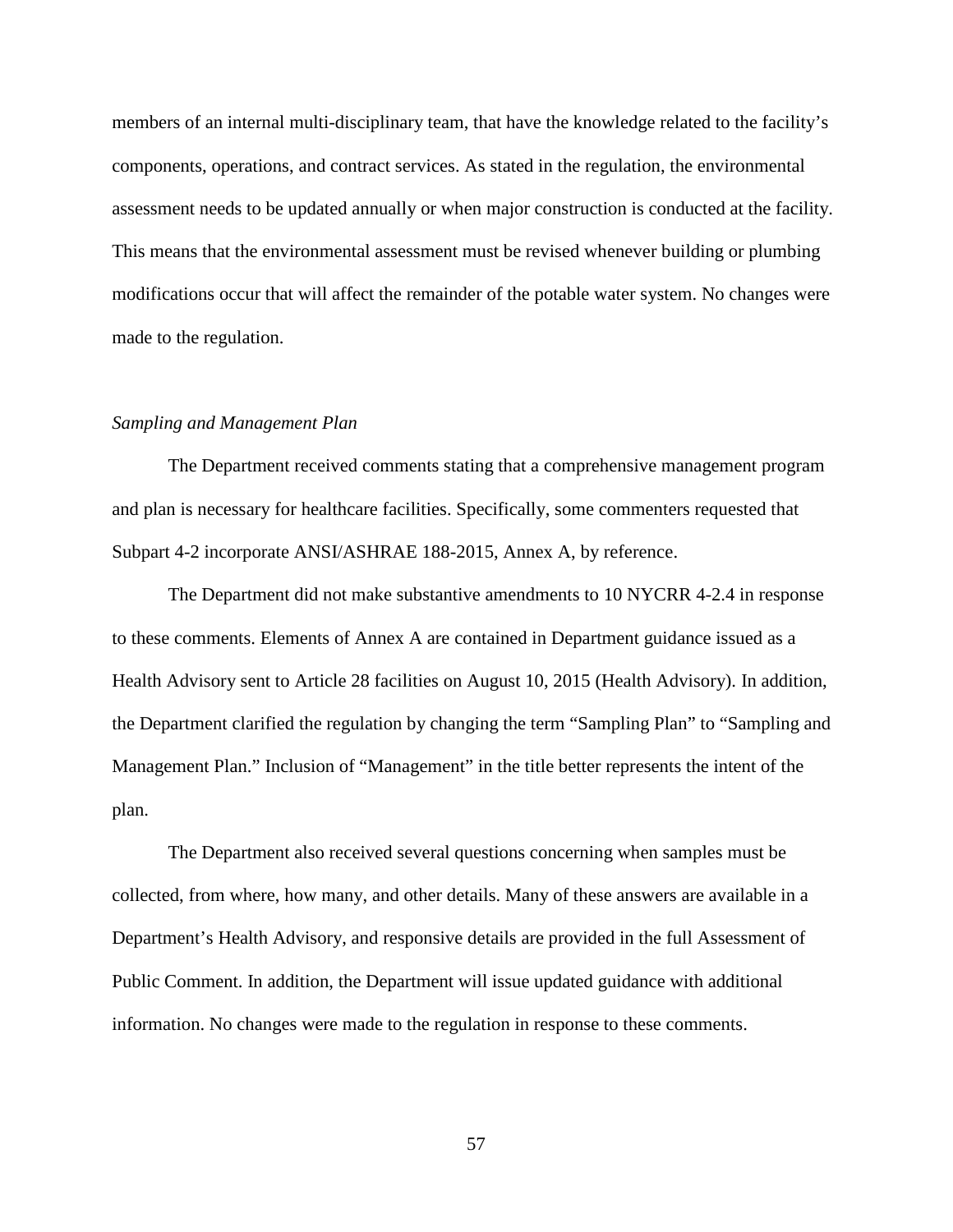# *Appendix 4-B*

The Department received several comments concerning the sampling result interpretation and response actions for *Legionella* culture results. The Department revised the second column heading in Appendix 4-B from "Approach" to "Response," as suggested. The Department provided a technical revision to a footnote to remove mention of specific treatment alternatives. Specific answers to the questions received are provided in the full Assessment of Public Comment.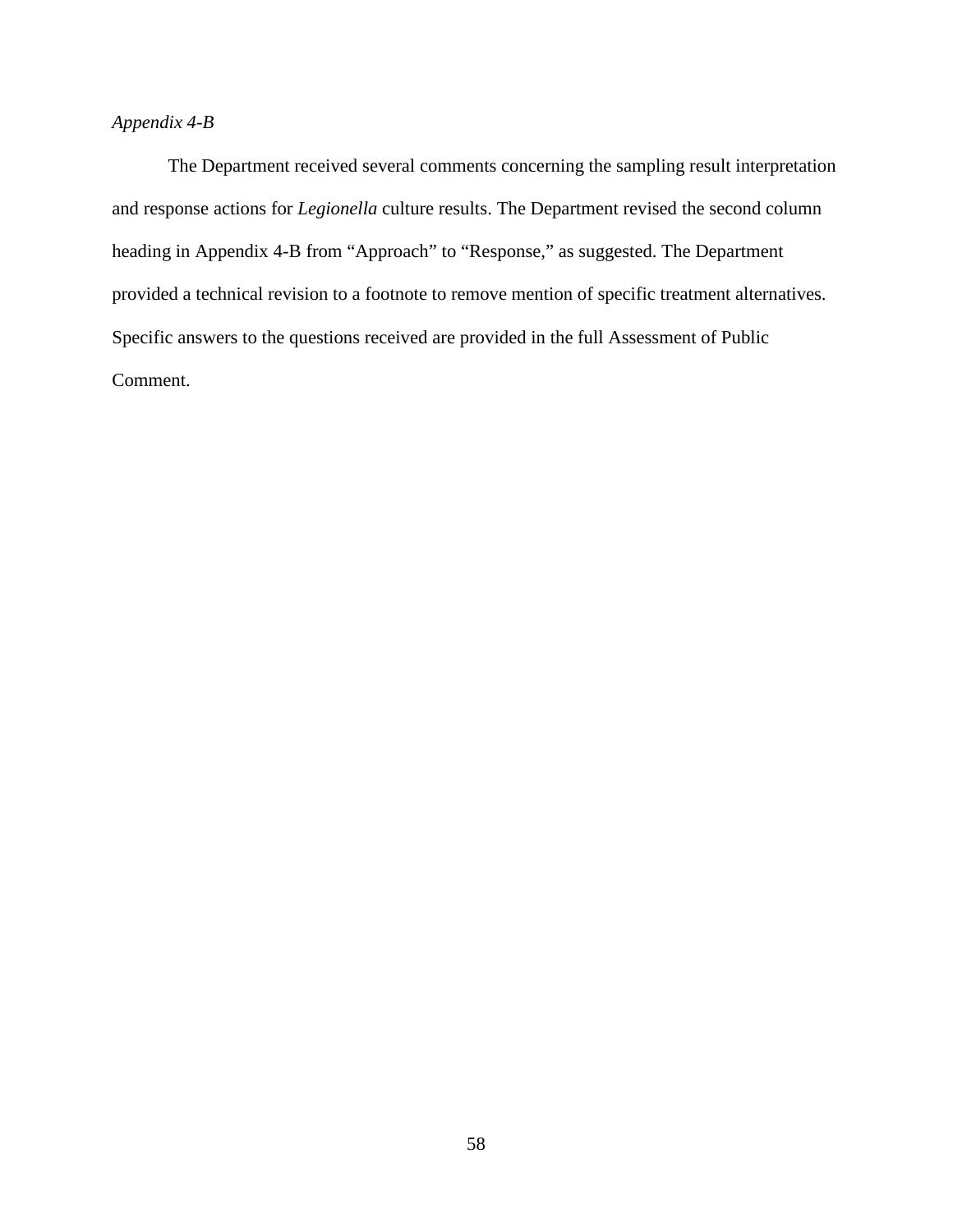#### **ASSESSMENT OF PUBLIC COMMENT**

This assessment responds to the comments received on proposed regulations for Subparts 4-1 and 4-2 of Title 10 of the New York State Code of Rules and Regulations, which address protection against *Legionella* in cooling towers and in the potable water systems of general hospitals and residential healthcare facilities. The Notice of Proposed Rulemaking was published in the State Register on April 20, 2016. The public comment period for this proposal was open from April 20, 2016 until June 6, 2016.

The Department of Health ("DOH" or the "Department") received approximately 80 comment letters and emails from various stakeholders, including but not limited to manufacturers of cooling towers, cooling tower operators, consultants, power production consortia, analytical laboratories, healthcare facilities and associations, local health departments, and other organizations representing the interests of the affected parties.

The comments are summarized below with responses. The Department made some technical revisions to the regulations in response to these comments, as further explained below. No substantive changes were made to the regulations.

#### **SUBPART 4-1 Cooling Towers**

#### **§ 4-1.1 Scope**

**Comment**: The Department received several comments concerning the incorporation of the American National Standards Institute/American Society of Heating, Refrigeration, and Air Conditioning (ANSI/ASHRAE) Standard 188-2015: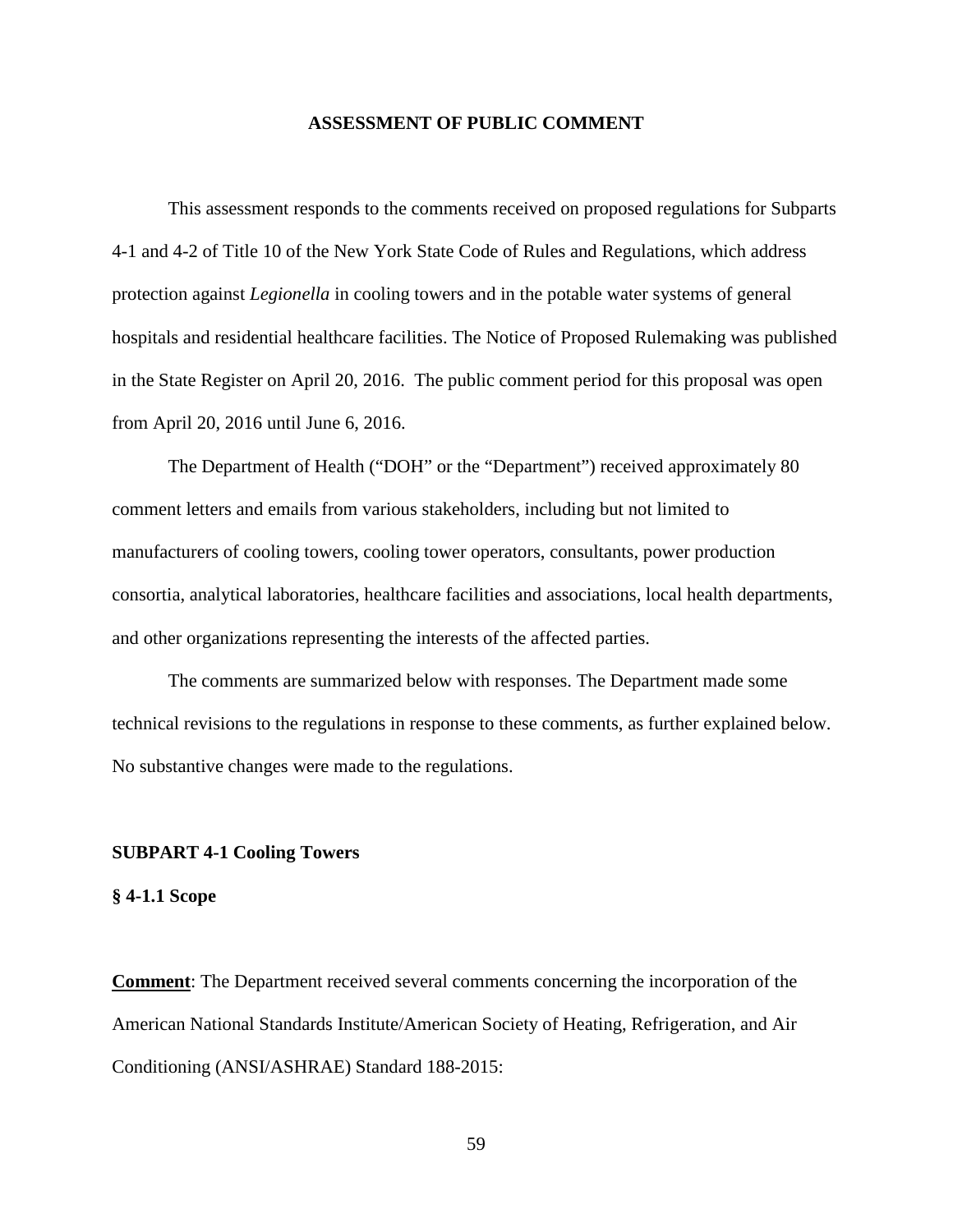- A commenter recommended that the regulation should include full incorporation of the ANSI/ASHRAE Standard 188-2015 to cover the entire building water system for "highrisk" buildings, defined as all hospitals or healthcare facilities where patient stays exceed 24 hours; buildings that are more than 10 stories high; and multiple housing units with centralized potable water heater systems.
- A commenter recommended incorporating section 6 of ANSI/ASHRAE Standard 188- 2015, as well as the Hazard Analysis Critical Control Point (HACCP).
- A commenter requested the inclusion of ANSI/ASHRAE Standard 188-2015 section 7 and National Science Foundation (NSF) Standard 453.
- A commenter asked why ANSI/ASHRAE Standard 188-2015 was included but not the 188 Appendix.
- A commenter suggested that incorporating ANSI/ASHRAE Standard 188-2015 conflicted with the federal Clean Water Act (CWA).
- A commenter asked that the Department incorporate recent guidelines from the Centers for Disease Control and Prevention ("CDC"), relating to *Legionella* control.

**Response**: Full incorporation of the Standard would not be appropriate. However, the Department's guidance—specifically, a Health Advisory sent to Article 28 facilities on August 10, 2015 (Health Advisory)—includes certain elements of ANSI/ASHRAE Standard 188-2015 that are not incorporated by reference into the regulation.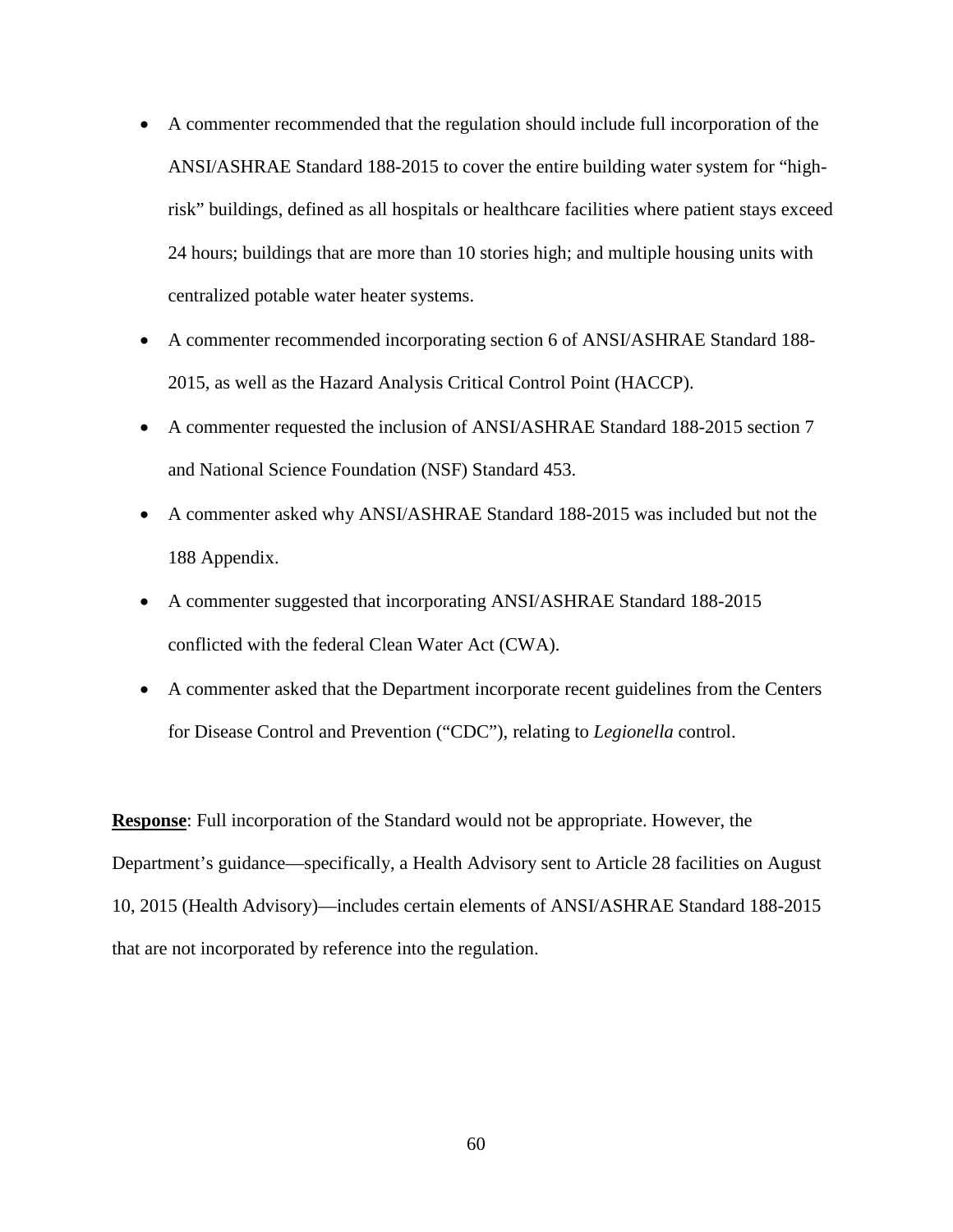With respect to the comment on the Clean Water Act, this regulation does not conflict with that federal law, as it does not relate to discharges of pollutants or regulatory water quality standards for surface waters.

The CDC published a toolkit entitled *Developing a Water Management Program to Reduce Legionella Growth and Spread in Buildings: A Practical Guide to Implementing Industry Standard,* on June 6, 2016. The toolkit is consistent with the Department's Health Advisory; however, the Department may update its guidance to more closely track certain elements of this recent publication.

No changes were made to the regulation in response to these comments.

**Comment**: Commenters suggested that the regulation unduly singles out cooling towers at the source of legionellosis.

**Response**: Over the last 10 years, the Department has been involved with legionellosis investigations across the state associated with cooling towers and healthcare facilities, as well as other sources. A recent CDC review of legionellosis between 2000 and 2014 (CDC; *Morbidity and Mortality Weekly Report*, Vol. 65, June 7, 2016) showed that even though potable water was the most frequent source of exposure (56%), cooling towers accounted for the next highest exposure source (22%). Significantly, however, outbreaks related to cooling towers were associated with the larger numbers of cases. In addition, healthcare associated outbreaks accounted for 57% of the cases (essentially the bulk of the potable water cases) and 85% of fatalities. These data are consistent with Department experience and demonstrate that the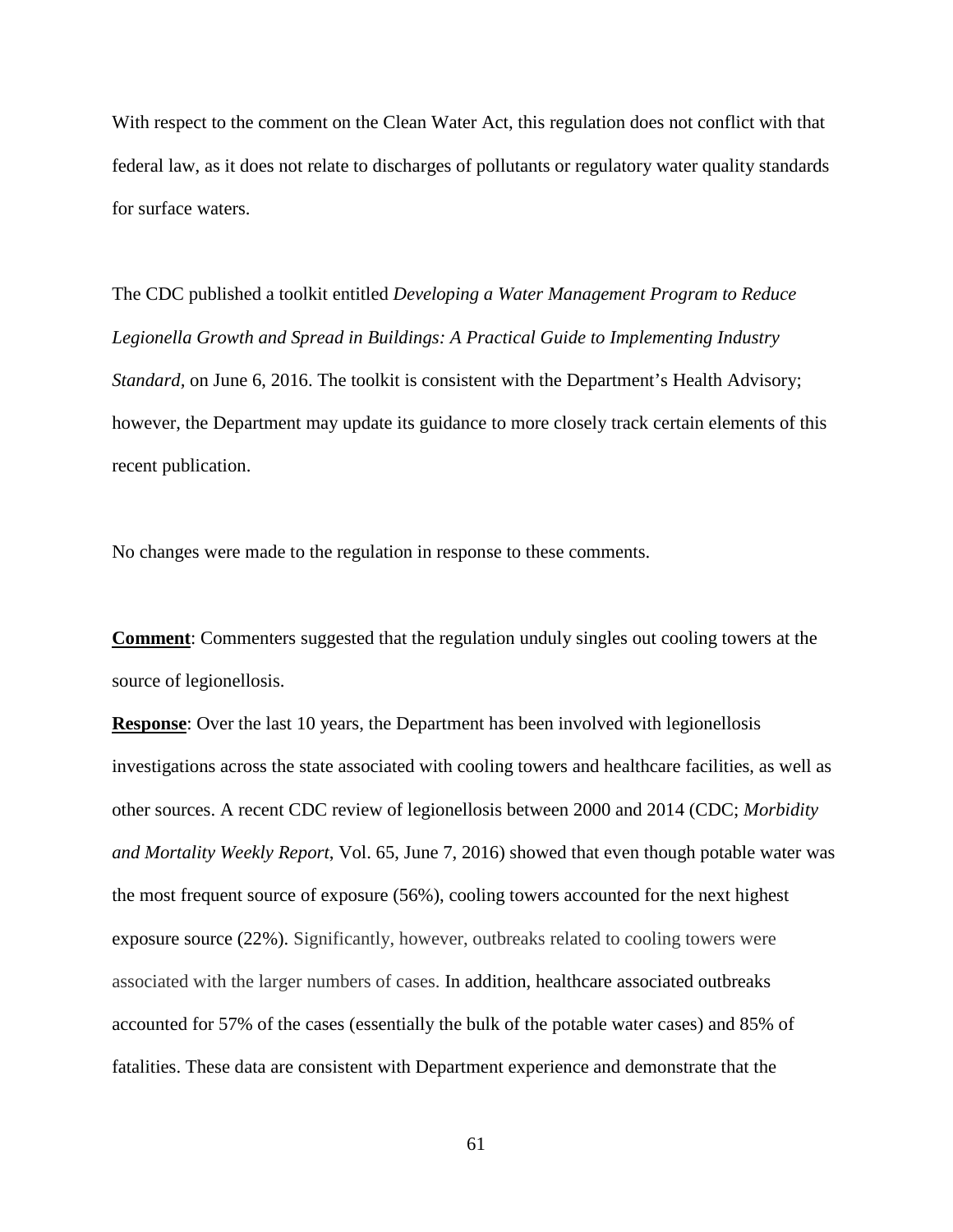regulation focuses on the appropriate sources of *Legionella*. The Department's experience and this recent publication support the focus of the regulation.

No change was made to the regulation in response to these comments.

**Comment:** A commenter suggested that power plants and electricity producing systems should be regulated in a separate Subpart, given their unique operations and State Pollutant Discharge Elimination Systems (SPDES) requirements.

**Response:** Although the Department believes that the regulations are appropriate for power plants, the Department acknowledges that cooling towers for power plants operate differently than those for other uses, and may require additional considerations. The Department will continue to work with the power production consortia and the Department of Environmental Conservation ("DEC") to address the concerns. However, no change to the regulation is warranted at this time. These may be addressed through future guidance.

**Comment:** A commenter suggested that the regulation include a requirement to test other water sources including: construction and street sweepers; hydro-seeding operations; unusual municipal distribution system activity; and private water suppliers.

**Response:** The Department has existing authority to evaluate potential sources associated with cases of legionellosis. During the course of an investigation, this may include taking samples from appropriate sources other than cooling towers and potable water systems at health care facilities. No change was made to the regulation.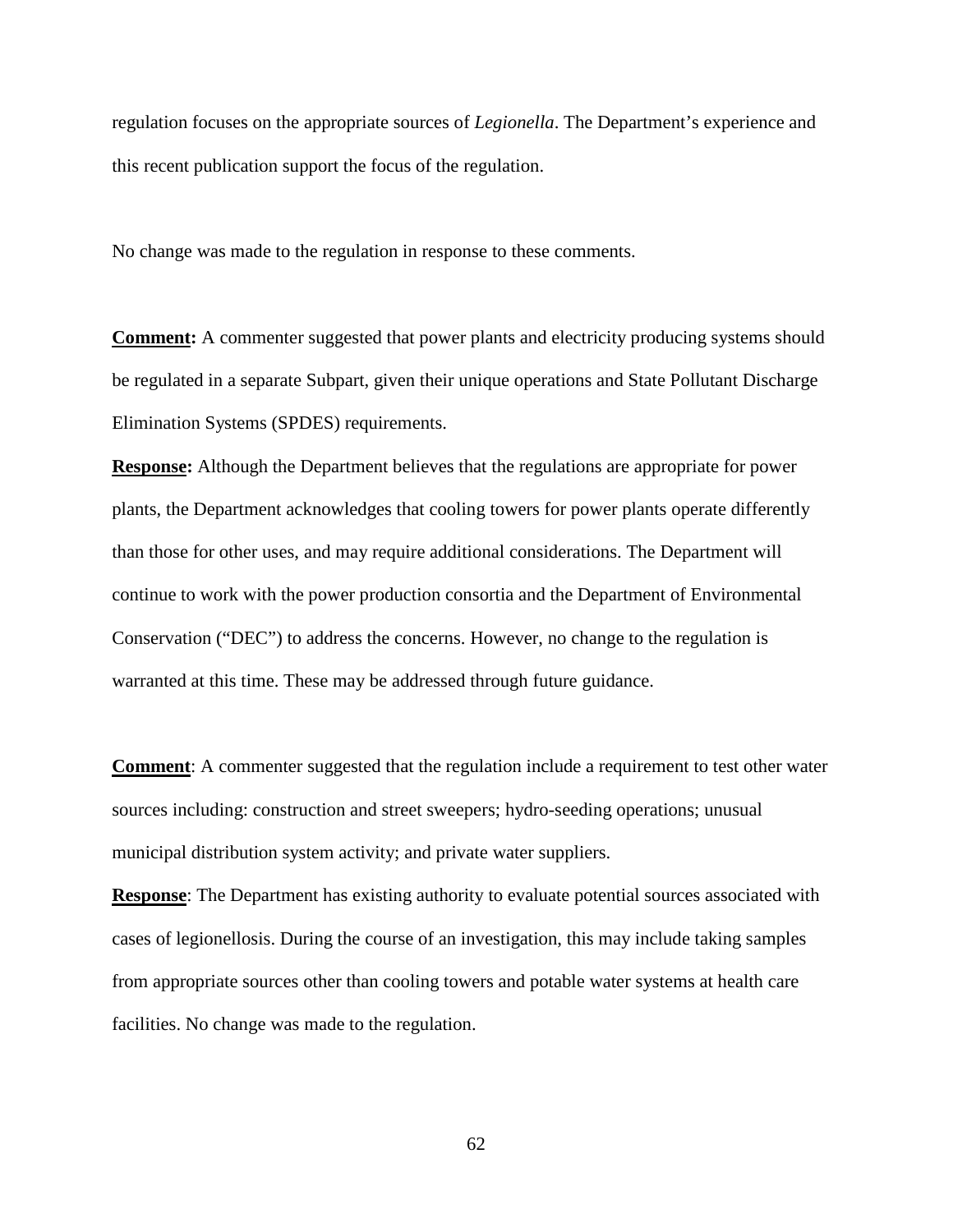#### **§ 4-1.2 Definitions**

**Comment:** The Department received comments concerning the definition of *bacteriological culture sampling and analysis*. A commenter questioned whether dip slide culture tests or laboratory culture tests are required to validate process adjustments, per section 4-1.4(1). The commenter recommended that Heterotrophic Plate Count (HPC) dip slides should not be used, suggesting that studies demonstrated inaccurate, highly variable, and non-reproducible dip side results. Further, the commenter requested that the regulation clarify the method due to variability between dip slide culture results and laboratory culture results. Finally, the commenter suggested that if laboratory culture tests are required for HPC, a method should be specified.

**Response:** The definition intentionally allows for "similar method used by the industry" that are used "according to the manufacturer's directions." This definition allows the use of alternate methods that are considered acceptable by industry and supporting laboratories. Overspecification of methods would cause additional expense and unnecessary changes in operations. Finally, the regulation allows for new sampling and analytical technologies that are determined to be reliable measures of biological growth. No change was made to the regulation.

**Comment:** The Department received comments concerning the definition of *Legionella culture sampling and analysis.* A commenter questioned why specific *Legionella* serogroups must be identified. In addition, a commenter suggested that the definition clarify that dip slide tests for *Legionella* will not be allowed because they would not achieve a quantitation limit of 20 colony forming units per milliliter (CFU/mL). A commenter also noted that *Legionella* dip slide tests often have false negative results.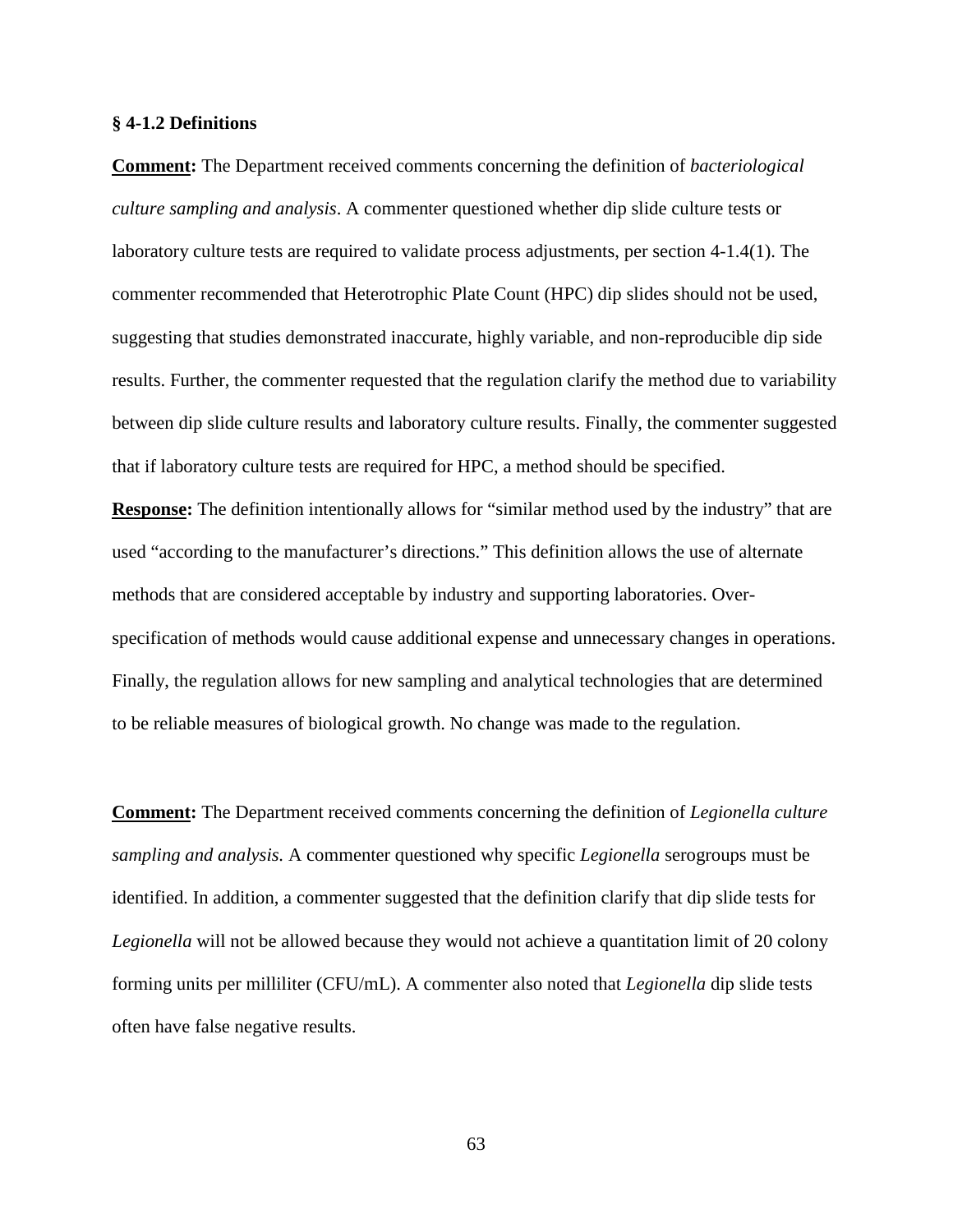**Response:** Identification of serogroups is recommended—and may be required during an outbreak—because *L. pneumophila* 1 is responsible for the majority of illnesses and, further, a link between environmental isolates and patient isolates may need to be performed under outbreak conditions. When an outbreak is not due to *L. pneumophila* 1, knowing the general category of the legionellae present may also be critical to the environmental response.

The regulations do not refer to use of dip slides for *Legionella* spp. Rather, testing must performed pursuant to a method approved by the Department's Environmental Laboratory Approval Program (ELAP; see section 4-1.5) for *Legionella* sampling and analysis. At this time, ELAP has approved ISO 11731 for *Legionella* quantitation, which does not include dip slides.

No change was made to the regulation.

**Comment:** The Department received a comment expressing support for the revised definition of *owner* in the proposed regulation, as compared to the original definition in the emergency regulation. The commenter asked for the following clarifications:

- Are two separate maintenance program and plans required for the tenant tower (owner and tenant)?
- Will both entities be fined in the case of a violation or just the tenant or just the owner?
- Will sampling have to be done by both the owner and the tenant?

**Response:** The definition is intended to cover the variety of arrangements between owners of buildings, owners of cooling towers, and tenants. Only one maintenance program and plan is necessary for a given cooling tower. Like other compliance requirements, the required sampling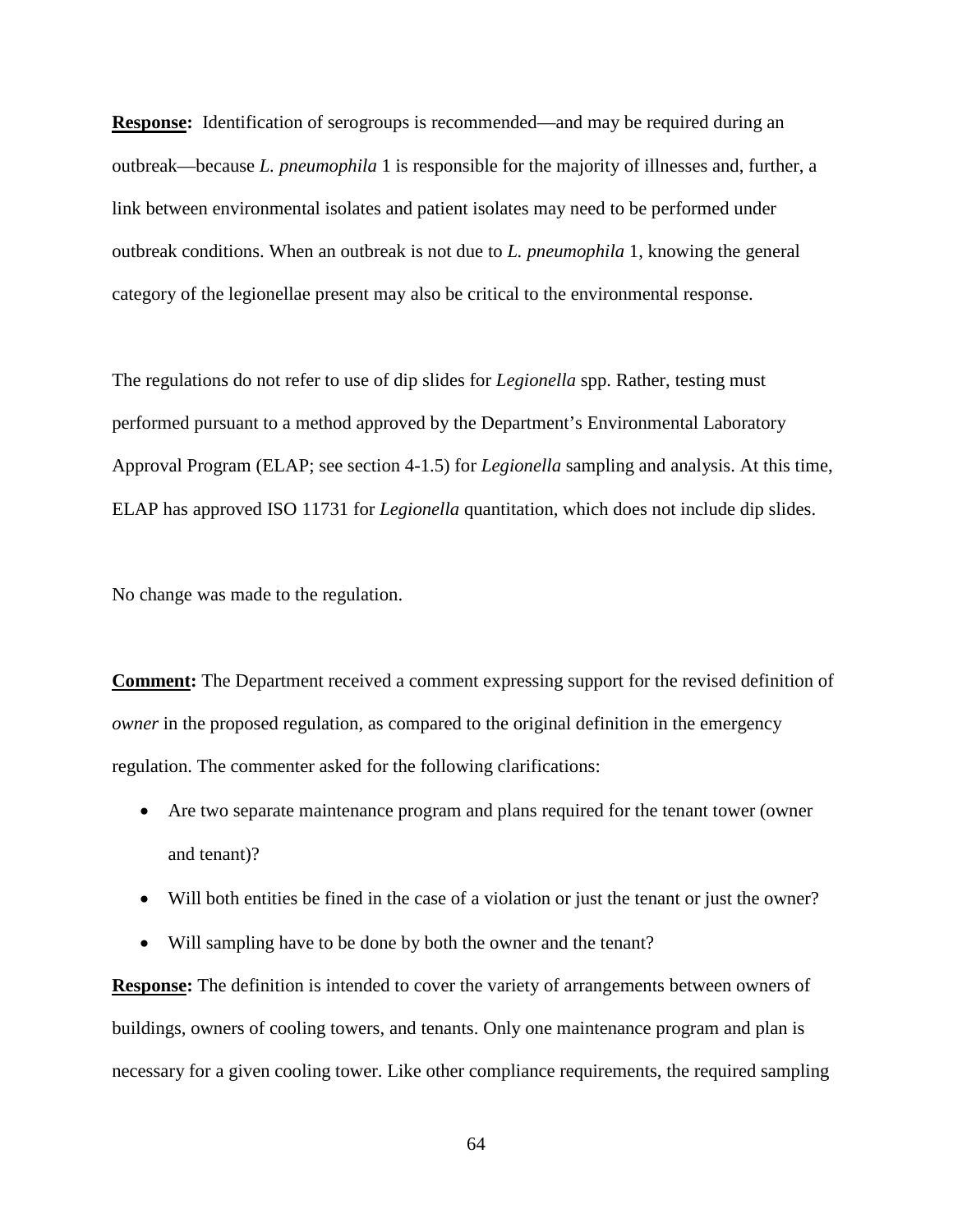is the responsibility of any party deemed an "owner" of a cooling tower. However, either party may satisfy the requirement. Any party deemed an "owner" may be liable for fines.

**Comment:** The Department received a comment asking that definitions be added for *water treatment professional*, as used in Section 4-1.8, and *water management program*, as used in certain parts of ANSI/ASHRAE Standard 188-2015*.* 

**Response:** The term *water treatment professional* used in the regulation in section 4-1.8(a)(2) is intentionally broad and includes many types of professionals who have appropriate experience and follow industry standards. Because the Department has not incorporated all of ANSI/ASHRAE Standard 188-2015, there is no need to define *water management program*. Accordingly, no change was made to the regulation.

**Comment:** The Department received a comment asking whether the definitions found in the emergency regulation will remain valid once Part 4 Title 10 is adopted and published. **Response:** Upon adoption of the permanent regulation, the emergency regulation will no longer be in effect. The definitions contained in the adopted regulation will supersede earlier versions.

#### **§ 4-1.3 Electronic registration and reporting**

**Comment:** The Department received a comment suggesting that less specific data about registered cooling towers be publically available on the internet.

**Response:** Transparency is an important element of the Department's regulatory program, and the Department has not identified a public interest in making less data available. No change was made to the regulation.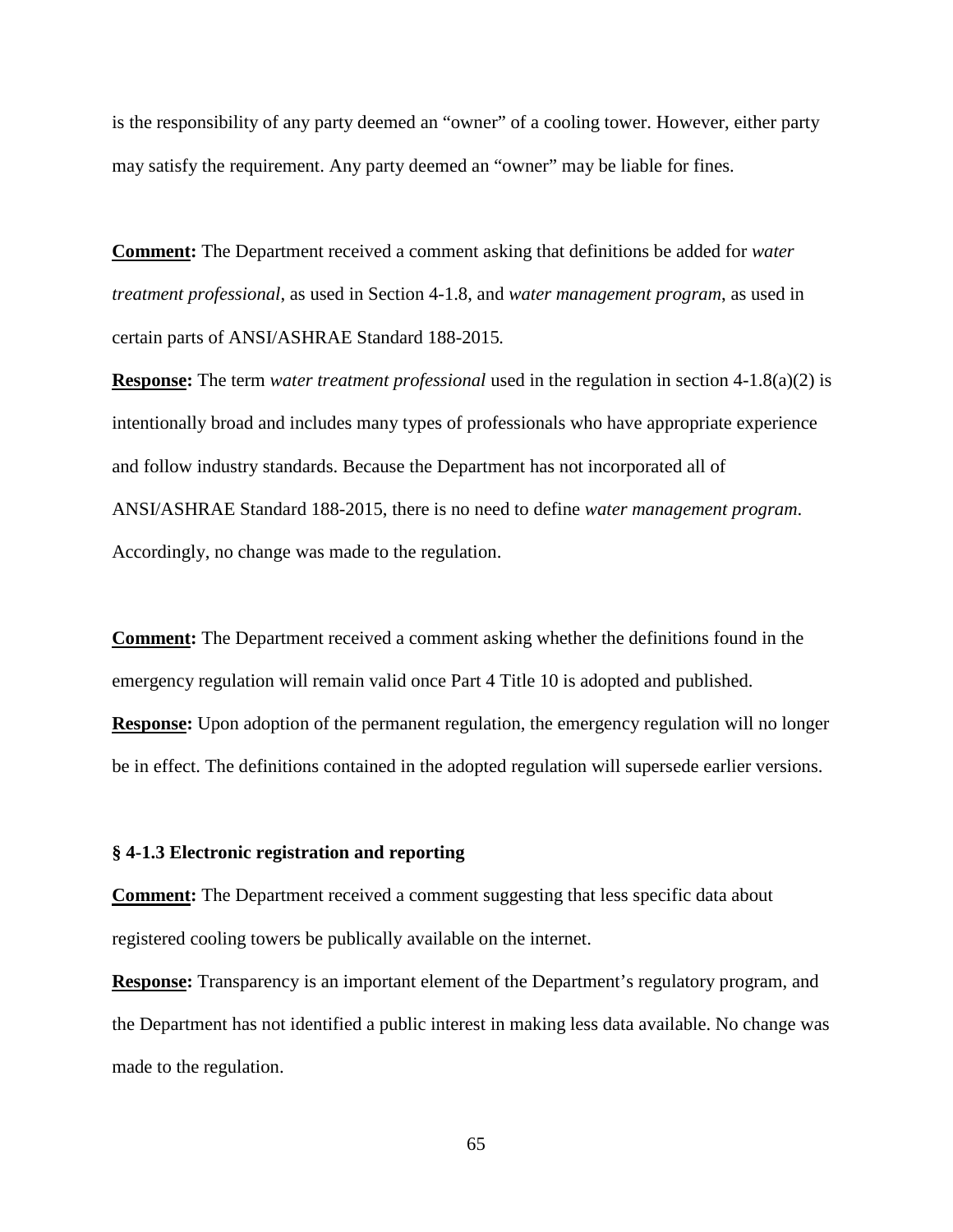**Comment:** The Department received a comment requesting that all testing results be accessible through the online database—not just the most current results.

**Response:** The database reflects the current status of cooling towers across the state. The Department will review this comment and determine whether the database should be modified to display more data. As this feature of the database is not governed by the regulation itself, no change was made to the regulation.

**Comment:** A commenter indicated that the regulation should require that owners update the registry within a specified number of days after performing certain actions, in addition to the 90 day update requirement.

**Response:** The Department determined that such a requirement would be overly burdensome and hamper compliance, and that a 90-day reporting cycle is more appropriate. No change was made to the regulation.

**Comment:** The Department received comments recommending that registration requirements include certain specifics regarding the disinfection and treatment system, including biocide, corrosion inhibitor and dispersant. A commenter also suggested that the location of the cooling tower within the context of the building should be included.

**Response:** Disinfection and treatment system specifics should be included in the maintenance program and plan. The Department may further examine whether additional fields are needed in the registry. No change was made to the regulation at this time.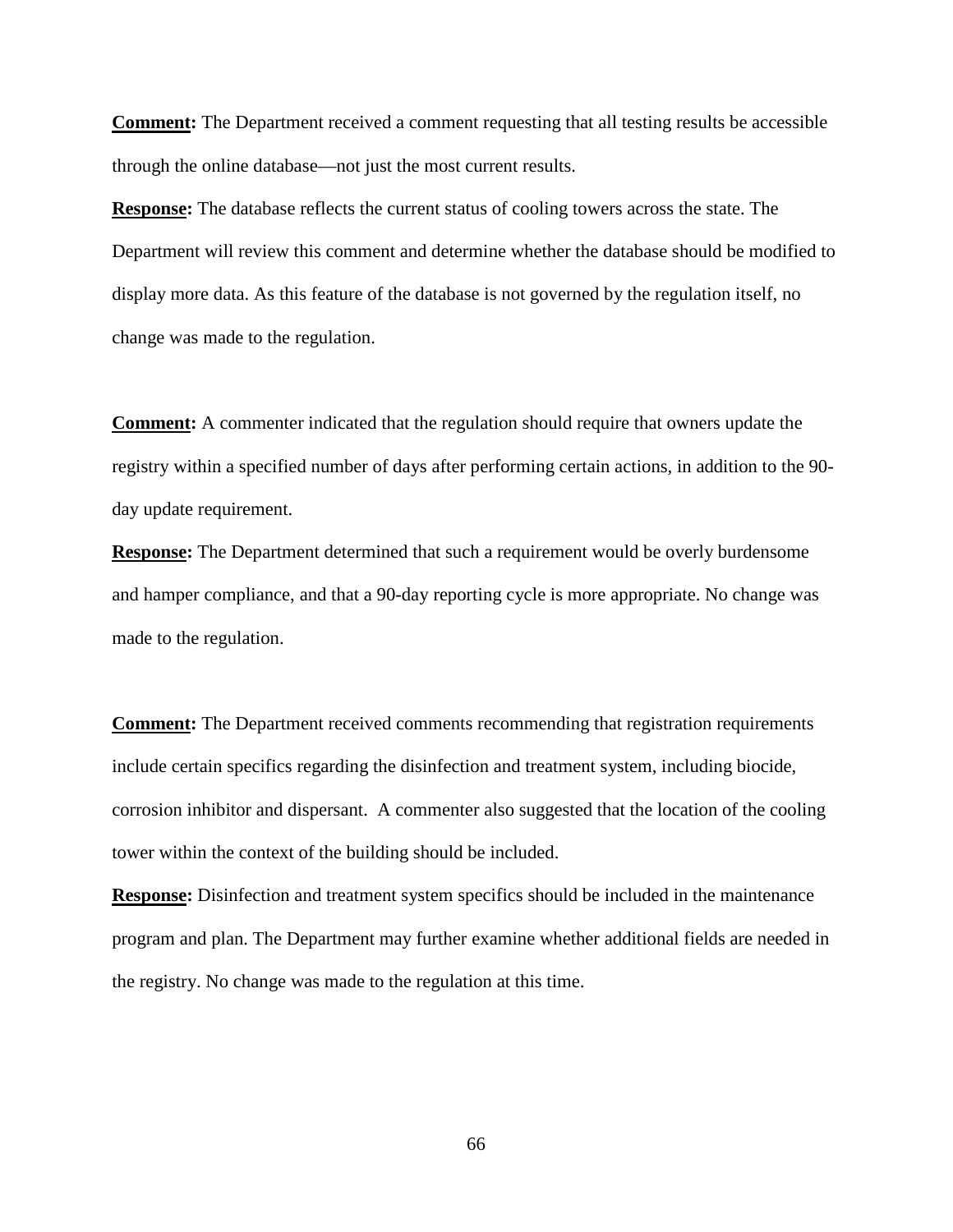**Comment:** The Department received a comment requesting a separate reporting requirement for power production plant owners. Power production companies also raised concern with cooling system capacity and other fields within the registry, requesting several amendments to the registry.

**Response:** The Department acknowledges the differences in power plant cooling tower use, operation, and capacity. The Department will explore updating the registration system in response to these concerns. However, at this time the Department believes that the registration requirements are reasonable, and that any necessary clarifications can be handled through guidance. Accordingly, no change was made to the regulation at this time.

**Comment:** The Department received a comment stating that the exact start-up and shut down is difficult to determine precisely in advance, due to weather conditions.

**Response:** The date of start-up and shut down should be entered after those events occur, and not estimated in advance.

## **§ 4-1.4 Maintenance program and plan**

**Comment:** The Department received a comment stating that there is no mention in the permanent regulation of the emergency regulation's deadline for completion of the maintenance program and plan and asked if the emergency regulation requirement is no longer enforceable. **Response:** If the permanent regulations are adopted, the date for completion of the maintenance program and plan will be extended to accommodate the need for modifications based on additional provisions included in the permanent regulation.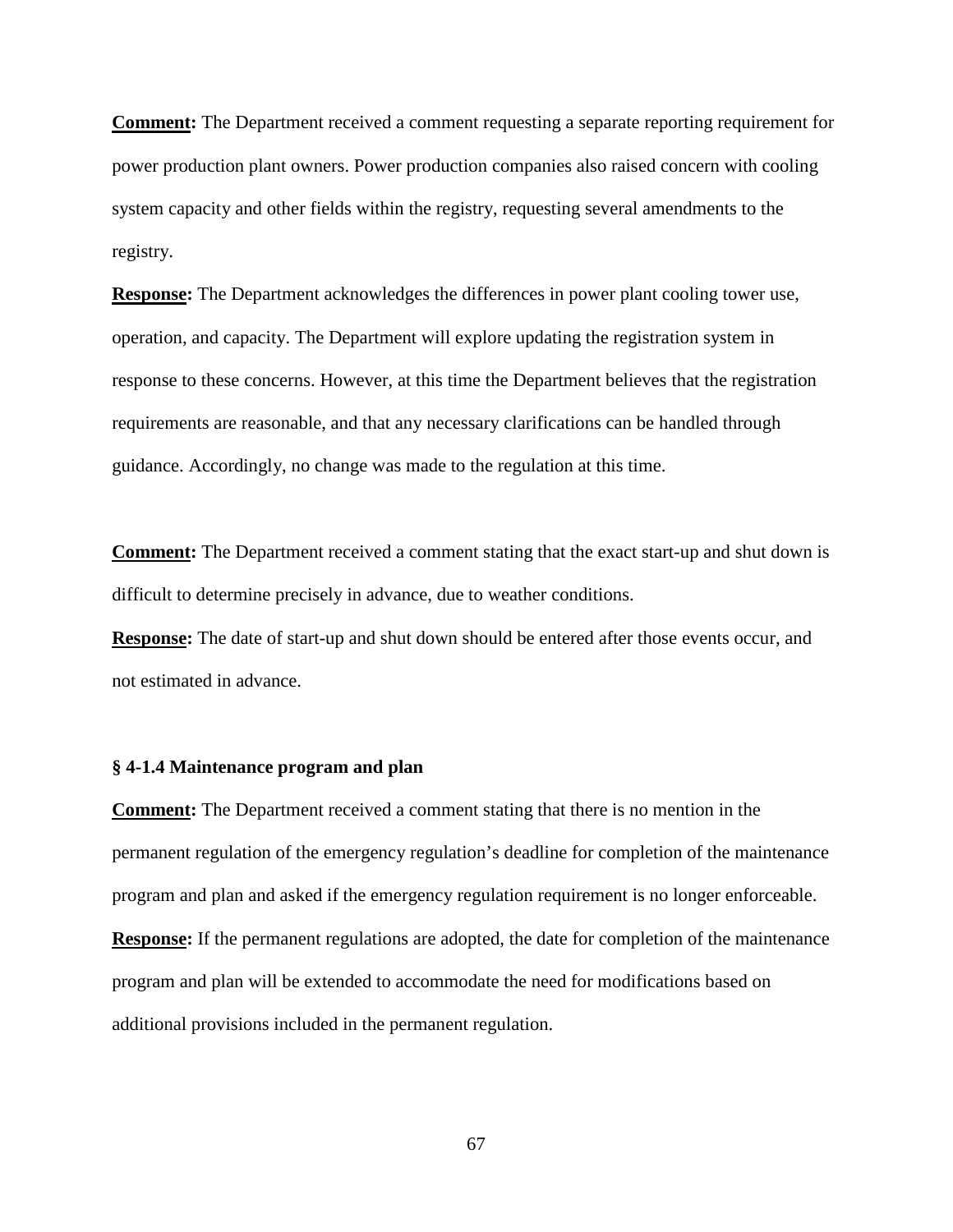**Comment:** The Department received a comment recommending that the reference to ANSI/ASHRAE Standard 188-2015 include Section 6 and Figure 1.

**Response:** The Department does not intend to expand the incorporation of ANSI/ASHRAE Standard 188-2015 beyond 7.2 (pages 7-8) at this time. Section 6 of ASHRAE Standard 188- 2015 applies to building operations and is not appropriate for Subpart 4-1. No change was made to the regulation.

**Comment:** The Department received a comment suggesting that the maximum 30-day interval for bacteriological testing of operational cooling towers will require at least 13 tests per year. The commenter suggested the regulation be modified to testing "every calendar month during which tower operates for any period of time, not to exceed [e.g.] 45-days between tests." **Response:** The requirement to test every 30 days will establish consistency, and is both reasonable and attainable. No change was made to the regulation.

**Comment:** The Department received several comments concerning the *Legionella* sampling requirement:

- A commenter stated the routine *Legionella* sampling requirement "within two weeks" of start-up should be changed to "two weeks before or after start-up," to be consistent with New York City regulations.
- A commenter requested clarification as to whether the initial sampling for *Legionella* culture "within two weeks after start-up following maintenance" counts toward the quarterly sampling requirement.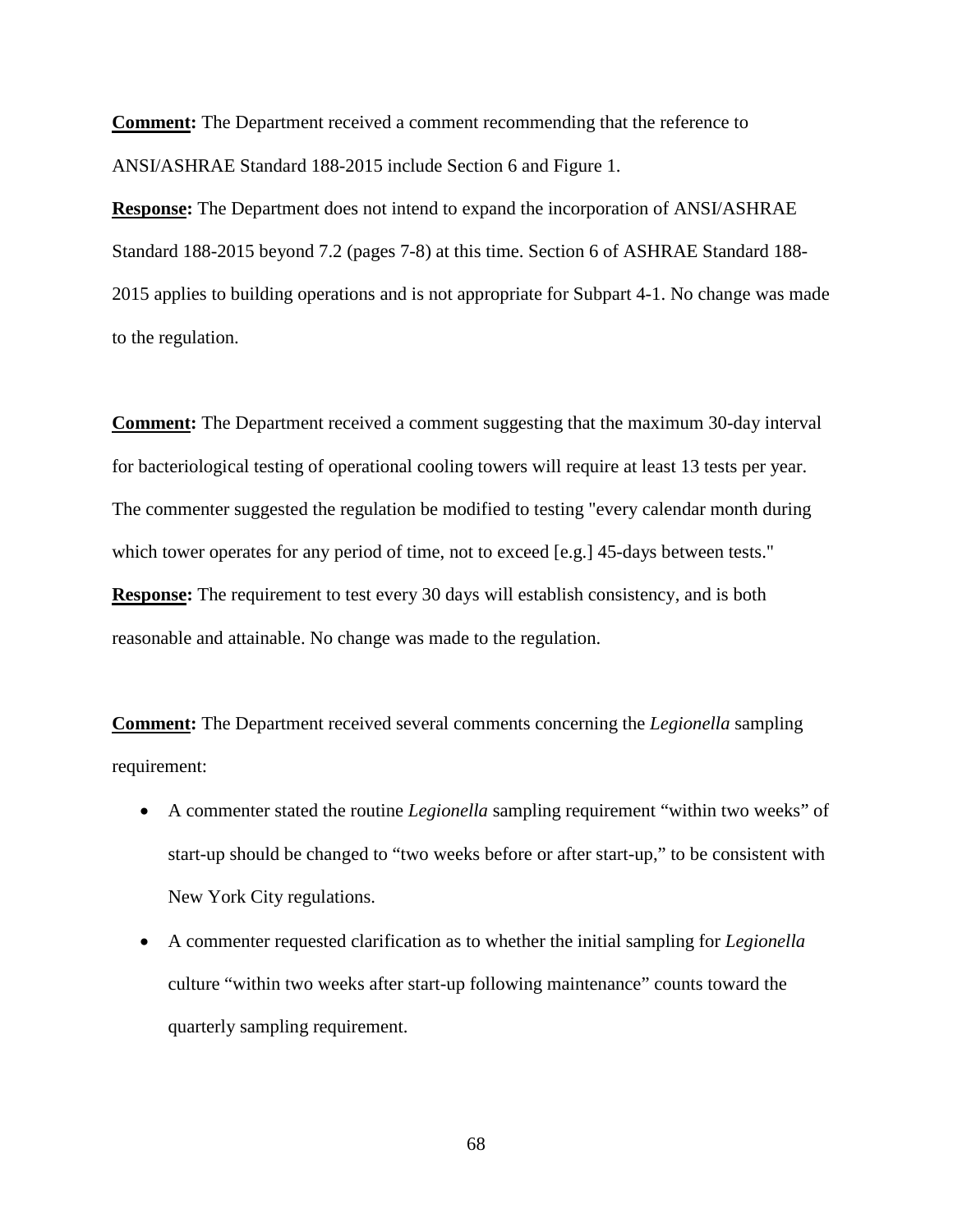• Several commenters requested that the 90-day *Legionella* sampling and analysis requirement be replaced with 100 days, or some other alternative, to better facilitate quarterly sampling. Another commenter suggested that *Legionella* sampling and analysis should not be a periodic requirement, but should be conducted only under certain specified conditions.

**Response:** With respect to requirement to perform *Legionella* sampling within two weeks of start-up, the sampling must be performed following start-up. The analysis of the *Legionella* samples within two weeks of start-up will provide data to validate initial treatment conditions. Upon this initial sampling, the 90-day interval for sampling requirements begins. The Department believes that a 90-day sampling interval is reasonable and attainable. No change was made to the regulation.

**Comment:** Section 4-1.4(b)(3)(v) provides that the maintenance program and plan must specify that *Legionella* sampling must be immediately performed pursuant to "any other conditions specified by the department or local health department." A commenter requested clarification of what such conditions might be.

**Response:** It is not possible to enumerate all of the emergency conditions that may warrant immediate *Legionella* testing. In general, however, immediate testing may be required when an outbreak has occurred or is suspected.

**Comment:** The Department received a comment requesting that the location for sampling be specifically defined as from the cooling tower basin. The commenter indicated that all sampling points should be approved by the State or local health department.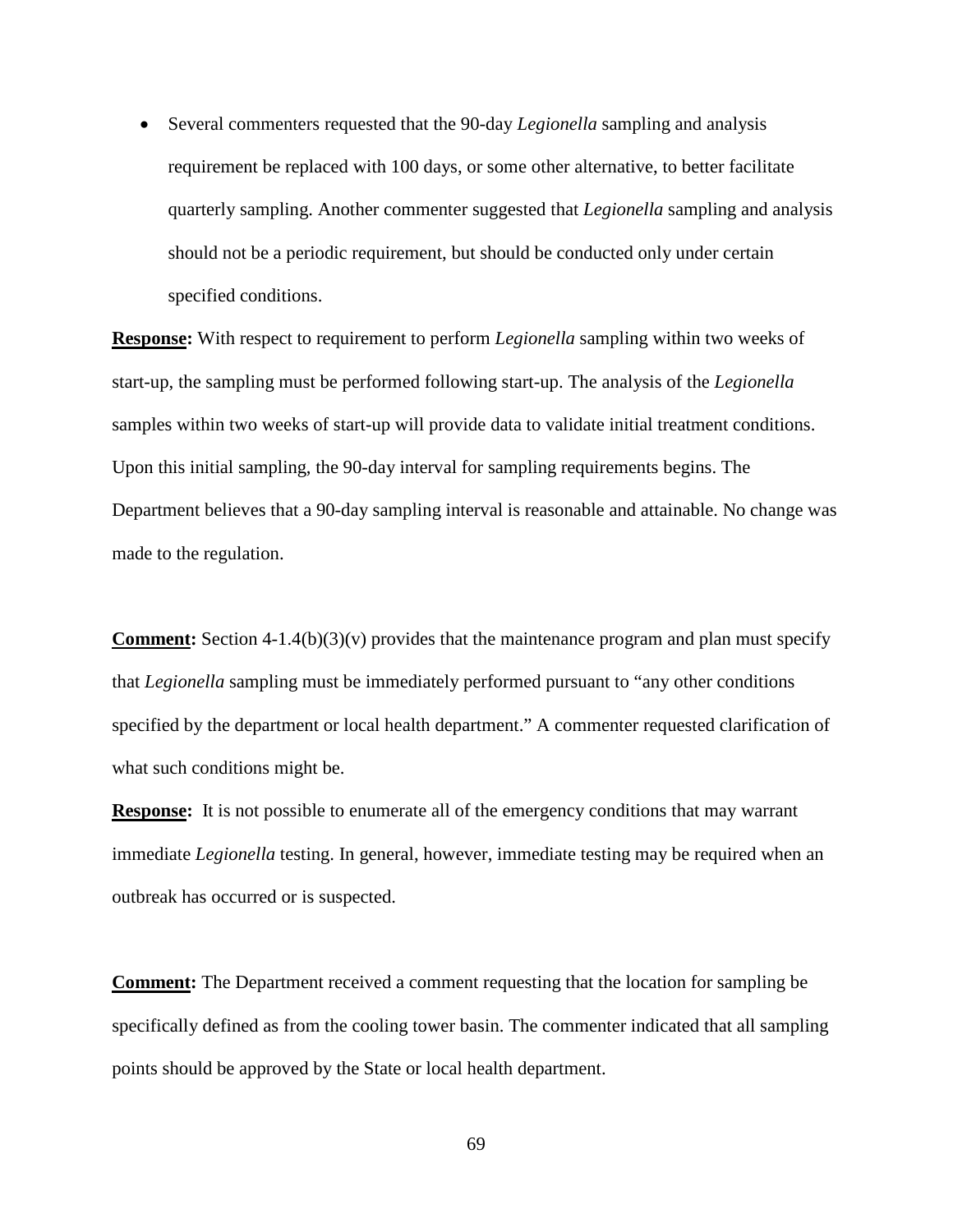**Response:** Generally, a *Legionella* sample is collected from the tower basin or from a bottom drain (after voiding a pipe run). The maintenance program and plan should specify appropriate sampling locations. It would not be feasible for the State or local health department to identify all sampling locations for each cooling tower. No change was made to the regulation.

**Comment:** The Department received a comment stating that water samples should not be collected or analyzed by companies or persons who are also selling water treatment chemicals or disinfection devices to the owners of cooling towers.

**Response:** Cooling tower owners should use their discretion when selecting companies or persons to assist with their sampling and disinfections needs. No change was made to the regulation.

**Comment:** The Department received comments requesting clarification concerning the duration of events that may lead to bacteria growth that would require *Legionella* sampling (e.g., power failure, loss of biocide treatment or failure of other control methods). One commenter suggested that a duration of three days be specified.

**Response:** There is no single duration that would apply to all towers, and professionals in the field should use their informed judgment. This issue may also be addressed in future guidance. No change was made to the regulation.

**Comment:** The Department received a comment asking at what level of conductivity control loss is a "failure" determined to exist. The commenter asked whether it would be sufficient to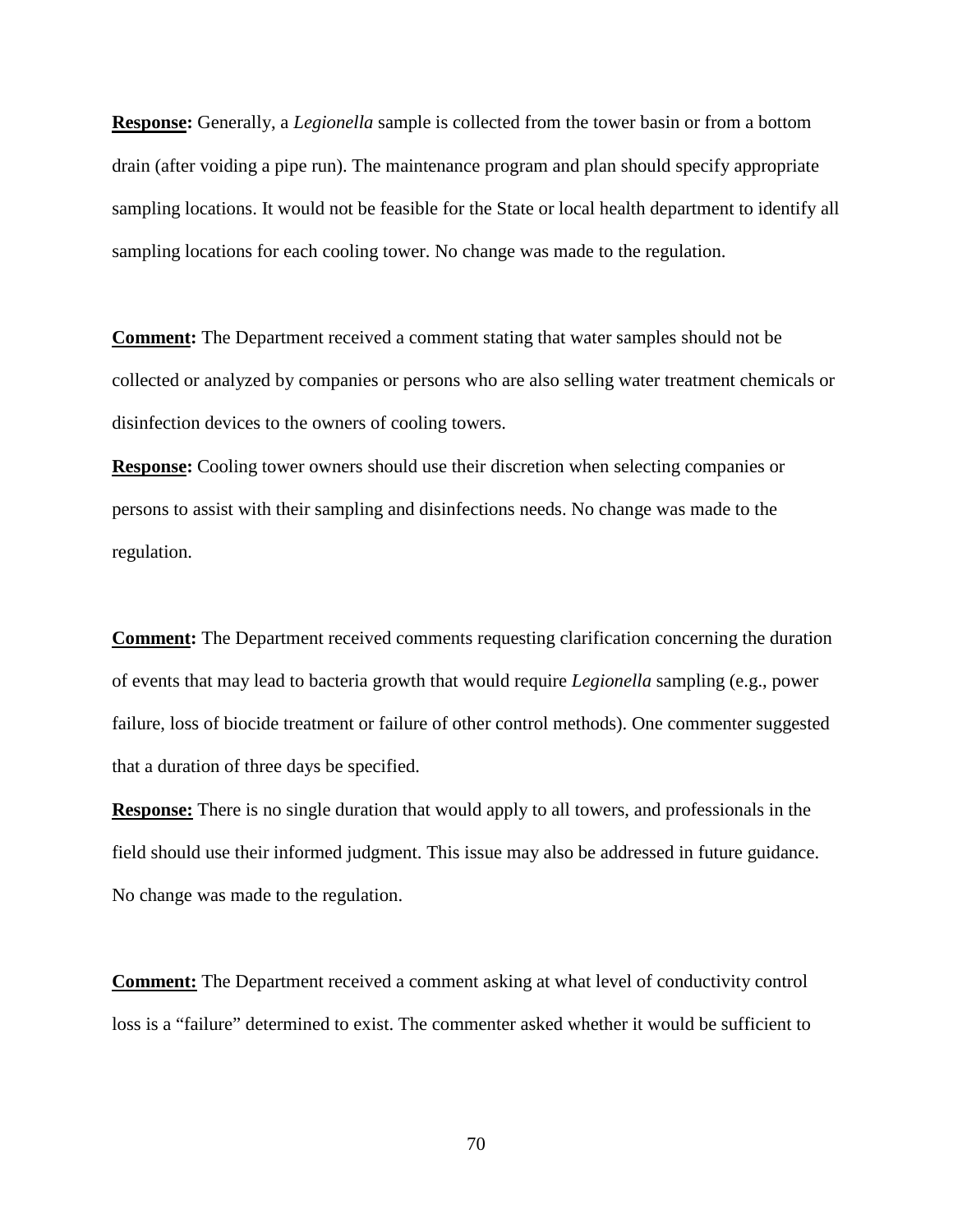advise their customers that this situation is handled on a case-by-case basis and validated by the culture sampling included in their maintenance program and plan.

**Response**: Conductivity set-points are established by a water treatment provider. Therefore, each unit should be evaluated on a case-by-case basis.

**Comment:** The Department received a comment requesting the regulation clarify the distinction between "stagnant" and "idle," as used in Section 4-1.4(b)(7) and (8).

**Response:** A cooling tower system is considered idle, but in service, when it is not removing heat loads but the system components are wet, circulated, and properly treated according to the maintenance program and plan. When cooling tower systems are stagnant, shut down status without treatment or circulation for more than five days, the tower is considered out of service and requires cleaning and disinfection.

**Comment:** The Department received a comment stating the maintenance program and plan should include provisions for immediate and appropriate action in response to positive culture analyses. Further, a commenter suggested the Department require that the first response be to reevaluate the system to determine the root cause of the bacteria growth.

**Response:** The maintenance program and plan should specify immediate and appropriate follow-up actions. No change was made to the regulation.

**Comment:** The Department received a question concerning whether cooling towers require routine physical cleanings, beyond what is specified in Appendix 4-A.

**Response**: The permanent regulation does not specify an interval for physical cleaning of cooling towers. The frequency should be guided by industry guidance, professional judgment,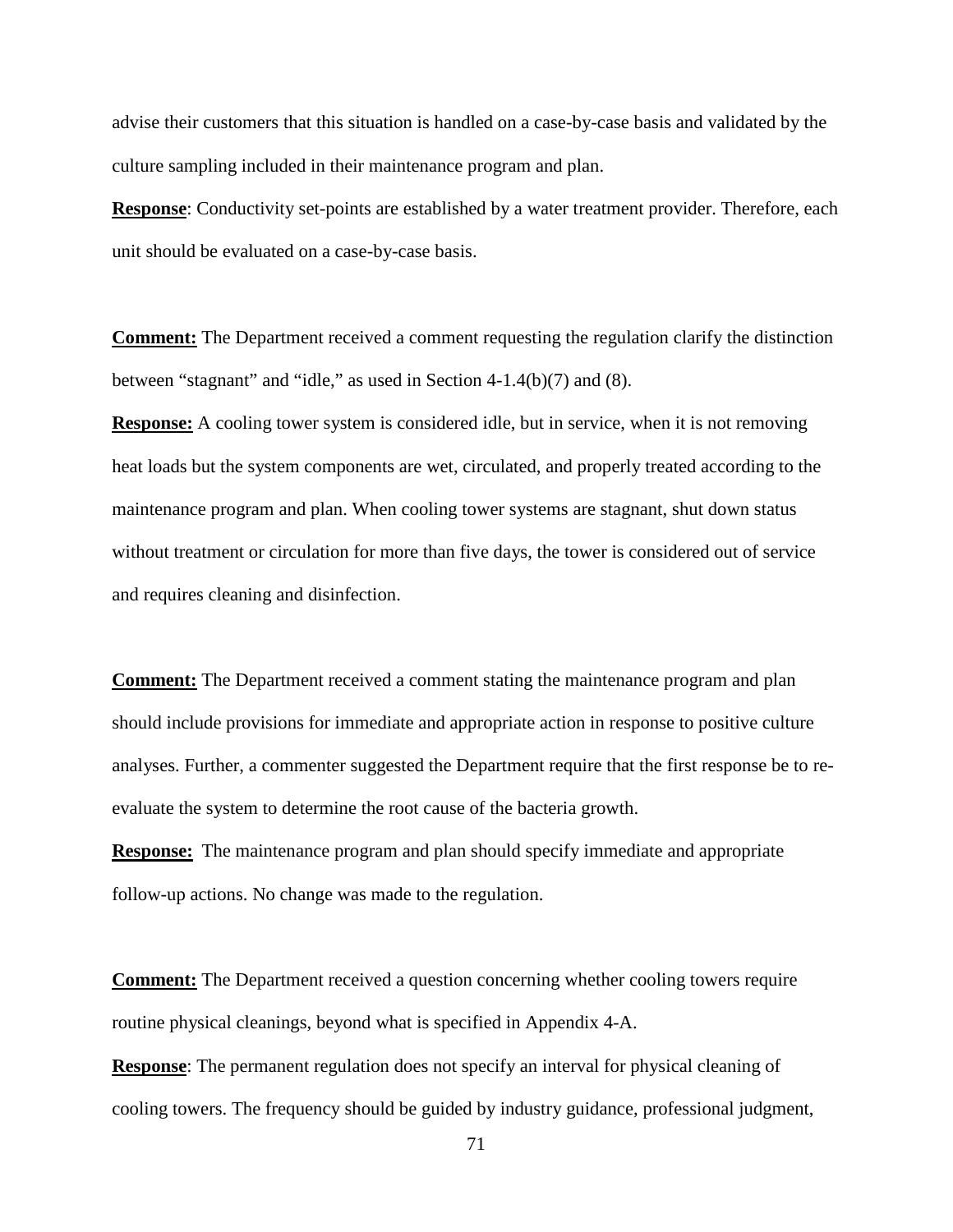sampling and inspection results, and other indicators. The maintenance program and plan should include provisions for cleaning. No change was made to the regulation.

#### **§ 4-1.5** *Legionella* **culture analysis**

**Comment:** The Department received several comments concerning the requirement that *Legionella* culture analyses must be performed by a laboratory that is approved to perform such analysis by the New York State Environmental Laboratory Approval System (ELAP). **Response:** The majority of these comments have been addressed in a *Legionella* Frequently Asked Question document, available on the Department's ELAP webpage: [http://www.wadsworth.org/sites/default/files/WebDoc/Legionella%20FAQ\\_0.pdf](http://www.wadsworth.org/sites/default/files/WebDoc/Legionella%20FAQ_0.pdf)

Before June 1, 2016, application materials were made available on the Department's website for laboratories to apply for ELAP certification to conduct *Legionella* culture analysis in the categories of non-potable water and potable water. Any laboratories currently performing *Legionella* culture analysis on samples originating from New York State were required to submit an application for ELAP certification, including supporting documentation, by June 29, 2016. For the purposes of compliance with the permanent regulations, any laboratory currently performing *Legionella* analysis that has submitted a timely application for certification will be granted interim approval until the application is fully processed by ELAP. Interim approval should mitigate concerns regarding the availability of laboratories to perform testing.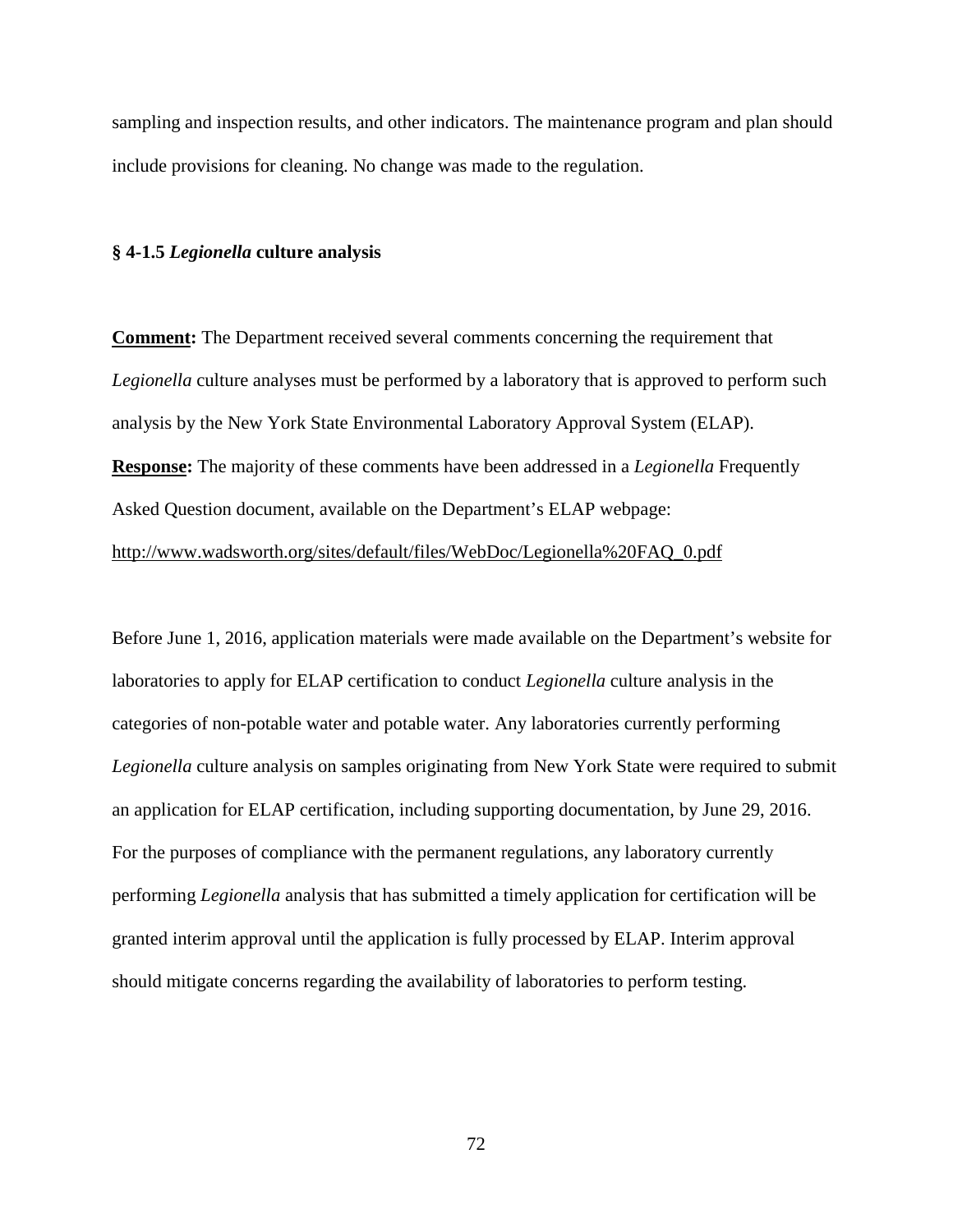As any laboratory performing *Legionella* culture analysis as part of this regulatory requirement must be ELAP certified. Although ELAP is part of a national organization that will recognize other state environmental lab testing programs, recognition is only for those analyses that are regulated nationally. Since *Legionella* culture analysis is not regulated nationally, reciprocity has not been established with other states. Cooling tower owners will not need to re-sample if inspections and *Legionella* sampling has been completed on schedule under the emergency regulation and prior to the adoption of the permanent regulation. After adoption of the permanent regulation, the next required sampling and any emergency sampling that is performed must be done by laboratories with ELAP certification for *Legionella* culture.

**Comment:** The Department received several comments asking why the Environmental *Legionella* Isolation Techniques Evaluation (ELITE) program offered by the Centers for Disease Control and Prevention (CDC) is not acceptable as part of the ELAP certification process. **Response:** The CDC ELITE program is a proficiency testing (PT) program, and certification by this program is only based on PT performance. ELAP is a comprehensive regulatory program and, to be certified by ELAP, other requirements need to be met in addition to PT. ELAP certification requires the laboratory to have a qualified laboratory technical director and quality assurance officer, have an appropriate standard operating procedure manual, submit data demonstrating that staff are capable of performing testing (demonstration of capability), and have a successful on-site inspection.

**Comment:** The Department received a comment asking what initial demonstration of capability NYS will accept with the submission of the application for certification in the potable water category.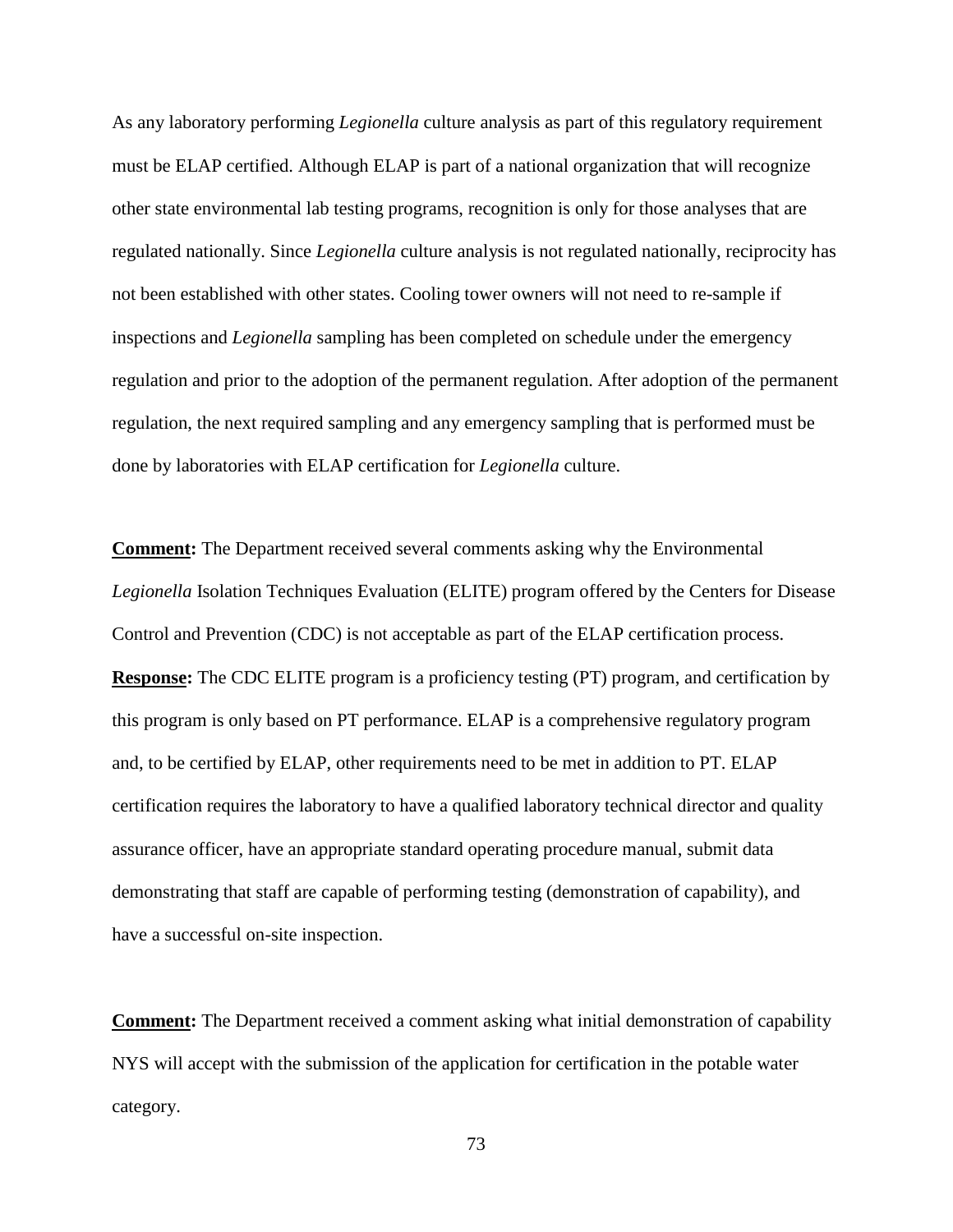**Response:** ELAP is offering certification for *Legionella* culture analysis in both non-potable and potable water. The PT requirements that need to be met are dependent on the type of certification being sought. PT samples need to be obtained from an organization accredited by a Proficiency Testing Provider Accreditor that meets National Environmental Laboratory Accreditation/TNI (NELAC/TNI) requirements, where there is a PT provider available.

At this time, the Department is not aware of a PT provider for *Legionella* that meets the NELAC/TNI requirements for potable water. Therefore, laboratories seeking certification for *Legionella* culture analysis in the category of potable water will not need to submit PT data. In the absence of a PT, an initial demonstration of capability (DOC) will be required with the submission of the application for certification in the potable water category. The procedures for initial DOC is to analyze at least 4 sample aliquots. Additional information on initial DOC can be obtained from ELAP.

For certification for *Legionella* culture analysis in non-potable water, the Department is aware of one PT provider for *Legionella* that meets the NELAC/TNI requirements. This is Sigma-Aldrich RTC. Since the CDC ELITE program PT does not meet the NELAC/TNI requirements, results from these studies cannot be used for certification for non-potable water. A laboratory should make every effort to submit documentation to demonstrate passing scores in at least two (2) of three (3) consecutive PTs performed at least fifteen (15) days apart. For purposes of compliance with the *Legionella* regulations, a laboratory that submits an application for certification for *Legionella* culture analysis in the category of non-potable water with documentation showing a passing score in one PT event will be granted interim approval provided that documentation is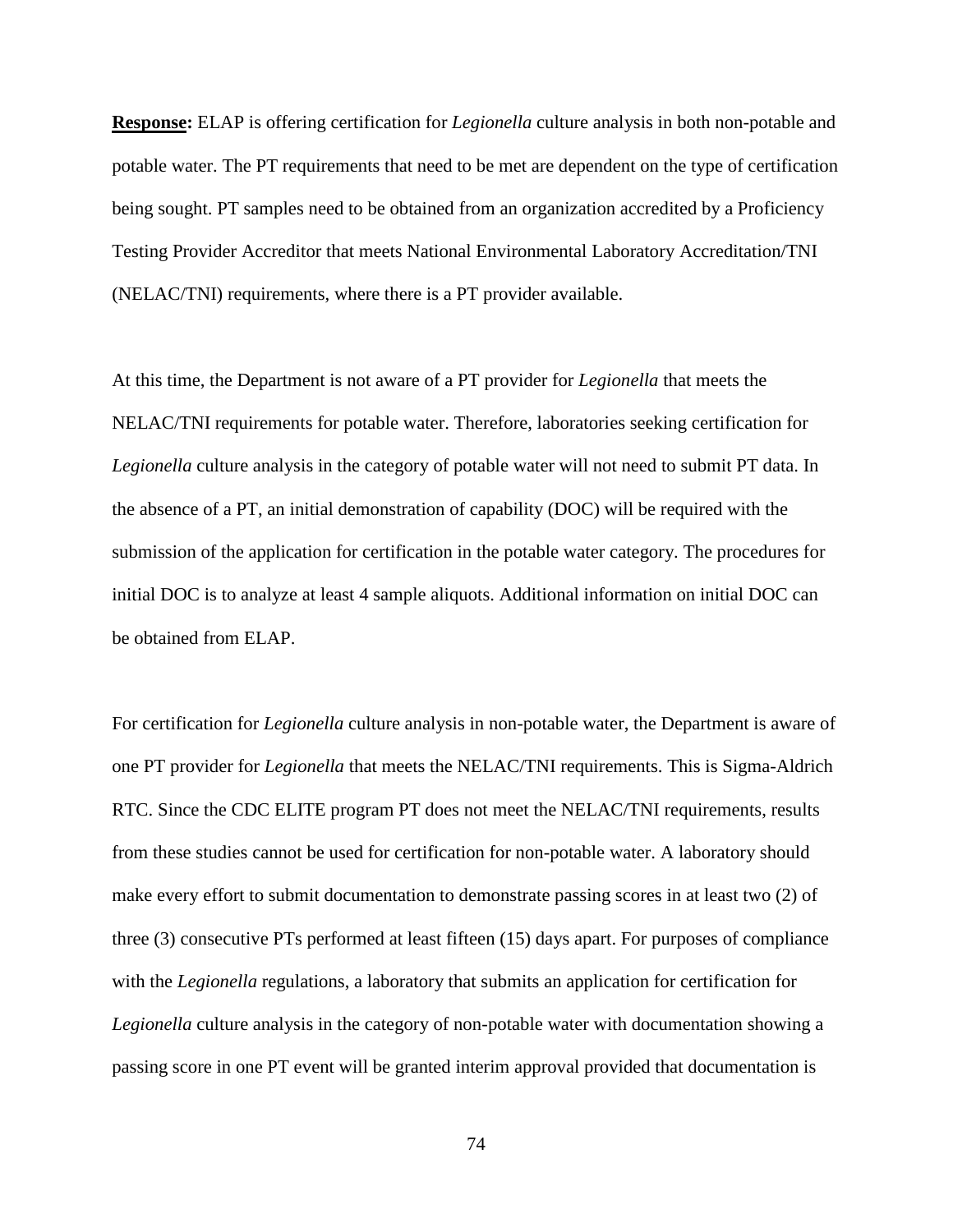submitted that indicates steps have been taken to perform additional PT studies, including an expected date of completion. A laboratory that has been granted interim approval with one (1) passing PT event will be required to submit documentation to demonstrate passing scores in at least two (2) of three (3) consecutive proficiency tests performed at least fifteen (15) days apart by July 29, 2016.

**Comment:** The Department received a comment suggesting a 24 hour hold time between sampling and lab testing for HPC that is allowable in SM be used in place of the NYS ELAP required 8-hour hold time.

**Response:** The Department does not intend to change the 8-hour holding time; the HPC method and *Standard Methods* will continue to apply. In addition, any ELAP laboratory certified for HPC can be used.

**Comment:** The Department received a comment requesting more clarification regarding the "*Legionella* Culture Method" that specifies using the CDC method/ISO method. **Response:** Scientific subject matter experts in the Department were consulted to determine the appropriate methods for *Legionella* culture analysis. It was determined that laboratories will be required to use International Standard Method 11731 Water quality-detection and enumeration of *Legionella* (ISO 11731) for non-potable water. For potable water, laboratories will be required to use International Standard Method 11731 Water quality-detection and enumeration of *Legionella* (ISO 11731), or International Standard Method 11731-2 Water quality-detection and enumeration of *Legionella* Part 2: Direct membrane filtration method for waters with low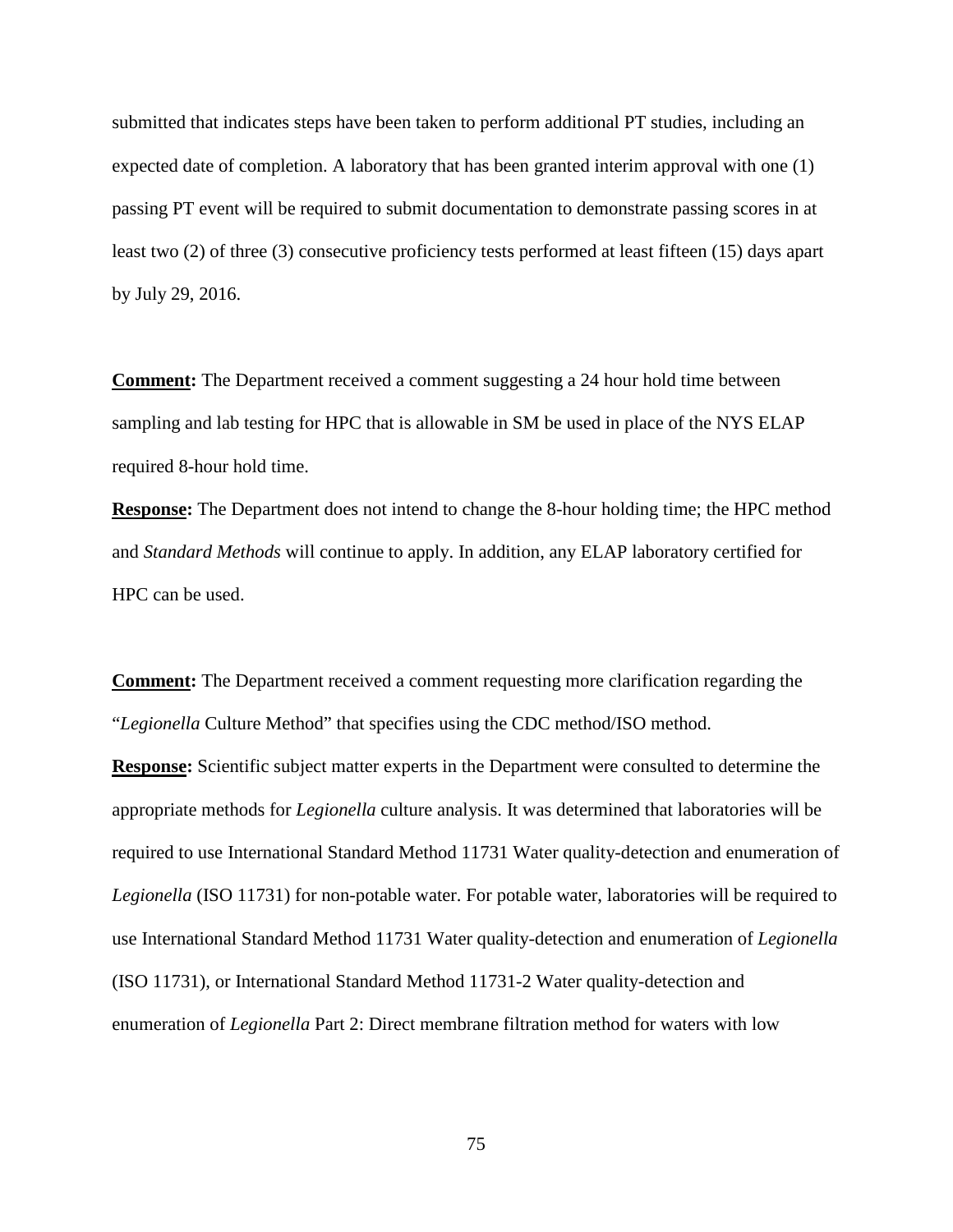bacterial counts (ISO 11731-2). These methods should allow for the enumeration of *Legionella*. Certification for subtyping or speciation is not required.

**Comment:** The Department received a comment asking if a hospital already licensed to analyze *Legionella* cultures may be permitted to perform the analysis of water samples, for the purposes of this regulation. Another commenter indicated that their microbiology lab has participated in the ELITE program but has moved to performing a different method for proficiency testing. Based on the new ELAP requirement, their microbiology lab will no longer be able to perform this testing in house. The commenter indicated this requirement will result in a significant cost increase and may impact the current *Legionella* sampling frequency. **Response:** Any laboratory, including hospital laboratories, can apply for ELAP certification.

**Comment:** The Department received a comment noting the differential in numerical analysis for *pneumophila* or other serotypes is not provided.

**Response:** Identification (for example, serotyping) is highly recommended because *L. pneumophila* 1 is responsible for the majority of illnesses and, further, a link between environmental isolates and patient isolates may need to be performed under outbreak conditions. When an outbreak is not due to *L. pneumophila* 1, knowing the general category of the legionellae present may also be critical to the environmental response. It is recommended that three groups be identified: *L. pneumophila* 1, *L. pneumophila* 2 -14, and the non-*pneumophila* species.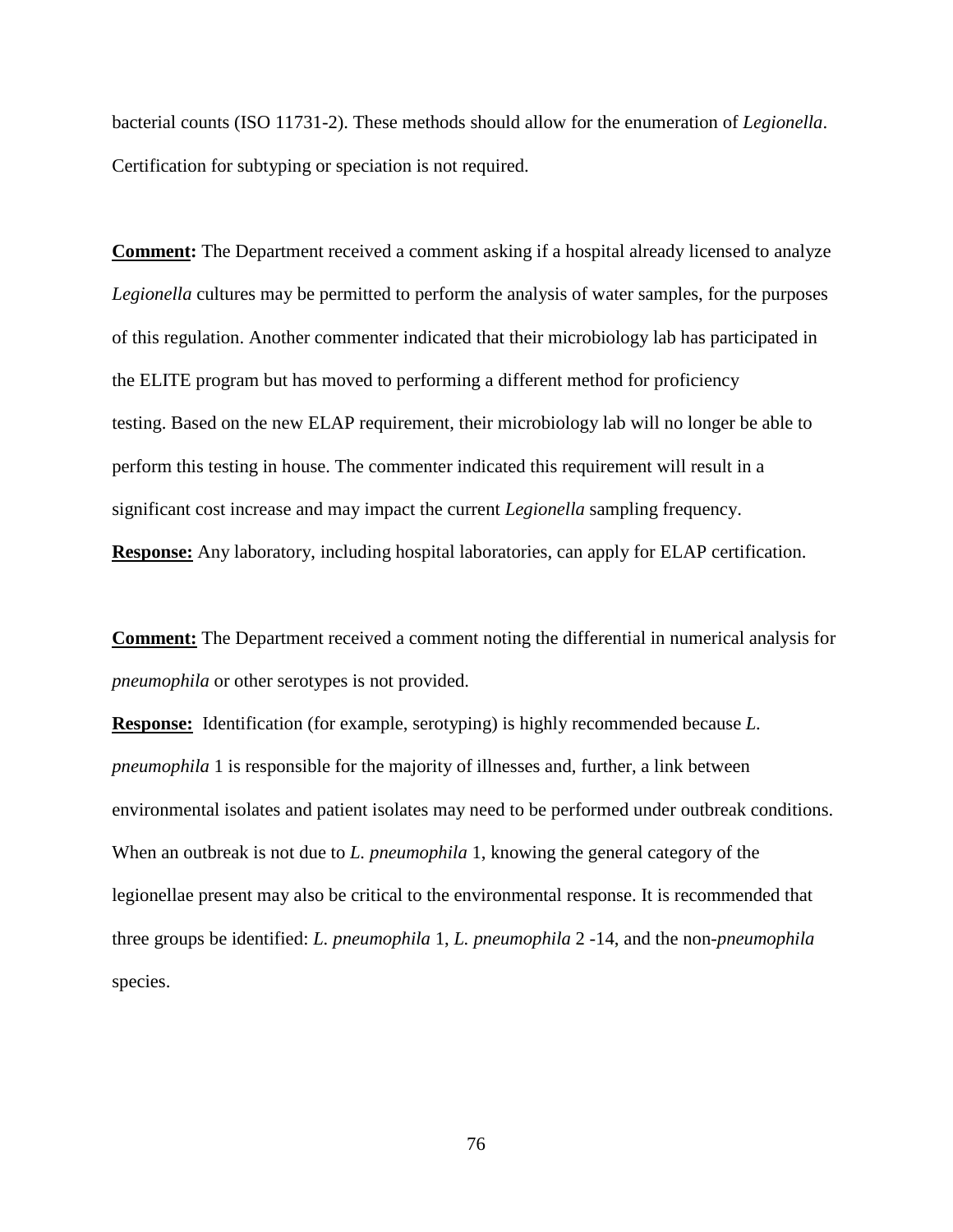**Comment:** The Department received a comment asking whether cooling tower owners that have already complied with the emergency regulation will be required to re-inspect/re-test their cooling towers once laboratories gain this accreditation. A commenter voiced concern with the availability and capacity of laboratories to conduct this required statewide sampling.

**Response:** Cooling tower owners will not need to re-inspect or re-sample if inspections and *Legionella* sampling has been completed on schedule under the emergency regulation and prior to adoption of the final regulation. After final adoption of the regulation, the next required sampling and any emergency sampling that is performed must be done by laboratories with ELAP certification for *Legionella* culture. Laboratory capacity will increase as interim approvals are issued to expedite the process.

*Note:* Many of these responses are also relevant to Section 4-2.5.

## **§ 4-1.6 Notification**

**Comment:** The Department received several comments concerning notification of *Legionella*  culture sample results that exceed 1,000 CFU/mL:

- A commenter requested contact information for the local health department.
- A commenter suggested that owners report directly to the Department and not to the local health departments.
- A commenter suggested uniformity in notification for all local health departments responsible for public notification.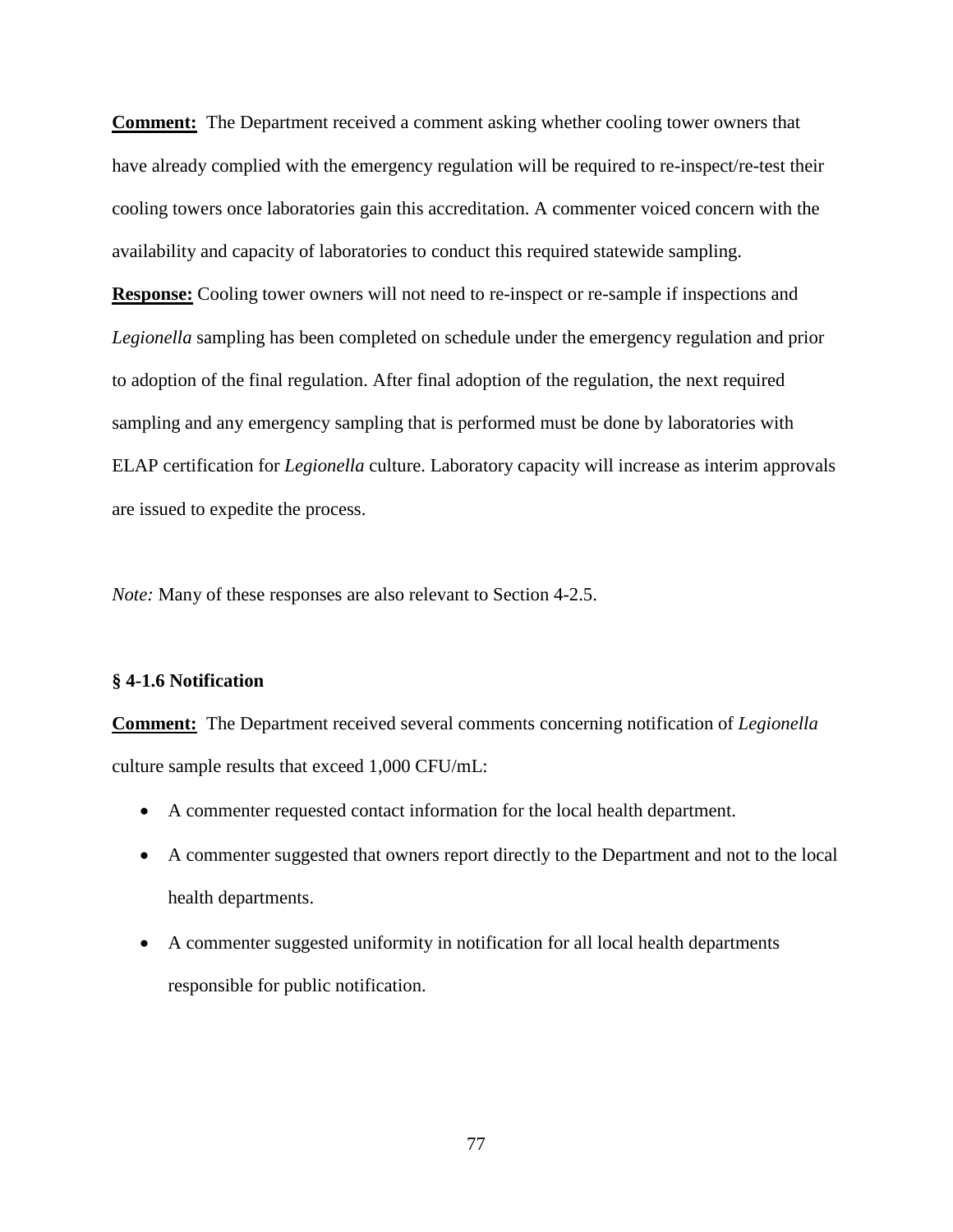- A commenter suggested that notification to the local health department also occur upon receipt of excessive dip slide results and that public notification generally should include newspaper, radio, TV, social media, and specific individuals.
- A commenter stated that it is not necessary to notify the local health department or general public when elevated *Legionella* is detected, in the absence of two or more cases of legionellosis.

**Response:** Contact information for each local health department is publically available. The Department will work with the local health departments to ensure a standard and uniform approach. However, some decisions related to public notification will need to be made on a caseby-case basis.

The Department did not expand the notification requirements to include bacteriological culture results, which are used to validate adjustments to process control and not colonization and growth of potentially pathogenic organisms.

The Department believes that the current notification requirements are reasonable and appropriate. No changes were made to the regulation in response to these comments.

**Comment:** The Department received a comment suggesting that the reference to 1,000 CFU/mL be noted in scientific notation (e.g.,  $10^3$ ).

**Response:** Some members of the public may not be familiar with scientific notification. No change was made to the regulation.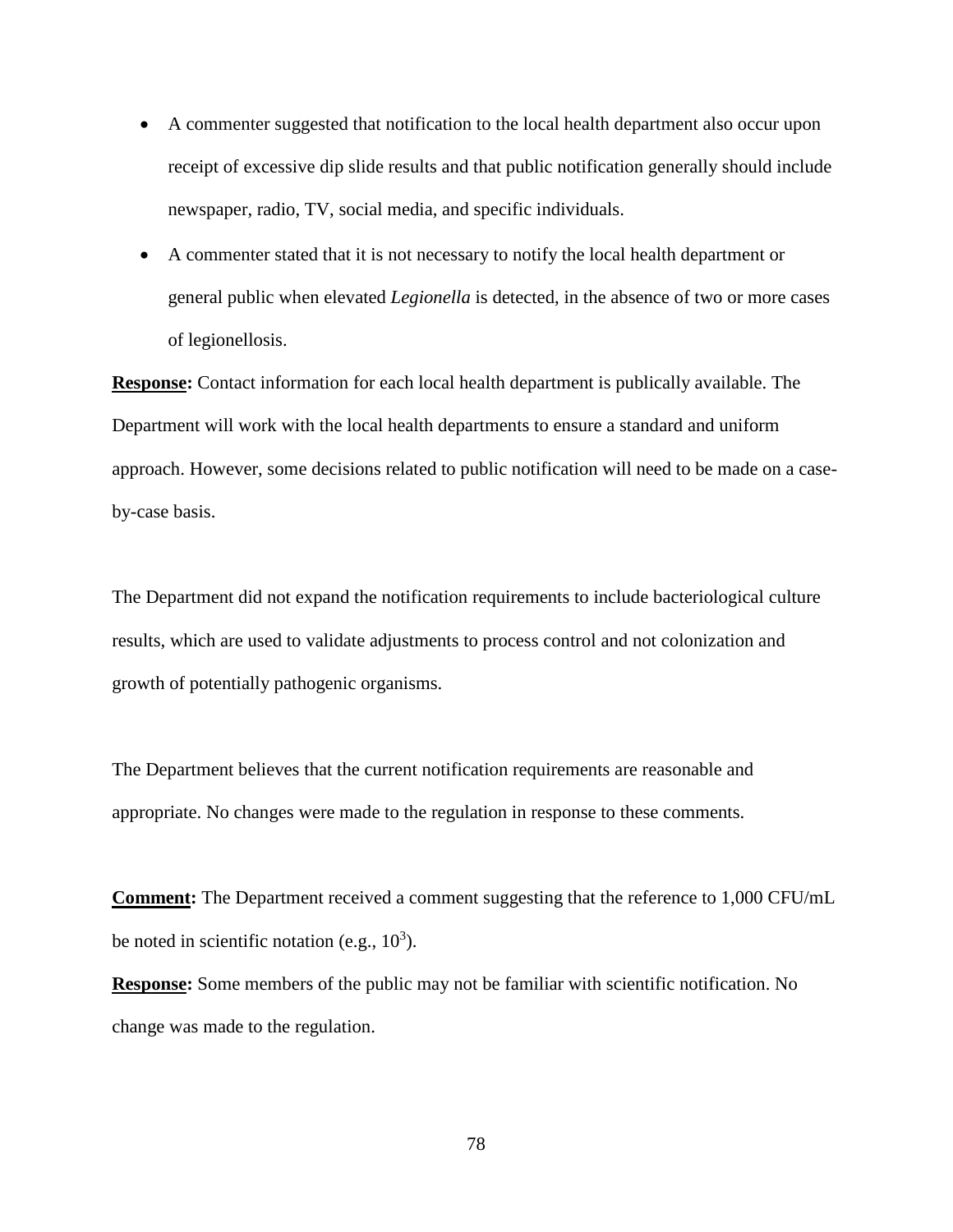# **§ 4-1.7 Disinfection**

**Comment:** The Department received comments requesting clarification of the term "disinfection":

- A commenter stated that there are no products currently registered for disinfection of cooling tower water.
- A commenter asked whether the regulation requires cooling towers to be cleaned with a disinfectant. Another commenter asked whether the proposed regulation requires any routine physical cleaning or disinfection.
- A commenter suggested that because disinfection, as defined, does not to include cleaning, a specific section noting minimum cleaning methods should be included.
- A commenter stated that some SPDES and other permits prohibit the addition of biocides to the towers because of discharge restrictions.
- A commenter recommended that the regulation be amended to clarify that continuous disinfection is needed where sampling and inspection shows it is needed, or its obverse; allow a system to demonstrate that continuous disinfection is not needed based on a three month sampling period over the summer of weekly sampling to demonstrate the problem is not present.

**Response:** In response to this comment, the Department made technical clarifications to the regulation to specify that the terms "disinfect" and "disinfection" mean the control of microorganisms or microbial growth. Further, the regulation permits only biocide products registered by the NYS DEC for use in cooling towers or pesticidal devices in a US EPA registered establishment to be used in disinfection.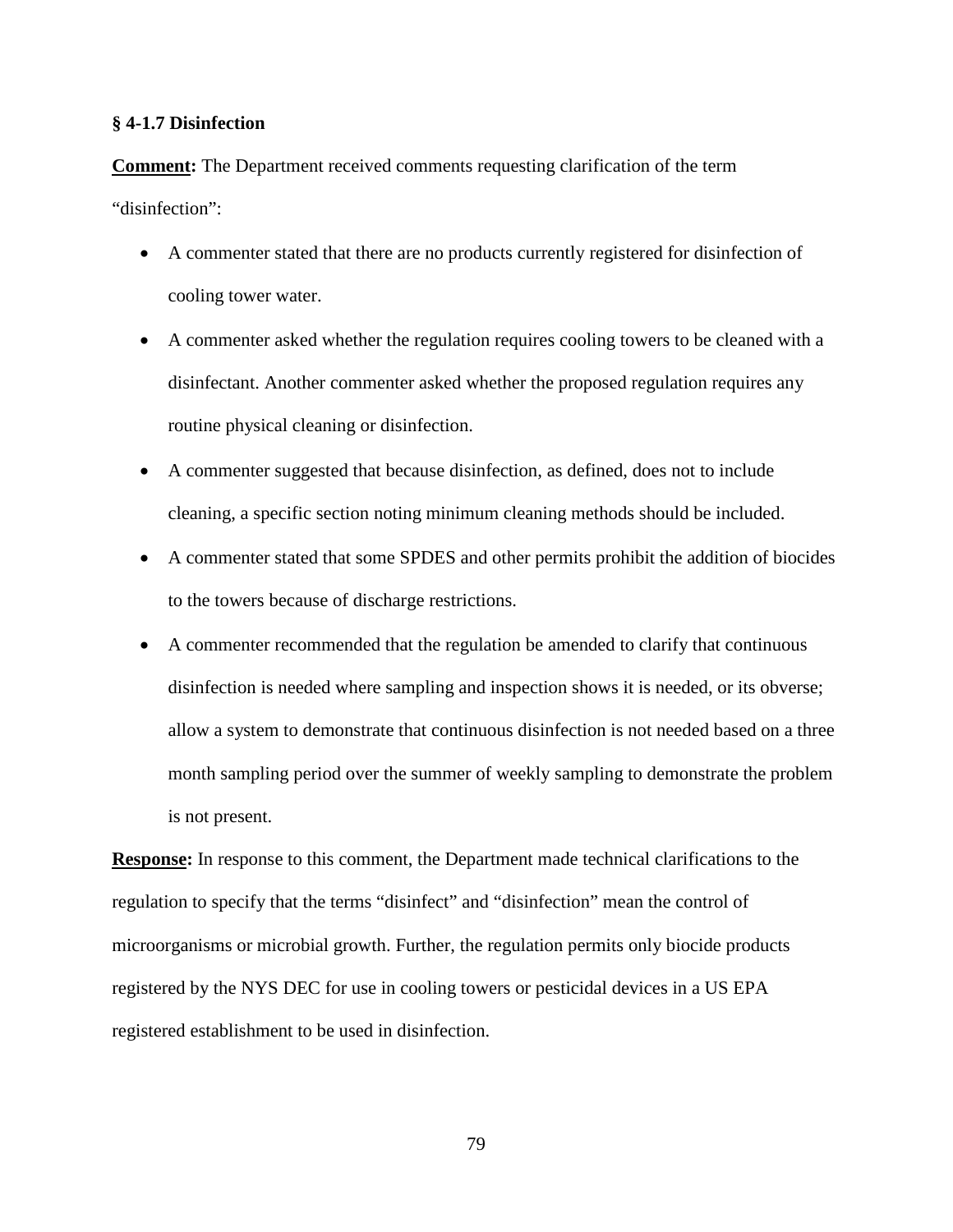The Department's regulation does not specify the frequency at which cleaning must occur. The frequency should be guided by industry guidance, professional judgment, sampling and inspection results, and other indicators. Any discharges from cooling towers to waters of the State must comply with applicable SPDES permitting requirements. Discharges from cooling towers to publicly owned treatment works (POTWs) or municipal sewage systems must comply with all applicable local and pre-treatment requirements set forth by the owner of the POTW or sewerage system. The Department, in consultation with the DEC, is available to assist any party that is concerned with compliance with SPDES permits.

Industry best practices for the maintenance of cooling towers includes regular, if not continuous, disinfection. Start-up and shut down procedures should contain cleaning steps in the maintenance program and plan, and additional cleaning is dependent on the results of sampling and regular inspections.

**Comment**: The Department received comments concerning 7G certified pesticide applicators:

- A commenter suggested the requirement for a 7G applicator be modified since facilities may have an apprentice but the vendor has the 7G certified applicator.
- A commenter stated that for many facilities, it is impractical to employ a certified pesticide applicator, but it is practical to train staff to apply biocides under the supervision of a certified applicator.

**Response**: Pursuant to 6 NYCRR Part 325, supervision of an apprentice involved in the application of a pesticide to a cooling tower requires that the apprentice to be supervised by a 7G applicator employed by the same business or agency. No change was made to the regulation.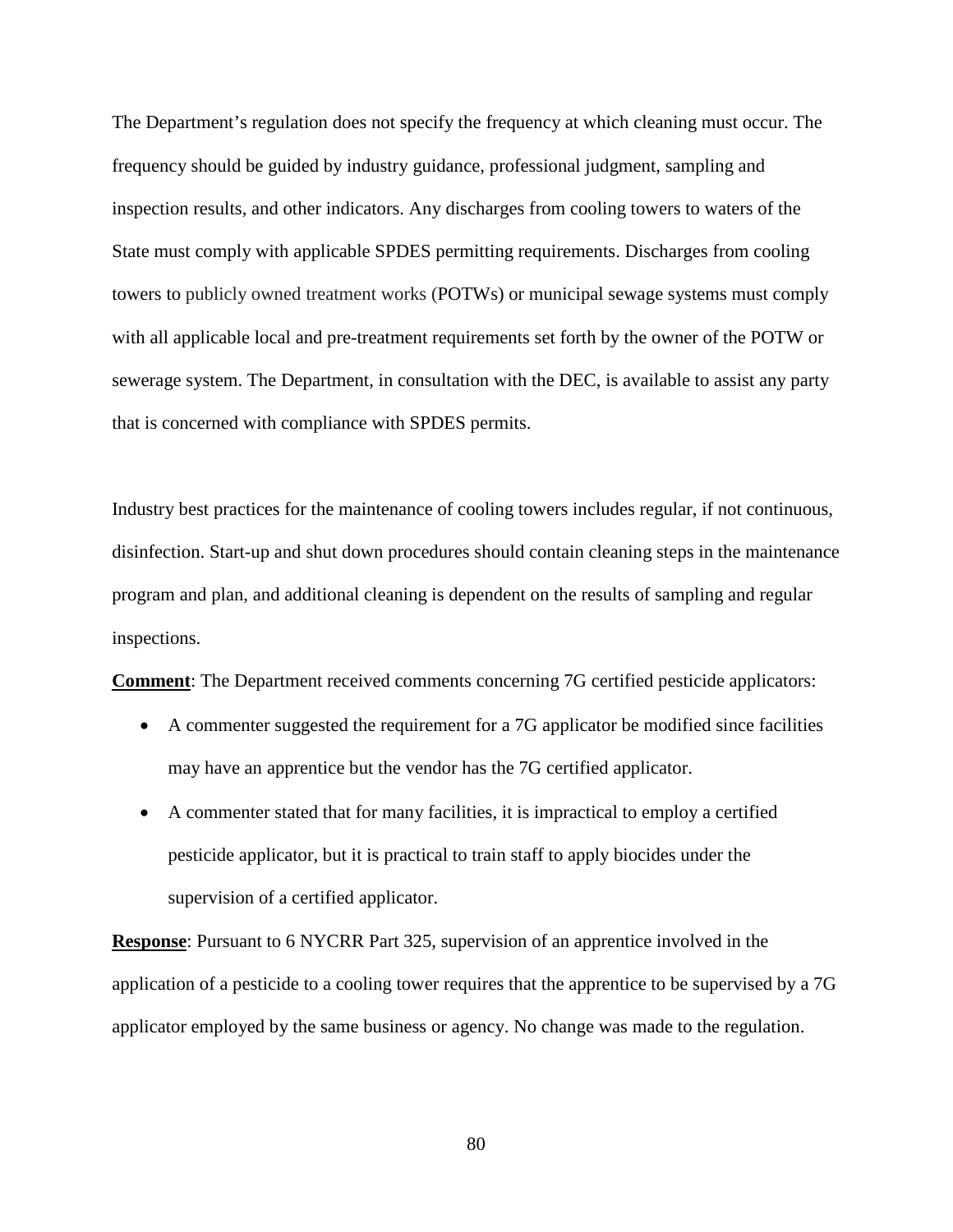## **§ 4-1.8 Inspection and certification**

**Comment**: The Department received a question asking how far back the Department wants a certifying professional to assess compliance efforts. Further, a commenter stated that the certifying professional should not be required to certify compliance with laws and regulations outside of their field experience.

**Response:** Section 4-1.8 indicates that the person qualified to do regular inspections should certify that the elements contained in the maintenance program and plan, and any related activities responsive to the plan, were completed over the course of the previous year.

**Comment:** The Department received a question asking what should occur if the qualified person finds that some items were not properly performed, and whether a certification can be provided in this instance.

**Response:** If qualified person finds that some items were not performed, corrective actions should be taken and documented. Guidance will address whether a conditional certification can be provided in these instances.

**Comment:** The Department received a comment requesting adequate time and training be provided to get individuals "up to speed" on the substance of the regulations.

**Response:** These regulations contain many provisions that are similar or identical to the emergency regulations, which have been in place for nearly a year. To the extent the request asks for a delay in implementation of the regulations, the Department declines.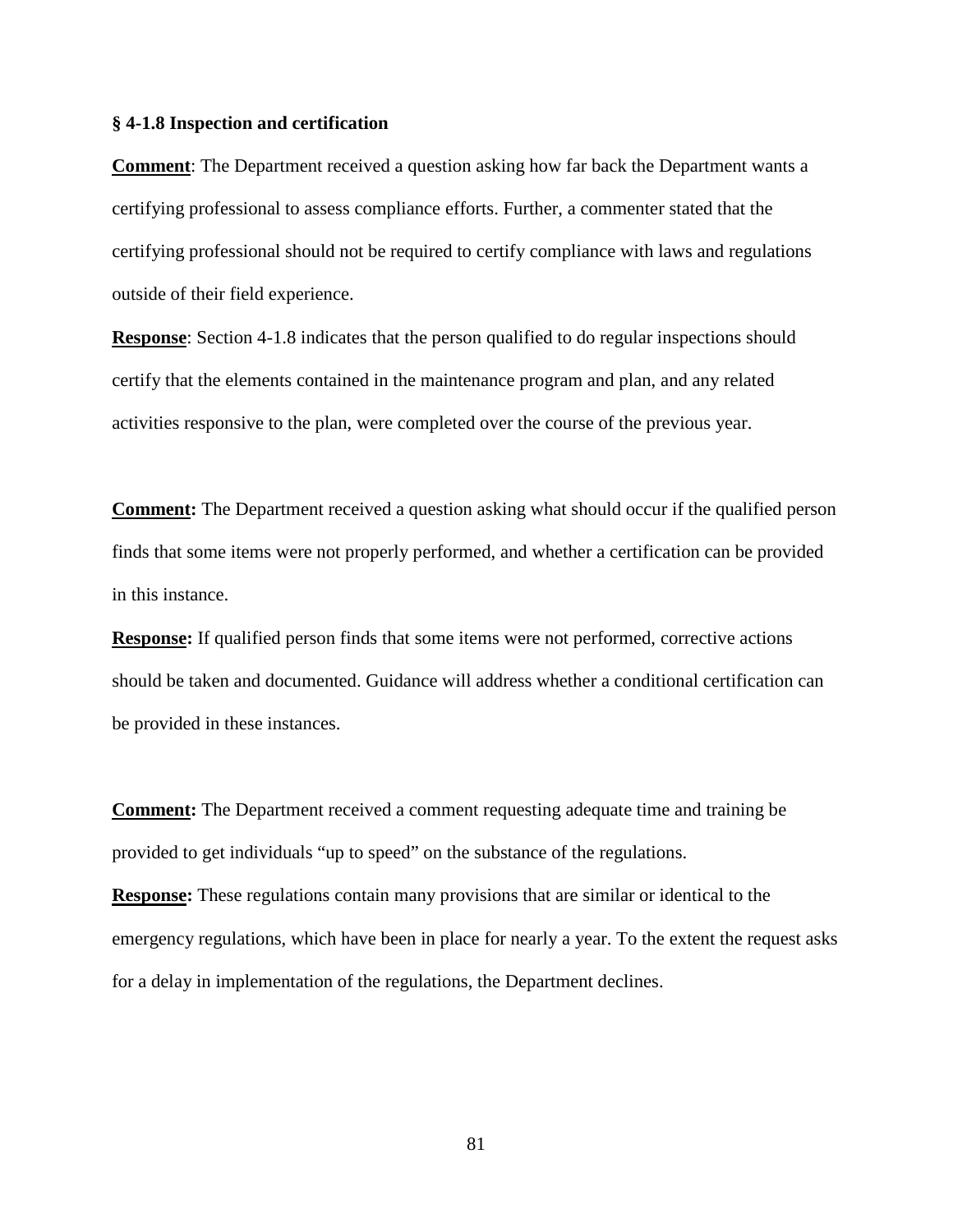**Comment:** The Department received comments that expressed concern about whether there are enough qualified individuals to implement this regulation and included:

- There may not be enough qualified companies or representatives to serve a region;
- Water treatment companies may be experts in heating, ventilating, and air conditioning (HVAC) water treatment only;
- A Certified Pesticide Technician or Applicator (7G) should be added to the list of qualified individuals to perform inspections and provide annual certifications.

**Response:** Section 4-1.8(a)(2) is sufficiently broad to include 7G certified applicators. The definition ensures certifiers have the appropriate experience and follow industry standards without excluding a particular group that may be qualified. There have been no reported complaints under the emergency regulations regarding a lack of inspectors or certifiers. No change was made to the regulation.

**Comment:** The Department received a comment suggesting the inclusion of a trained auditor from a public health organization certified under ISO/IEC 17020:2012, *Conformity assessment — Requirements for the operation of various types of bodies performing inspection*, in the list of qualified professionals.

**Response:** Section 4-1.8(a)(2) is sufficiently broad to include such auditors, where they have the requisite experience. No change was made to the regulation.

**Comment:** The Department received a comment suggesting that a water treatment professional should be required to document deficiencies, rather than an environmental consultant. The commenter stated that the water treatment professional is qualified and less expensive.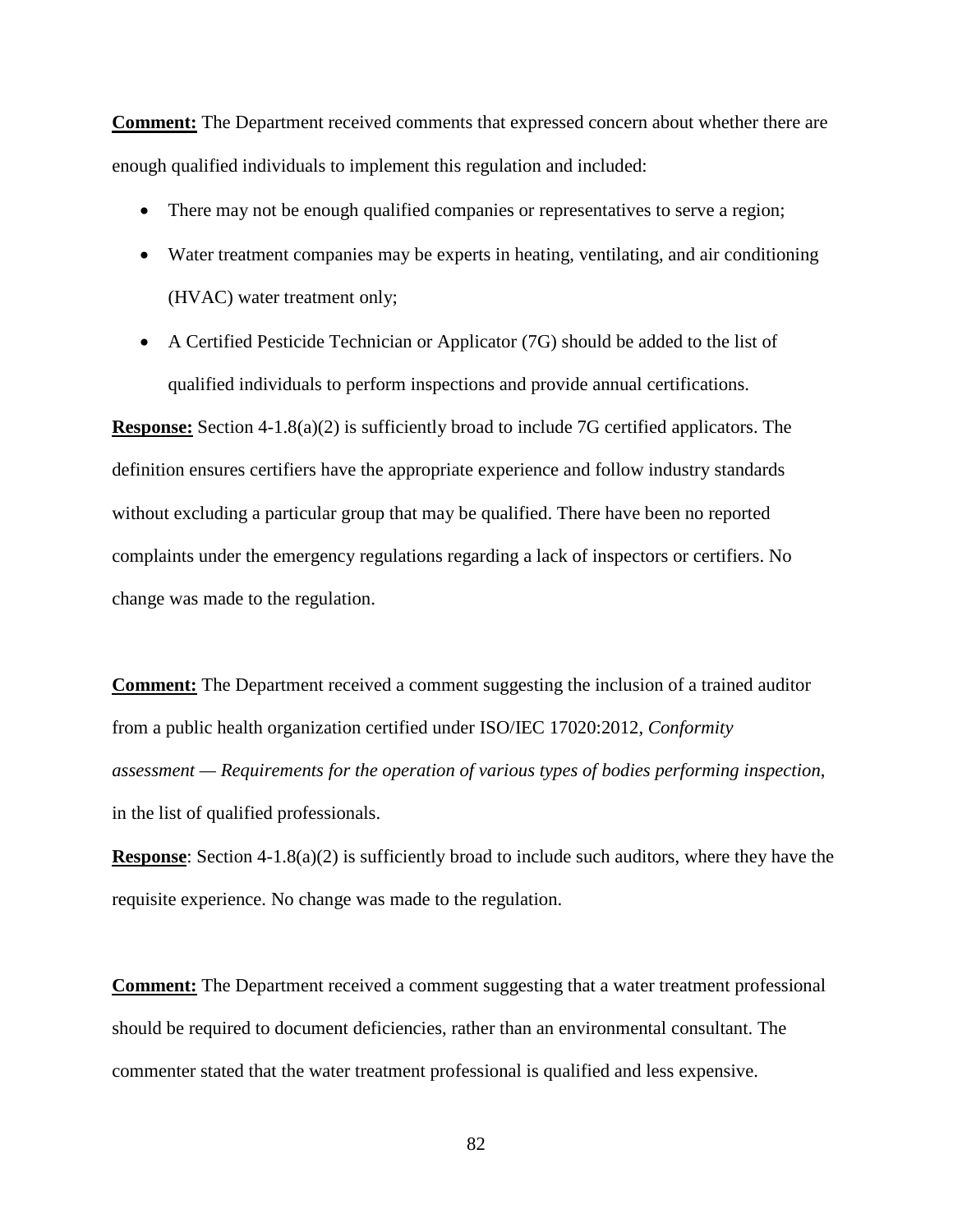**Response**: An environmental consultant is only one of several professionals who may perform the required tasks under Section 4-1.8. No change was made to the regulation.

**Comment:** The Department received several comments concerning the rate of inspections:

- Inspections should be required once per year.
- Inspections should be done no sooner than 30 days and no later than 120 days after startup.
- Inspections should be required at least four times a year at intervals not exceeding every 100 days.
- The maximum 90 day interval for inspections and *Legionella* testing will require at least five inspections per year. Consequently, inspecting and testing should occur every calendar quarter during which cooling tower operates for any period of time, not to exceed 105 days between tests.

**Response**: The Department believes that inspections at intervals not exceeding every 90 days is reasonable and attainable. No change was made to the regulation.

**Comment:** The Department received a comment recommending the regulation be revised to require that the November 1<sup>st</sup> certification be submitted to the State or local health Department. **Response**: Because the certification must be retained on-site for three years and the certification date must be entered into the cooling tower registry, this change is not necessary. No change was made to the regulation.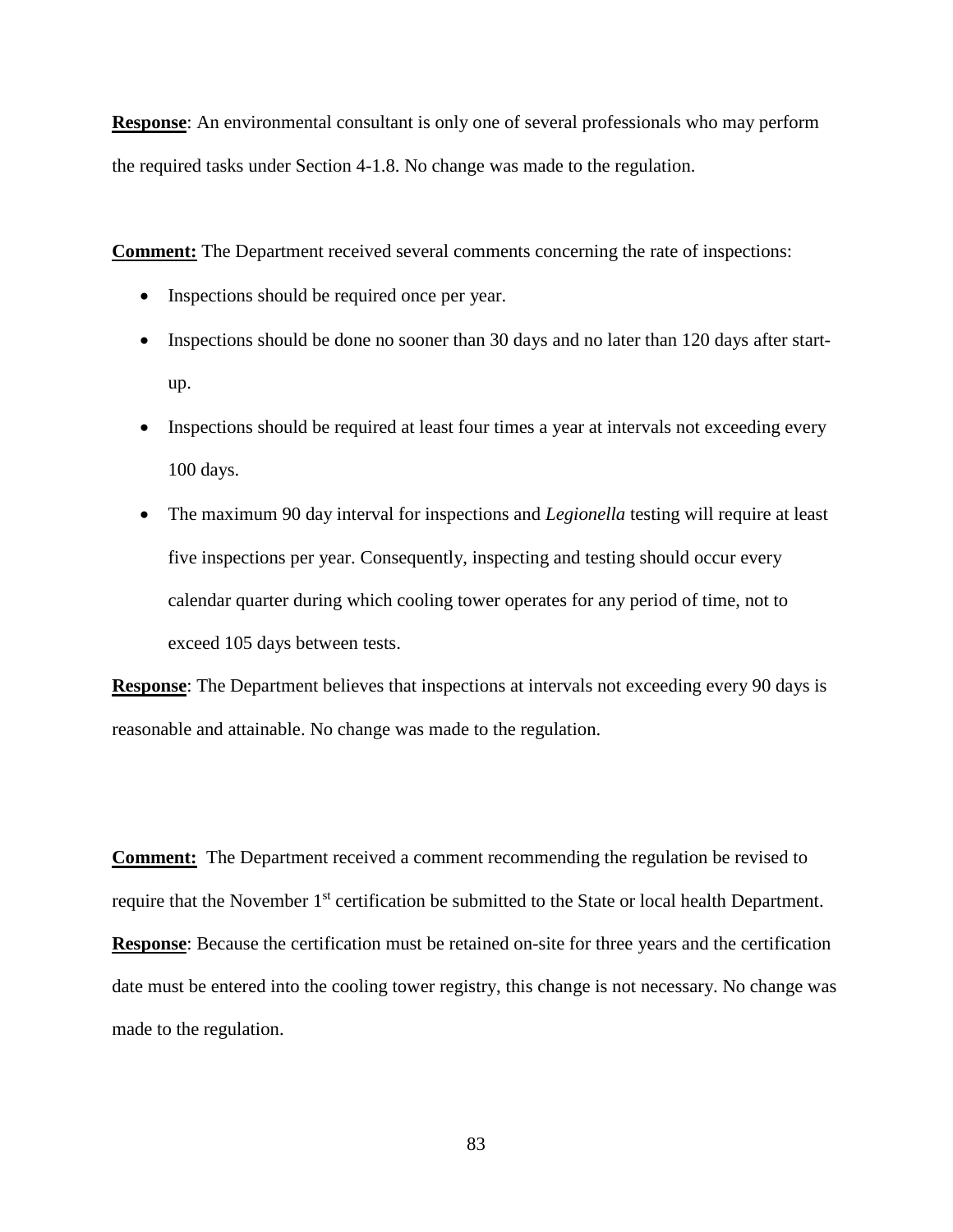**Comment:** The Department received a comment suggesting the November 1<sup>st</sup> annual certification date be changed to March 1st.

**Response:** The Department believes that November 1<sup>st</sup> date is reasonable, and changing it to March would unnecessarily delay certification by six months. No change was made to the regulation.

**Comment:** The Department received a comment suggesting that "treatment method" and "cycles of concentration" be incorporated into the certification requirements.

**Response:** This information can be included in the maintenance program and plan. No change was made to the regulation.

**Comment:** The Department received a comment stating that the costs of regulatory compliance may lead to the use of less efficient cooling systems, in turn leading to great electricity use, higher greenhouse gas emissions, and more pollution.

**Response:** The Department believes that the benefit to public health is greatly outweighed by any theoretical increase to emissions. Additionally, diligent operation and maintenance of cooling towers will ensure efficient heat transfer, lower electrical consumption, and reduced production of greenhouse gasses.

# **§ 4-1.9 Recordkeeping**

No comments were received.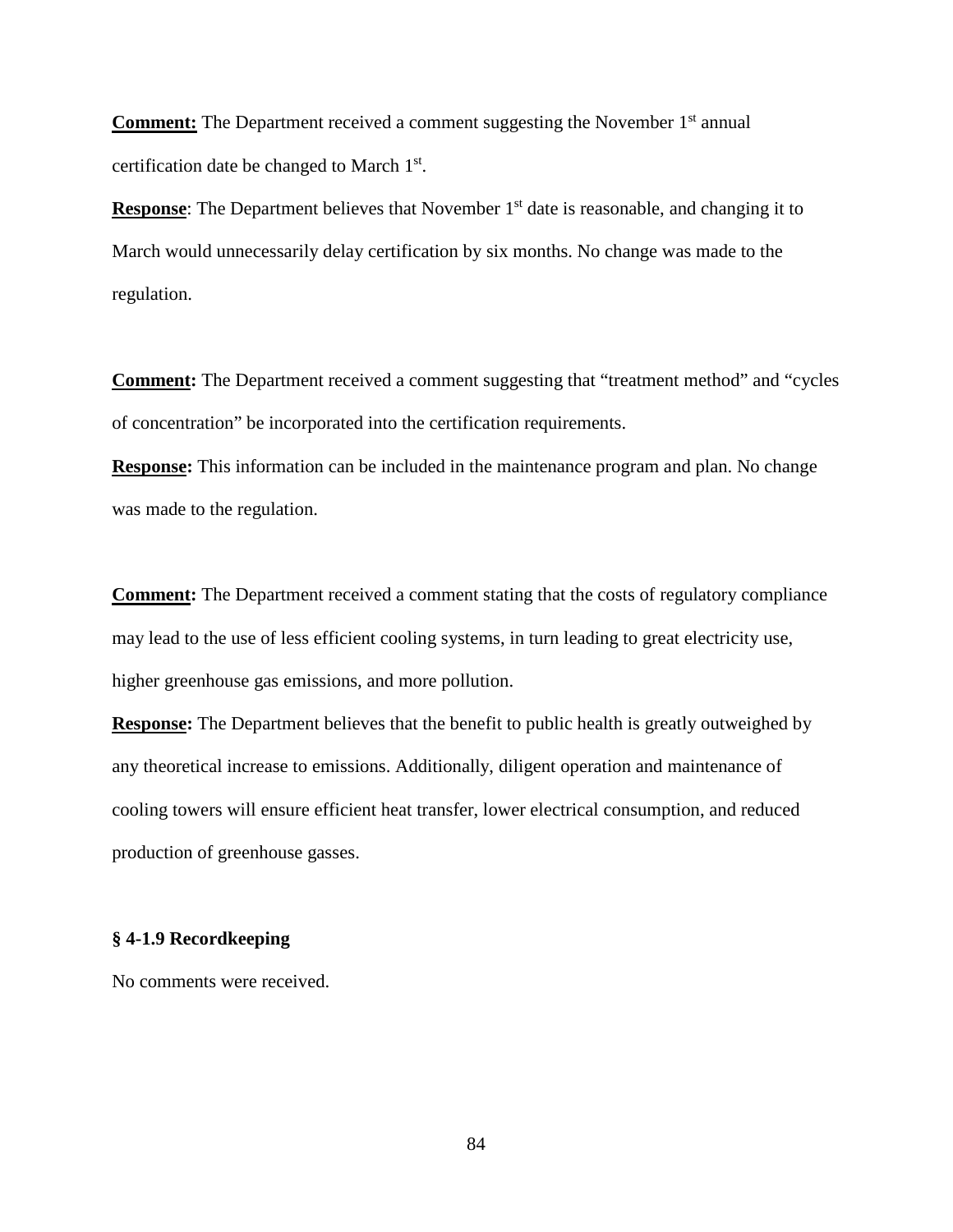### **§ 4-1.10 Enforcement**

**Comment**: The Department received comments suggesting that an enhanced testing requirement be included in the enforcement section for a source suspected of causing legionellosis.

**Response**: Section 4-1.10(a) requires *Legionella* culture sampling and analysis whenever the State or local health department determines that one or more cases of legionellosis are or may be associated with a cooling tower. This provision is sufficient to address this concern. No change was made to the regulation.

# **§ 4-1.11 Variances and waivers**

**Comment:** The Department received comments requesting the addition of specific variances and waivers for power plants.

**Response:** The provision is sufficiently broad to address variance and waiver requests from power plants. No change was made to the regulation.

**Comment:** The Department received requests for clarification as to whether the Department's regulations will supersede local regulations that are more stringent.

**Response:** Cooling tower owners must comply with both local and state regulations related to cooling towers. Local jurisdictions are permitted to have more stringent regulations.

**Comment:** The Department received comments suggesting that local health departments should make determinations with respect to variances and waivers. Another commenter suggested that the responsibility of variances and waivers should be the sole responsibility of the Department.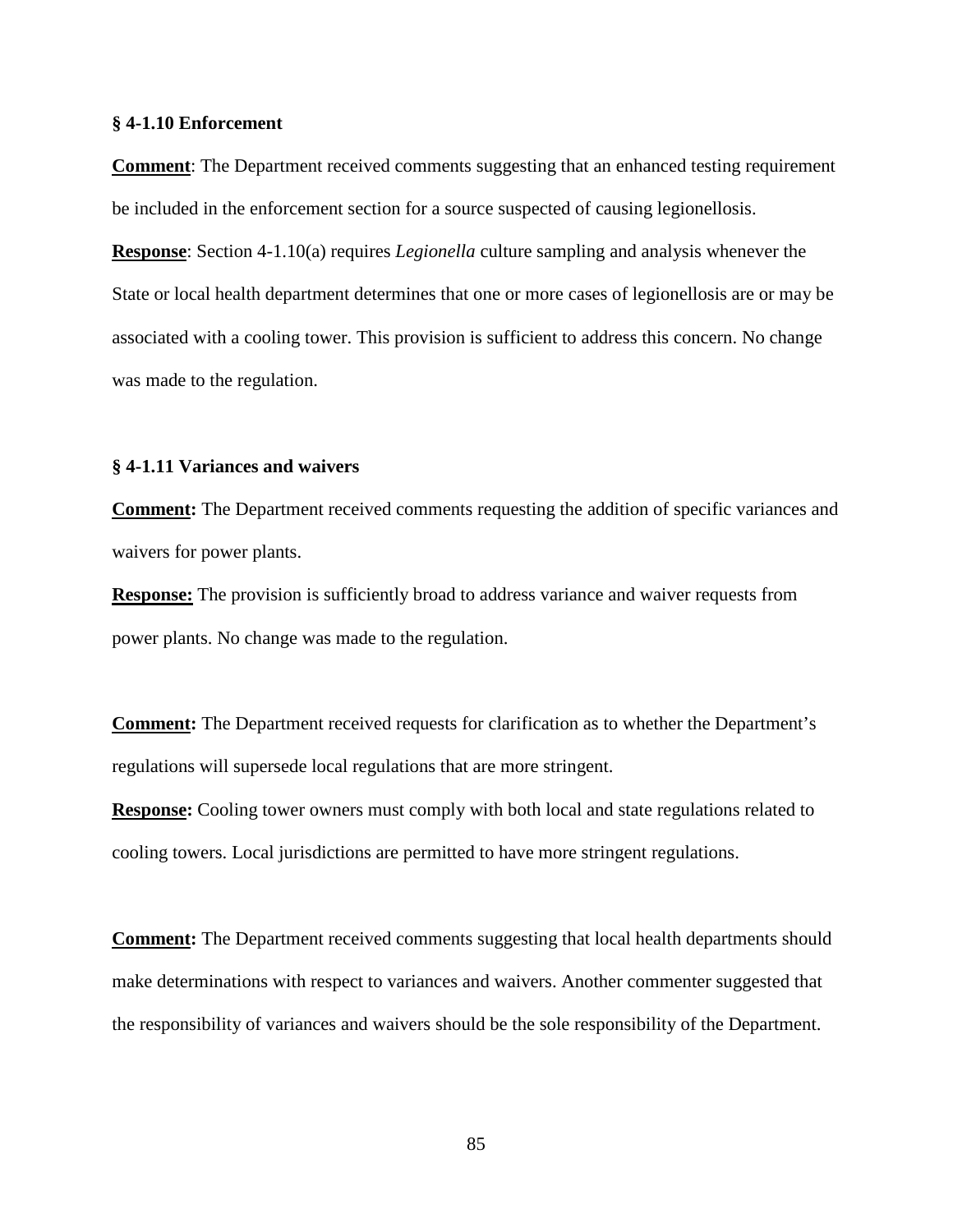**Response:** The Department believes that the variance and waiver provision strikes an appropriate balance between State and local involvement. No change was made to the regulation.

## **§ 4-1.12 Severability**

No comments were received.

# **Appendix 4-A**

**Comment:** The Department received a comment suggesting a new Appendix 4-A based upon a recent CDC toolkit, entitled *Developing a Water Management Program to Reduce Legionella Growth and Spread in Buildings: A Practical Guide to Implementing Industry Standard,* published on June 6, 2016.

**Response:** The CDC toolkit, in general, is consistent with the Department's Health Advisory; however, the Department will consider elements of the CDC toolkit for inclusion in guidance associated with elements of Subpart 4-1.

**Comment:** The Department received several comments related to the *Legionella* detection levels and thresholds specified in Appendix 4-A. One commenter indicated that it did not seem appropriate for cooling towers to be held to a higher standard than hospital drinking water supplies. One commenter supported the detection level of <20 CFU/mL, while other commenters recommended the replacement of Appendix 4-A with alternate threshold levels and approaches for both bacteriological and *Legionella* culture results. One commenter suggested adding numerical thresholds for dip slide test results and subsequent required actions for those thresholds similar to those specified for *Legionella* results.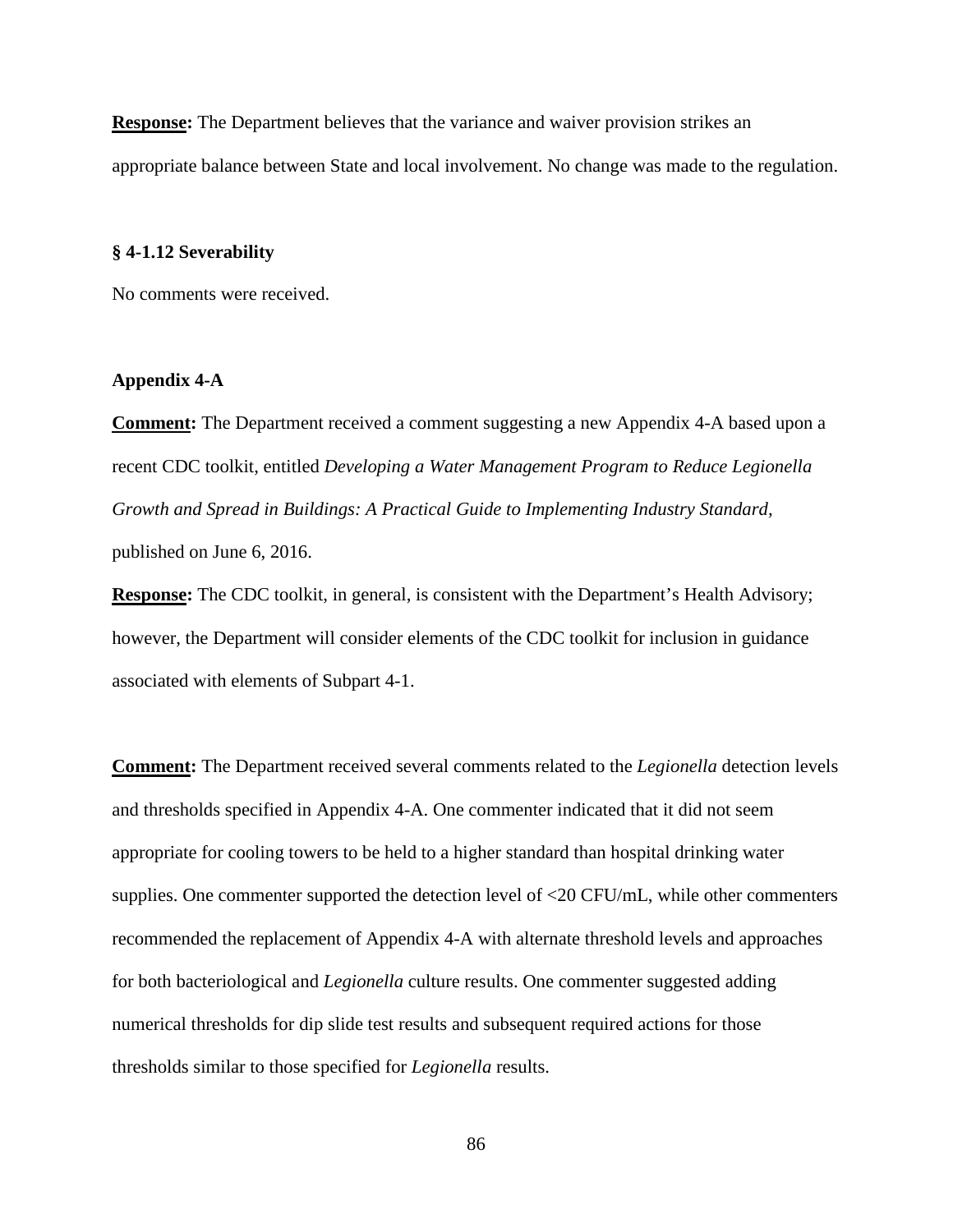**Response:** Cooling towers are not being held to a higher standard compared to hospital drinking water supplies. Facilities analyzing potable water samples for *Legionella* must include any positive sample in their calculation of percent positivity regardless of the number of CFU/mL. Cooling towers must only respond to values  $\geq 20$  CFU/mL.

The Department believes that the detection level <20 CFU/mL is reasonable and appropriate. The Department declines to add requirements related to results from dip slide testing, as there are sufficient thresholds available in industry guidance. The bacteriological results for dip slides should be used by cooling tower operators to validate treatment efficacy. No change was made to the regulation.

**Comment:** The Department received questions concerning the expression of *Legionella* test results. Two commenters believed the regulation would be improved by changing the table to log values. Additionally, a commenter noted the differential in numerical analysis for *pneumophila*  or other serotypes is not provided.

**Response**: Using the log notation would obscure important information. As proposed, *Legionella* test results of 1,000 CFU/mL and 8,000 CFU/mL could both be reported as  $10^3$ . The Department believes that important quantitative information would be lost if log notation was used for reporting instead of CFU/mL. While the numerical analysis for *pneumophila* or other serotypes may be useful and necessary during outbreak conditions, it is not required by the regulation. No change was made to the regulation.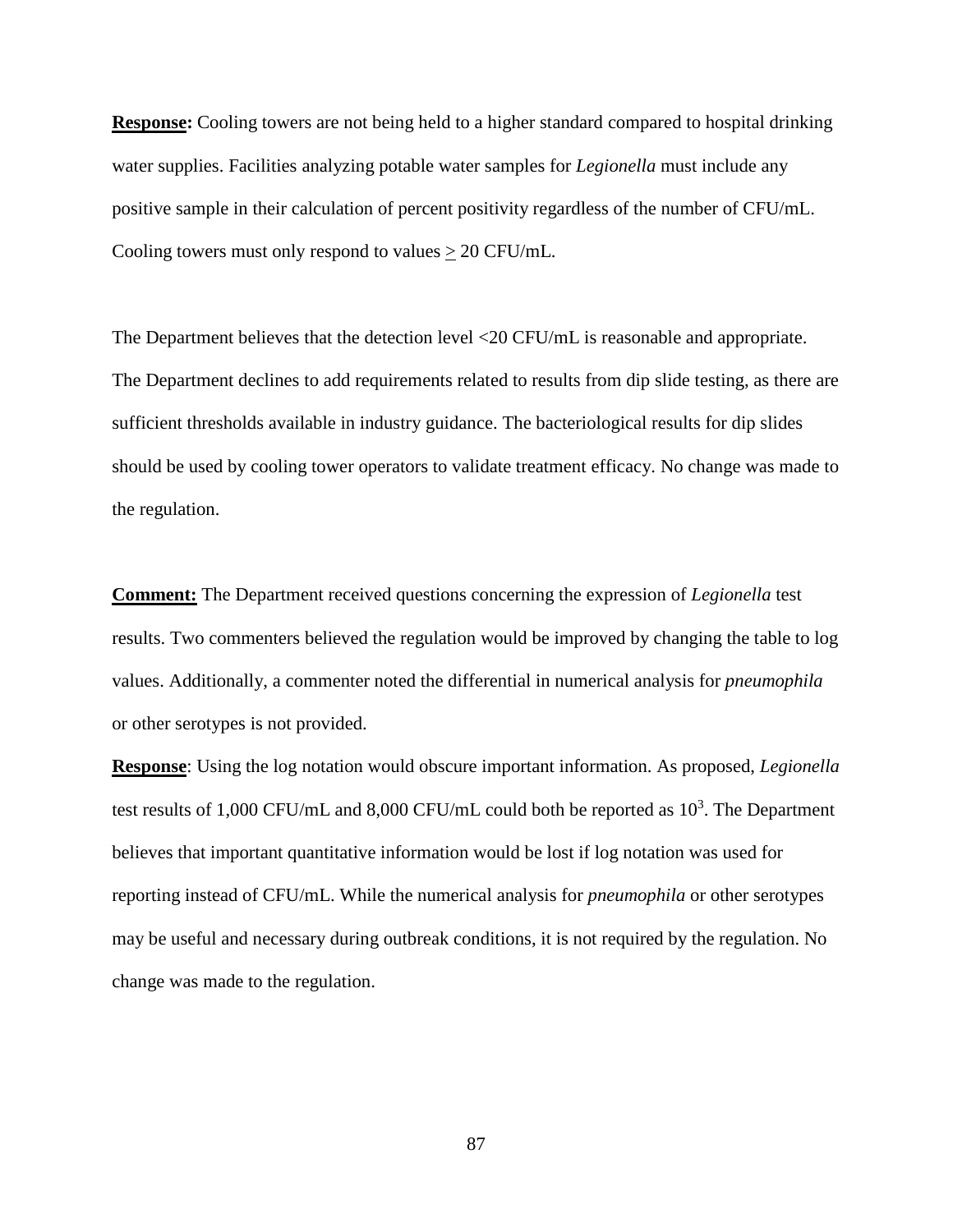**Comments:** The Department received comments concerning halogen based compounds. One commenter suggested the Department reconsider the note to Appendix 4-A that states stabilized halogen products should not be used for remediation. A second commenter believes that disinfection should not be limited to the use of halogen based compounds and that the regulation should allow the option for new treatment if it is demonstrated effective and approved by the Department.

**Response**: The Note to Appendix 4-A was clarified to read "Stabilized halogen product should not be used for online decontamination or system decontamination as defined in the Appendix per footnote 3 and 4." This acknowledges that online disinfection may involve the use of stabilized halogens that are or were part of normal operations. The Department believes the use of halogen-based compounds for *Legionella* control is appropriate at this time.

**Comment:** The Department received comments related to the pH ranges specified in footnote 4. One commenter stated that the pH range 7 to 7.6 could be an issue and asked if the range could be extended. Another commenter suggested a modification to the footnote that would allow at higher pH levels, the extension of treatment times and/or higher residuals.

**Response:** The Department believes that the pH ranges are reasonable and appropriate. The cooling tower treatment provider would know the dominant pH in the cooling tower and should select the appropriate halogen, based on that pH. The regulation does not preclude the treatment provider from either extending the contact time or increasing the concentration of the halogen, to address these concerns. No change was made to the regulation.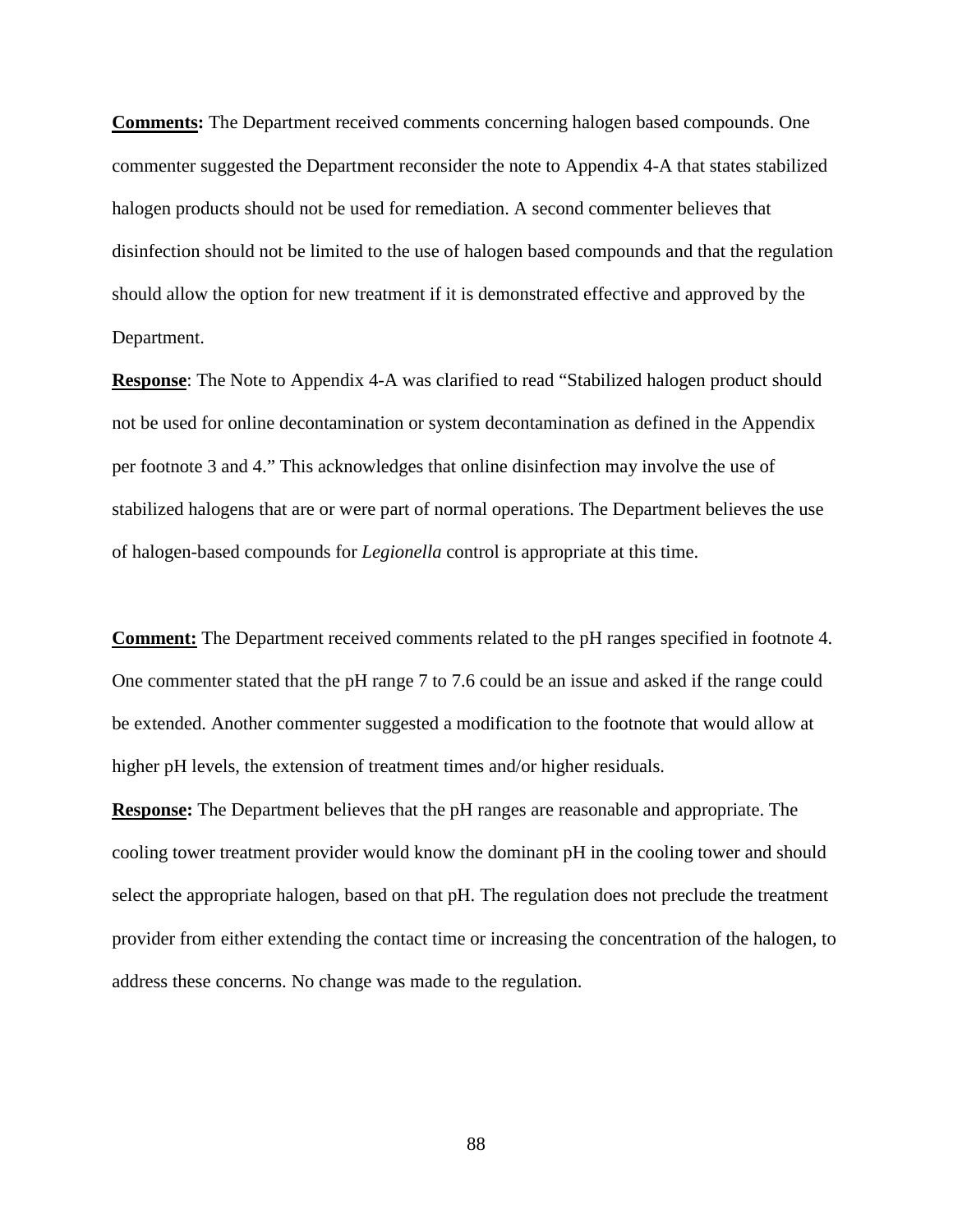**Comment**: The Department received several comments requesting changes to the definitions used in the Appendix. One commenter indicated the term "monitoring" as used is not consistent with the definition with ANSI/ASHRAE Standard 188-2015. Another commenter suggested changing "monitoring" to "testing". One commenter suggested a change from "Approach" to "Response" in the column heading, while another requested replacement with "Recommended Actions." One commenter suggested changing "Online decontamination" to "Online remediation," while another commenter suggested changing "Online disinfection" to "Remedial treatment."

**Response**: All recommended wording changes were evaluated. The second column heading in Appendix 4-A was changed from "Approach" to "Response" as suggested by commenters. Given the conflicting suggested alternative wording for the definitions by commenters, the Department has chosen not to change the terms "Online disinfection" and "Online decontamination."

**Comment:** The Department received comments suggesting more prescriptive detail in the treatment protocols, including citing analytical methods for documenting biocide residuals and excluding the use of specific methods such as Oxidation Reduction Potential.

**Response:** The Department believes that the treatment protocols are reasonable and appropriate as written. The Department may issue guidance to clarify requirements. No change was made to the regulation.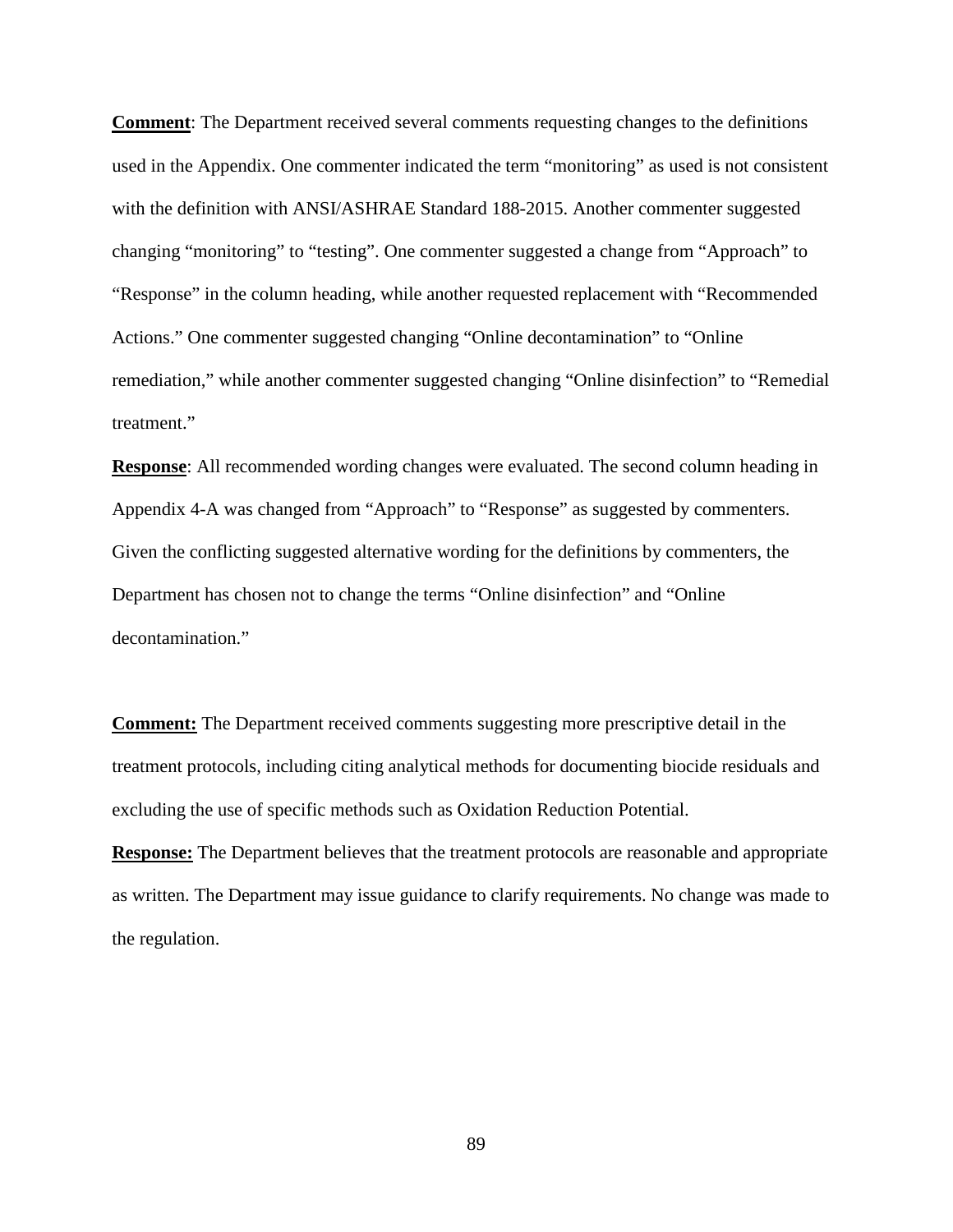**Comment:** A commenter asked: If a cooling tower contains *Legionella* culture at 850 CFU/mL and, after cleaning and disinfection, the next two consecutive readings are at 5 CFU/mL, is tower disinfection complete?

**Response:** Yes.

# **SUBPART 4-2 Health Care Facilities**

# **§ 4-2.1 Scope**

**Comment:** The Department received several comments expressing concern that the regulations are more burdensome to the healthcare community than necessary.

**Response**: The Department believes that the regulations are reasonable and appropriate. The Department is committed to working with the regulated entities to provide guidance to assist with implementation of the regulations.

**Comment**: The Department received several comments stating that a comprehensive maintenance program and plan is necessary for healthcare facilities. Specifically, some commenters stated that Subpart 4-2 should be implemented using the HACCP-based maintenance program and plan, by incorporating by reference ANSI/ASHRAE 188-2015, Annex A. One commenter recommended use of a program designed using both ANSI/ASHAE Standard 188-2015, Annex A and NSF Standard 453.

**Response**: The Department clarified the regulation by changing the term "Sampling Plan" to "Sampling and Management Plan." Inclusion of "Management" into the title better represents the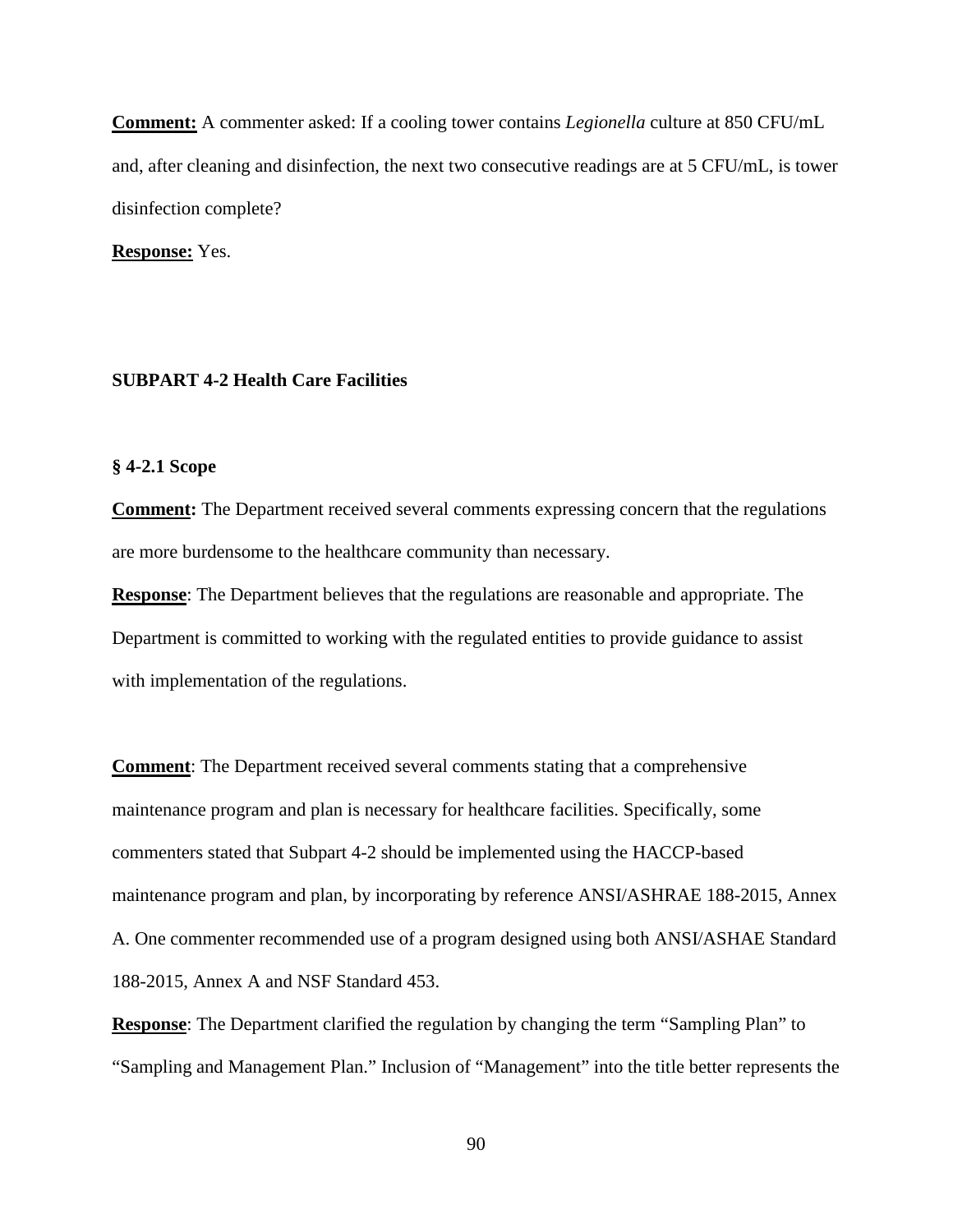intent of the plan. In addition, elements of the Annex A are contained in Department guidance. However, the Department declines to incorporate Annex A in full into the regulation at this time. Certain elements of Annex A and the CDC toolkit published on June 6, 2016, will be considered for inclusion in guidance associated with elements of Subpart 4-2.

**Comment:** The Department received a question asking why the regulations are only focused on cold water and how many people have been known to contract *Legionella* from cold water systems.

**Response:** The regulations do not focus on cold water only. The permanent regulation applies to "potable water," which is defined as "water intended for human contact or consumption." This includes both hot and cold water.

# **§ 4-2.3 Environmental Assessment**

**Comment:** The Department received a question as to when the forms specified under this section will be released. The commenter asked what the approval process will be for forms developed by outside companies.

**Response:** Environmental assessment forms will be posted on the Department's website. The forms are currently available to local health departments in the Health Commerce System.

**Comment:** The Department received a question asking who is qualified to perform an environmental assessment.

**Response:** Assessments should be completed by individuals, or members of an internal multidisciplinary team, that have the knowledge related to the facility's components, operations, and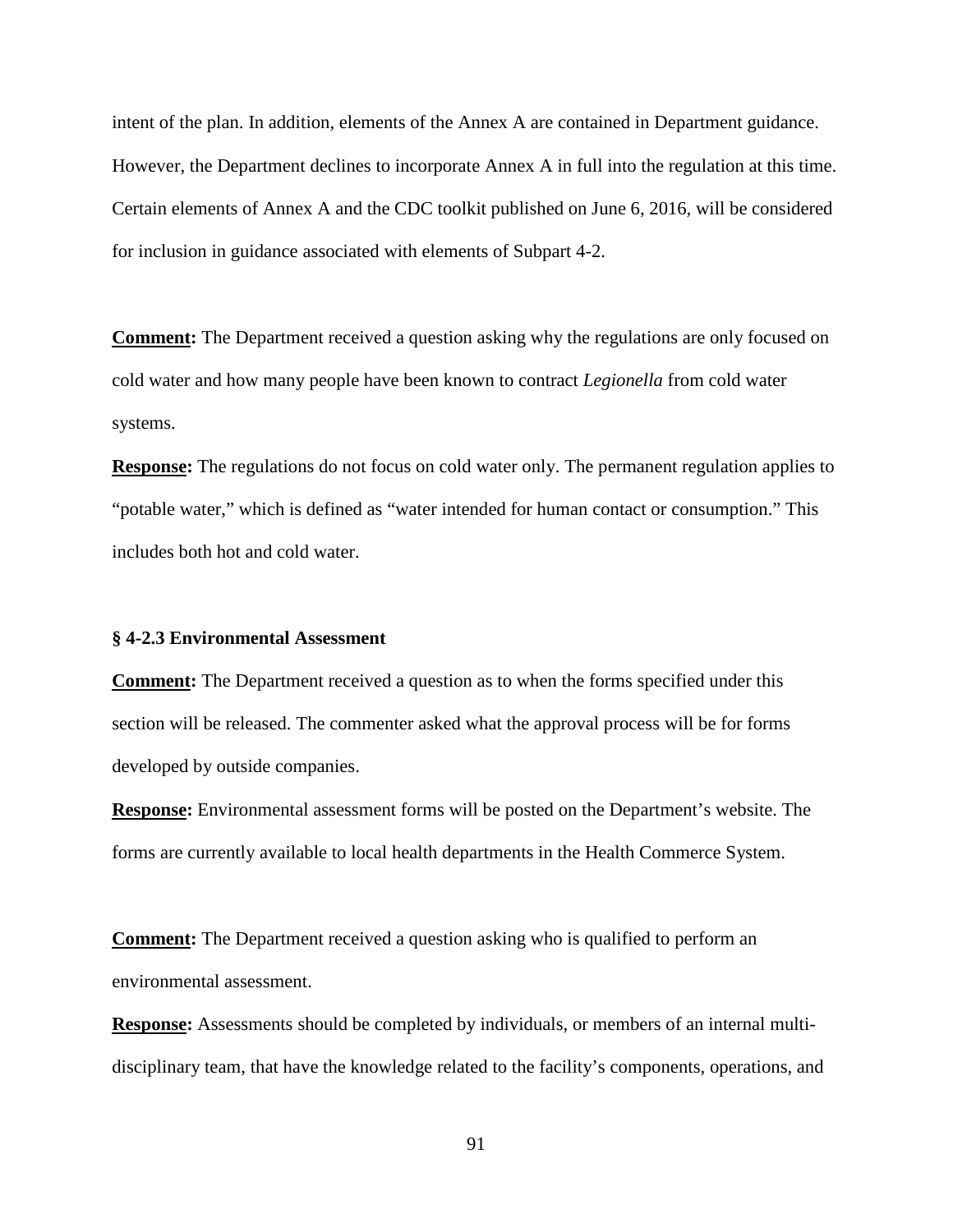contract services. The assessment involves reviewing facility characteristics, hot and cold water supplies, cooling and air handling systems, and any chemical treatment systems.

**Comment:** The Department received a comment recommending language that more precisely quantifies the need to revisit the environmental assessment, so that facilities will not continually be revising and modifying their plan.

**Response:** As stated in the regulation, the environmental assessment needs to be updated annually or when major construction is conducted at the facility. This means that the environmental assessment must be revised when building/plumbing modifications occur that will affect the remainder of the potable water system. No change was made to the regulation.

**Comment:** The Department received a comment that stated that many facilities have multiple systems within the meaning of "covered facility" and, as such, the Department should consider whether an assessment is needed for each system and whether duplication of sampling is required.

**Response:** An environmental assessment is needed for each facility or building that has one or more hot water system. If a building has more than one hot water system that serves completely different areas (e.g., separate wings), separate forms must be completed. Campuses with multiple buildings that may share hot water systems from a centralized plant would need to prepare an assessment for each building in order to evaluate water age and its impact. Some consideration must also be given to multiple cold water supplies entering a building or a campus.

#### **§ 4-2.4 Sampling and Management Plan**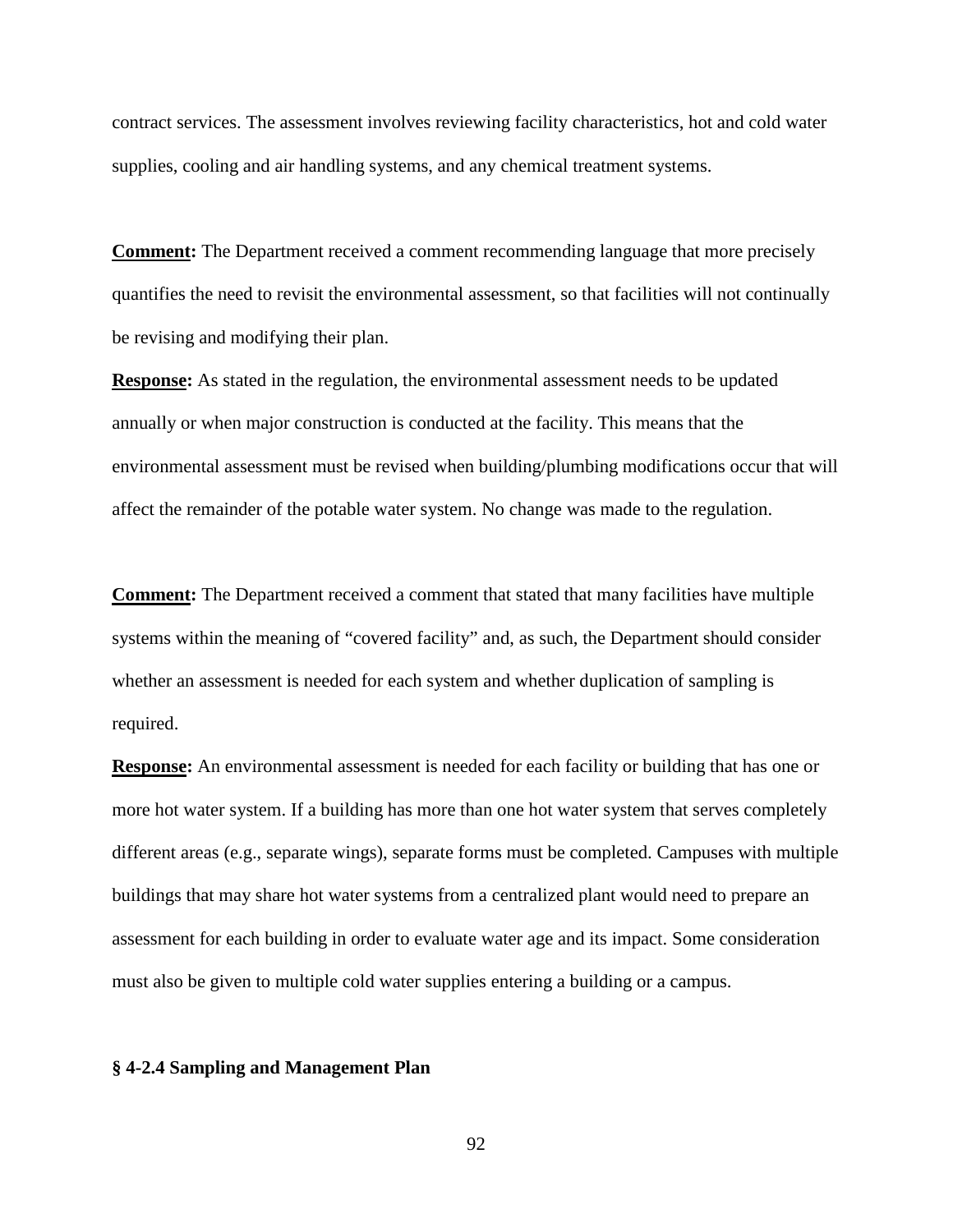**Comment:** The Department received a comment asking for a definition of potable water, because in certain industries it is used synonymously with drinking water.

**Response:** A potable water system is defined in Section 4-2.2(c) as "a building water distribution system that provides water intended for human contact or consumption."

**Comment:** The Department received a question asking whether changing a faucet would be classified as a "repair activity" necessitating review of the sampling plan.

**Response:** Significant or major changes to a facility's infrastructure will warrant a review and update of the environmental assessment form and sampling and management plan. Those repairs that may impact the remainder of the potable water system need to be considered. Changing water faucets is a minor repair that will not impact the potable water system.

**Comment:** The Department received a comment stating that a sampling plan for *Legionella* testing and prescriptive responses based on results is not sufficient to ensure effective water management of potable water systems in healthcare facilities.

**Response:** The Department made a technical change to the section title, revising "Sampling" Plan" to "Sampling and Management Plan." This modification clarifies that the sampling plan is included in the facilities' overall program for maintaining effective management of their potable water system.

**Comment:** The Department received a comment requesting that this section be modified to remove the sampling requirement associated with a positive sample when the healthcare facility infection prevention and control (IC) program, which has an infection preventionist certification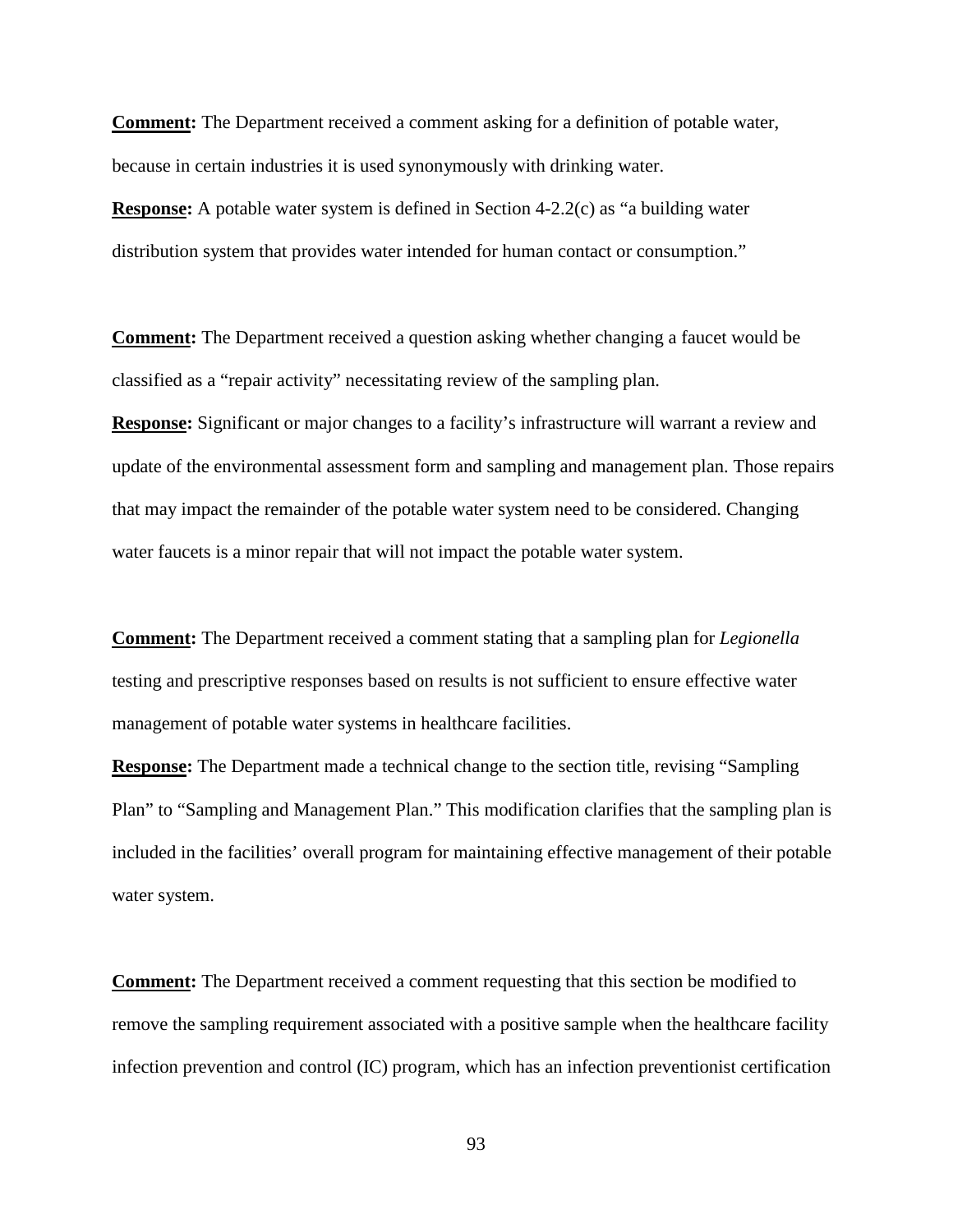in infection control (CIC) by certification board of infection control and epidemiology (CBIC), determines there is no risk to the facility's population.

**Response:** A sampling event with a single water sample that is positive for *Legionella* would not necessarily result in additional sampling. Appendix 4-B explains that  $\geq$  30% of sampling sites should be positive to continue sampling. Although a target of  $\lt$  30% positive samples sites is noted as a threshold, it is recommended that the number of positive samples be minimized. In addition, the infection preventionist should be part of the multi-disciplinary team outlined in the Department's August 10, 2015 Health Advisory guidance. The sampling requirement is reasonable and appropriate. No change was made to the regulation.

**Comment:** The Department received a comment stating that treating cold water is costly, increases liabilities, and brings many social issues to the forefront. Accordingly, this commenter recommended testing domestic cold water only in areas which are dormant for more than five days.

**Response:** This change is unnecessary, as the regulation makes no specific reference to the treatment of cold water systems. Culture sampling of potable water systems and other monitoring in healthcare facilities is currently included in the Department's August 10, 2015 Health Advisory guidance. No change was made to the regulation.

**Comment:** The Department received a comment stating the regulations do not offer a recommendation on the appropriate number of *Legionella* samples that should be collected based on a facilities size, complexity of patients, and other risk factors. The commenter further stated that the Department provided an example in the Regulatory Impact Statement of ten samples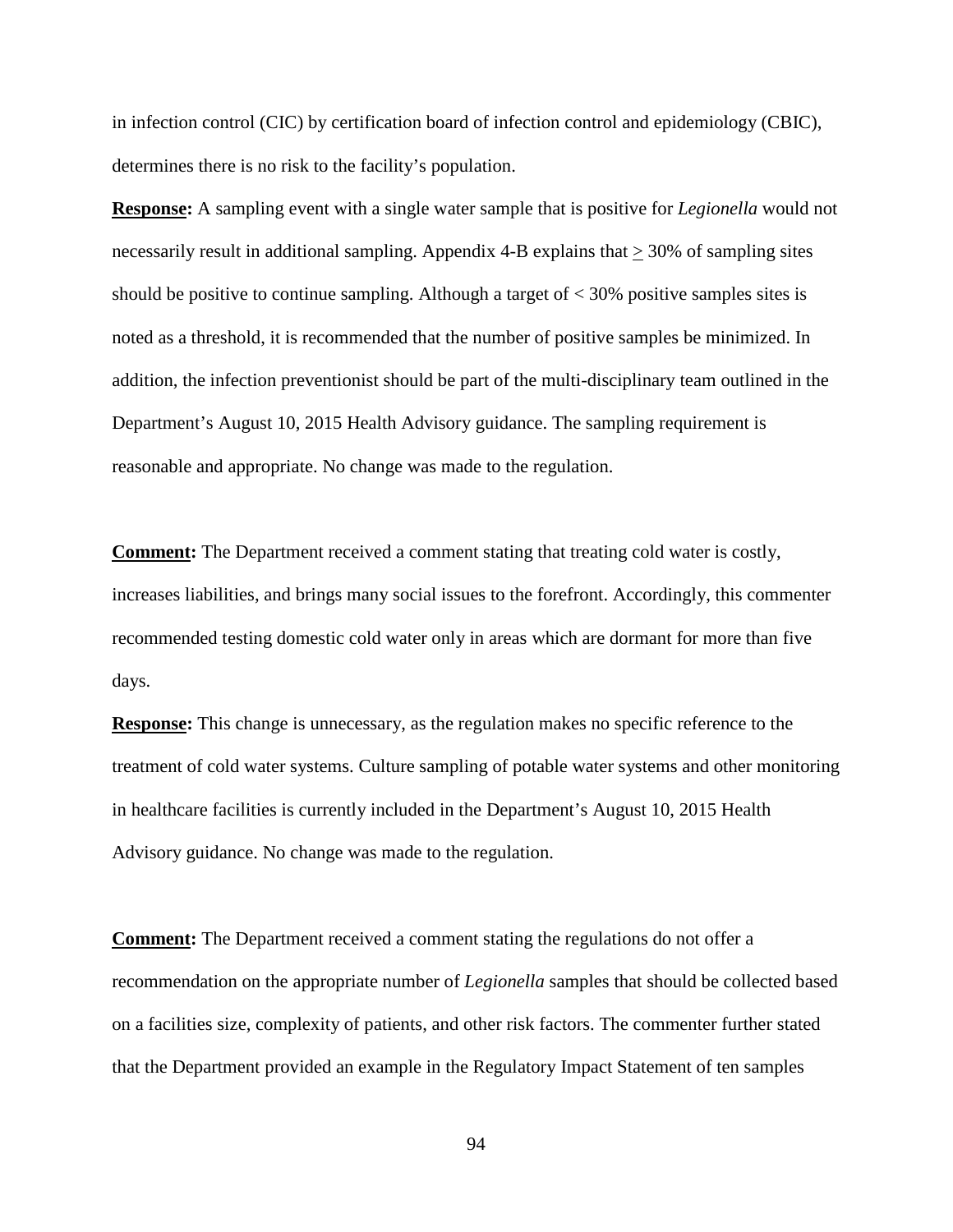collected every 90 days; however, Appendix 4-B indicates that a facility must respond to 30% positive samples, which would mean three positive out of only 10 samples. The commenter feels that this may not be an adequate representation of what is occurring within a building water system and it would be difficult for facilities to equally and consistently respond to these criteria without more guidance on sample size. Further, a commenter stated that the number and location of sampling sites is not specified, but the August 10, 2015 Department Health Advisory guidance has more information. This commenter asked whether the Department expects this guidance to inform the sampling plan requirements.

**Response:** Sample size and location is part of the Department's August 10, 2015 Health Advisory guidance, which informs sampling plan requirements. The minimum recommended sample size is 10 samples.

**Comment:** The Department received a question asking why it was necessary to perform four sets of samples for the first year (i.e., every 90 days), if the first set is negative.

**Response:** Sampling at intervals not to exceed 90-days will cover an entire year and is only required the first year of sampling. This sequence of sampling may reveal seasonal differences as well as low-flow or vulnerable areas to guide future sampling.

**Comment:** The Department received a question asking what sites would typically be included under this provision. Specifically, the commenter asked whether these sites would fall under "medical facilities" in the guidelines issued by the Department. Further, the commenter asked if ASC clinics, urgent care, and stand-alone emergency departments would also be included.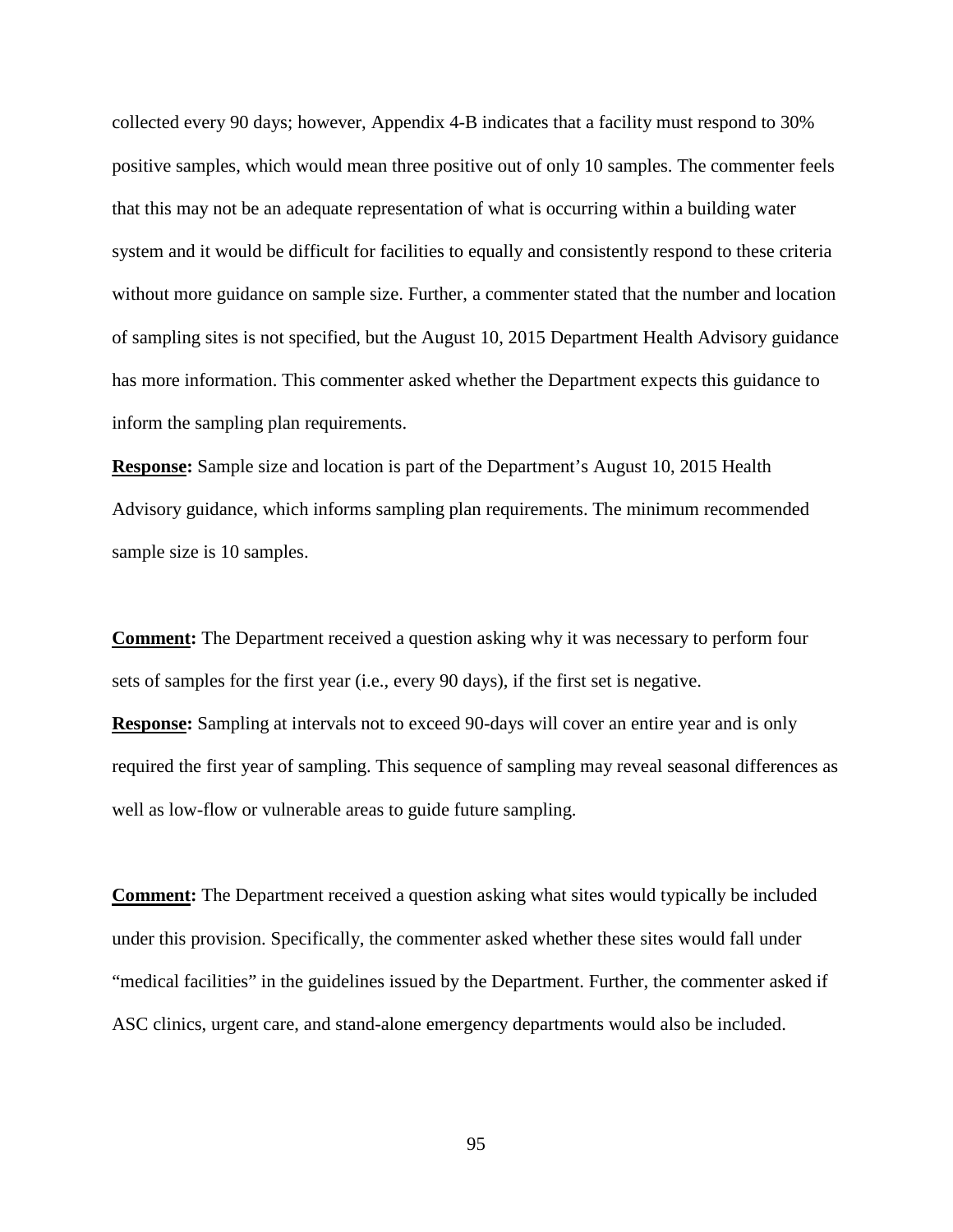**Response:** The facilities for which the requirements within Subpart 4-2 apply include all general hospitals and residential health care facilities as defined in Article 28 of the Public Health Law.

**Comment:** The Department received a comment expressing concern that there will be insufficient qualified individuals to set-up a proper sampling plan, due to the lack of knowledge of individual plumbing systems.

**Response:** Facility staff should be familiar with the potable water system in the building. The Department's August 10, 2015 Health Advisory guidance includes convening a multidisciplinary team comprised of staff from infection control, physical facilities, and engineering. An essential element of this team is a consultant that can assist the multi-disciplinary team with the formulation of a sampling and management plan.

# **§ 4-2.5** *Legionella* **culture analysis**

**Comment**: The Department received recommendations that the regulation include a requirement that persons or firms sampling water for microbial testing, and the laboratories performing such tests, be independent and unaffiliated with the persons or firms treating the water. **Response**: This comment may be addressed in future guidance. No change was made to the regulation.

*Note:* Many questions concerning this Section were responded to in the Section 4-1.5 above.

#### **§ 4-2.6 Recordkeeping**

No comments were received.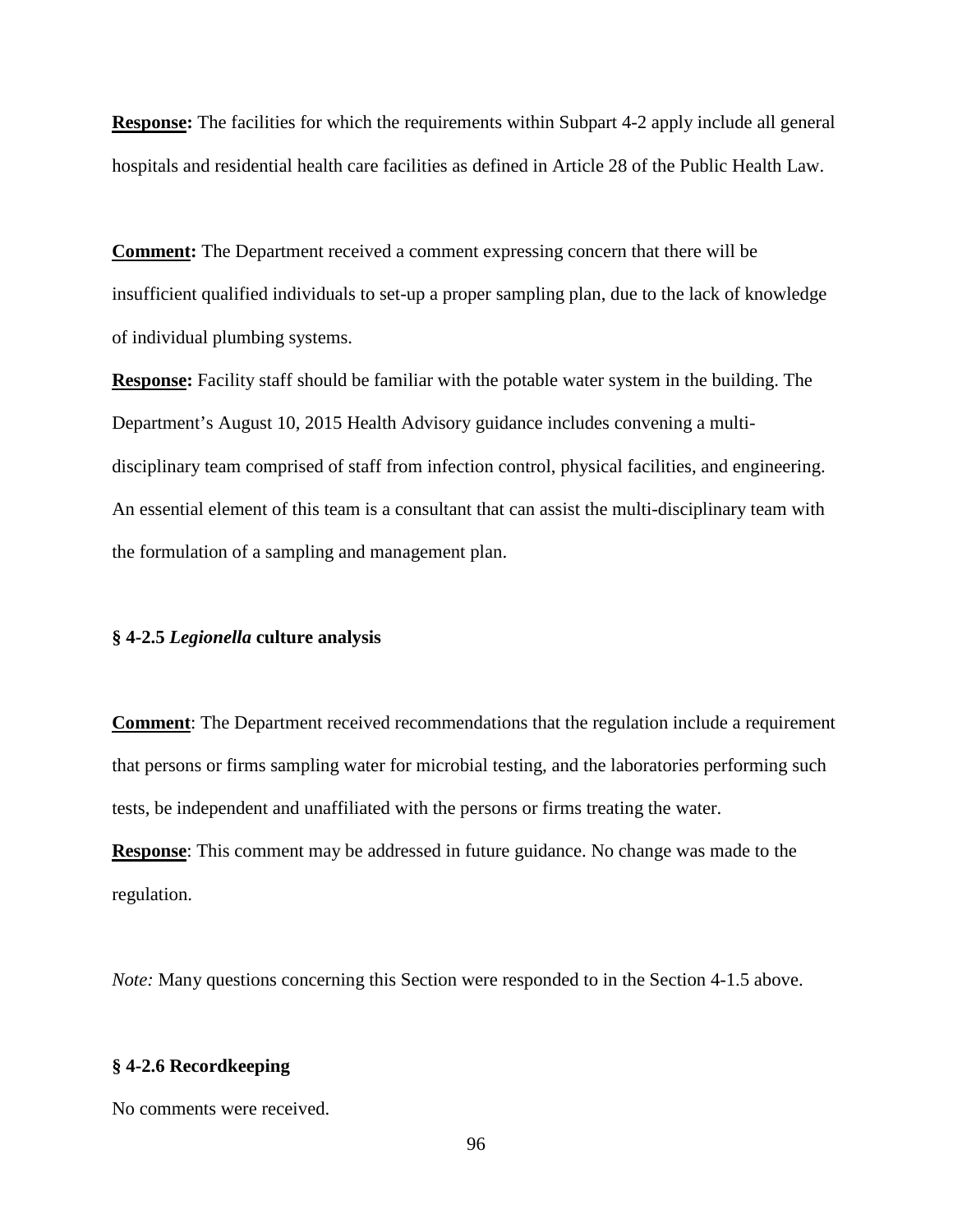### **§ 4-2.7 Enforcement**

No comments were received.

# **§ 4-2.8 Variances and waivers**

No comments were received.

#### **§ 4-2.9 Severability**

No comments were received.

# **Appendix 4-B**

**Comment:** The Department received several suggestions requesting modification to the threshold levels (percent positive *Legionella* culture action levels). One commenter suggested that any detection of *Legionella* should trigger re-evaluation of the treatment program. Another commenter asked that the "Percentage of Positive" thresholds be replaced with *Legionella* concentrations, specifically "*Legionella* detected (>20 CFU/mL)." Finally, a commenter suggested that > 30% positive results trigger a requirement for immediate notification of and consultation with the Department.

**Response:** A decade of experience in hundreds of hospitals and nursing homes indicates that the  $\geq$  30% threshold for action, in combination with patient surveillance, has minimized the occurrence of legionellosis in impacted facilities. When facilities have > 30% positive *Legionella* results, the permanent regulations and current guidance involve notification of the Department. No change was made to the regulation.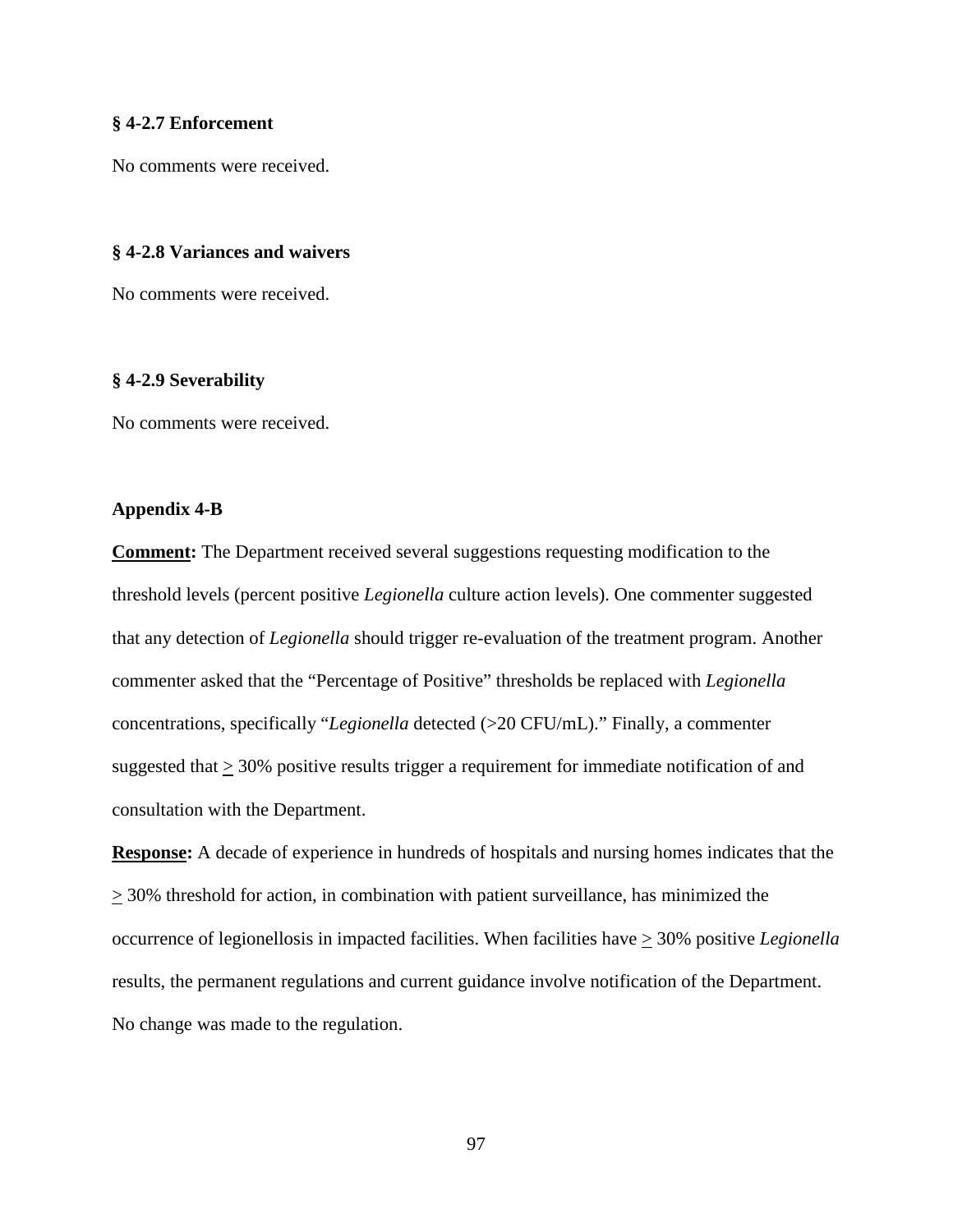**Comment:** The Department received a question as to what is considered a "Positive *Legionella*  Test Site."

**Response:** A positive *Legionella* site is one which, upon culture analysis, results in the recovery of any level of legionellae. The facility should aim for the lowest possible number of positive sites (at minimum <30%) and lowest level of CFU/mL possible.

**Comment:** The Department received a question as to whether action beyond continued implementation of the monitoring program are needed when sampling results are below the percent positivity threshold. Another commenter asked whether only flushing could be used if the percent positivity threshold is exceeded and flushing is demonstrated as effective. **Response:** If sampling results are below the percent positivity threshold, regular monitoring continues and any other applicable elements of the sampling and management plan. If flushing is successfully used, continued implementation of the sampling and management plan and clinical surveillance should continue based upon the results.

**Comment:** The Department received a comment suggesting that all of the benefits of referring to short-term and long-term control methods can be achieved by generic descriptions. **Response:** Minor technical revisions were made to remove specific treatment methods from footnote 5 for long-term control measures to accommodate new treatment options that may become available in the future.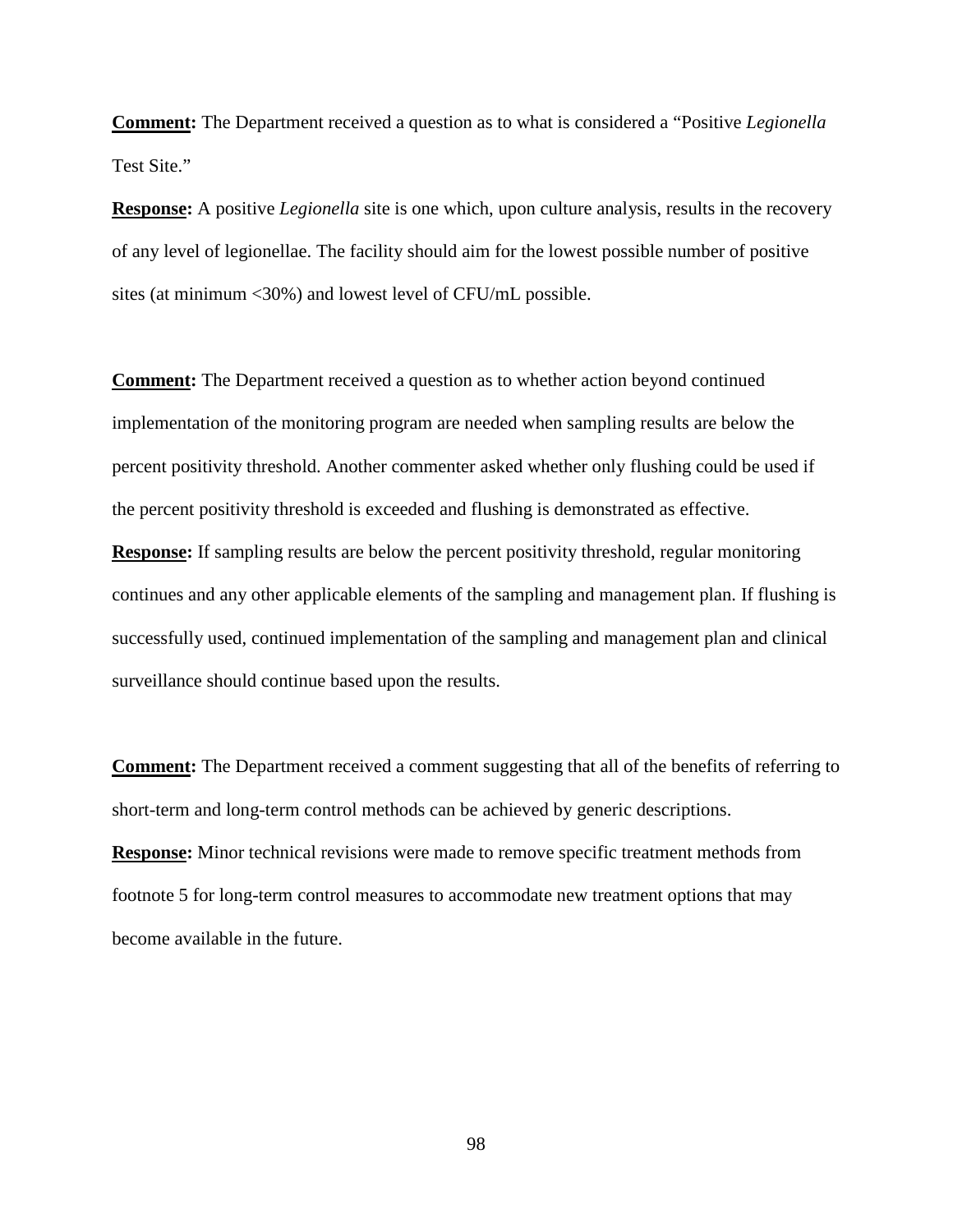**Comment:** The Department received a comment requesting that local health department be made aware immediately when sampling reports trigger an investigation and/or legionellosis cases are identified at Article 28 facilities within a local health department's jurisdiction. **Response:** The Department notifies local health departments as appropriate.

**Comment:** The Department received a comment requesting that the Department modify footnote 3 to add: "Ozone, and associated Mixed Oxidants" (as recognized by the US EPA). **Response:** The Department made a technical change to the regulations to remove specific treatments from the footnote for long-term control measures to accommodate new treatment technologies.

#### **Regulatory Impact Statement (RIS)**

**Comment**: The Department received comments concerning general compliance costs for private regulated parties, including healthcare facilities. These comments included the following:

- The size of the facilities and the number of samples that will be required;
- Burden of costs on small healthcare facilities;
- Many hospitals have several distinct systems, each with different hot water generators, flow rates, dormant legs, etc.;
- Follow-up costs;
- Actual costs of hiring a professional water treatment service company;
- Differences in costs throughout the state;
- The amount of time for healthcare facilities to complete an environmental assessment;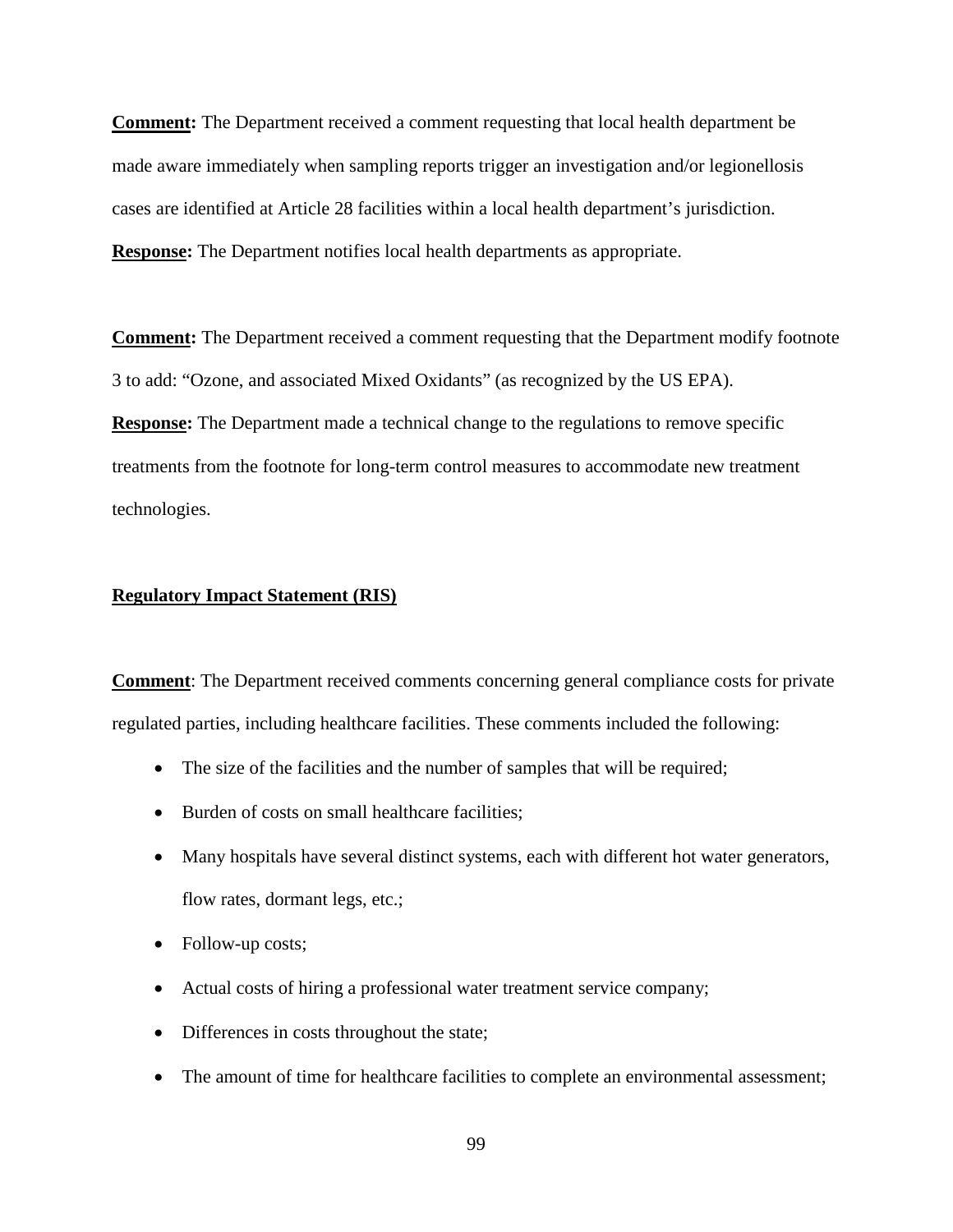- By providing the length of time estimated to perform services, this may force some individuals to feel cheated if someone completes a service in less time; and
- The Department's reporting requirement specification should dictate the length of time needed to perform such professional services.

**Response**: Costs will vary depending upon the complexity of the cooling tower or the potable water system. There may also be variation in costs across the state.

With respect to covered facilities, the time required to prepare a sampling and management plan or to complete other services is affected by potable water system complexity and whether there is currently existing sampling and management protocols in place.

The Department's August 10, 2015 Health Advisory guidance includes consideration of sample size, sample locations, dormant legs, and other vulnerable areas. The duration of the assessment is dependent on the size and complexity of the facility and can be completed by facility staff. The Health Advisory recommends convening a multi-disciplinary team to evaluate vulnerabilities comprised of staff from infection control, physical facilities, and engineering. The frequency of sampling and the need for other water quality assessment would be at the discretion of the multidisciplinary team and a consultant. Costs will vary depending upon the role of facility staff.

With respect to cooling towers, most consultants will train on-site staff to perform routine maintenance and monitoring. Instituting management or maintenance programs and plans can vary from approximately \$2,000 to \$6,000. Hourly or daily rates and culture sampling and analysis costs vary; estimates included in the RIS were made based on discussions with industry.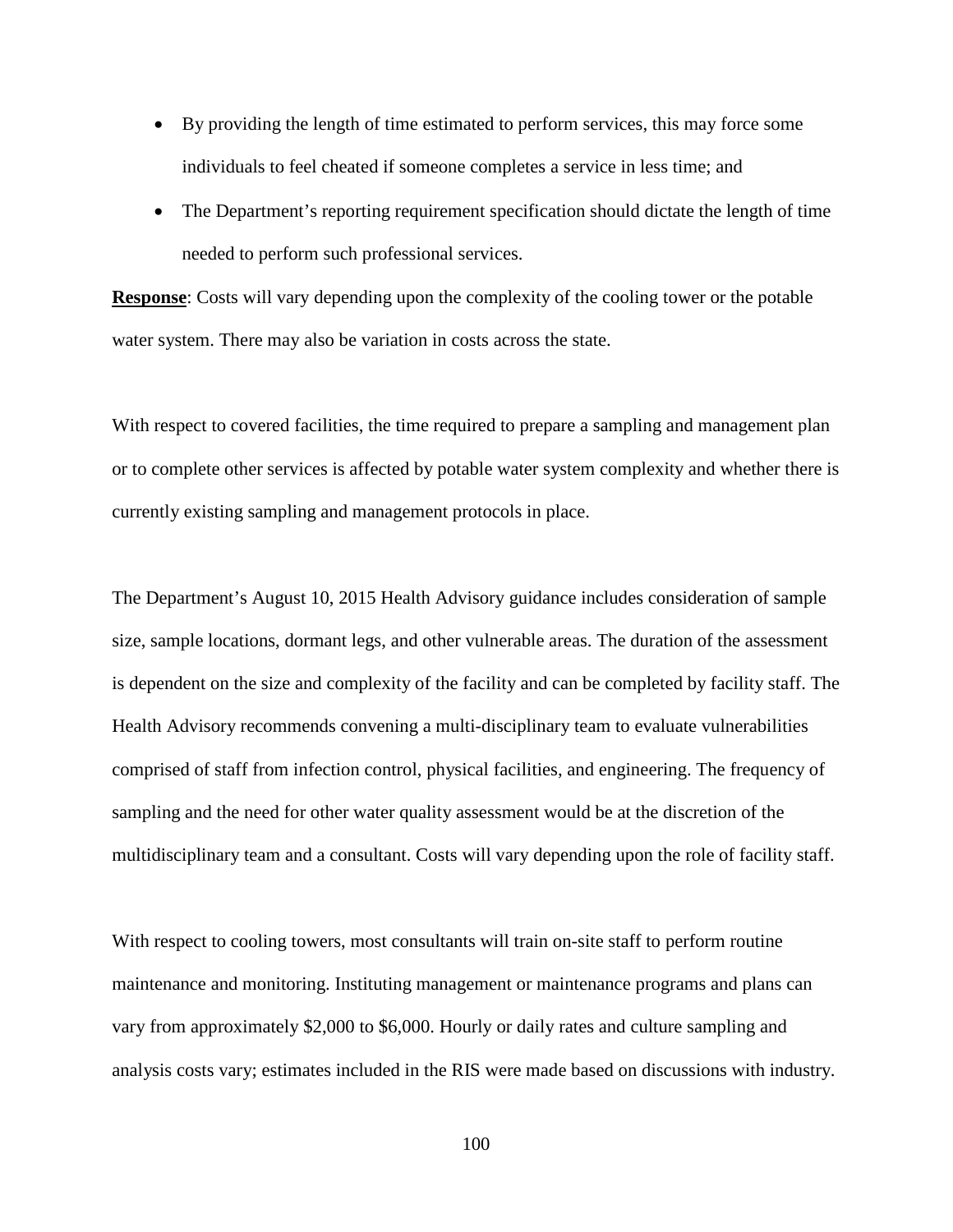**Comment**: The Department received several comments related to cost estimates at healthcare facilities:

- Initial cost estimates ranged from \$30,000 to \$85,000, with one commenter noting that these costs would be associated with employing continuous water treatment in the form of chlorine dioxide. Several healthcare facilities commented that the risks (e.g., stating cold water is not a significant threat) does not justify the costs, which are burdensome at a time when many small and/or rural hospitals are struggling to survive. This cost may result in reduced services to the community.
- There are recurring costs to consider, with one commenter estimating such costs to be \$9,000 annually for salary, training and daily monitoring.
- A commenter estimated an additional \$10,000 in costs annually for a third party service.

**Response**: The comments above are noted. The need for long-term treatment is not a requirement in all cases. The environmental assessment will help determine vulnerabilities in the potable water system and the sampling and management plan will determine the extent of colonization. After assessment and culture sampling and analysis, the need for long-term treatment can be examined, if warranted.

**Comment:** The Department received several comments concerning local health department costs:

• The resources needed to ensure compliance with these regulations are beyond the financial capabilities of the local health departments.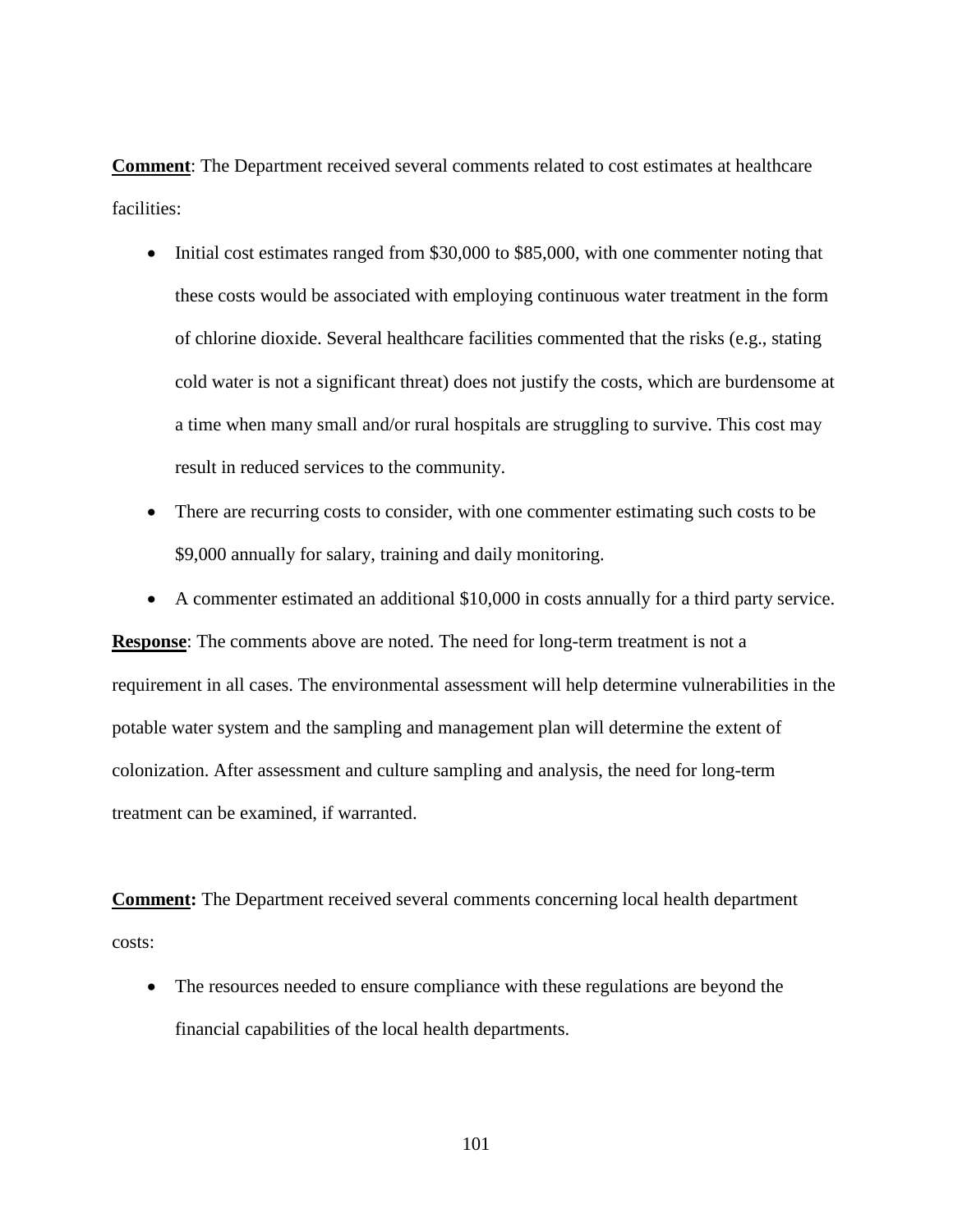- This burden on local and state Environmental Health staff resources may result in unintended consequences including increasing the risk of other public health threats due to the need to reallocate resources to meet these new requirements.
- Consideration must be given to providing additional resources to state and local health departments during the 2017 state budget process and within future state budgets in order to implement these regulations.
- State resources should be provided to implement these regulations, particularly during an outbreak, which include personnel and testing resources.
- While the registry is helpful, it is incomplete and resources to identify and follow up on building owners' adherence to the new regulations are limited.

**Response**: State resources are regularly used for both nosocomial and community cases of legionellosis. Many resources include epidemiology, environmental health, and laboratory staff. The Department will work with local health departments as well as the regulated parties to identify methods to streamline implementation. Subpart 4-2 will not impact local health department resources, since implementation will be addressed by the Department.

## **Miscellaneous Comments**

The Department received several comments on issues that could not be classified to a specific section. Several of the comments concern partnership and coordination with other governmental agencies and private entities to ensure compliance with the regulations.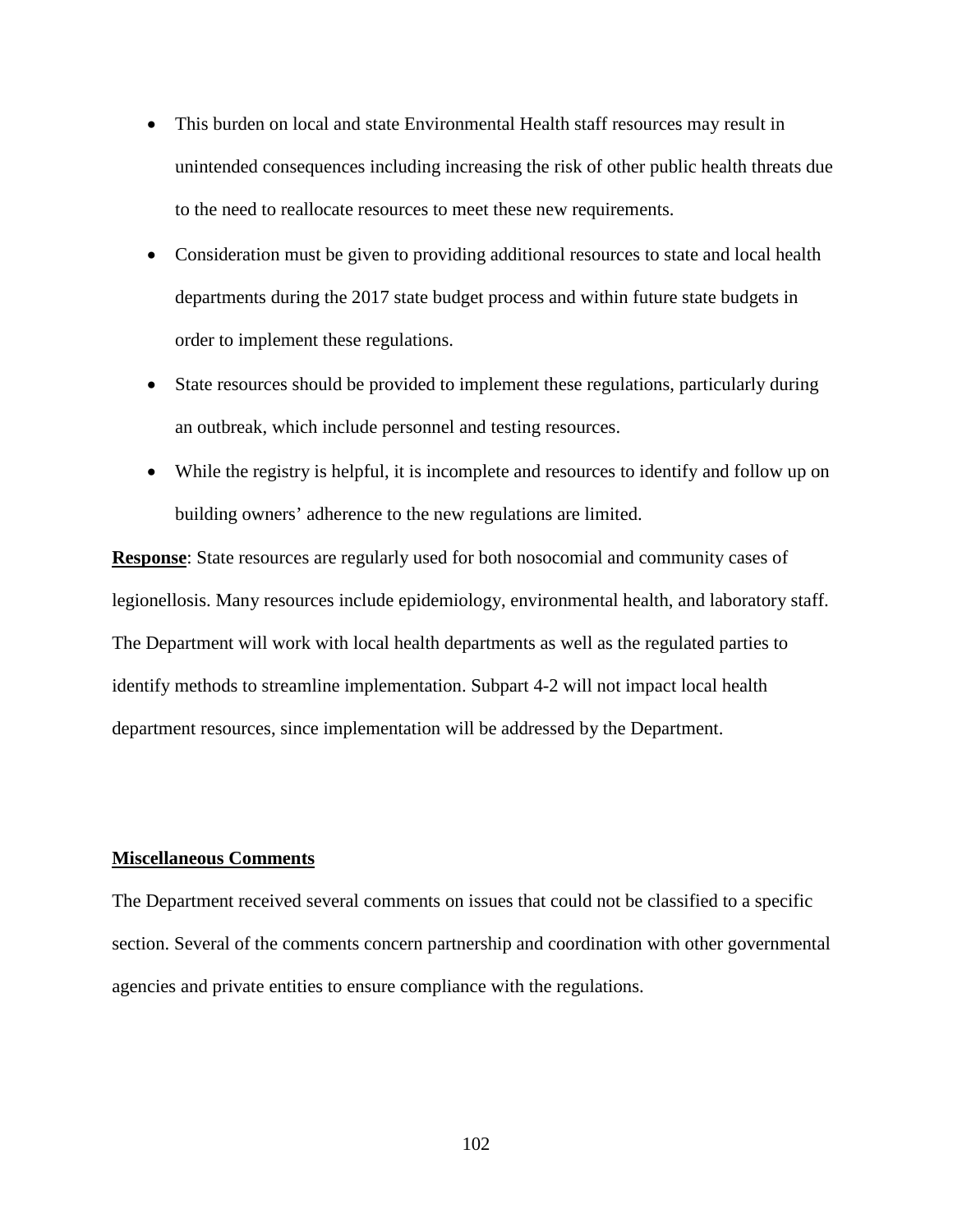**Comment:** The Department received comments urging coordination with the NYC Department of Health and Mental Hygiene (DOHMH), given the recently adopted DOHMH regulations pertaining to cooling towers. One commenter asked if there were any differences between DOHMH's cooling tower rule and the Department's regulation and, if so, which one should a NYC cooling tower owner follow.

**Response:** Owners must comply with both State and local regulations. The Department continues to work with DOHMH to address reporting and data sharing. This coordination will continue.

**Comment:** The Department received a comment from the New York State Association of County Health Officials (NYSACHO) indicating it would be advantageous to continue a scientifically-based dialogue on issues concerning *Legionella* before finalizing the regulations. NYSACHO also identified the need for continued dialogue and vigilance of *Legionella* in health care settings, because patients at such facilities are at higher risk of poor outcomes secondary to pneumonia. Another commenter suggested protocols be developed to ensure optimum coordination between state and the local health department to describe roles and procedures during investigation and sampling of sources.

**Response:** Since the later 1990s, the Department has issued scientifically-based guidance, advisory letters, held presentations, and trained staff in the central and regional offices to respond to legionellosis investigations and sampling. To ensure coordination between the Department and the local health departments, the Department is developing guidance documents that will define roles and responsibilities for implementing the regulation and conducting investigations. These guidance documents will be developed in consultation with the local health departments.